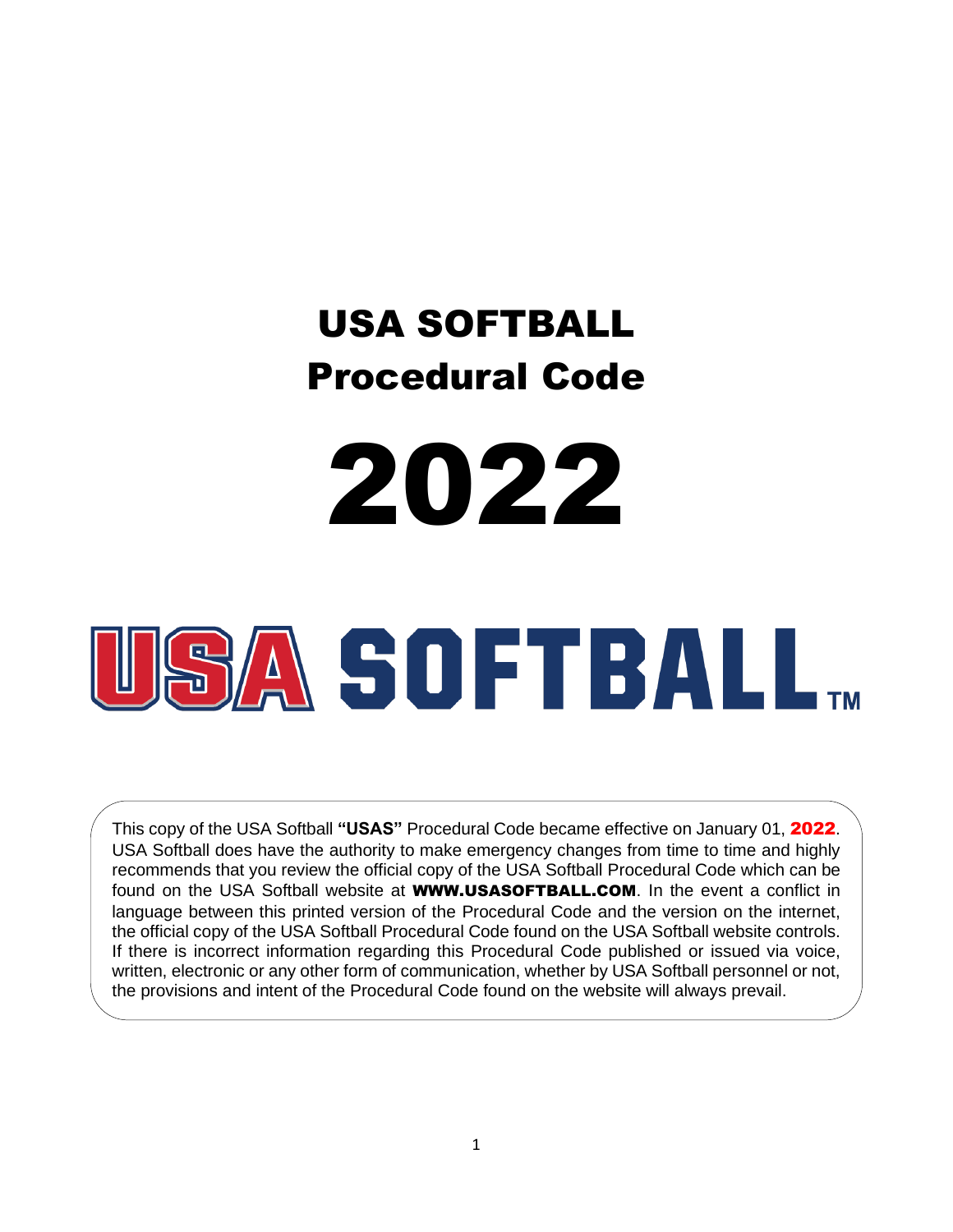## PLEASE REVIEW THIS ENTIRE DOCUMENT

# USA SOFTBALL PROCEDURAL CODE PREAMBLE

## WARNING, DISCLOSURE AND DISCLAIMER

One of the primary purposes of USA Softball's official playing rules (including its equipment standards) and USA Softball's Procedural Code is to promote competitive balance and to preserve the integrity of the sport of amateur softball. USA Softball's Bylaws, Procedural Code, and Playing Rules should not be considered a guarantee that participants, spectators or others will be safe or free from injury or harm. There are risks and dangers incidental to the game of softball, including specifically (but not limited to) the danger of being injured by thrown bats, thrown balls, batted balls or other objects Softball poses a risk to its participants, spectators and other persons at or near USA Softball events or practices. Softball is a vigorous team sport at times involving severe cardiovascular stress and violent physical contact. Softball involves certain risk, including but not limited to death, serious neck and spinal injuries resulting in complete or partial paralysis, brain damage and serious injury to virtually all bones, joints, muscles and internal organs, and equipment provided for the protection of the participants may be inadequate to prevent serious injury. It is further disclosed that softball involves a particularly high risk of ankle, knee, head, and neck injury. In addition, participation in USA Softball events may involve activities incidental thereto, including but not limited to, travel to and from the site activity, participation at sites that may be remote from available medical assistance, and possible reckless conduct of other participants. Participants engaging in softball and activities incidental to softball do so with knowledge of the danger involved and agree to accept any and all inherent risks of property damage, personal injury, or death. Parents, family, guests, participants and spectators assume all risk and danger of personal injury, losses, damages to person or property and all hazards arising from, incidental to or related in any way to the game of softball. **DISCLAIMER:** USA SOFTBALL, ITS OFFICIALS, AGENTS, EMPLOYEES, SPONSORS, VOLUNTEERS, CONTRACTORS, LOCAL ASSOCIATIONS AND AFFILLIATES ARE NOT RESPONSIBLE FOR ANY INJURY (INCLUDING DEATH) OR LOSS OF PROPERTY TO ANY PERSON SUFFERED WHILE WATCHING, PLAYING, PRACTICING, OR IN ANY OTHER WAY AT OR INVOLVED IN THE GAME OF SOFTBALL FOR ANY REASON WHATSOEVER, INCLUDING ORDINARY NEGLIGENCE ON THE PART OF USA SOFTBALL OR ITS AGENTS, EMPLOYEES, SPONSORS, VOLUNTEERS, THE OWNERS AND LESSORS OF THE PREMISES AND ALL OTHERS WHO ARE INVOLVED AND INCLUDING THE RECKLESS CONDUCT OF OTHER PARTICIPANTS. USA SOFTBALL EXPRESSLY DISCLAIMS ANY AND ALL LIABILITY FOR ANY INJURY OR PROPERTY LOSS RELATED IN ANY WAY TO THE GAME OF SOFTBALL. This warning, disclosure and disclaimer are intended to be as broad and inclusive as permitted by applicable laws. If any portion is held invalid the remainder of the warning, disclosure and disclaimer will continue in full legal force and effect.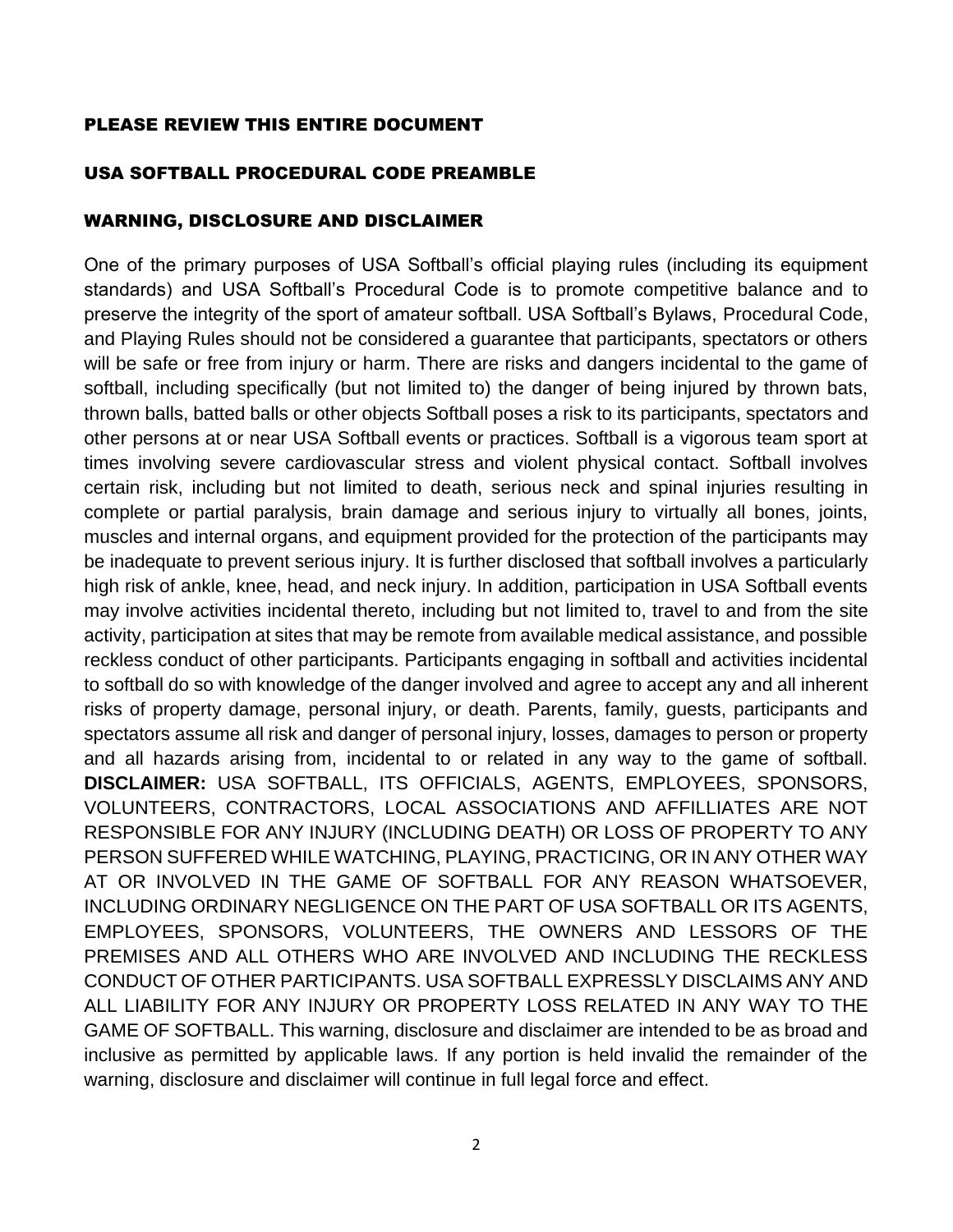#### USA SOFTBALL STRATEGIC PLAN SUMMARY

VISION USA Softball will be the standard of excellence in softball.

\_\_\_\_\_\_\_\_\_\_\_\_\_\_\_\_\_\_\_\_\_\_\_\_\_\_\_\_\_\_\_\_\_\_\_\_\_\_\_\_\_\_\_\_\_\_\_\_\_\_\_\_\_\_\_\_\_\_\_\_\_\_\_\_\_\_\_\_\_\_

MISSION USA Softball is the National Governing Body of softball in the United States.

> We develop, administer and promote the sport of softball to provide opportunities for participation and the best possible experience for those involved.

#### VALUES

- Teamwork
- Fair Play
- Common Good
- Promotion and Education
- Sportsmanship & Civility

#### GOALS

■ Ensure our future success as the leader in softball by improving the leadership and governance of our organization.

■ Continue and enhance our long-standing focus on the player, the quality of the game, quality of service, and overall service.

■ Craft effective external and internal connections with our players, officials, parents, affiliates and the public.

■ Focus on financial and organization effectiveness that enhances our service, products and image.

■ Be accountable to each other and our sport in our mutual efforts to be the international leader in the sport of softball.

■ Create an internationally recognized, world class venue that meets our needs, and supports our mission and vision.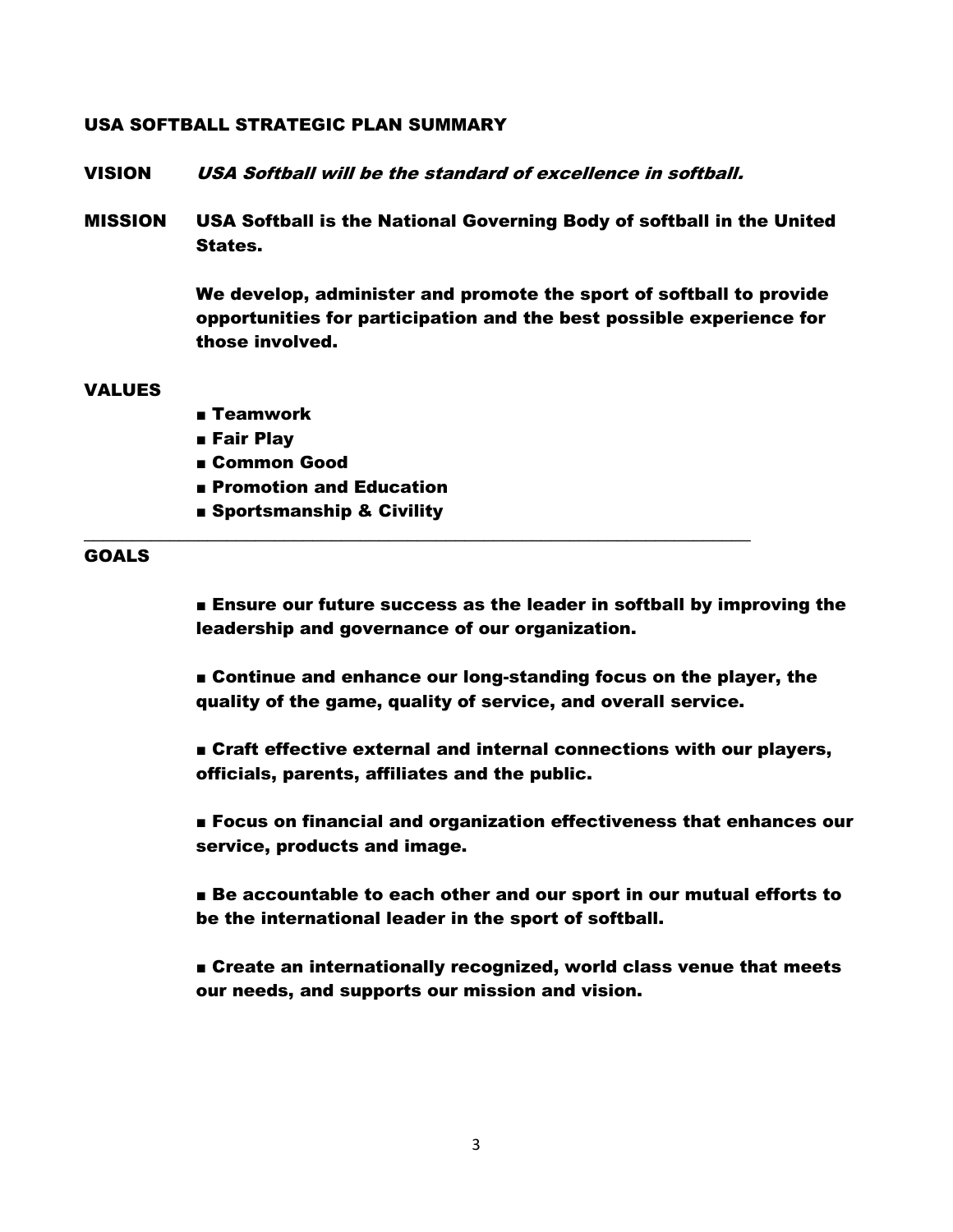# USA SOFTBALL PROCEDURAL CODE TABLE OF CONTENTS

ARTICLE SUBJECT PAGE

PART ONE

| <b>PRINCIPLES AND DEFINITIONS</b> |                     |    |
|-----------------------------------|---------------------|----|
| 101                               | <b>Principles</b>   |    |
| 102                               | <b>Jurisdiction</b> | 6  |
| 103                               | <b>Definitions</b>  |    |
| 104                               | <b>Regulations</b>  | 10 |

## PART TWO

#### **ORGANIZATION**

| 201 | <b>Membership</b>           | 11 |
|-----|-----------------------------|----|
| 202 | <b>Regions</b>              | 12 |
| 203 | <b>Territories</b>          | 13 |
| 204 | <b>Sections</b>             | 13 |
| 205 | <b>Commissioners</b>        | 13 |
| 206 | <b>Umpires</b>              | 13 |
| 207 | <b>Complaint Procedures</b> | 14 |

#### PART THREE

# ELIGIBILITY, COMPETITION AND TOURNAMENTS

| 301 | <b>Eligibility</b>                                         | 15 |
|-----|------------------------------------------------------------|----|
| 302 | <b>Rosters</b>                                             | 21 |
| 303 | <b>Pick-up Players</b>                                     | 21 |
| 304 | <b>USA Softball Drug Control Procedure and Policy</b>      | 23 |
| 305 | <b>Suspension and Complain Procedures</b>                  | 23 |
| 306 | Divisions and Classifications of Championship Play Defined | 23 |
| 307 | <b>Classifications of Championship Play</b>                | 26 |
| 308 | <b>Levels of Championship Play</b>                         | 32 |
| 309 | <b>Dates of Championship Play</b>                          | 33 |
| 310 | <b>General Regulations of Championship Play</b>            | 35 |
| 311 | <b>Championship Draw</b>                                   | 39 |
| 312 | <b>Regional Tournaments</b>                                | 45 |
| 313 | <b>USA Softball Gold Qualifying Tournaments</b>            |    |
|     | (Junior Olympic GOLD Only)                                 | 45 |
| 314 | <b>National Championship Finals</b>                        | 47 |
| 315 | <b>National Invitational Tournaments</b>                   | 52 |
| 316 | <b>Levels of Non-Championship Play</b>                     | 53 |
|     |                                                            |    |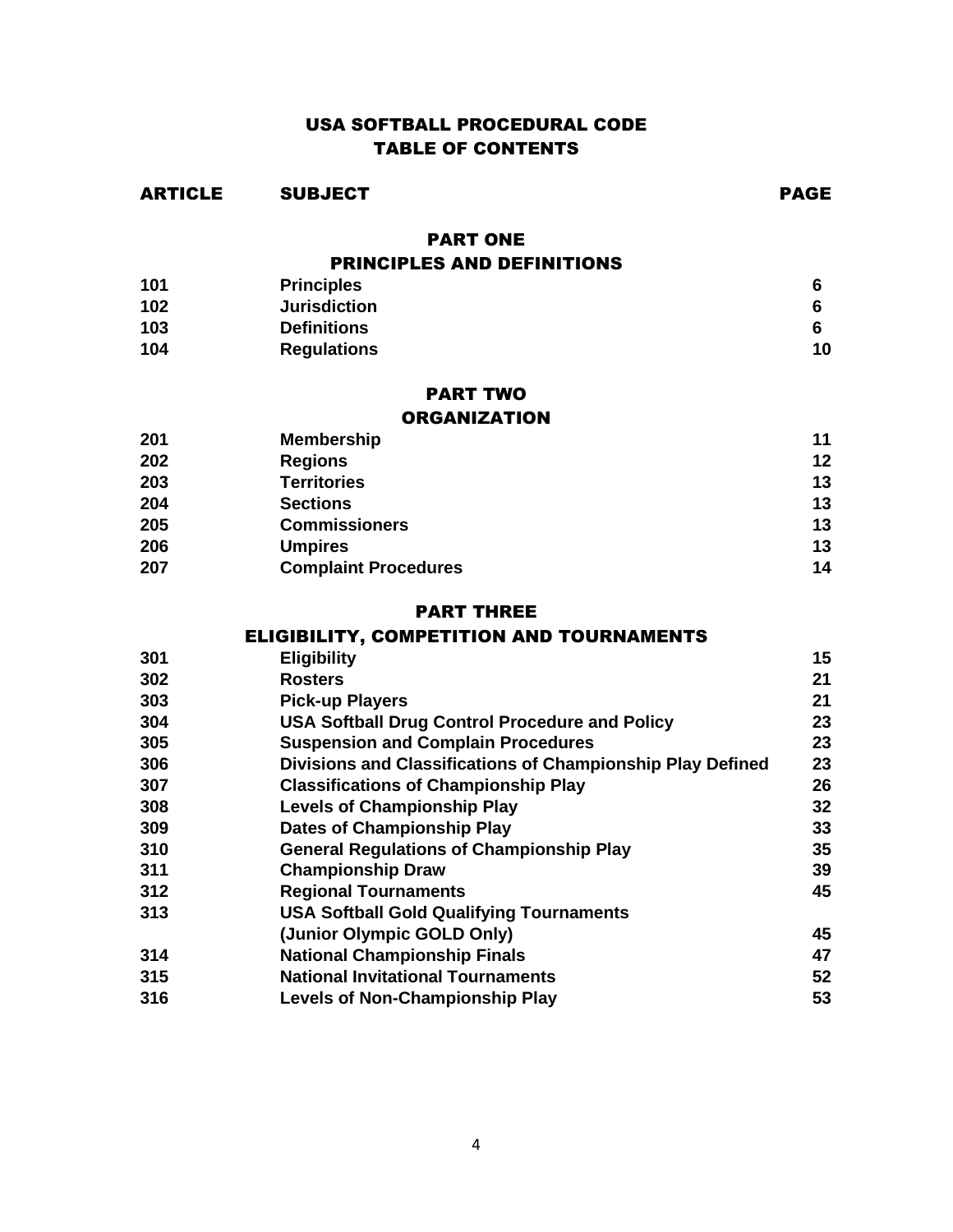# ARTICLE SUBJECT PAGE

# PART FOUR ADMINISTRATION

| 401 | <b>Elected Officers</b>                          | 55 |
|-----|--------------------------------------------------|----|
| 402 | <b>Board of Directors</b>                        | 55 |
| 403 | <b>Chief Executive Officer (CEO)</b>             | 55 |
| 404 | <b>National Council</b>                          | 55 |
| 405 | <b>Commissioners</b>                             | 56 |
| 406 | <b>Association and Registration Requirements</b> | 58 |
| 407 | <b>Junior Olympic Commissioners</b>              | 59 |
| 408 | <b>Player Representatives</b>                    | 60 |
| 409 | <b>Umpires-in-Chief</b>                          | 61 |
| 410 | <b>Affiliated and Allied Members</b>             | 62 |
| 411 | <b>USA Softball Hall of Fame</b>                 | 63 |

#### PART FIVE

#### BUSINESS PROCEDURES

| 501 | <b>Council Meetings</b>                            | 66 |
|-----|----------------------------------------------------|----|
| 502 | <b>Panels and Forums</b>                           | 66 |
| 503 | <b>Procedural Code Amendments and Rule Changes</b> | 68 |
| 504 | <b>Trademarks</b>                                  | 71 |
| 505 | <b>Assignment of Copyright</b>                     | 71 |

## PART SIX BID PROCEDURES

| 601 | <b>Bidding for a National Council Meeting</b>         | 72 |
|-----|-------------------------------------------------------|----|
| 602 | <b>Bidding for National Championship Finals</b>       | 72 |
| 603 | <b>Fast Pitch, Modified Pitch and Slow Pitch Bids</b> | 75 |
| 604 | <b>Tournament Contract</b>                            | 76 |
| 605 | <b>Financial Obligations</b>                          | 77 |
| 606 | <b>Championship Play Awards</b>                       | 77 |
| 607 | <b>Tournament Reports</b>                             | 82 |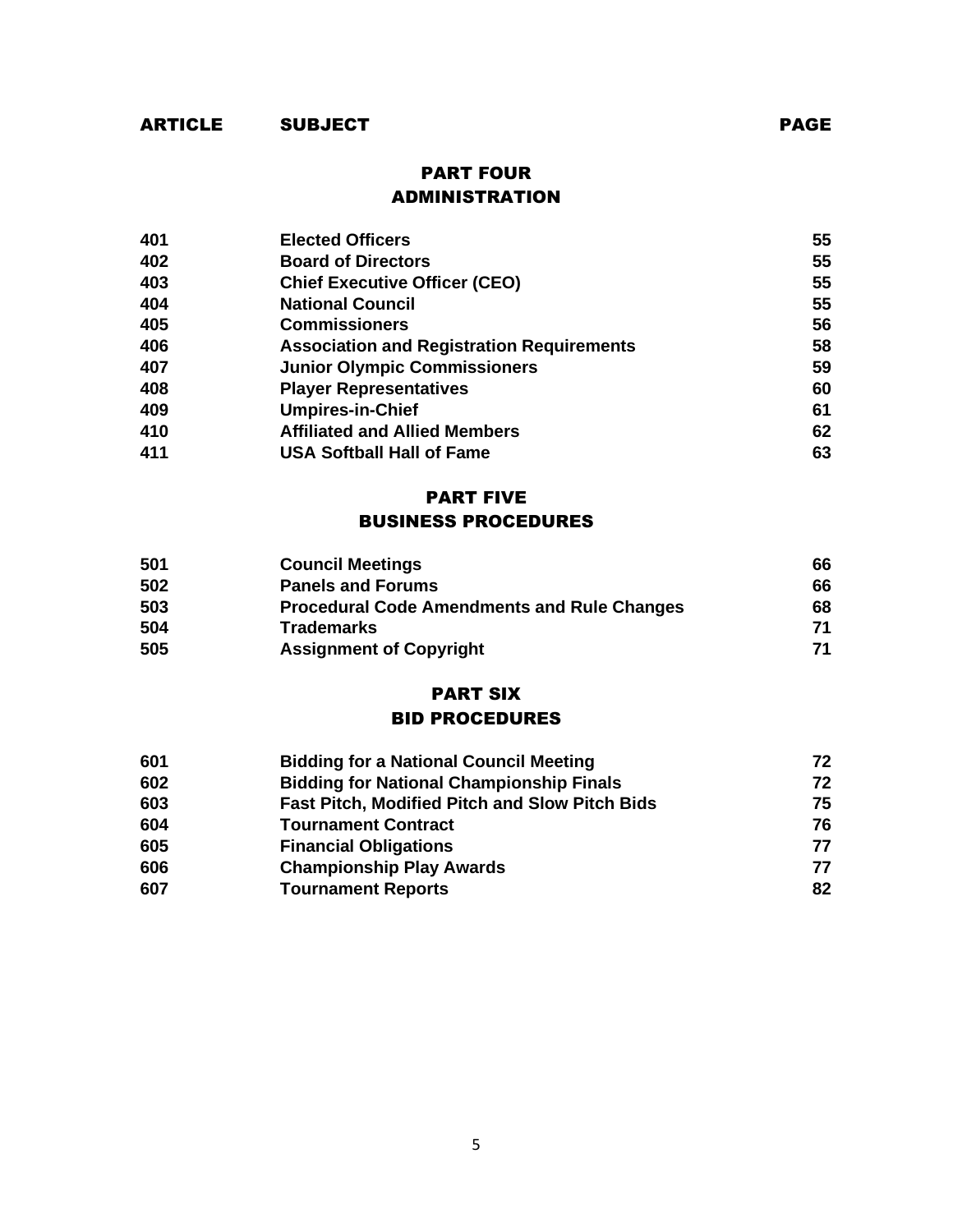#### USA SOFTBALL "USAS" PROCEDURAL CODE

(Adopted January 27, 1977 with amendments through 2022)

## PART ONE PRINCIPLES AND DEFINITIONS

- **Article 101 PRINICIPLES.** It shall be the responsibility of each member of USA Softball to strive to fulfill the goals of USA Softball and to promote the sport of softball. At a minimum, each member of USA Softball:
	- A. Shall follow the rules and regulations of USA Softball as established by the USA Softball Bylaws, Procedural Code and Playing Rules.
	- B. Shall support USA Softball's programs that promote the sport of softball and educate players, coaches, officials, volunteers and the public about the game.
	- C. Shall act at all times with the utmost civility and sportsmanlike conduct, promoting wholesome, safe competition.
	- D. Shall strive to provide programs that encompass fairness to the participants and promote fair play and sportsmanship.
	- E. Shall take seriously his/her responsibility as a role model and encourage competitiveness in a positive manner.
- Article 102 JURISDICTION. The United States Olympic & Paralympic Committee (USOPC) and the World Baseball Softball Confederation (WBSC) recognizes USA Softball as the governing body of amateur softball in the United States. USA Softball agrees to submit, upon demand of the United States Olympic & Paralympic Committee, to binding arbitration in any controversy involving the opportunity of any amateur athlete, coach, trainer, manager, administrator or official to participate in amateur softball competition, as provided for in the United States Olympic & Paralympic Committee's Constitution and Bylaws. USA Softball shall remain free from outside restraint and shall independently determine and control all matters central to its governance, and shall not delegate to another, such determination and control.
- Article 103 DEFINITIONS. Whenever used in this Procedural Code, unless otherwise specifically mentioned, the following words, terms and phrases are defined to mean:

**Additional Player** is a player that has been added to a team's championship roster and meets all the requirements set forth in **Article 301** and **302**.

**Association** is USA Softball, the national organization.

**NOTE:** See definition below of Local Association.

**Bylaws** are the regulations that govern USA Softball and its members.

**Championship Play** is a tournament or competition from which the winner or the winner and other selected teams may advance to higher levels of play of this Association (See **Article 308**).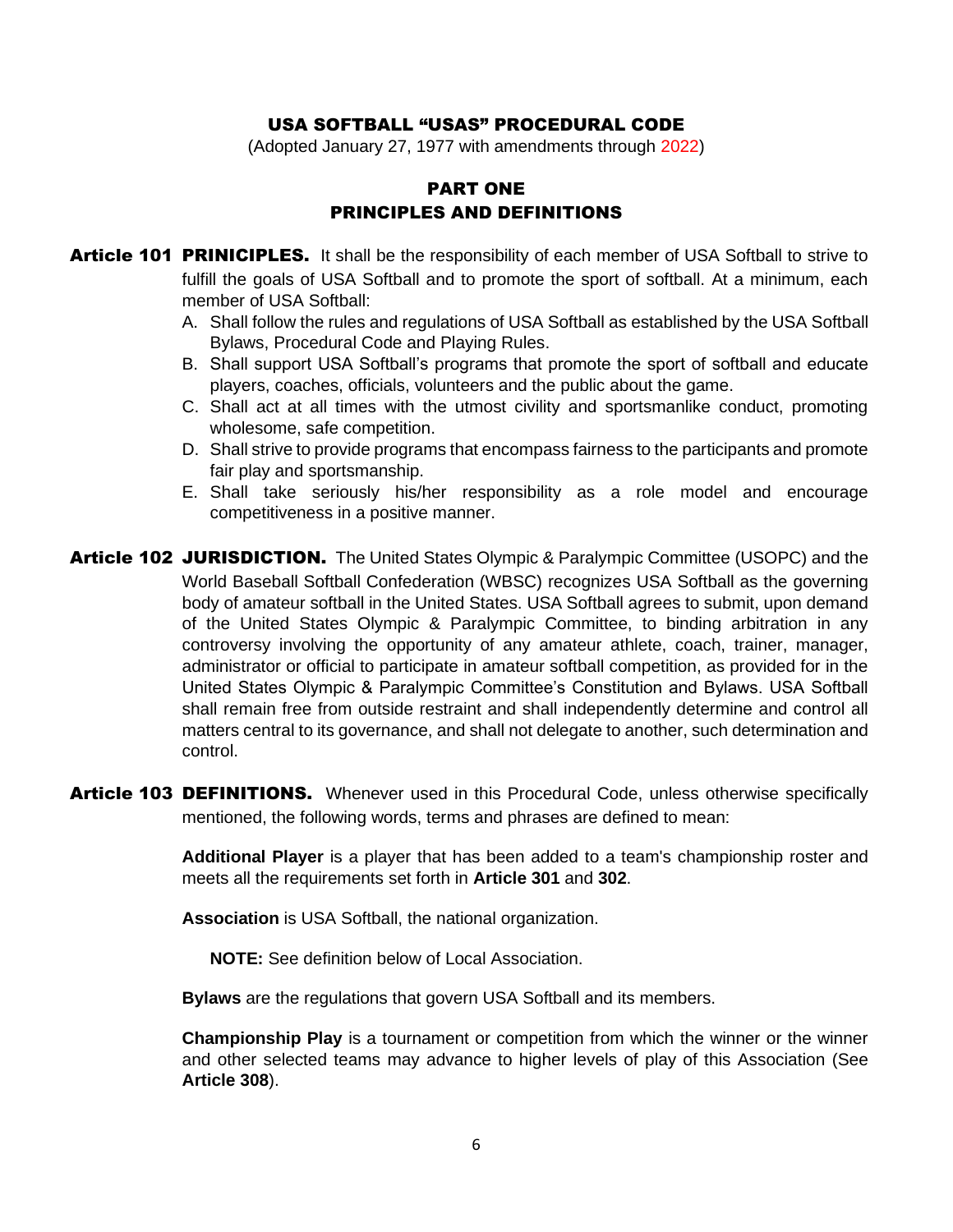**Chief Executive Officer (CEO)** is an employee of USA Softball who shall be the leader of management and vested with the authority to make decisions on behalf of management. The Board shall hire and oversee the Chief Executive Officer (CEO).

**Classification** is level of play within a division.

**Commissioner** is the commissioner of a local association. A commissioner is the principal liaison between a local association area and USA Softball.

#### **Defending Champion**

**Adult Team.** A team composed of five or more of the players that won the championship of that particular division of play the preceding season. These five players must be physically present at the championship tournament site for the team to be eligible.

**Junior Olympic Team.** The top designated teams in the Gold Championship Finals (See **Article 315 K**) and in each of the Class A National Championship Finals shall receive a berth to the following year's Junior Olympic Girls' USA Softball National Championship Finals in the team's current or succeeding year's age classification provided the team has five participating players from the previous year's roster on the current year's roster and physically present at the current championship tournament site prior to the start of their first game.

**NOTE:** The defending champion berth will be awarded to the team composed of five or more participating players that won the championship of that particular age classification the preceding year.

**Split/Separate Teams.** If a team is eligible to return to a National Championship Final, and splits into two or more separate teams, with each meeting the above-mentioned criteria, the team with the most players from the previous year's team receives the berth. If multiple teams have the same number of returning players, the berth will be awarded based on the previous year's registered manager. If the previous year's manager does not return, the berth will be awarded based on a coin flip or draw at the National Office.

**Division** refers to the different types of championship competition conducted by this Association (See **Article 306**).

**Doping** is the administration of or use by the competing athlete of any substance foreign to the body or of any physiological substance taken in an abnormal quantity or taken by an abnormal route of entry into the body, with the sole intention of increasing in an artificial and unfair manner their performance in competition. When necessity demands medical treatment with any substance that because of its nature, dosage or application is able to boost the athlete's performance in competition in an artificial and unfair manner, this is to be regarded as doping.

**First Round of Championship Tournament Bracket** is completed when each team has won or lost a game.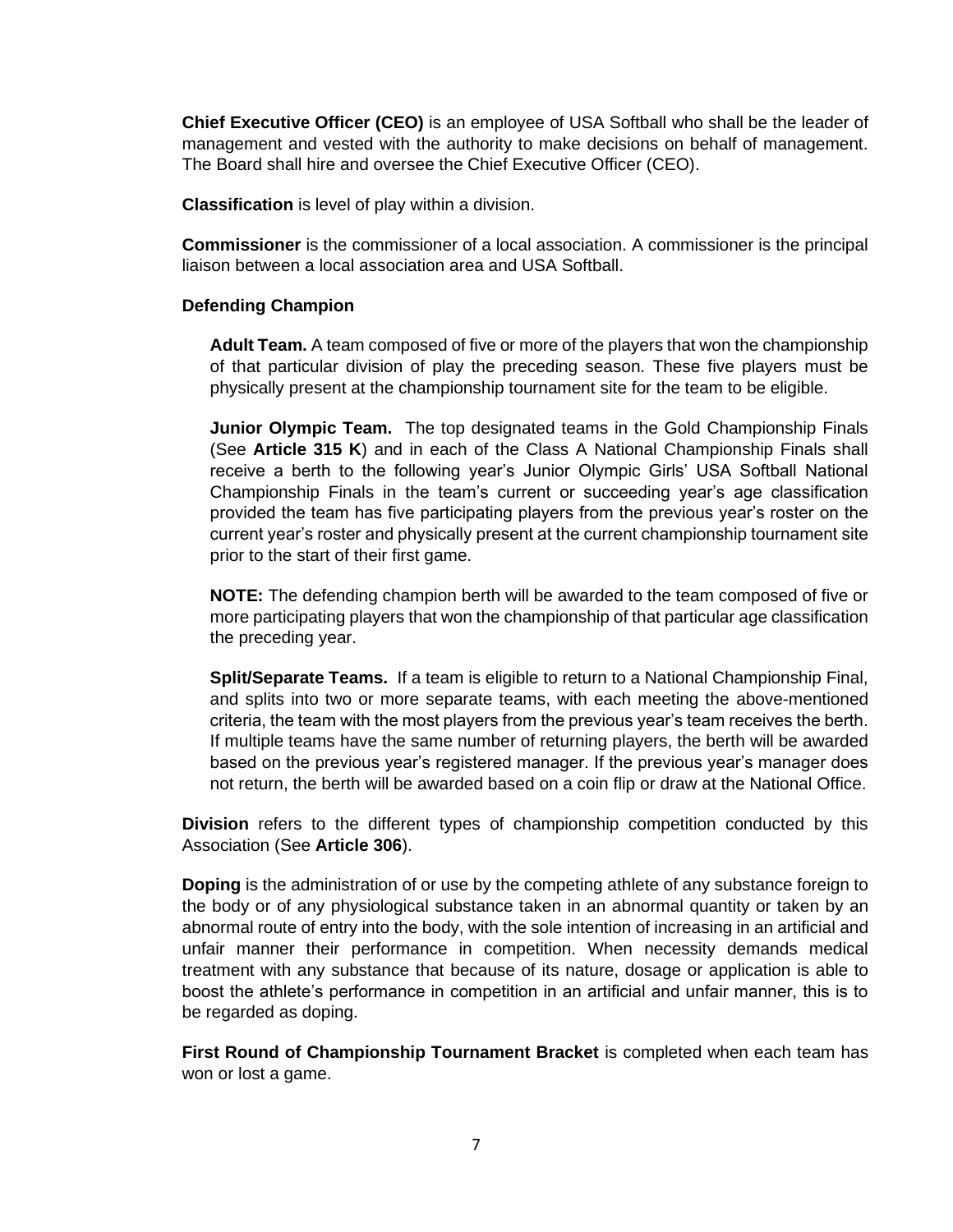**Full-Time Employee** is a person who works at least the minimum number of hours normally worked by a full-time employee in that particular job or industry.

**Full-Time Student** is determined by the registration requirements of an educational institution.

**His** (e.g. he, him) is also to include female gender.

**Host Team** is a team that is representing a local association in a regional or national championship tournament and said team must be from the local association hosting the tournament.

**Ineligible Person/Team** is a team, player, manager, official, or member who is not eligible to participate in USA Softball championship competition or USA Softball sanctioned events, (A suspended person is included in this definition).

**Invitational Tournament** is a tournament that does not lead to a championship tournament.

**Local Association** refers to a member association.

**Mandatory Classification** is the process by which teams are moved up a class based on their performance in the preceding year's National Championship Final (See **Article 307**). To qualify for a berth in the present year's National Championship Final in the higher classification, the team must meet the provisions of 'Defending Champion' (See **Article 103**).

**Members** are those individuals, teams and organizations that come under **Article 201**.

**National Office** is the national headquarters of the Association located in Oklahoma City, Oklahoma.

**Participation in Championship Play** is being available at the tournament and signing the USA Softball Official Tournament Signature Form. Participation in sanctioned events is being available to play, coach, manage, umpire and assist in the organization or otherwise be a part of a sanctioned event other than as an observer.

**Pick-up Player** is a player who has been added to a team's championship roster and meets all the requirements set forth in **Article 303**.

**Player Release** is for a player that has participated on a team in championship play. They may be released from a team after participating in Championship Play, but it shall be prior to the State/Metro Association roster change deadline and shall have written approval from the Coach and Player/Parent Guardian (if under age 18). For Junior Olympic Players, if the Manager/Coach and Parent/Guardian are one and the same, there needs to be an additional Manager/Coach signature. For Adult Players if the Manager/Coach and the Player are one and the same, there needs to be an additional Manager/Coach signature. The Player Release Form must be approved via signature by the State/Metro Association Commissioner or his/her designee. A player may only be released one time. If a request to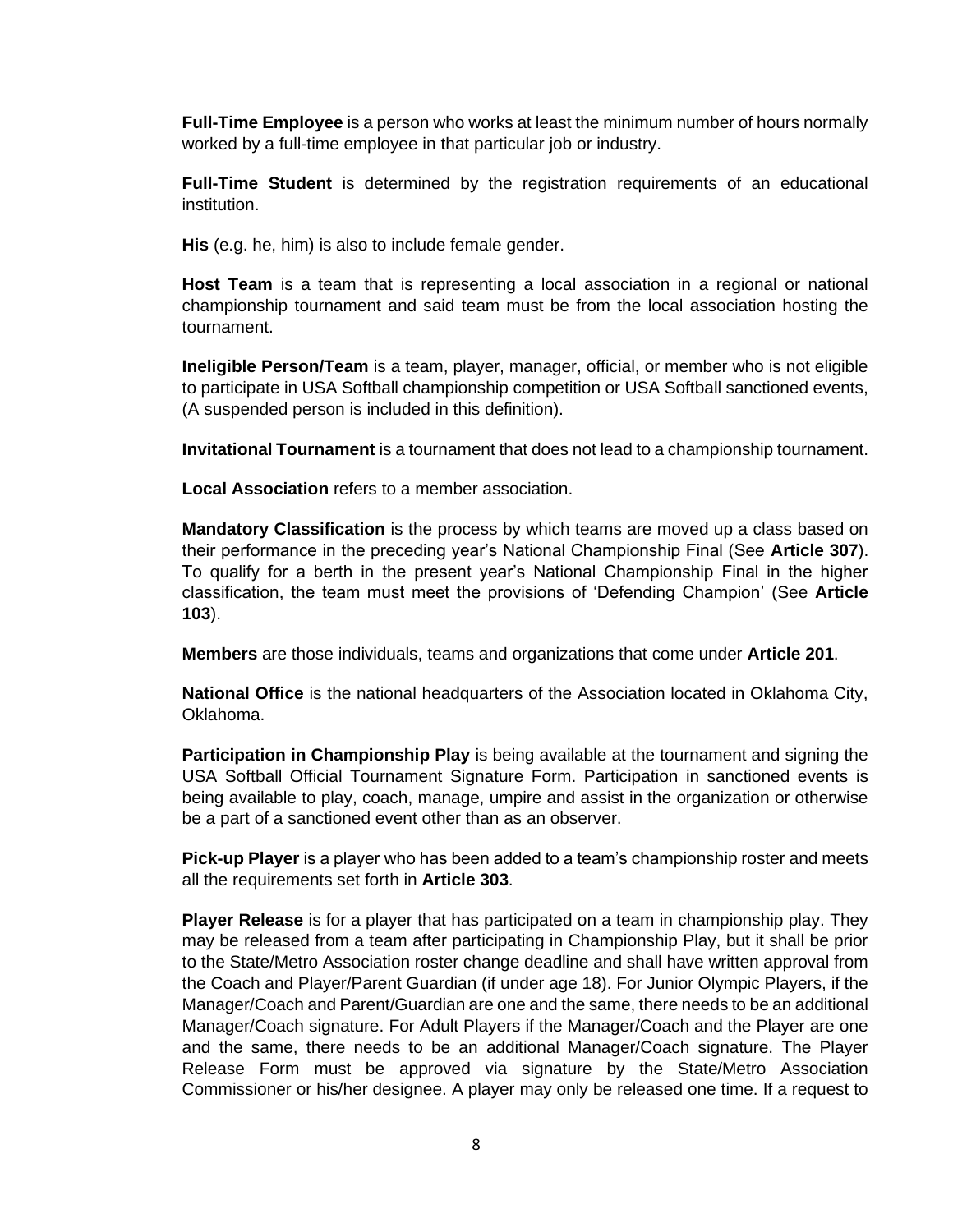be released is denied by the coach, the player may appeal to the Chief Executive Officer (CEO).

**Player Representative** is a representative from a local association.

**Procedural Code** is the operating regulations of USA Softball.

**Qualified Team** is a team who has earned and accepted a berth to a USA Softball National Championship Final.

**Region** is a geographical entity encompassing a specific number of local associations, as listed in **Article 202**.

**Returning Team** is a team that is eligible to return directly to a specified championship the following year. The team, in order to be eligible to return, must meet the provisions of 'defending champion', (See **Article 103**).

**Sanctioned Tournament** is a tournament approved by USA Softball or a local association.

**Substitute Team** is a team eligible to replace a qualifying team in the next level of championship play when the qualifying team is unable to advance. The substitute team must be the next highest finishing eligible team from the qualifying tournament. A substitute team may not replace a previous year's defending champion or a returning team in the current season's championship play.

**Suspended Person/Team** is a player, manager, official, team or other USA Softball member who has been found in violation of **Sections 15 or 16 of the USAS Bylaws** and is therefore ineligible to participate in USA Softball championship competition or USA Softball sanctioned events.

**Team** refers to but shall not be limited to the following: players, coaches, managers, trainers, scorekeepers and sponsors.

**Team Personnel** is defined as all coaches, managers, scorekeepers and other on field assistants that are required to meet the eligibility requirements of USA Softball.

**Tournament Staff** refers to a USA Softball Representative, Tournament Director, Umpire In Chief, Assistant Umpire In Chief and Umpire Coordinator. No manager, coach, player, family member may be involved in these roles at National Championship Finals.

**Unsportsmanlike and Unprofessional Conduct** refers to conduct that is detrimental or unbecoming to the purposes and objectives of USA Softball and/or its local associations.

**USA Softball** is the national organization.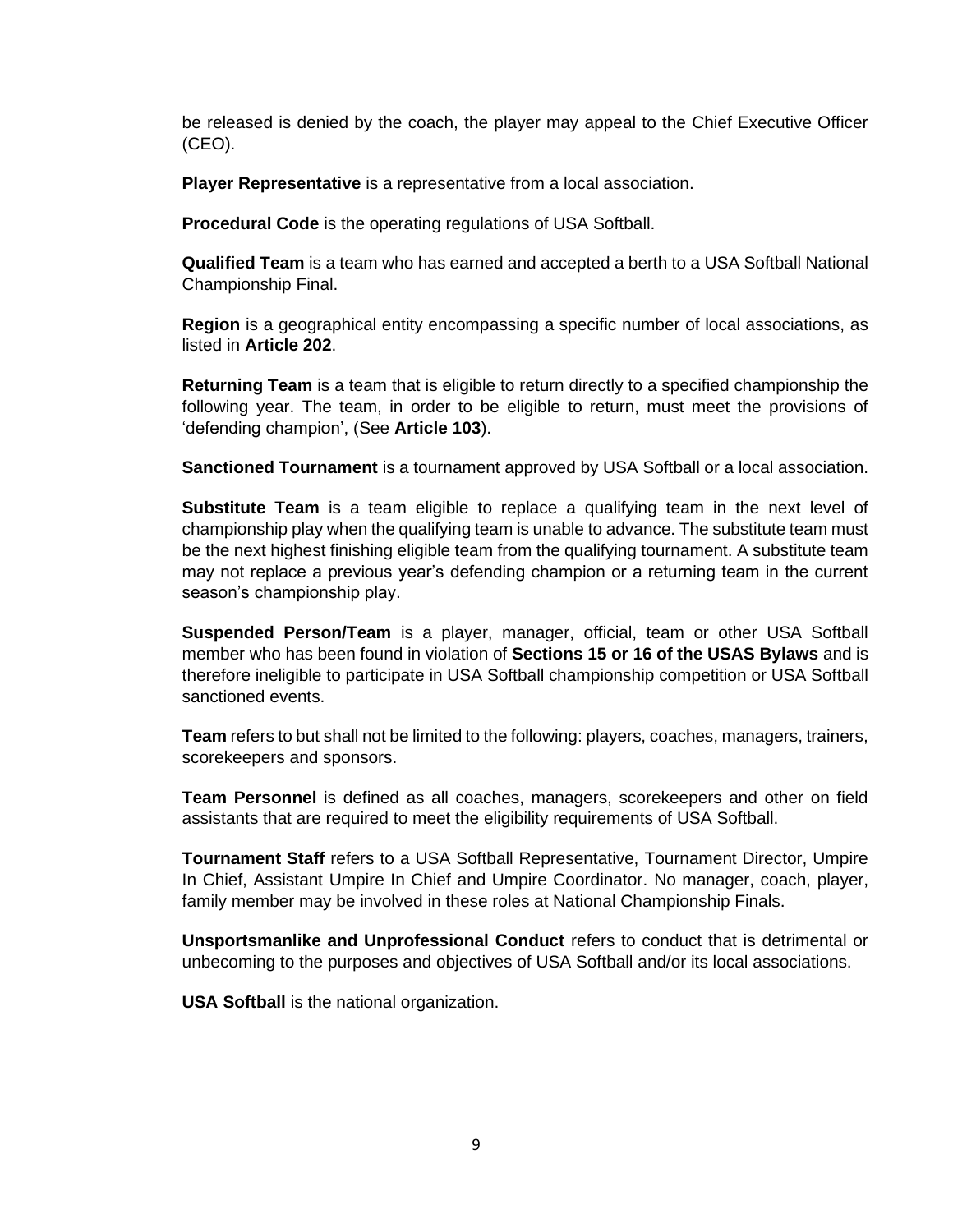## Article 104 REGULATIONS.

A. **Operating Regulations.** The Operating regulations of the Association are defined in this document, hereinafter referred to as the USA Softball Procedural Code, which is divided into six parts as follows:

| Part One         |                                   | Articles 101 - 199 Principles and Definitions               |
|------------------|-----------------------------------|-------------------------------------------------------------|
| Part Two         | Articles 201 - 299 Organization   |                                                             |
| Part Three       |                                   | Articles 301 - 399 Eligibility, Competition and Tournaments |
| Part Four        | Articles 401 - 499 Administration |                                                             |
| <b>Part Five</b> |                                   | Articles 501 - 599 Business Procedures                      |
| Part Six         | Articles 601 - 699 Bid Procedures |                                                             |

#### B. **Order of Business.**

- 01. Robert's rules of order shall be the parliamentary law for all meetings of the association.
- 02. All meetings are open except when in executive session.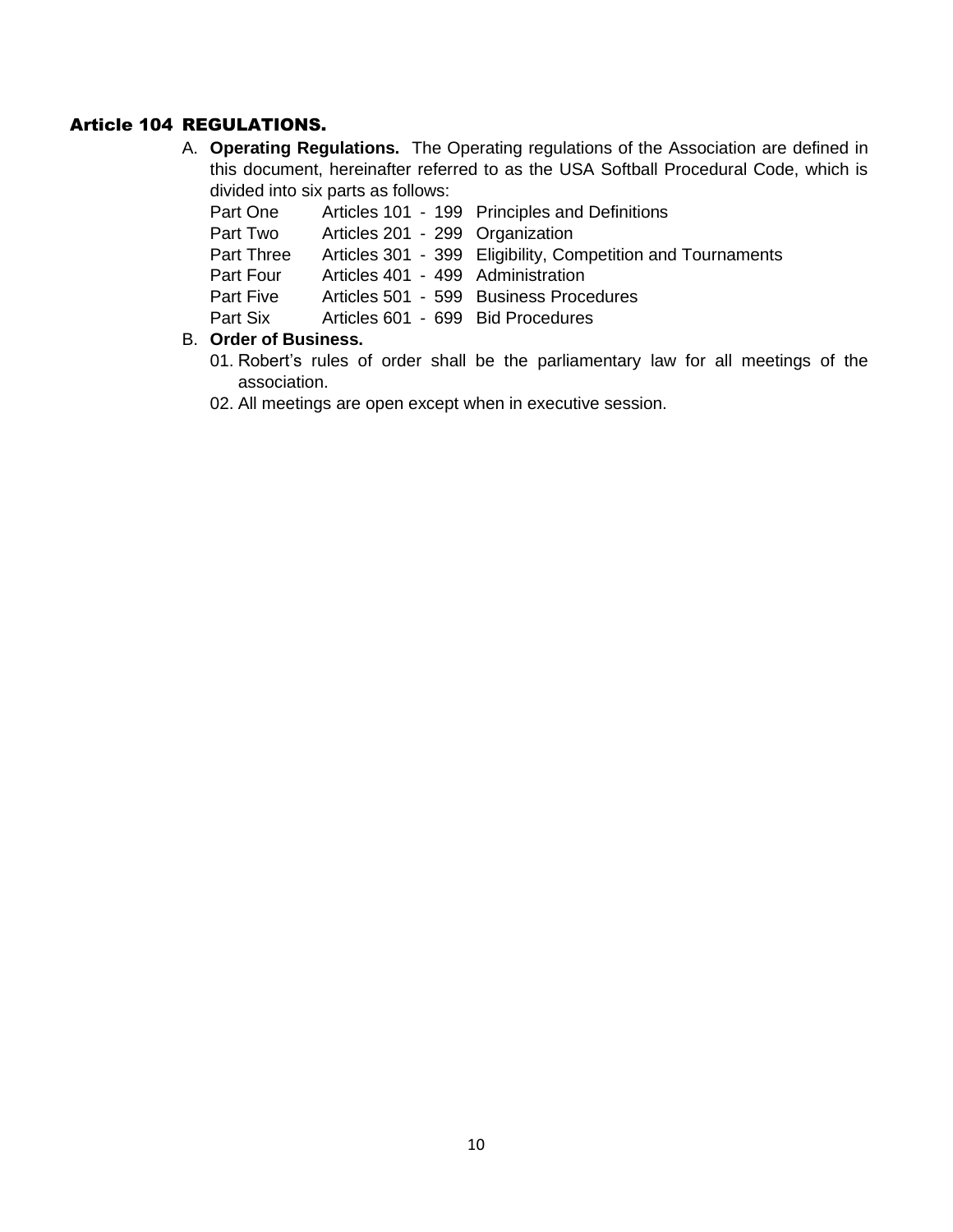# PART TWO **ORGANIZATION**

- Article 201 MEMBERSHIP. Upon proper application and qualification, membership in USA Softball shall be available to state or metro associations, individuals, teams, umpires, scorekeepers as further defined in this Procedural Code and organizations on a voluntary basis who agree to be governed by the Bylaws, Procedural Code, playing rules and regulations of USA Softball.
	- A. **Local Associations.** The geographical area of the United States shall be divided into **65** state and metro associations each of which shall be represented by a commissioner who shall act as a liaison between such area and USA Softball. Local associations are defined as follows:

| <b>State Associations</b> | <b>Metro Associations</b>       |
|---------------------------|---------------------------------|
| Alabama                   |                                 |
| Alaska                    |                                 |
| Arizona                   |                                 |
| Arkansas                  |                                 |
| Central California        |                                 |
| Northern California       | Sacramento                      |
| Southern California       | San Francisco                   |
| Colorado                  |                                 |
| Connecticut               |                                 |
| Florida                   |                                 |
| Georgia                   |                                 |
| Hawaii                    |                                 |
| Idaho                     |                                 |
| <b>Illinois</b>           | Chicago                         |
| Indiana                   |                                 |
| lowa                      |                                 |
| Kansas                    |                                 |
| Kentucky                  |                                 |
| Louisiana                 |                                 |
| Maine                     |                                 |
| Maryland-DC-Delaware      |                                 |
| Massachusetts             |                                 |
| Michigan                  | Detroit                         |
| Minnesota                 | Minneapolis                     |
| Mississippi               |                                 |
| <b>Missouri</b>           | <b>Kansas City</b><br>St. Louis |
| Montana                   |                                 |
| Nebraska                  |                                 |
| Nevada                    |                                 |
| New Hampshire             |                                 |
| New Jersey                |                                 |
| <b>New Mexico</b>         |                                 |
| New York                  | <b>New York City</b>            |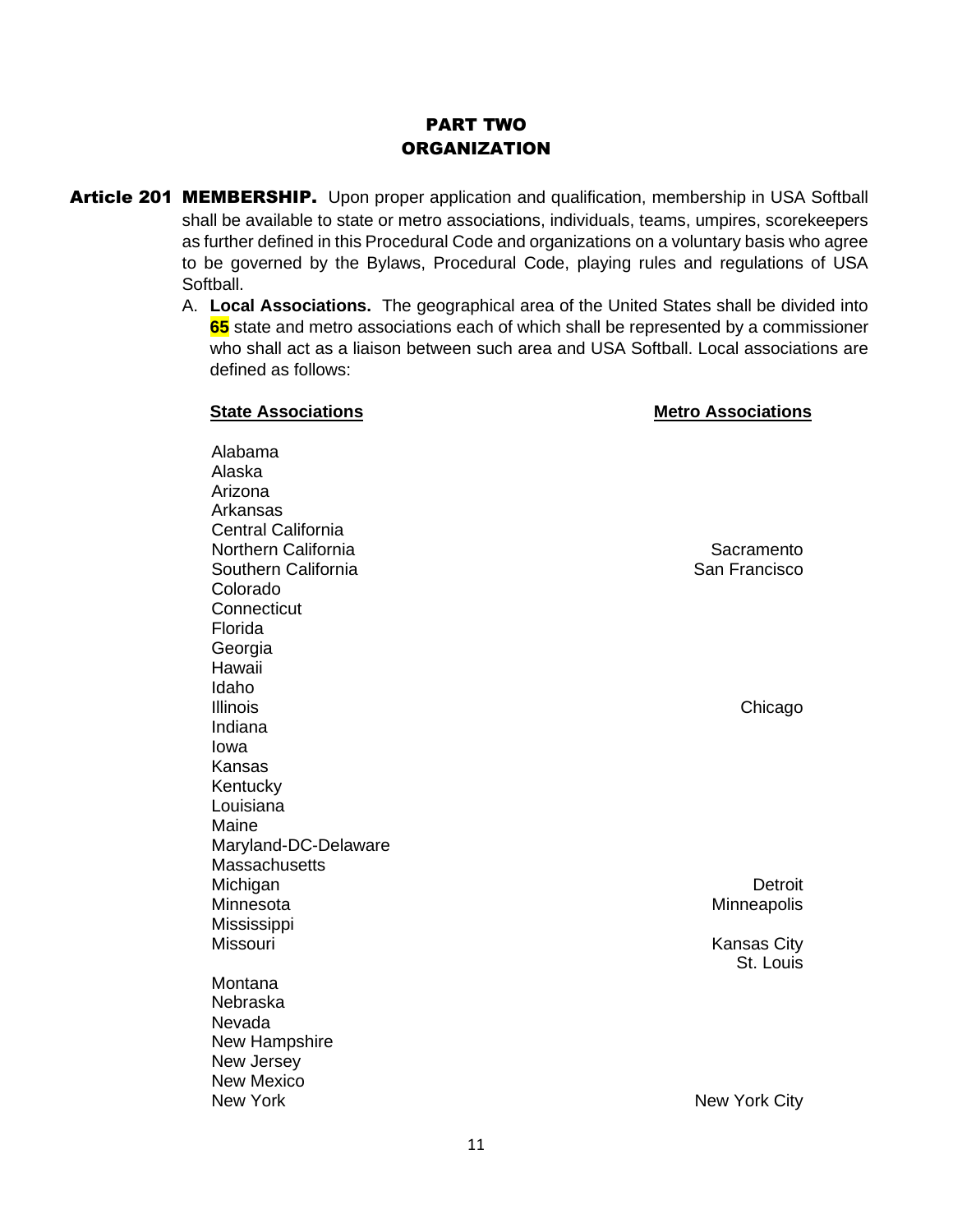North Carolina North Dakota Ohio Oklahoma Oregon **Profile Contains the Containing Contains and Containing Containing Containing Containing Containing Containing Containing Containing Containing Containing Containing Containing Containing Containing Containing Cont** Pennsylvania **Philadelphia** Philadelphia Rhode Island South Carolina South Dakota Tennessee

Central Virginia Piedmont Virginia

West Virginia Wisconsin Wyoming

Utah Vermont

Texas Dallas-Fort Worth **Houston** 

Washington **Seattle Tacoma** Seattle Tacoma

- B. **Individual Membership.** Individuals acquire membership in USA Softball by paying applicable registration fees to their local association in one of the following categories: 01. Individual registration.
	- 02. Membership on a registered team in compliance with **Article 301**.
	- 03. Scorekeepers.
	- 04. Umpires.

#### C. **Life Members.**

- 01. Life Members are those individuals who desire to aid in the promotion of the game of softball, and who have previously been members of the USA Softball or served as members of the Council of the USA Softball.
- 02. Life Members shall pay lifetime dues of **\$150.00** and, without voice, also receive the official publication of the USA Softball as often as it is printed or electronically created, and an official USA Softball Participant Manual. In addition, a membership plaque shall be issued to each life member.
- Article 202 REGIONS. The local associations as defined in **Article 201** shall be organized into ten regions.

| <b>REGION</b>           | <b>ASSOCIATIONS</b>                                                                                                                                |
|-------------------------|----------------------------------------------------------------------------------------------------------------------------------------------------|
| <b>Northeast</b>        | Connecticut, Maine, Massachusetts, New Hampshire, New<br>Jersey, New York, New York City, Pennsylvania,<br>Philadelphia, Rhode Island and Vermont. |
| <b>Central Atlantic</b> | North Carolina, Maryland-DC-Delaware, Ohio, Central<br>Virginia, Piedmont Virginia and West Virginia.                                              |
| <b>Southeast</b>        | Georgia, Florida, South Carolina and Tennessee.                                                                                                    |
| <b>South</b>            | Alabama, Arkansas, Louisiana and Mississippi.                                                                                                      |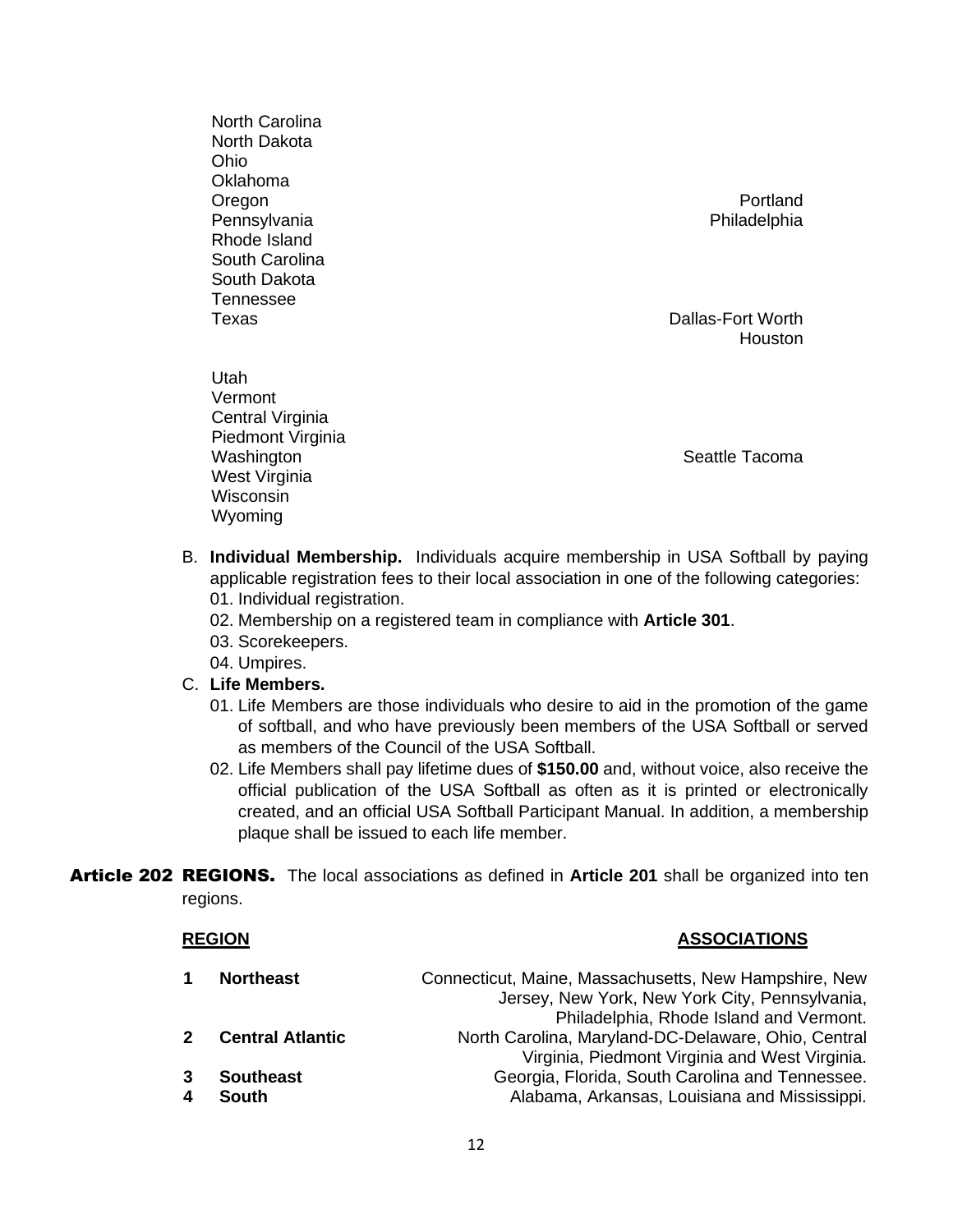| 5  | <b>Southwest</b>          | Oklahoma, Texas, Dallas-Fort Worth, Houston, and New         |
|----|---------------------------|--------------------------------------------------------------|
|    |                           | Mexico.                                                      |
| 6  | <b>Midwest</b>            | Indiana, Kentucky, Illinois, Chicago, Michigan and Detroit.  |
|    | <b>Mid-America</b>        | Colorado, Iowa, Kansas, Missouri, Kansas City, St. Louis and |
|    |                           | Nebraska.                                                    |
| 8  | <b>Northern</b>           | Minnesota, Minneapolis, North Dakota,                        |
|    |                           | South Dakota and Wisconsin.                                  |
| 9  | <b>Northwest Mountain</b> | Alaska, Idaho, Montana, Oregon, Portland, Utah,              |
|    |                           | Washington, Seattle Tacoma and Wyoming.                      |
| 10 | <b>Pacific Coast</b>      | Arizona, Central California, Northern California, Southern   |
|    |                           | California, Sacramento, San Francisco, Hawaii and Nevada.    |

**Article 203 TERRITORIES.** The ten regions listed in **Article 202** shall be organized into four territories as follows:

| Eastern.  | Regions 1 and 2    |
|-----------|--------------------|
| Northern. | Regions 6, 7 and 8 |
| Southern. | Regions 3, 4 and 5 |
| Western.  | Regions 9 and 10   |

**Article 204 SECTIONS.** The ten regions listed in **Article 202** shall be organized into two sections as follows:

| East. | Regions 1, 2, 3, 4, and 6  |
|-------|----------------------------|
| West. | Regions 5, 7, 8, 9, and 10 |

**Article 205 COMMISSIONERS.** A local association commissioner is the principal liaison between a local association and the USA Softball.

#### **Article 206 UMPIRES.**

#### A. **Membership.**

- 01. An umpire may become a member by placing his/her membership with the local association commissioner where they reside or work either as an umpire or in his/her regular occupation.
- 02. Umpires become members of USA Softball on a voluntary basis and agree to be governed by the Bylaws, Procedural Code, playing rules and regulations of USA Softball. Registration by an umpire does not establish an employer/employee relationship and no umpire is considered an employee of USA Softball or the local association but is instead acting as an independent contractor.
- 03. Membership is on an annual basis and shall expire December 31 of each year.
- 04. A member of the armed forces may become a 'military' registered umpire only while stationed overseas, by registering through his/her military base athletic office.
- 05. Umpire membership may be declined or revoked for unethical, immoral or unprofessional conduct. Before declining or revoking membership, the umpire must be given the same hearing procedure afforded a team or team member as set forth in **Sections 15 and 16, Complaint Procedures, of the USAS Bylaws**.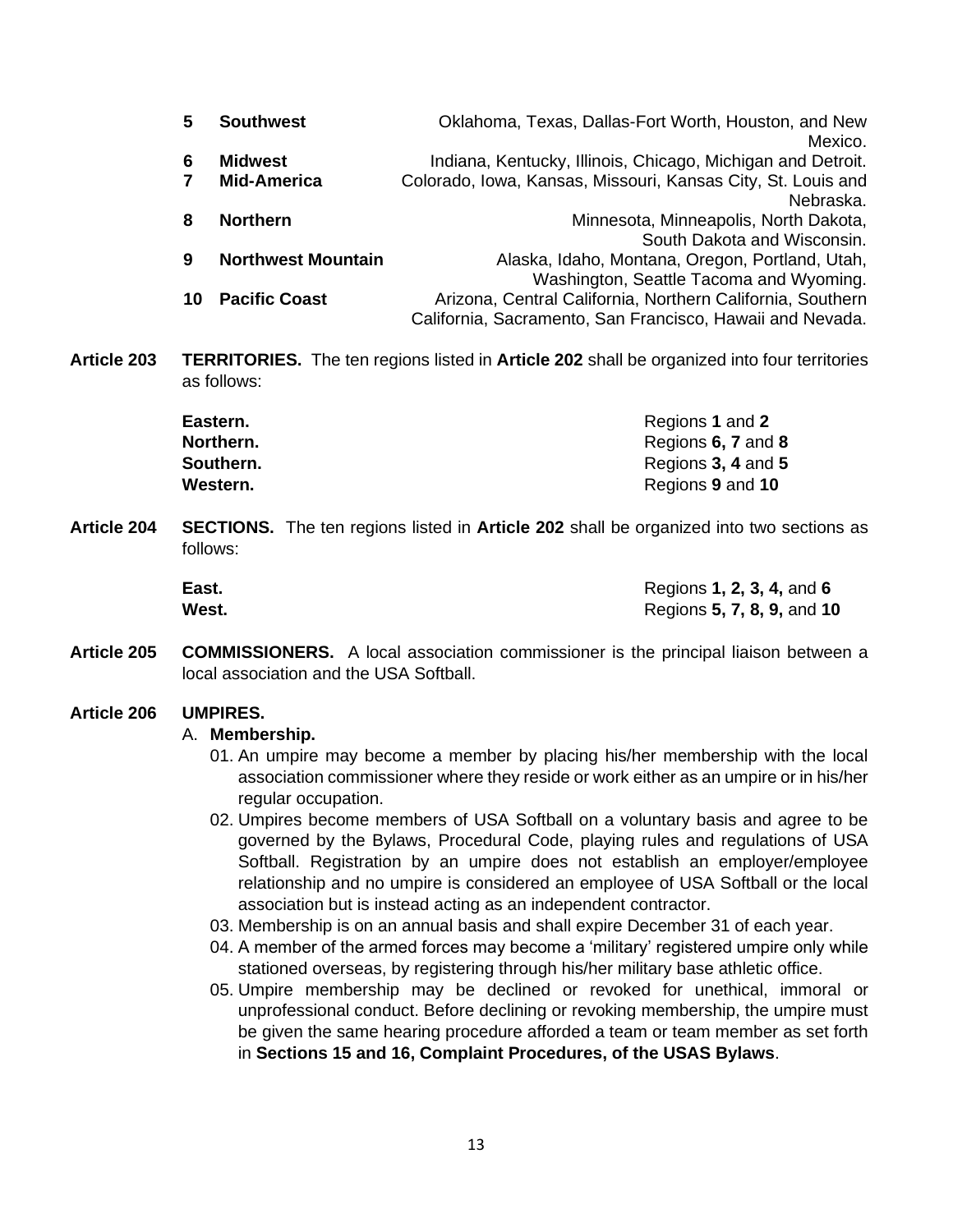#### B. **Championship Play.**

- 01. Only USA Softball-member umpires may be used in championship play.
- 02. All tournaments that lead toward national play require a minimum of two umpires per game.

## C. **Conduct.**

- 01. **Use of Tobacco.** Umpires may not smoke or use tobacco like products on the playing field. This includes but is not limited to chewing, dipping and spitting.
- 02. **Use of Alcohol.** Umpires may not consume alcoholic beverages on a game day until assignments have been completed.

Article 207 COMPLAINT PROCEDURES. These are governed in accordance with **Sections 15 and 16 of the USAS Bylaws**.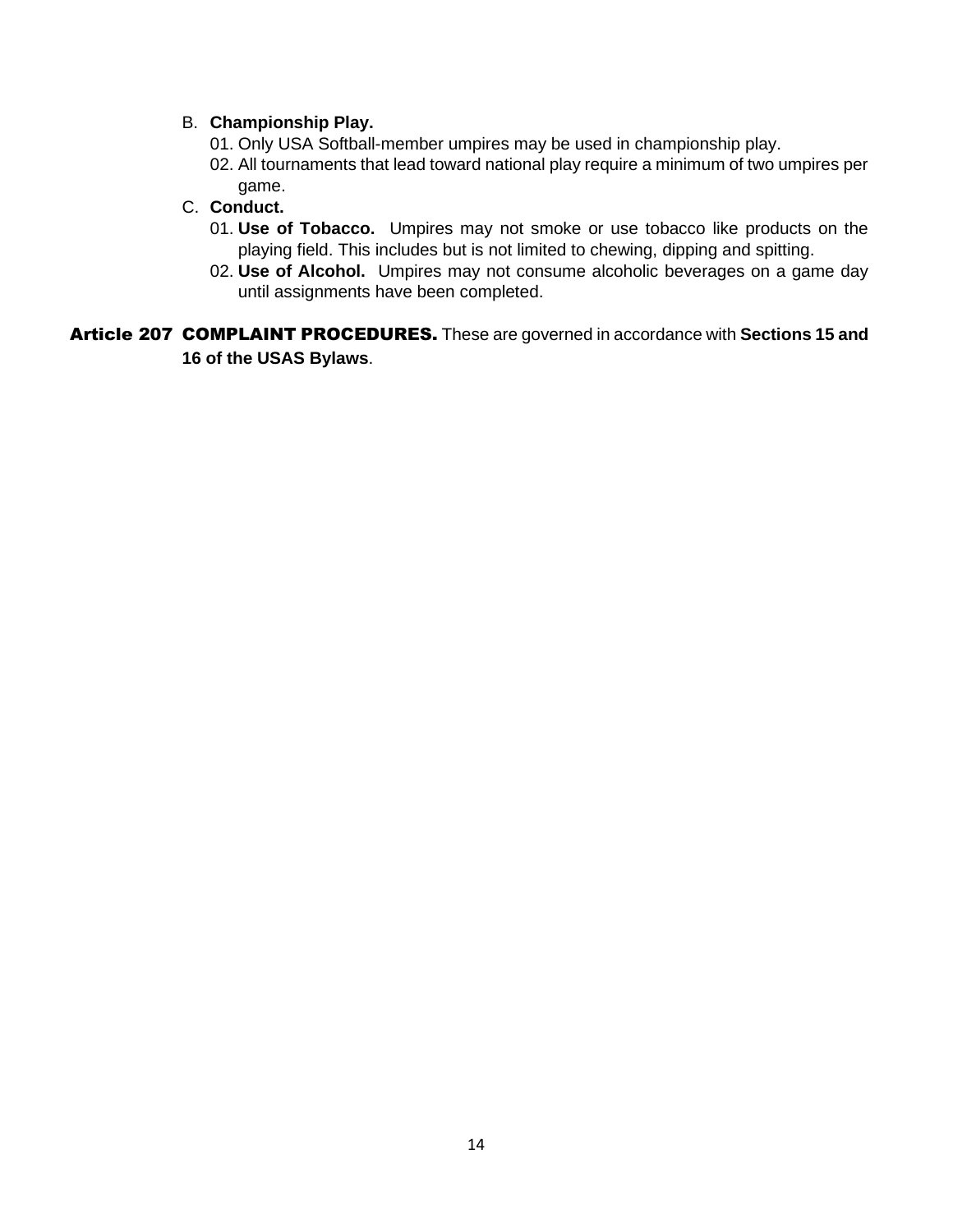# PART THREE ELIGIBILITY, COMPETITION AND TOURNAMENTS

## Article 301 ELIGIBILITY.

#### A. **Eligibility Compliance Required By Each Player, Manager and Team.**

- 01. It is the duty of each player, player's parent (if applicable), manager, coach and team to review USA Softball's eligibility requirements and comply with USA Softball's eligibility requirements. Each team manager/coach is responsible for complying with the eligibility requirements and other requirements set forth in the USA Softball Procedural Code as to his/her team. This specifically includes, without limitation, eligibility requirements pertaining to proper classification, proper divisions, eligible pick up player requirements, eligible age requirements and all other eligibility requirements.
- 02. As to eligibility matters, any assurances or statements from USA Softball members, USA Softball commissioners or USA Softball officials other than USA Softball's Chief Executive Officer (**CEO**) are not binding and shall not be binding upon USA Softball and shall not constitute a valid excuse for a team's, manager's or player's failure to comply with any eligibility requirement. USA Softball disclaims any and all liability for any player, team, manager or coach's reliance's upon assurances of persons other than USA Softball's CEO. USA Softball disclaims any and all liability for any player, team, manager or coach's failure to comply with all eligibility requirements.
- 03. Teams, players, coaches and managers that are ineligible under the USA Softball Procedural Code and that incur travel and other expenses in connection with a USA Softball tournament do so at his/her own risk and peril. Teams, players, coaches and managers that are ineligible under the USA Softball Procedural Code are subject to disqualification or forfeiture at any time, as otherwise provided for in the USA Softball Procedural Code (i.e. upon the timely protest of any other team or official).
- 04. Any USA Softball official's signature (i.e. Commissioner's signature) on a roster form or any other document shall not be considered as a determination of the eligibility of a player or team. Eligibility of players or teams shall be governed as otherwise provided in the Procedural Code. Any solicitation or invitation for a team to participate in a USA Softball tournament by a Tournament Director or other USA Softball Official shall not be considered a determination of that team's eligibility. Eligibility of players or teams shall be exclusively governed as provided in the Procedural Code.
- B. **International Eligibility Standards.** USA Softball shall not adopt an eligibility standard that is more restrictive than that of the applicable international sports federation, the World Baseball Softball Confederation.
- C. **Team Eligibility.**
	- 01. **Team Registration**. A team must register with the local association in which the greatest number of its' players reside, and this number must be retained for the remainder of the season.

**EXCEPTION:** Teams in an adjoining county to a state or metro association may register with either the state or the metro association by mutual consent of all Commissioner's involved.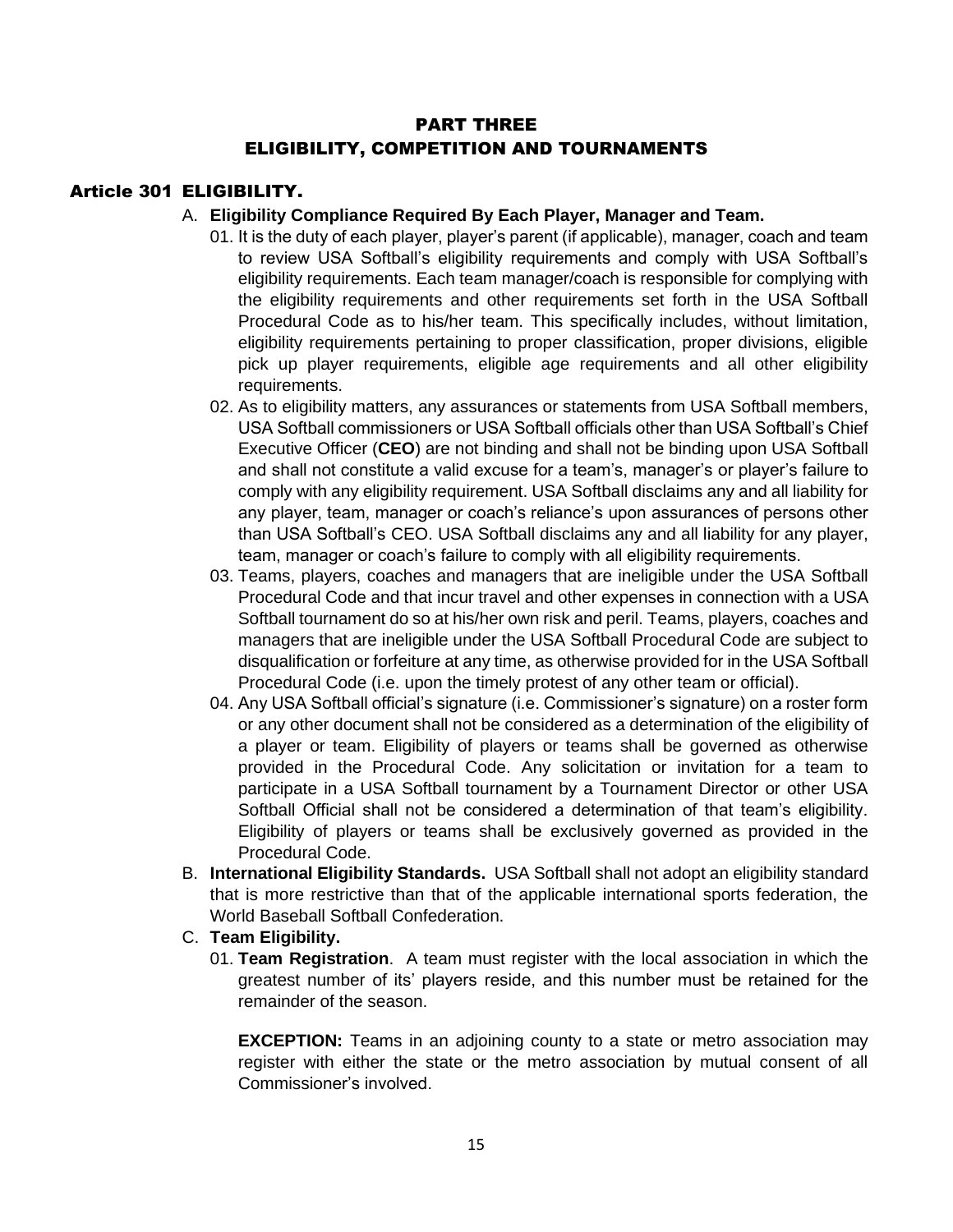02. **Team Participation**. A team may register and participate in more than one division of play, but that team is limited to only one classification within a division of Championship play.

#### **EXCEPTIONS:**

a. **All Divisions of Play.** Teams can play in a higher classification than his/her current classification. Participation in a higher classification could affect the team in his/her next USA Softball playing season.

**Clarification:** This allows teams to play up in level classification (Example: Class B to Class A) and age classification (Example: 12-Under to 14-Under)

b. **Armed Services Teams**. The Women's Armed Services team must play in Women's Class Open Slow Pitch and the Men's Armed Services team may play in the Men's Class A and/or Class B Slow Pitch.

#### c. **Fast Pitch**.

- i. In the Junior Olympic Girls' Fast Pitch 16-Under and 18-Under Classification, Class A teams are allowed to participate in any Gold Qualifying events and have the ability to return to Class A play provided the team did not earn a berth at the Gold level.
- ii. In all adult Fast Pitch, no USA Softball Men's National Team Member may participate below the Major level.

**EXCEPTION:** A member of the USA Softball Junior Men's National Team may participate below the Major level in a National Championship Final. Nonpitching members on the USA Softball Men's National Team may pitch at the Open level but cannot bat or assume any other defensive position.

- d. **Modified Pitch**. Men's 9 Man Modified Pitch teams will be determined by a restricted pitchers list. The restricted modified pitch pitchers list will be available on the USA Softball website and this list will be updated, modified and revised on a regular and continuous basis but will be finalized by August 1 each year for the current year's National Championship Finals. Pitchers listed on this list are ineligible to pitch in the 10 Man Modified championship play tournaments but may participate in another position. Any appeals regarding this list can be made through the National Office to the modified pitch sub-committee.
- e. **Slow Pitch**.
	- i. All Men's Slow Pitch players and or teams are eligible to participate in the Men's Class A or Men's Class B National Championships and retain his/her eligibility for his/her original classification in championship play.
	- ii. A restricted slow pitch player list will be compiled by a USA Softball committee representing slow pitch. The restricted slow pitch players list will be available on the USA Softball website and this list will be updated, modified and/or revised on a regular and continuous basis but will be finalized by August 1 each year for the current year's National Championship Finals. Players on the USA Softball restricted slow pitch player's list may only play Class A, Class AA and Super. Any team that participates in the Men's Class A may not have more than two players from the USA Softball restricted slow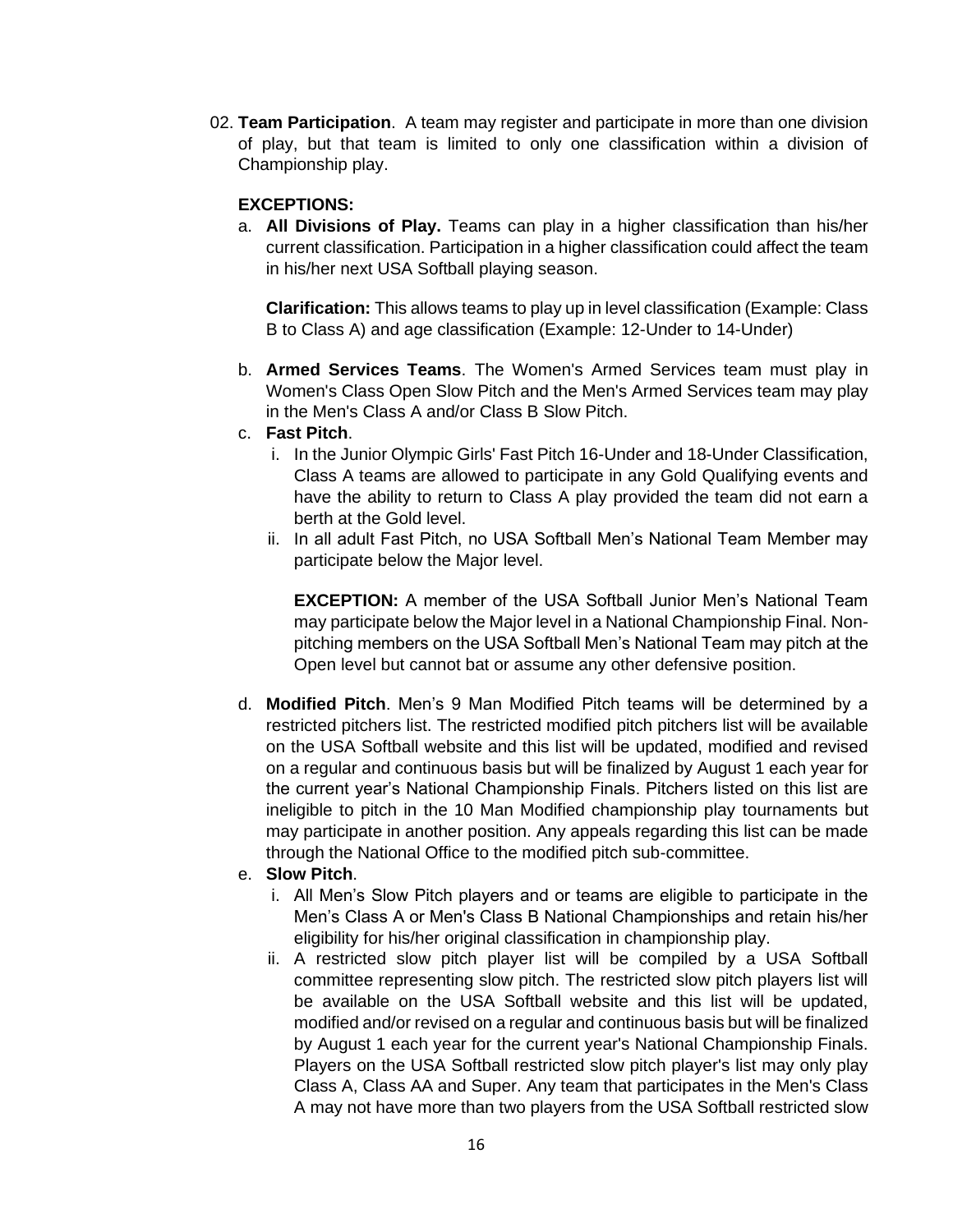pitch player list. Any team that participates in the Men's Class AA may not have more than five players from the USA Softball restricted slow pitch player list. Any appeals regarding this list can be made through the National Office to the slow pitch sub-committee.

- iii. All Women's Slow Pitch players and/or teams are eligible to participate in the Women's Class Open National Championship and retain his/her eligibility for his/her original classification in championship play.
- iv. All Slow Pitch players and teams need to review **Article 307** for classification restrictions prior to completing a team roster.

## 03. **Junior Olympic**

- a. Any Junior Olympic team personnel participating in championship play must have at least one current ACE certified coach (current year) on the field/dugout during championship play.
- b. For all Junior Olympic team activities, including championship play and nonchampionship play, all adults (on the field/dugout) must have a background check and be Safe Sport certified for the current year.
- c. For all Junior Olympic team activities, including championship play and nonchampionship play, all Junior Olympic team personnel assisting on the field/dugout must visually display a current USA Softball background check card.

## D. **Player Eligibility**.

01. **Player Participation**. A player may participate in any one local association during the current year.

## **EXCEPTIONS:**

- a. In 9 Man Modified and 10 Man Modified Pitch, teams shall be made up of players from his/her respective region or the associations bordering state(s). A rostered player can play in championship play if they come from within his/her respective region or bordering state(s).
- b. In the 50, 55, 60 and 65 seniors' divisions of slow pitch teams shall be made up of players from the team's home state plus adjoining states. The home state is defined as the state where the most players on the roster reside.
- c. Seniors Major Plus teams can get their players anywhere in the East Section for the East National or the West Section for the West National.
- d. Foreign players may not participate in any Boy's Fast Pitch.

## 02. **Rostered Player**.

a. A player may participate as a regular rostered player on only one team within a division in championship play during a season.

## **EXCEPTIONS:**

- i. **Armed Forces**. Members of the Armed Forces team are exempt from this rule if competing with their individual service (branch) team or the Armed Forces team.
- ii. **All Men's Fast Pitch**.
- iii. **Men's Super, Class AA, Class A and Class B Slow Pitch**.
- iv. **Player Release**. See definition in **Article 103**.
- v. **Women's Class Open Slow Pitch**.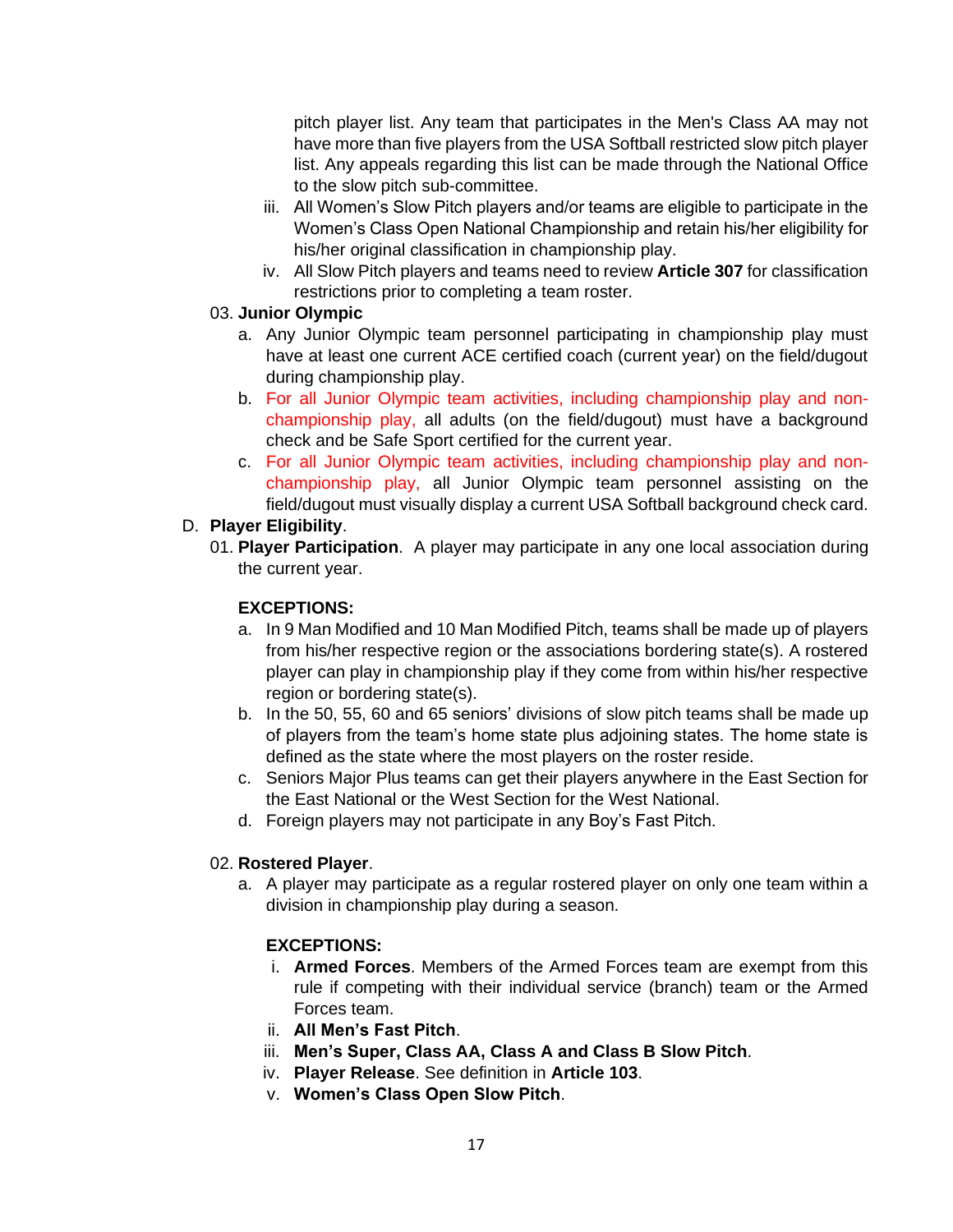b. On adult or Junior Olympic rosters, a player may participate in more than one adult or Junior Olympic division of play, but that player is limited to only one classification within a division of play.

**NOTE:** The Military/First Responders roster and playing guidelines will be established by the USA Softball CEO.

- c. **Adult Player Classification**. Individual adult players may not play more than one classification below the classification level of his/her most recent team.
- d. **Junior Olympic Classification**. Once a player participates in an intercollegiate softball program for a university, college, or junior/community college, the player is ineligible to play below the Class A level.

**CLARIFICATION:** A redshirted player is considered to be a participant in an intercollegiate softball program.

03. **Electing to Participate**. Once electing to participate in championship play on a team registered in a local association, the player may not play in the same division in any other local association during the current year.

**EXCEPTION:** In the Seniors Divisions, a player may play in the same division in another local association, but not in the same classification.

**EXCEPTION:** Player Release. See definition in **Article 103**.

#### 04. **Player Identification**.

#### a. **Providing Proper Identification**.

- i. Upon demand by league or tournament officials including National championship finals, a player must produce proper identification (which shall include a current photograph of the player and the player's signature) or the player shall be declared ineligible and the team may be subject to suspension. For the purpose of this section, driver's licenses or comparable identification is acceptable.
- ii. In all Championship Play events, every player must sign in prior to playing. This name needs to match what is on the driver's license or comparable identification. Failure to do so will result in disqualification from the tournament, unless the player has not played, in this case they will be allowed to sign in. A player must provide proper identification (which shall include a current photograph of the player and the player's signature) to the tournament director prior to participating in the competition. The Tournament Director shall follow the sign in procedures developed and provided by the National Office. The tournament director shall compare the identification with the name and signature appearing on the team's championship roster.
- b. **Local Association Photo/Identification Card**. If a photo ID card for a player is issued by the local association Commissioner and/or his/her designated Deputy, it will satisfy the required proof of age during USA Softball championship play. The card will include the date of birth and signature of the player and any other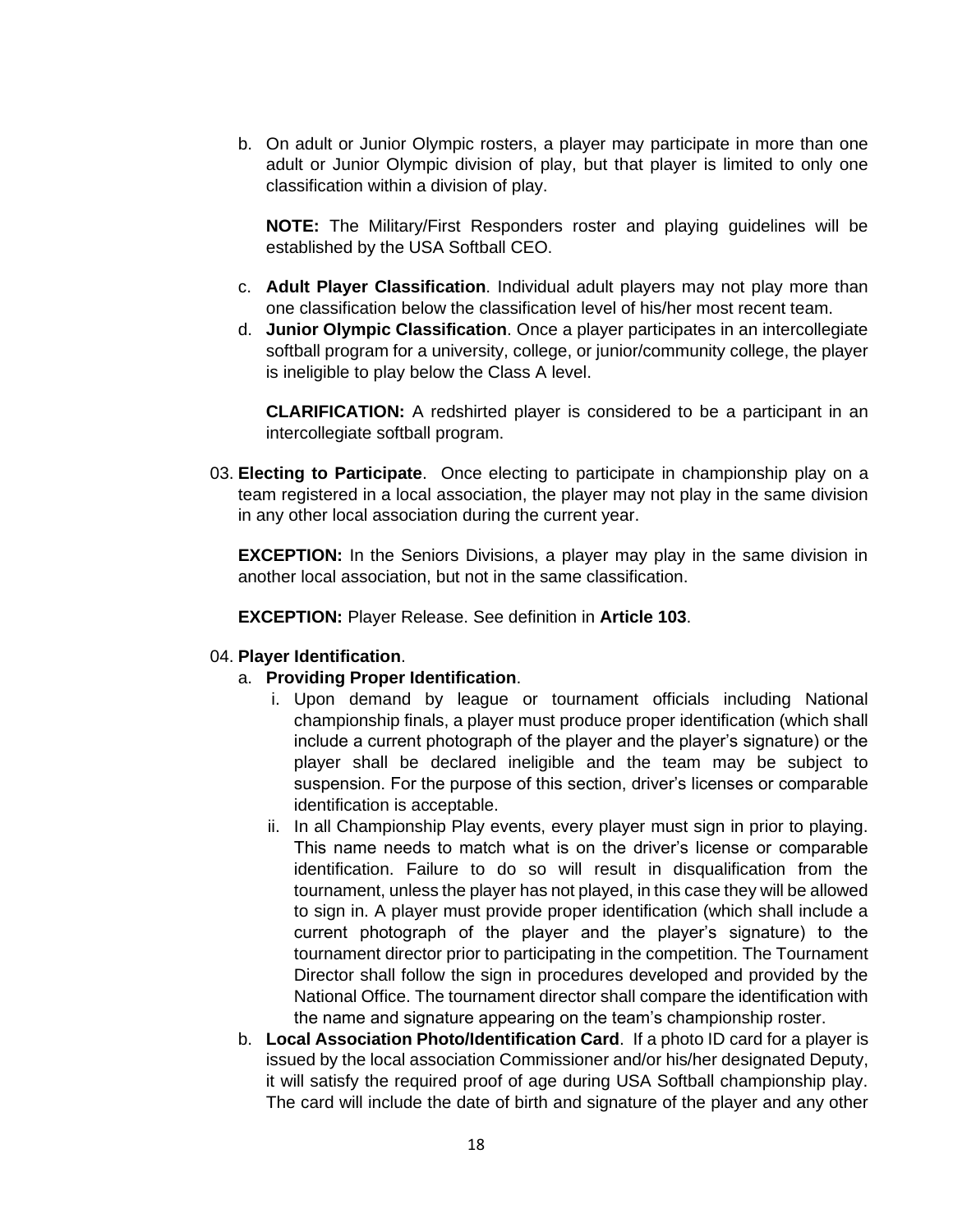information required by the current USA Softball Procedural Code. The card will also include the signature (or facsimile) of the local USA Softball Commissioner and/or his/her designated Deputy to certify the date of birth and that proof of age is on file with the local USA Softball office. Other information on the card may include the player's USA Softball registration number and information on the USA Softball insurance coverage. A photo ID card with the above requirements and issued by the local association will satisfy the requirements of paragraph a, b and c.

- c. **Junior Olympic Birth Verification**. For each member of a Junior Olympic team, one of the following forms of birth verification or proof of age must be attached to the team's roster/affidavit form: Birth certificate, baptismal certificate, hospital certificate, driver's license, a photo ID card issued by a local USA Softball Commissioner and/or his/her designated deputy or a valid passport. In the case of a Junior Olympic player whose name has changed from that which appears on his/her birth certificate, baptismal certificate, hospital certificate, driver's license or passport by reason of adoption or a court approved name change, a copy of the court order or decree approving such adoption or change of name shall also be attached to the roster/affidavit form. Photocopies of any of the above are acceptable.
- 05. **Proof of Age**. A player must provide proof of age in Junior Olympic, adult 18-Over, masters and seniors divisions.
	- a. **Junior Olympic Age Qualifications**. A player's age as of December 31 determines the age in which the player is eligible to play the following year.
		- i. **8-Under Age Classification**.
			- A player born after December 31, 2012 is ELIGIBLE.
		- ii. **10-Under Age Classification**.
			- A player born after December 31, 2010 is ELIGIBLE.
		- iii. **12-Under Age Classification**.
			- A player born after December 31, 2008 is ELIGIBLE.
		- iv. **14-Under Age Classification**.
			- A player born after December 31, 2006 is ELIGIBLE.
		- v. **16-Under Age Classification**.

A player born after December 31, 2004 is ELIGIBLE.

- vi. **18-Under Age Classification**.
	- A player born after December 31, 2002 is ELIGIBLE.
- vii. Players of younger age classification may play in older age classifications, but an older age classification player may not play in the younger age classification.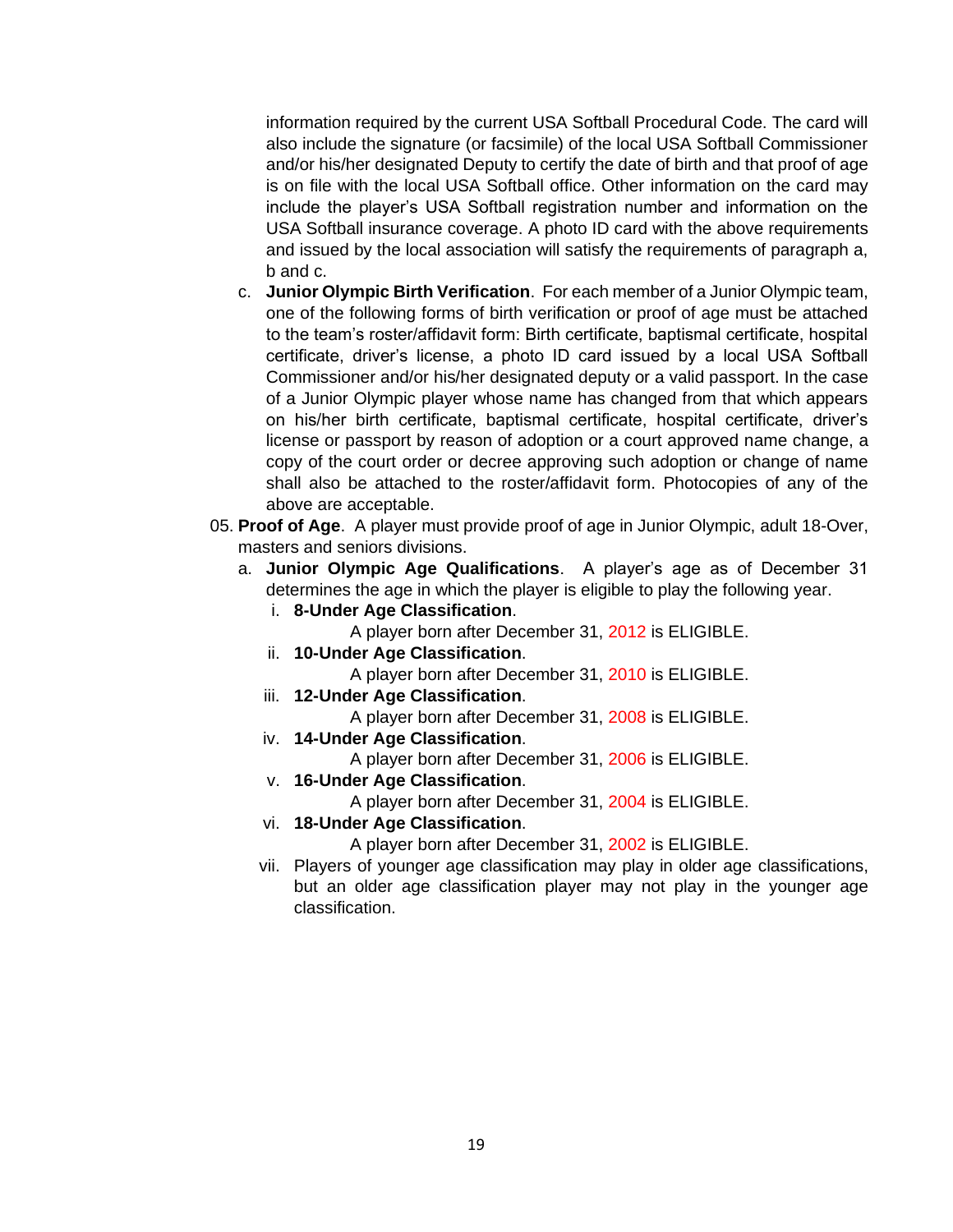**For the 2022 Junior Olympic Playing Season**, use the chart below to determine Junior Olympic Age Qualifications. '**E**' indicates the player is eligible for the respective age group(s).



- b. **18-Above Age Qualifications**. A player who is 18 years of age or above on or before December 31 of the current year is eligible for the 18-Above age classification.
- c. **Masters and Seniors Age Qualifications**. Cutoff date is December 31. A player whose birthday (35, 40, 45, 50, 55, 60, 65, 70, and 75) is on or before December 31 of the current year is eligible.

**Note:** Senior ages 70-over and 75-over may have up to three players who are one year below the minimum age requirement.

d. **Men's Masters 40-over Fast Pitch**. Teams may have up to three players who are three years below the minimum age requirement.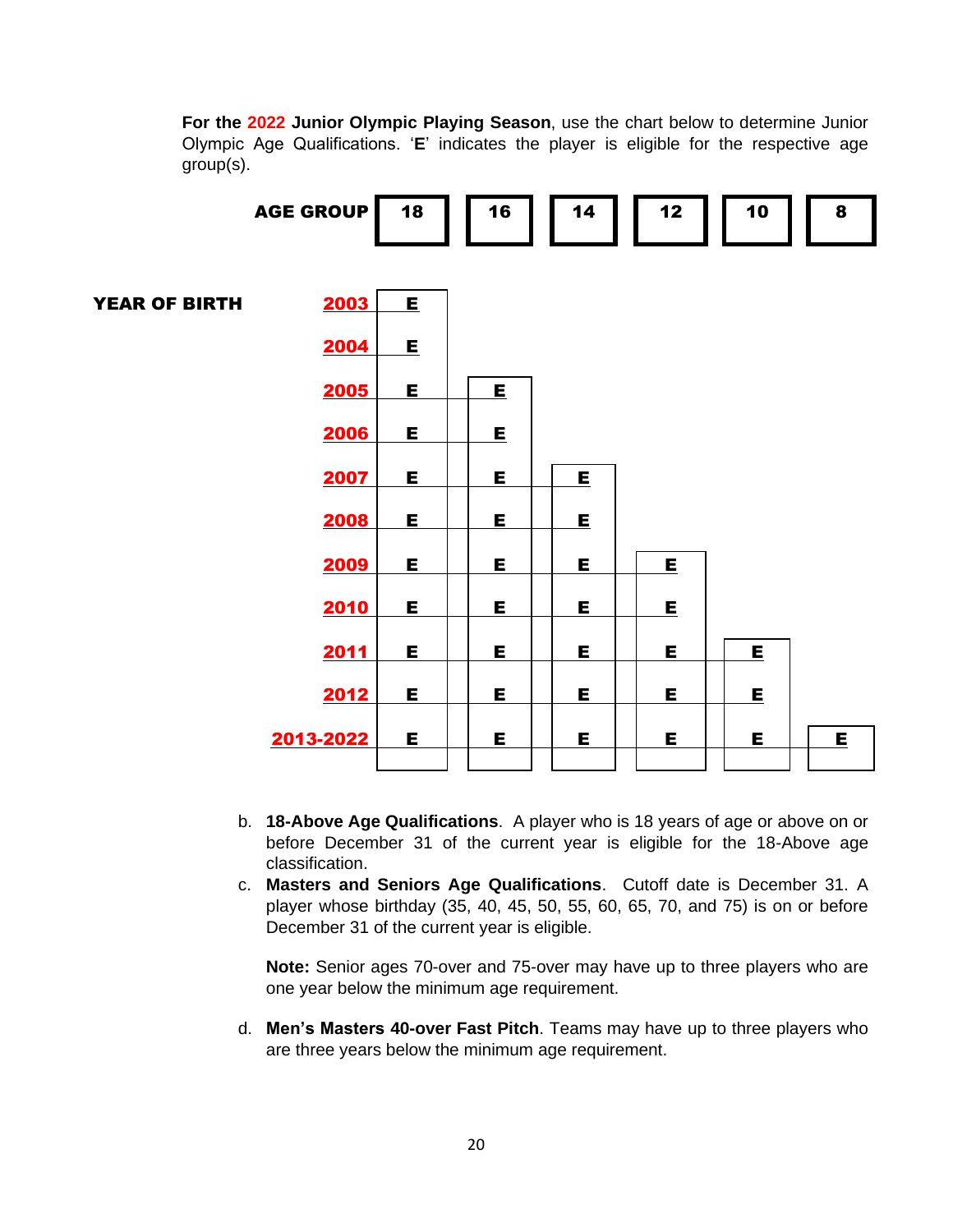- e. **Men's Masters 50-over Fast Pitch**. Teams may have up to three players who are three years below the minimum age requirement. These players are ineligible to pitch.
- f. **Men's Seniors 60-over Fast Pitch**. Teams may have up to three players who are three years below the minimum age requirement. These players are ineligible to pitch.
- E. **Protest of Eligibility**. Protest of player eligibility can be made or appealed at any time. Eligibility protests cannot be waived by local notice.
- F. **Adult Slow Pitch Only**. The local association Commissioner or designee signing the roster must verify the players ranking in the USA Softball Slow Pitch Player database and write the players classification next to them on the roster. If said person signing the roster has knowledge or can verify that a player's classification in another National Association, they must also note that ranking as well. Refer to **Article 307 (H)(01) NOTE.**
- Article 302 ROSTERS**.** A team's roster becomes official when a commissioner or designee signs it for championship play. Each team is permitted pick up players according to **Article 303**.
	- A. **Rosters**. Male rosters shall include only male players and female rosters shall include only female players. Co-ed rosters shall include both male and female players.
	- B. **Number of Players**. A championship roster can only have a maximum of 20 players, including pickup players. A manager or coach shall not count as a player unless listed as one. Player(s) names cannot be removed or replaced once the player on the roster has participated in championship play.

**EXCEPTION:** Player Release. See definition in Article 103.

C. **Roster Change Deadline**. The roster change deadline for championship play is 24 hours prior to the start of championship tournament play.

**NOTE:** Local associations may establish an earlier deadline for classification purposes.

- D. **Roster Form**. Roster forms shall be provided by the National Office and are the only official rosters for championship play.
- E. **Roster Procedure**. The roster/affidavit form must be signed by the player, his/her guardian (if necessary) and the manager. Parent's signatures are not required for players 18 years of age and over. A red line must be drawn on the line beneath the last player's name listed on the roster. The roster must be signed by the local association commissioner or his/her designee.
- F. **Roster Eligibility**. Receipt and acceptance of an official USA Softball affidavit roster shall not be considered as a determination of the eligibility of a player or team. Eligibility of players or teams shall be governed as otherwise provided in the Procedural Code.

# Article 303 PICK-UP PLAYERS.

- A. **General Rule**. All teams are permitted to pick-up three players as follows:
	- 01. The team adding pick-up players must select eligible roster members from USA Softball registered teams.
	- 02. Pick-up players must have played for a USA Softball registered team during the current season.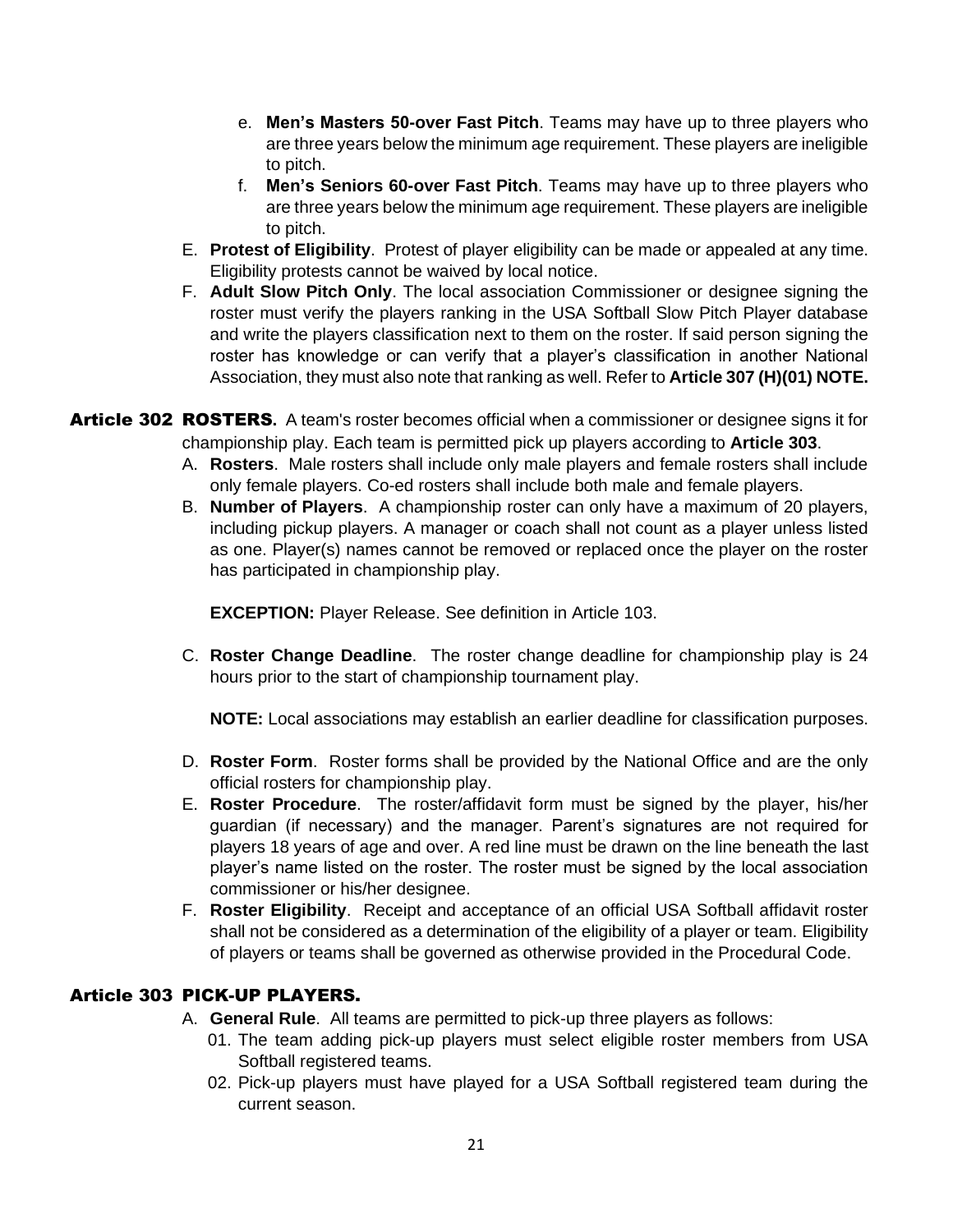**EXCEPTION:** Senior Slow Pitch and Junior Olympic Fast Pitch.

- 03. **(JO ONLY)** Pick-up players must be registered during the current season. Players must be registered seven days prior to the start of a National Championship Final.
- 04. Pick-up players must be selected only from USA Softball registered teams no longer eligible for championship play.

**EXCEPTION:** A player that has been released from a team's championship roster prior in accordance with the Player Release form.

05. Pick-up players must be from the team's same or lower classification. (Adult Slow Pitch Only) A Player who is individually classified may be picked up by a team with the same classification. Said classified players may only play one class lower than his/her current team's classification. For those players who are not individually classified, his/her current team's classification applies.

**EXCEPTION:** Players who are age eligible may be picked up by a lower age classification team.

**CLARIFICATION:** In Junior Olympic play there are two types of classification, one type of classification is Gold, Class A and Class B; the other type of classification is age classification, 18-Under, 16-Under, 14-Under, 12-Under and 10-Under. Therefore, as an example, a player who has competed on a Junior Olympic Girls' Fast Pitch 16-Under team is an eligible pick-up player for any team below the 16- Under age classification if she meets that age classification criteria. Another example, once a player participates on a Class A team, they are not eligible to participate in Class B even if moving up in the age classification.

**CLARIFICATION:** A player who has competed in any Junior Olympic Girls' Fast Pitch National Championship Finals is an eligible pick-up player in a higher classification. Therefore, as an example, a player who participates in a Western Championship Final is an eligible pick-up player for any team at the USA Softball National Championship Final.

06. Players (Adult and Junior Olympics) whose teams have qualified to compete in the highest-level tournaments within a classification shall not be eligible pick-up players.

**CLARIFICATION:** A player who has competed in any Junior Olympic Girls' Fast Pitch National Championship Finals is not an eligible pick-up player for any other Junior Olympic Girls' National Championship Finals.

**EXCEPTION:** A player who has competed in the Men's 23-Under championship play is eligible to participate in other adult championship play during the same season as a pick-up player.

- 07. No player may be picked up for Gold Qualifying tournaments.
- 08. In adult divisions of play, a pick-up player may be substituted for after participation.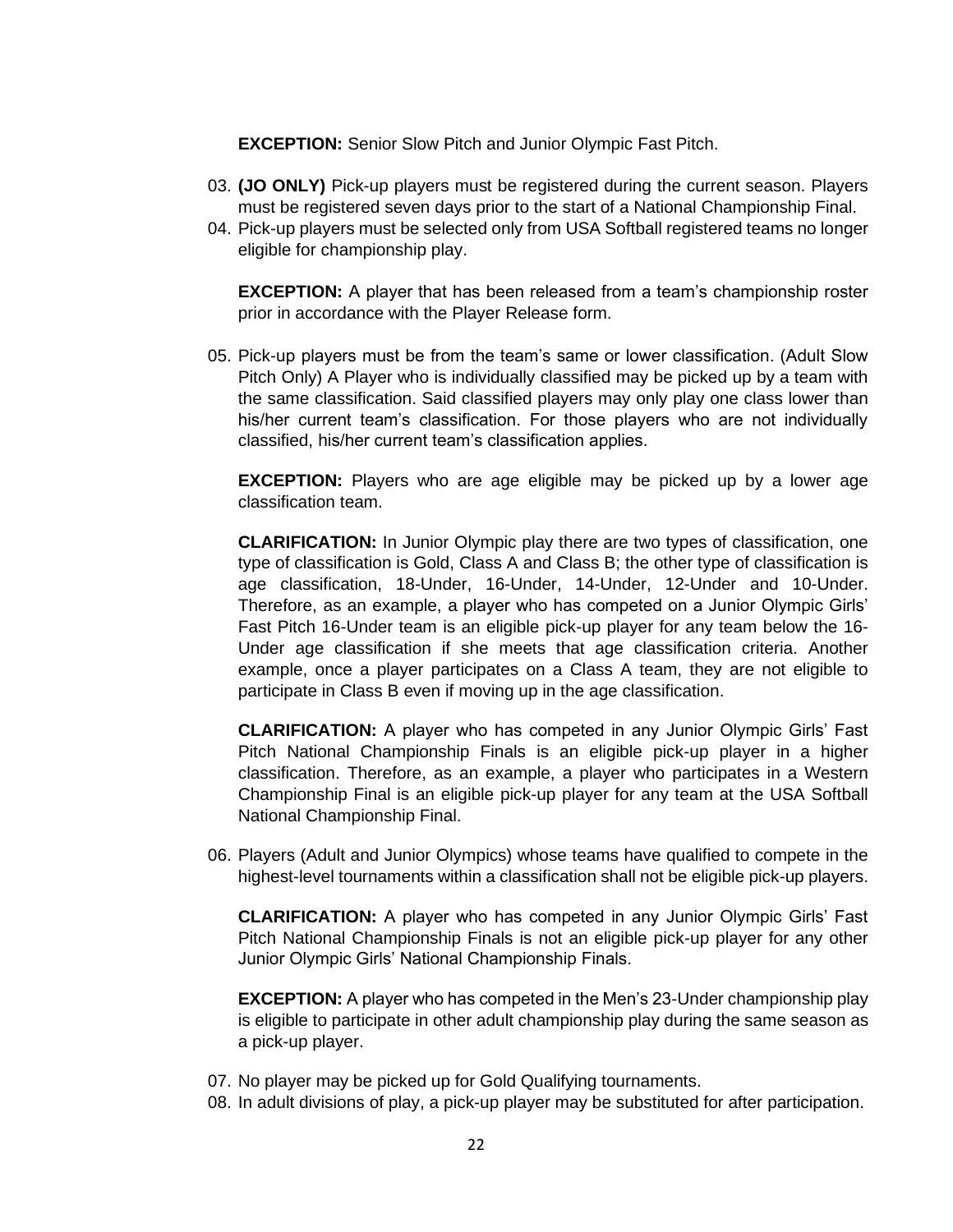- 09. In Junior Olympic divisions of play, a pick-up player may not be substituted for after participation.
- 10. A player may play as a pick-up player with only one team other than his/her rostered USA Softball registered team within a division in a season.
- 11. Teams adding pick-up players must submit a completed official USA Softball pickup player form attached to the official roster before the team plays in the tournament.
- B. **Fast Pitch, Modified Pitch, and Slow Pitch Pickup Players**. A player may be picked up at any level of championship play prior to the National Championship Final as follows:
	- 01. If players are picked up prior to the local association championship, they must be governed by his/her local association rules.
	- 02. If players are picked up after his/her local association championship, the pick -up player(s) must be governed by **Article 303**.

**Note:** Men's Modified Pitch pick-up players may come from the teams' respective region or the associations bordering state(s).

Article 304 USA SOFTBALL DRUG CONTROL PROCEDURE AND POLICY**.** USA Softball will adopt and enforce the findings, procedures and penalties in accordance with the United States Anti-Doping Agency (**USADA**) and the United States Olympic & Paralympic Committee (**USOPC**).

Article 305 SUSPENSION AND COMPLAINT PROCEDURES are governed in accordance with **Sections 15 and 16 of the USAS Bylaws**.

## Article 306 DIVISIONS AND CLASSIFICATIONS OF CHAMPIONSHIP PLAY DEFINED.

A. USA Softball recognizes the following divisions and classifications of championship play. Each local association shall establish a classification code to determine team and/or player classification for championship play in the following divisions:

|     | <b>DIVISIONS</b>                  | <b>CLASSIFICATIONS</b> |
|-----|-----------------------------------|------------------------|
| 01. | <b>Men's Fast Pitch</b>           | Major                  |
|     |                                   | Open                   |
|     | 02. Men's 23-Under Fast Pitch     |                        |
| 03. | <b>Women's 18-Over Fast Pitch</b> |                        |
|     | 04. Men's Slow Pitch              | Super                  |
|     |                                   | AA                     |
|     |                                   | A                      |
|     |                                   | B                      |
|     |                                   | $\mathsf{C}$           |
|     |                                   | D                      |
|     |                                   | E/Rec                  |

**NOTE:** The Men's Super and Class A qualifying guidelines will be established by the USA Softball CEO. The USA Softball Super National Championship date and location will be approved by the USA Softball Board of Directors.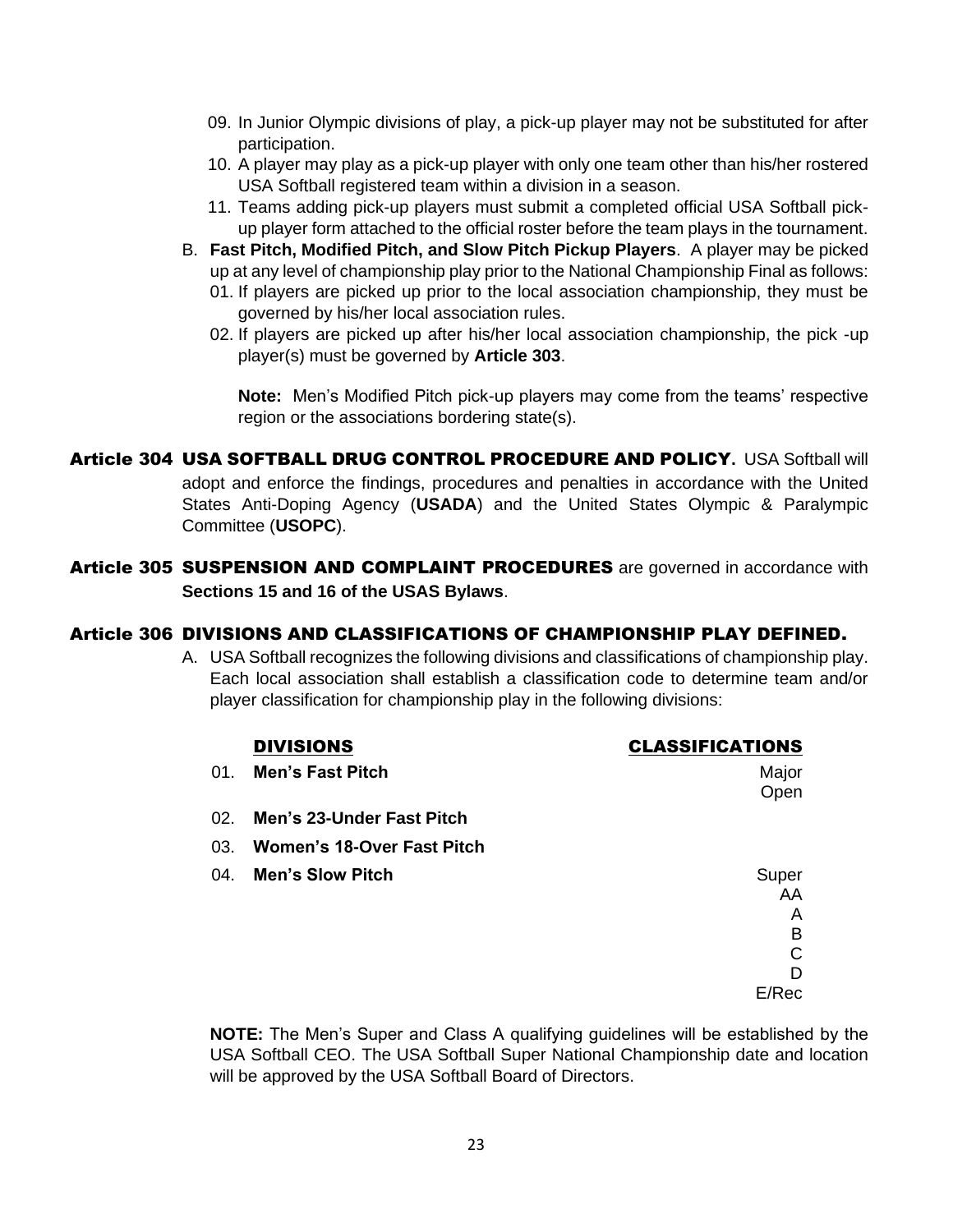- 05. **Men's 21-Under Slow Pitch**
- 06. **Men's 19-Under Slow Pitch**

07. **Women's Slow Pitch Open Open** 

C D

E/Rec

08. **Men's (09) Man Modified Pitch**

#### 09. **Men's (10) Man Modified Pitch**

#### 10. **Military/First Responders Slow Pitch**

**NOTE:** The Military/First Responders playing guidelines, championship dates, and location will be established by the USA Softball CEO.

|     | 11. Men's 16-Inch Slow Pitch                                            | Major |
|-----|-------------------------------------------------------------------------|-------|
|     | 12. Co-Ed Slow Pitch                                                    | Open  |
|     |                                                                         | E.    |
| 13. | Men's Masters 40-Over Fast Pitch<br>14 Man's Masters E0-Over East Ditch |       |

- 14. **Men's Masters 50-Over Fast Pitch**
- 15. **Men's Seniors 60-Over Fast Pitch**
- 16. **Men's Masters 35-Over Slow Pitch**
- 17. **Men's Masters 40-Over Slow Pitch**
- 18. **Men's Masters 45-Over Slow Pitch**

**NOTE:** The Masters Slow Pitch playing guidelines will be established by the USA Softball CEO.

| 19. | <b>Men's Seniors 50-Over Slow Pitch</b> | Major Plus<br>Major<br>AAA<br>AA  |
|-----|-----------------------------------------|-----------------------------------|
| 20. | <b>Men's Seniors 55-Over Slow Pitch</b> | Major Plus<br>Major<br>AAA<br>AA  |
| 21. | <b>Men's Seniors 60-Over Slow Pitch</b> | Major Plus<br>Major<br>AAA<br>AA. |
| 22. | <b>Men's Seniors 65-Over Slow Pitch</b> | Major Plus<br>Major<br>AAA<br>AA  |
| 23. | <b>Men's Seniors 70-Over Slow Pitch</b> | Major<br>AAA                      |
| 24. | <b>Men's Seniors 75-Over Slow Pitch</b> | Major                             |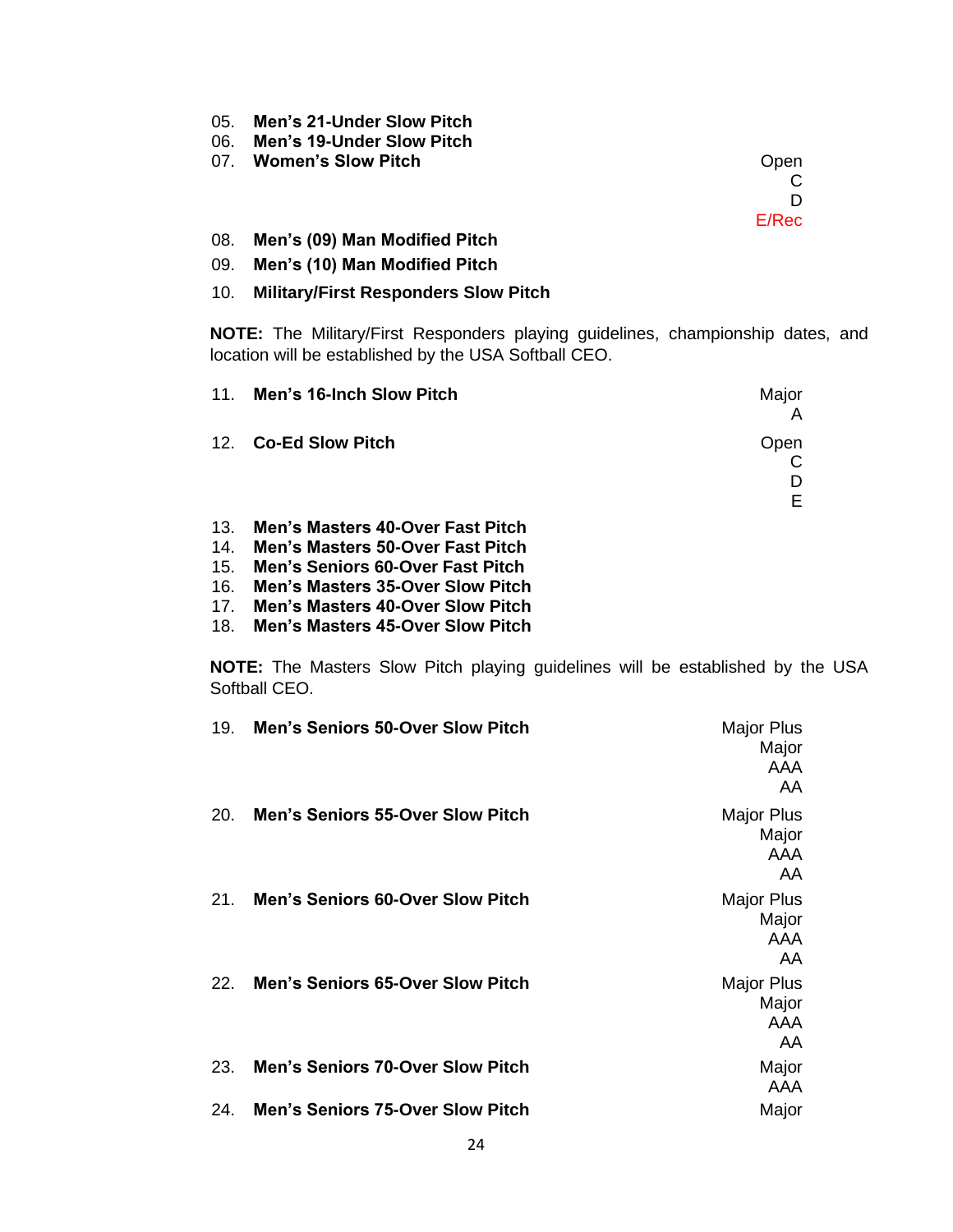AAA

**NOTE:** The Senior Slow Pitch playing guidelines will be established by the USA Softball CEO.

| 25. | <b>Women's Masters 35-Over Slow Pitch</b> |                                                          |
|-----|-------------------------------------------|----------------------------------------------------------|
| 26. | <b>Women's Seniors 50-Over Slow Pitch</b> | Major<br><b>AAA</b>                                      |
| 27. | <b>Women's Seniors 55-Over Slow Pitch</b> | Major<br>AAA                                             |
| 28. | <b>Women's Seniors 60-Over Slow Pitch</b> | Major<br><b>AAA</b>                                      |
| 29. | <b>Women's Seniors 65-Over Slow Pitch</b> | Major<br>AAA                                             |
| 30. | <b>Women's Seniors 70-Over Slow Pitch</b> | Major<br><b>AAA</b>                                      |
| 31. | <b>Women's Seniors 75-Over Slow Pitch</b> | Major<br>AAA                                             |
| 32. | <b>Boy's Fast Pitch</b>                   | 18-Under<br>16-Under<br>14-Under<br>12-Under<br>10-Under |
| 33. | <b>Boy's Slow Pitch</b>                   | 18-Under<br>16-Under<br>14-Under<br>12-Under<br>10-Under |

**NOTE:** The Boys Slow Pitch playing guidelines will be established by the USA Softball CEO.

|  | 34. Girl's Fast Pitch | 8-Under          |
|--|-----------------------|------------------|
|  |                       | GOLD 18-Under    |
|  |                       | 16-Under         |
|  |                       | Class A 18-Under |
|  |                       | 16-Under         |
|  |                       | 14-Under         |
|  |                       | 12-Under         |
|  |                       | 10-Under         |
|  |                       | Class B 18-Under |
|  |                       | 16-Under         |
|  |                       | 14-Under         |
|  |                       | 12-Under         |
|  |                       | 10-Under         |
|  |                       |                  |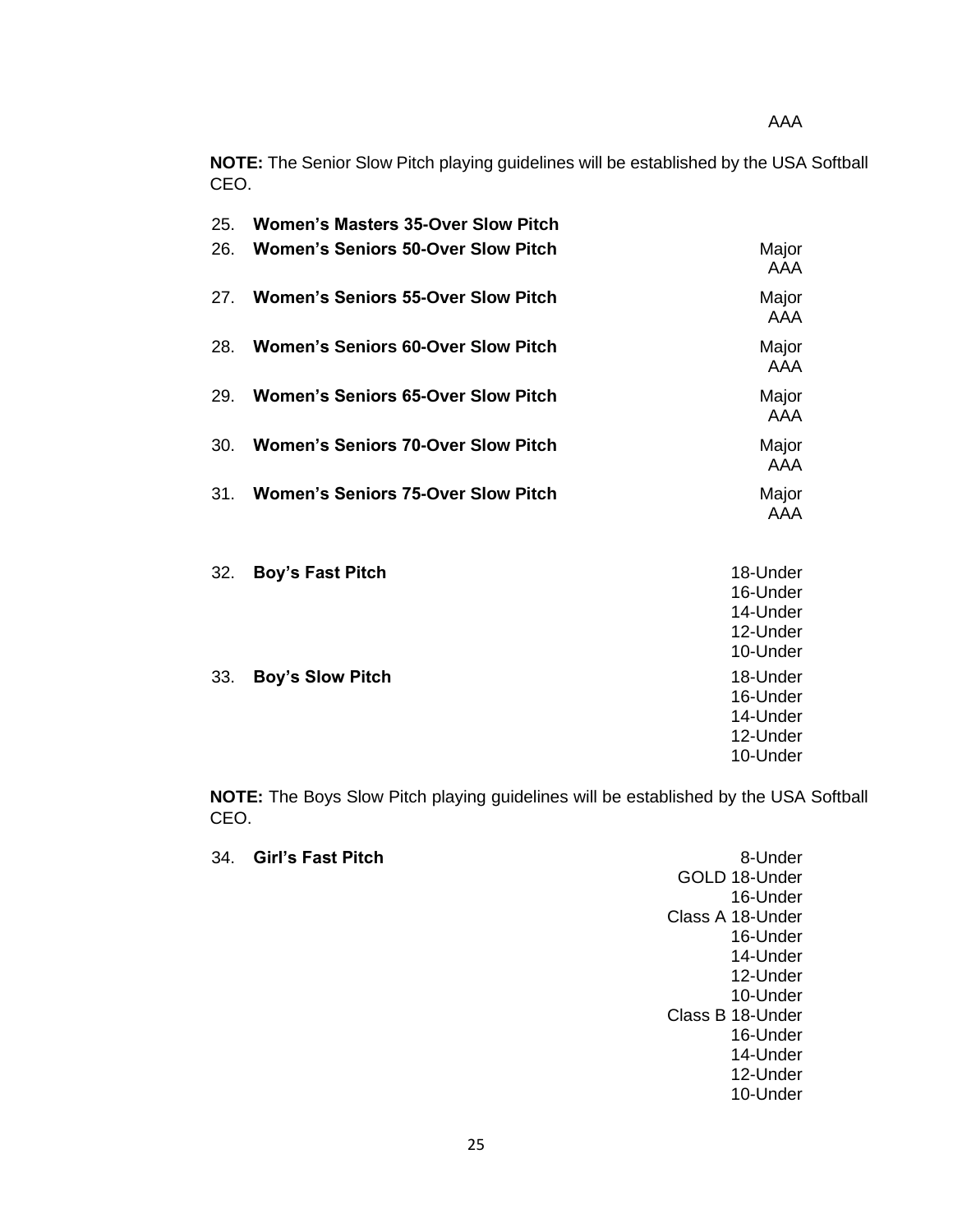#### 35. **Girl's Slow Pitch** 18-Under

Class C 14-Under 12-Under 10-Under 16-Under 14-Under 12-Under 10-Under

B. **Additional Classification**. Local associations may adopt additional classifications (adult and Junior Olympic). A copy of each local association classification code shall be filed with the National Office.

**NOTE:** Listing in any of the above divisions and/or classifications does not indicate a National Championship Final unless also listed under **Article 314**.

## Article 307 CLASSIFICATIONS OF CHAMPIONSHIP PLAY.

- A. **Local Association**. The local association commissioner shall classify teams and/or players within the local association in accordance with their respective classification code. A copy of each local association classification code shall be filed with the National Office.
- B. **Team Classification**. A team, who has been classified in any division of play during the previous year, will remain in the same classification during the current season until reclassified by their respective Classification Board. However, if a team is subject to the USA Softball Mandatory Classification Rule, the new classification is effective immediately.
	- 01. An adult team may participate in championship play in a higher classification but not below its assigned classification. Participation in a higher classification could affect the team's classification.
	- 02. A Junior Olympic Class B team may participate in Class A Championship Play Events. Participation in a higher classification could affect the team's classification.
	- 03. Teams may not participate in more than one national championship final in any division of play unless specifically covered in this Procedural Code.
	- 04. Men's Seniors Slow Pitch will be classified by a three-member National Seniors Classification Board to be appointed by the CEO.
- C. **Local Classification Board**. Each local association shall establish a classification board to review, upon written application, the classification of a team and/or players, and shall have the authority to change the classification if found to be not in accordance with the respective classification code.
- D. **Regional Classification Code**. The region shall have the authority to classify teams according to a classification code adopted and approved by the voting members of the region. A copy of the regional classification code shall be submitted to the National Office.
- E. **Regional Classification Board**. The voting members of the Region, by majority vote, may revise and amend a classification code of a local association within the region to correct inequities in classification as reflected in regional tournament play. This body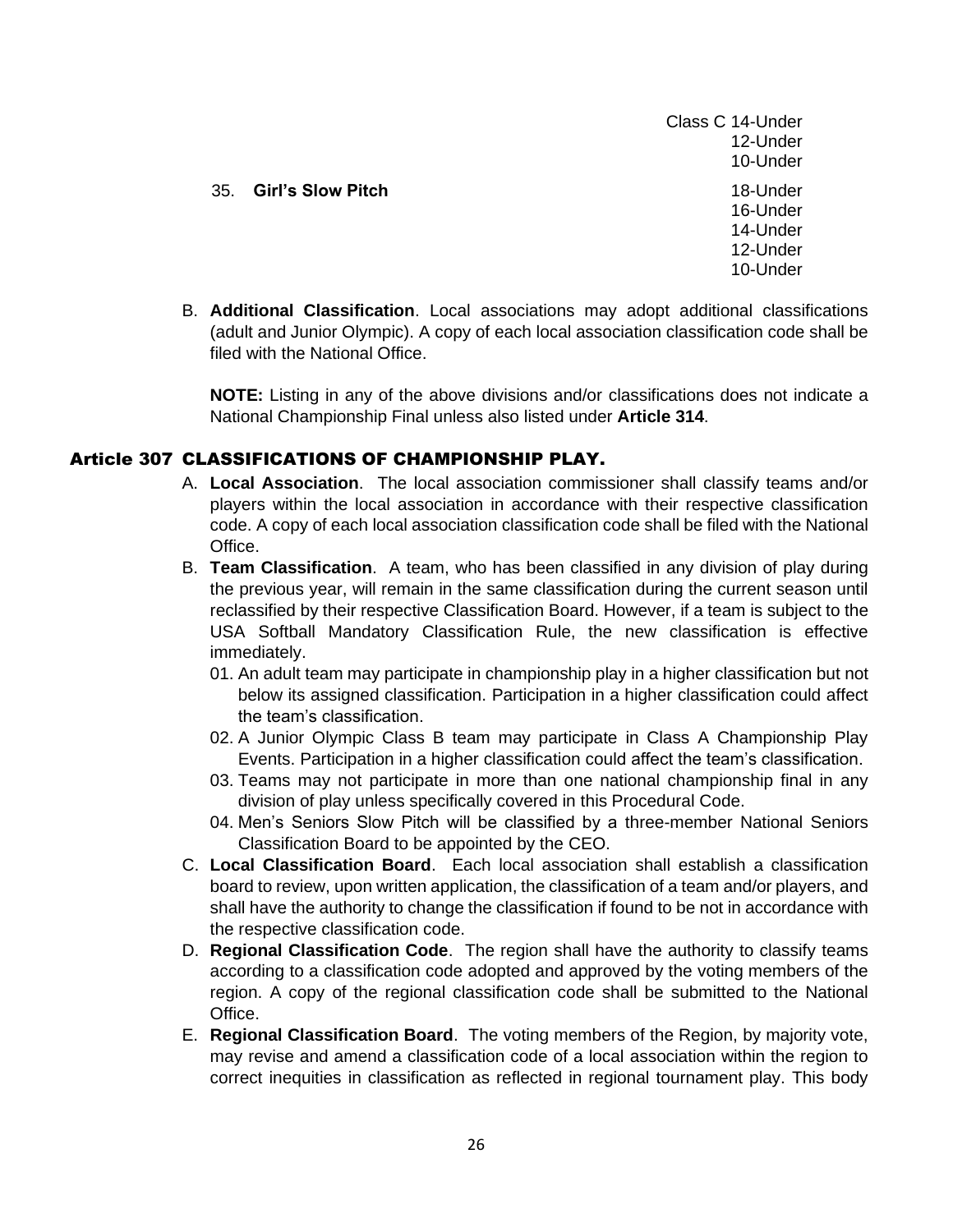may also assign classification for USA Softball play to teams belonging to allied member organizations within the region.

- F. **National Adult Fast Pitch Players Classification Board.**
	- 01. **Responsibilities**. The National Fast Pitch Player Classification Board will oversee all aspects of the adult fast pitch pitcher player classification. The Board will create procedures regarding classification.
		- a. The Board will consist of five people, one representative from each territory plus one at-large member, as shown: Eastern Territory, Northern Territory, Southern Territory, Western Territory, At large member to be assigned by USA Softball President.

**NOTE:** If a territory cannot elect a representative, then the President will fill the vacancy by appointment.

b. Each territory representative shall name a territorial subcommittee comprised of no less than five and no more than 9 people from their territory. Local association representatives will be assigned in conjunction with the Association Commissioner.

#### 02. **Duties**.

- a. Each territory shall create and maintain a fast pitch player classification.
- b. This board is to uphold the national pitchers list and classification strategy.
- c. This board in concert with the National Office staff will oversee and maintain a national players classification list.
- d. This board in concert with the National Office staff will communicate with the tournament directors of USA Softball National Championships to ensure all pitchers participating in USA Softball Fast Pitch events are within the established procedures.
- e. This board will also seek out further information by contacting local commissioners, player representatives, district commissioners, league directors, and tournament directors to acquire the best and most recent information on fast pitch pitchers.

#### 03. **Rules**.

- a. Male and Female pitchers that are classified Major Fast Pitch by the local association in which they reside must remain in that classification until changed by the same local association.
- b. Any Men's Class B or C Fast Pitch pitcher who earns First Team All Tournament, MVP or outstanding pitcher awards and whose team is reclassified pursuant to **Article 307 (H)(02)** or **Article 307 (H)(03)**, Receiving these awards could affect the players classification the next playing season.
- c. Foreign Pitchers will be classified by the Men's Fast Pitch Territory and National Classification boards. Unclassified foreign pitchers will not be eligible to pitch in Men's Open.
- d. In all adult Fast Pitch, a member of a Country's Men's National Team or National player pool may not participate below the Major level.

**EXCEPTION:** A member of a Country's Junior Men's National Team or player pool may participate below the Major level in a National Championship Final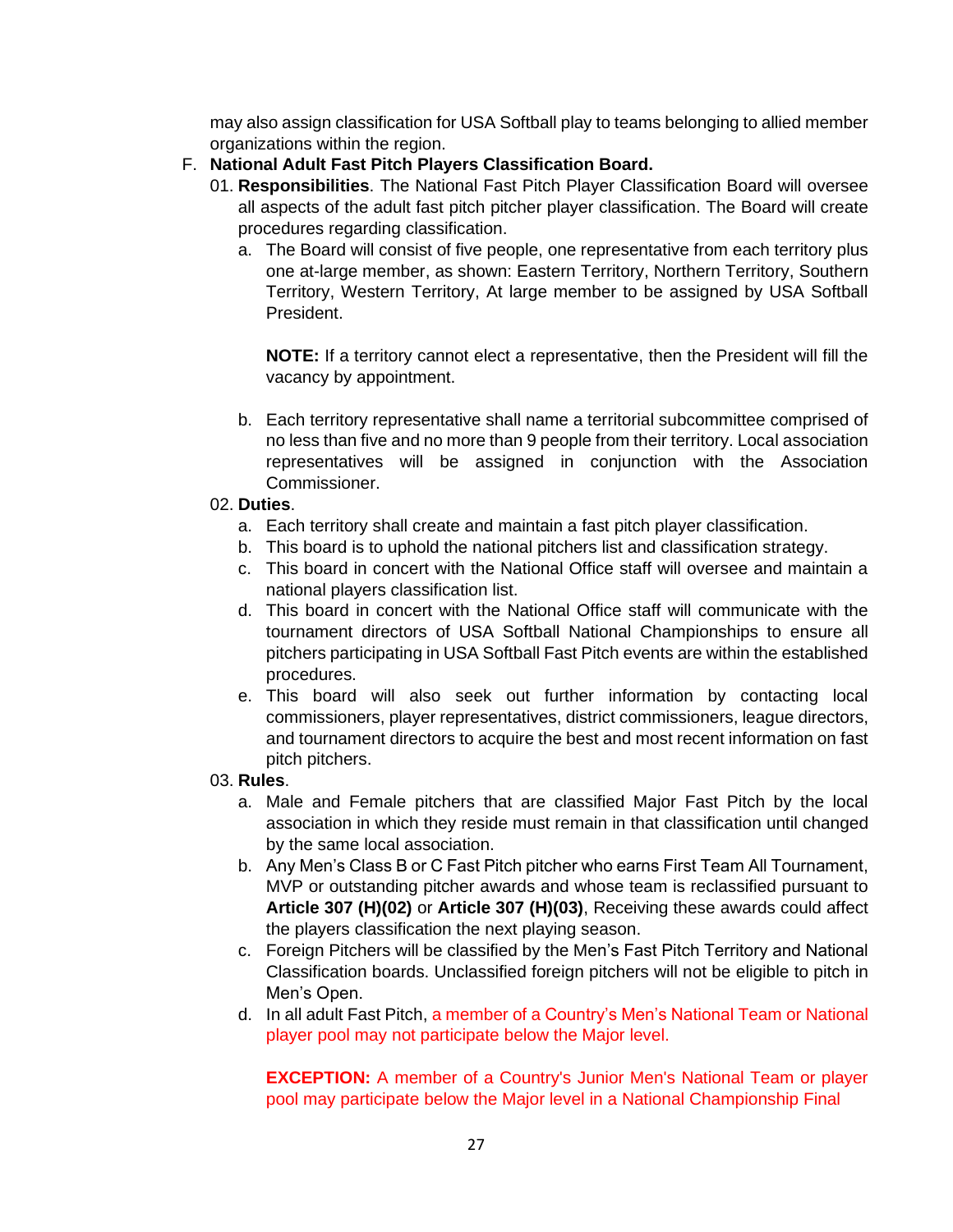**EXCEPTION:** Non-pitching members of a Country's Men's National Team or player pool may pitch at the Open level but cannot bat or assume any other defensive position.

- e. All Men's Fast Pitch players and or teams rated below Major are eligible to participate in the Men's Major Fast Pitch National Championship and retain their eligibility for their original classification in Championship Play.
- f. Men's Major Fast Pitch Players will be classified by a restricted fast pitch players list. The restricted fast pitch players list will be available on the USA Softball website and this list will be updated, modified and/or revised on a regular and continuous basis, but will be finalized by July 15 each year for the current year's National Championship Finals. The players on this list are ineligible to participate in the Men's Open Fast Pitch classification. Any appeals regarding this list can be made through the National Office to the Fast Pitch Classification Board.
- 04. **Classification Appeal**. Players classified in accordance with this article have the right to appeal their classification after participating at the higher classification. The appeal must be submitted in writing to the team's local commissioner and should include game results and reason for appeal. The local commissioner shall evaluate the information presented and forward the appeal with their recommendation to the National Adult Fast Pitch Players Board. The National Adult Fast Pitch Players Board shall review the information presented and make a determination on the appeal.

#### G. **National Adult Slow Pitch Player Classification Board**.

- 01. **Responsibilities**. The National Player Classification Board will oversee all aspects of the adult slow pitch classification. The Board will create procedures regarding classification.
	- a. The Board will consist of five people, one representative from each territory plus one at-large member, as shown: Eastern Territory, Northern Territory, Southern Territory, Western Territory, At large member to be assigned by USA Softball President.
	- b. Each territory representative shall name a territorial subcommittee comprised of no less than five and no more than 9 people from their territory. Local association representatives will be assigned in conjunction with the Association Commissioner.
- 02. **Duties**. The duty of the board is to uphold the national team and player classification strategy. The board, in concert with the National Office staff, will oversee a National Player Classification Registry. The Board, in concert with National Office staff, will communicate with tournament directors of National Championships to ensure all teams participating in USA Softball Slow Pitch events are within the procedures. The board will also seek out further information by contacting local commissioners, player representatives, district commissioners, league directors, and tournament directors to acquire the best and most recent information on teams and players. The board will also review rosters from other associations on an annual basis and adjust player ratings or add the players to the database.

#### H. **Mandatory Classification**.

01. **Mandatory Slow Pitch Player Classification**. Starting January 1 each year will start a player appeal process where each player can submit an appeal to have their player rating dropped. This process ends August 1 and at that time appeals will not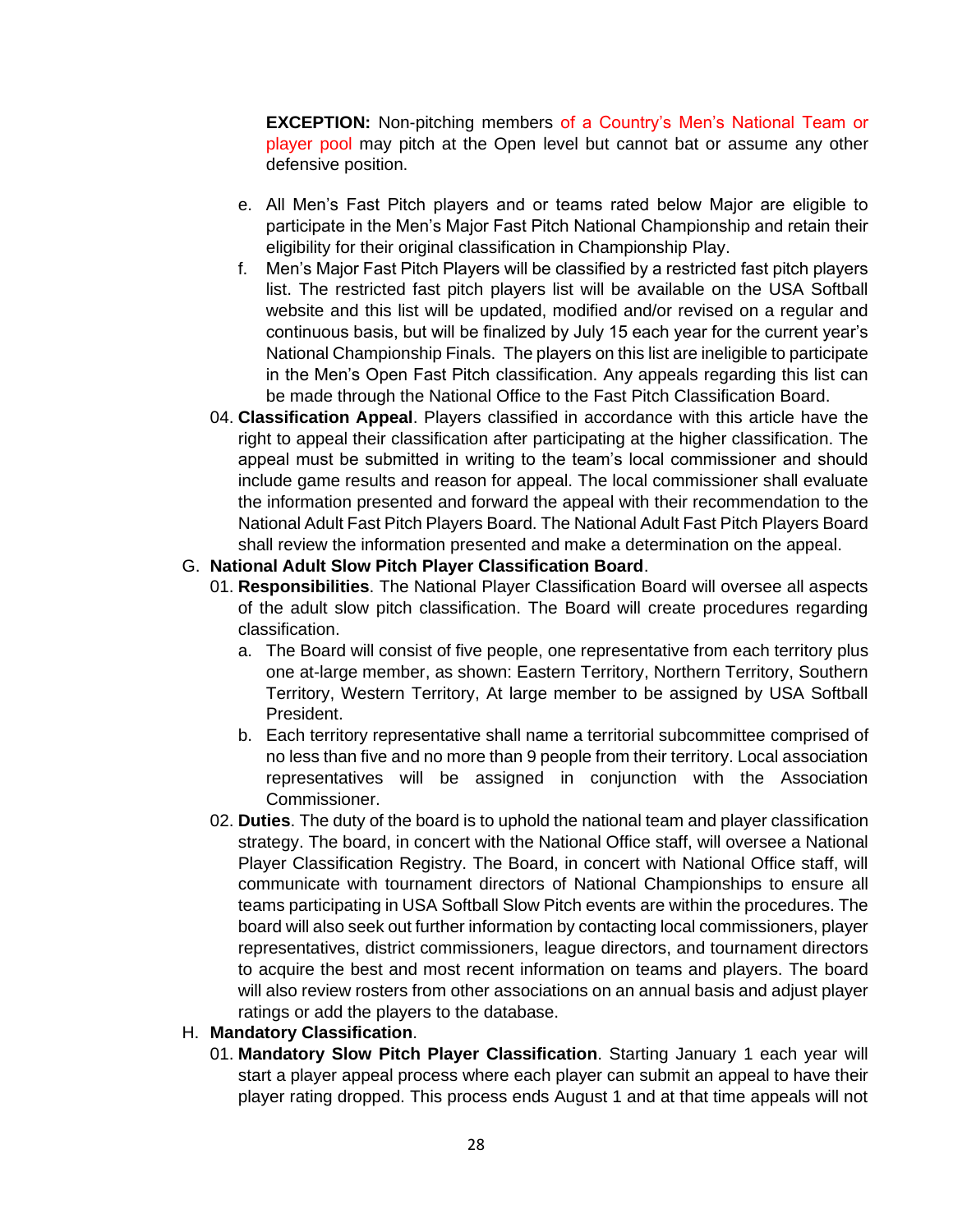be accepted until January. We have taken our team procedures and based it on the USA Softball Procedural Code in which a team could have three Mandatory players from the next higher division on their roster. We consider our list equal to Mandatory classified players. With the player classification system that we have in place, it helps create a fair and level playing field for all our teams, not only at a local, but also at a national level. Below are the procedures that we use on how to classify a team. Players on the USA Softball Restricted List can only participate in the Men's A or Coed Open Programs. A player may have a + designation, this player cannot play down a class.

#### SUMMARY OF SLOW PITCH CLASSIFICATIONS

| <b>CLASSIFICATIONS</b>    | <b>RESTRICTIONS</b>                                                                                                                    |
|---------------------------|----------------------------------------------------------------------------------------------------------------------------------------|
| <b>Men's Class Super</b>  | Any male player.                                                                                                                       |
| <b>Men's Class AA</b>     | Five players from the USA Softball Restricted<br>Player's List.                                                                        |
| Men's Class A             | Two players from the USA Softball Restricted<br>Player's List.                                                                         |
| Men's Class B             | <b>Three A</b> classified players and no players from Class<br>A+ or the USA Softball Restricted Player's List.                        |
| Men's Class C             | <b>Three B</b> classified players and no players from Class<br>A, Class B+ or the USA Softball Restricted Player's<br>List.            |
| Men's Class D             | Three C classified players and no players from Class<br>A, Class B, Class C+ or the USA Softball Restricted<br>Player's List.          |
| Men's Class E             | Three D classified players and no players from Class<br>A, Class B, Class C, Class D+ or the USA Softball<br>Restricted Player's List. |
| <b>Women's Class Open</b> | Any female player.                                                                                                                     |
| <b>Women's Class C</b>    | Three Open classified players                                                                                                          |
| <b>Women's Class D</b>    | Three C classified players and no Open classified<br>players.                                                                          |
| <b>Co-Ed Class Open</b>   | Any female player and two male players from the<br>USA Softball Restricted Player's List.                                              |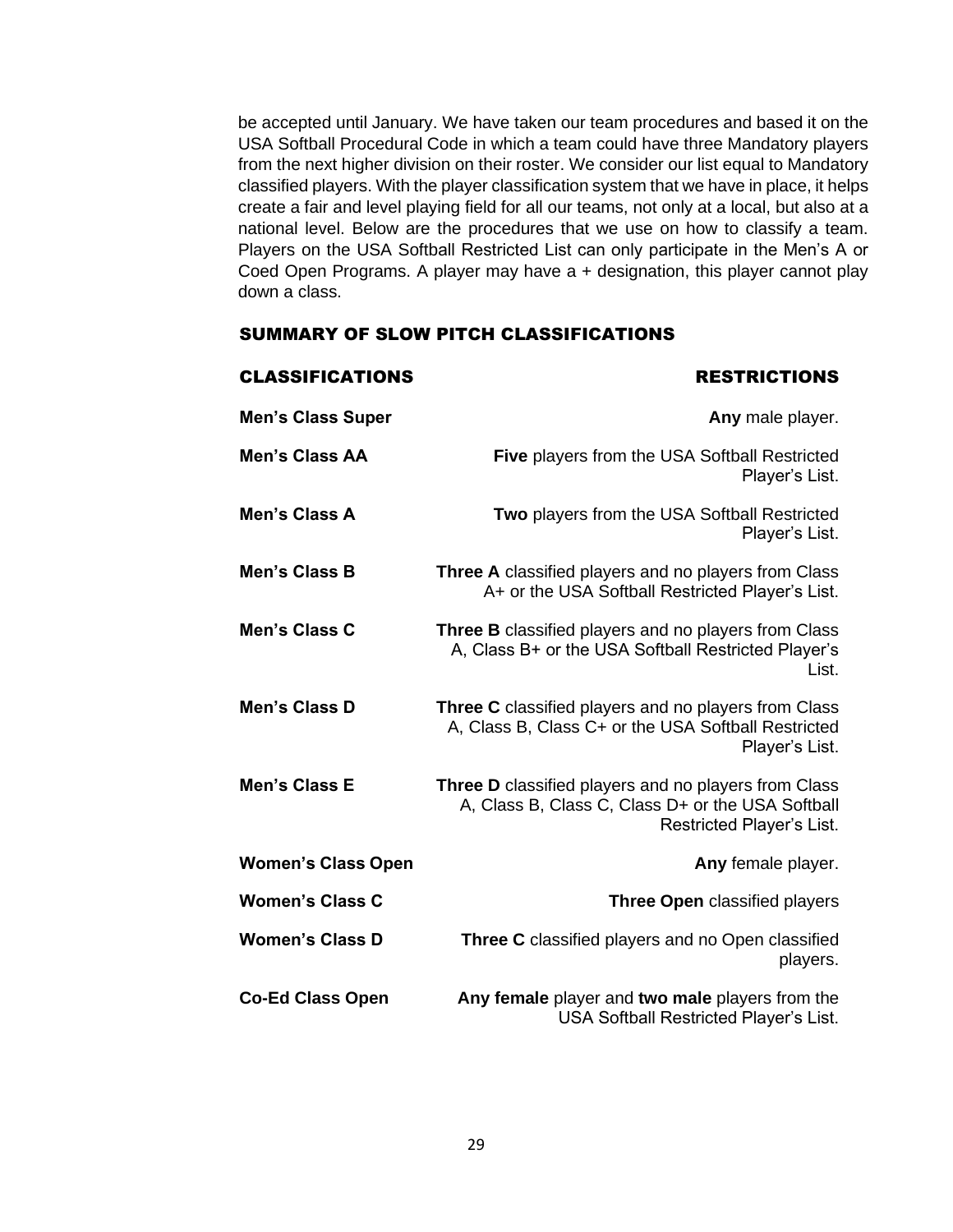| <b>Co-Ed Class C</b>     | Two Open classified female players and no male<br>players from Class A, Class B or the USA Softball<br>Restricted Player's List.                                                                                                             |
|--------------------------|----------------------------------------------------------------------------------------------------------------------------------------------------------------------------------------------------------------------------------------------|
| <b>Co-Ed Class D</b>     | Two female C classified players and two male C<br>classified players. No Open classified female players<br>or male players from Class A, Class B, Class C+ or<br>the USA Softball Restricted Player's List.                                  |
| <b>Co-Ed Class E/Rec</b> | Two female D classified players and two male D<br>classified players. No Open, Class C or Class D+<br>classified female players or male players from Class<br>A, Class B, Class C, Class D+ or the USA Softball<br>Restricted Player's List. |

**NOTE:** Players that have no USA Softball playing history should be handled in the following manner. If a track record of a player can be verified in another National Association that player shall be classified at that level. The higher classification level from any association will set the rating for classification of players, within a two-year time period.

02. **Mandatory Team Reclassification**. An adult team that has four or more players on a roster, including pick-up players, from a team or teams that finished in the following divisions and classifications in the same National Championship Final must participate in the next higher classification in championship play for his/her next USA Softball playing season unless they played in the highest classification. In all Adult National Championships, the table below will be used to reclassify teams to the next higher class based on teams entered in the event.

| 0-9 Teams          | 0 Teams       |
|--------------------|---------------|
| <b>10-19 Teams</b> | 1 Team        |
| <b>20-29 Teams</b> | 2 Teams       |
| 30-39 Teams        | 3 Teams       |
| <b>40-49 Teams</b> | 4 Teams       |
| <b>50-69 Teams</b> | 6 Teams       |
| <b>70-89 Teams</b> | 8 Teams, etc. |

**NOTE:** If a team fails to participate in Championship play the next calendar year this restriction will remain in effect until the team participates at the higher classification.

**NOTE:** The National Office shall forward the championship rosters for teams that are subject to the Mandatory Classification Rule, **Article 307 (H)(02)** to the respective National Championship Tournament Directors as follows:

- a. The tournament for which the team is advancing (Higher Classification).
- b. The tournament for which they participated in the previous year (Lower Classification).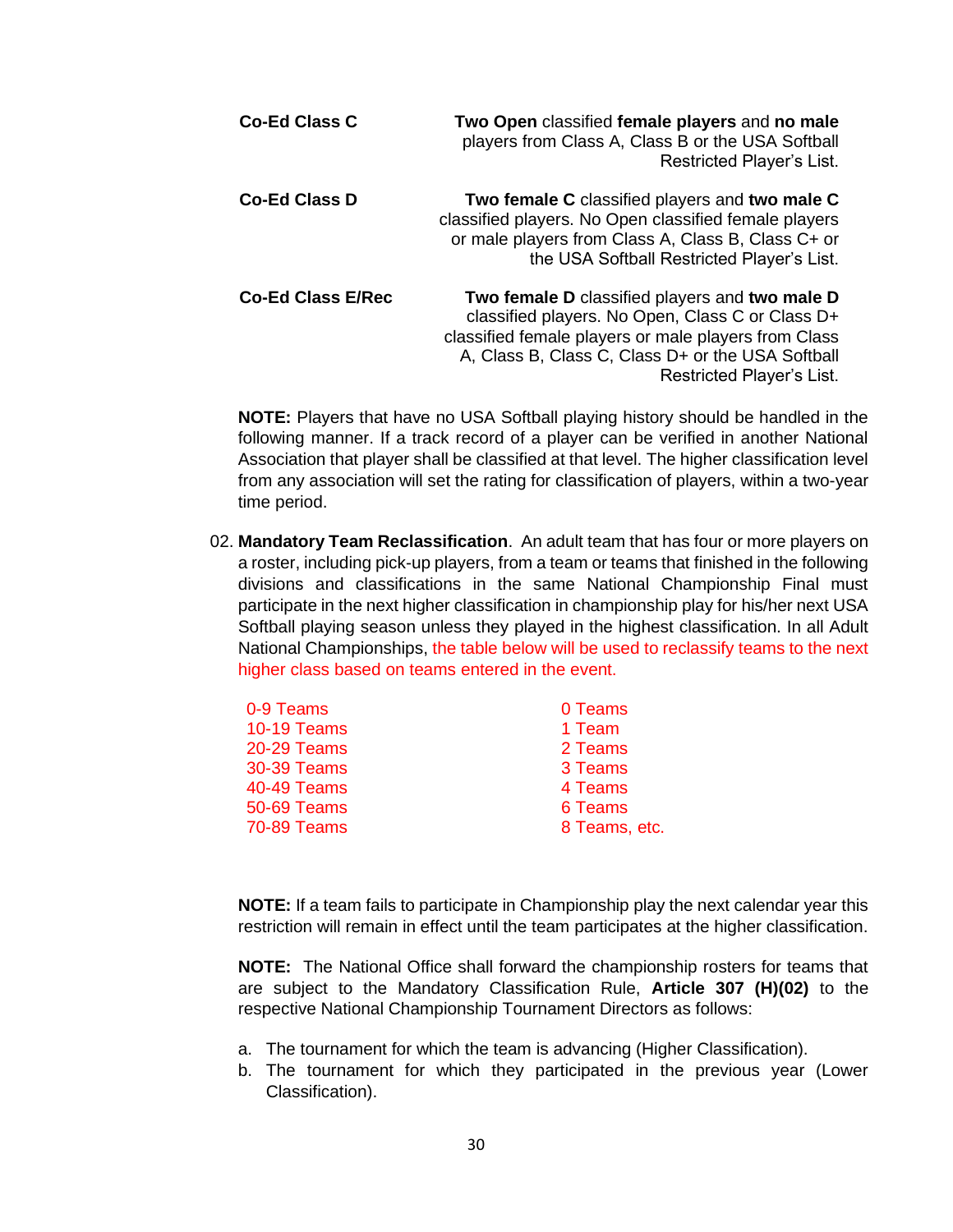**EXCEPTION:** Coed Class C, Coed Class D and teams must finish in the top 10% of National Championships in two consecutive years before they will be required to play in the next higher classification in USA Softball Championship Play.

**EXCEPTION:** Adult Fast Pitch teams that finish first in a National Championship Finals and in his/her next playing season finish first again shall be reclassified to the next higher classification.

#### 03. **Restricted Classification Rule**.

a. **Teams**. A team that wins two or more games in a double elimination bracket, or three or more games in a three game bracket, excluding forfeits, in a National Championship Final may not participate in a lower classification in the same division of championship play during their next USA Softball playing season unless they played in the highest classification. Those already classified as one level higher would not be affected by this change. A team that has four or more players on a roster, including pick-ups, from such a team shall be considered the same team.

#### **EXCEPTIONS:**

- i. Men's Major Fast Pitch. Any team that has not competed in the Men's Major Fast Pitch National Championship Tournament for two consecutive years shall be allowed to participate in a lower classification regardless of the number of games won at the national tournament, provided they have received permission from their Local Commissioner, to compete at a lower classification for the following season.
- ii. Men's Class A Slow Pitch
- b. **Returning Players**. A team that has a combination of four or more players on a roster, including pick-ups, from a team or teams subject to mandatory reclassification and/or restricted classification must maintain the classification as assigned by the mandatory classification rule.

**EXCEPTION:** Players that have successfully appealed and been granted a reclassification shall not be counted towards the four-player rule for a returning team.

I. **Classification Appeal**. Teams and players classified in accordance with this article have the right to appeal his/her classification after participating at the higher classification. The appeal must be submitted in writing to the team's local commissioner and should include game results and reason for the appeal. The local commissioner shall evaluate the information presented and forward the appeal with their recommendation to the Chair of the Tournament Programs Committee. The Tournament Programs Committee shall review the information presented. If the appeal is granted, the team's roster and players shall be frozen for the balance of the year. If the team adds a player to their roster, except Pick-Up Players pursuant to **Article 303**, the appeal is nullified, and the team is reclassified to at least the next higher classification.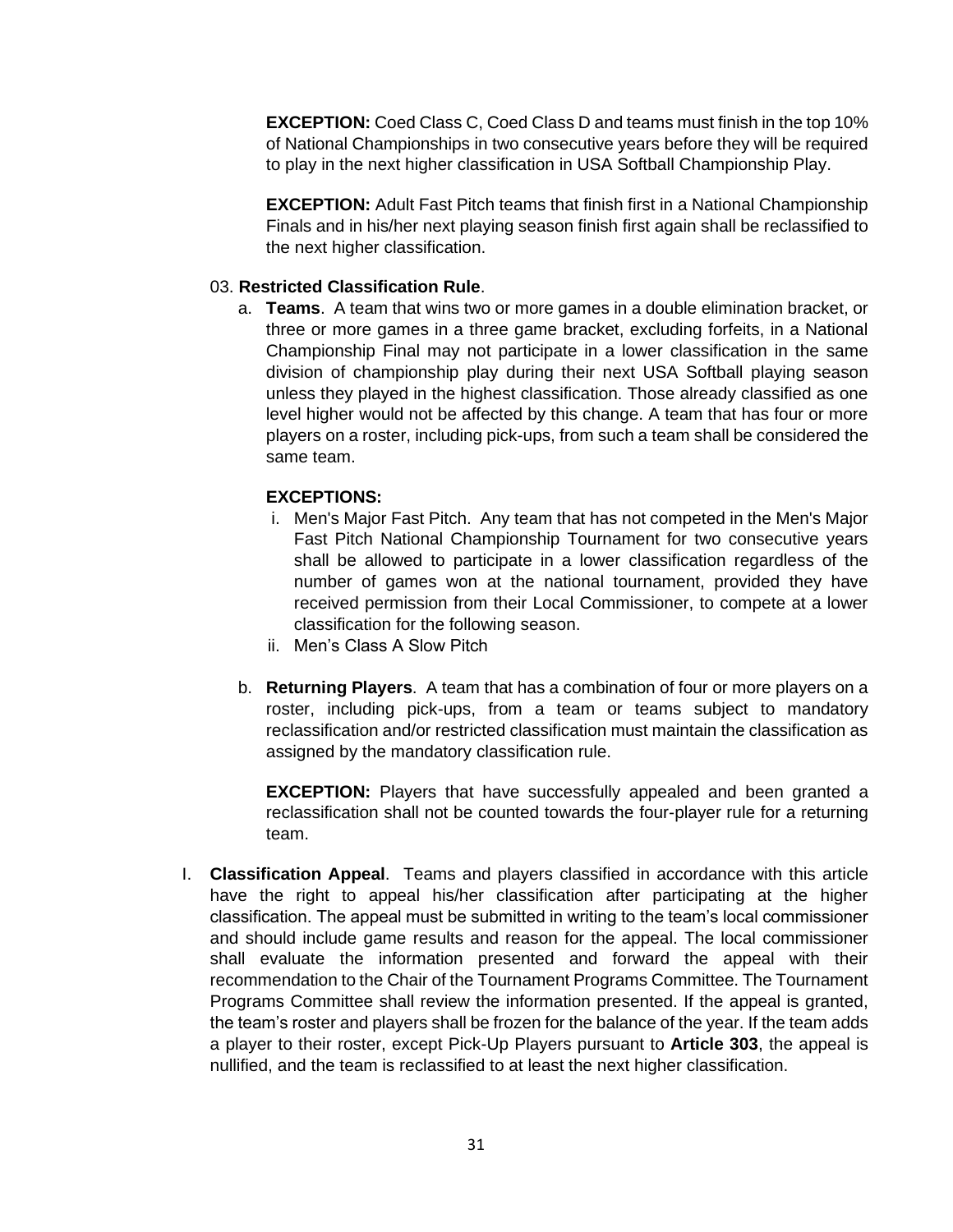Article 308 LEVELS OF CHAMPIONSHIP PLAY. The following are levels of championship play:

A. **Local Association Championships**. Local Associations championship play at the state or metro championship must follow the USA Softball Procedural Code.

**EXCEPTION:** All adult slow pitch and Men's Fast Pitch.

**EXCEPTION:** Local Association rules may be enacted for run ahead rules, time limits, uniforms (except that a minimum must be shirts that are like in color and style with numbers on the back), home run rules, stealing, metal cleats and fence distances.

01. **Tournament Structure**. Local associations may conduct sub district, district or county championships for the purpose of qualifying teams for local association championships. These tournaments are open to registered member teams in accordance with the rules and regulations of the local association, provided such rules and regulations are not in conflict or inconsistent with this Procedural Code or the established policies of USA Softball.

**NOTE:** Local associations may not conduct championship play tournaments in locations outside of their association's boundaries without permission from that local association's commissioner.

02. **Bracket Options**. State and Metro Associations may choose to have pool play and a single elimination tournament to qualify 10-Under, 12-Under, 14-Under, 16-Under and 18-Under Class A and Class B fast pitch teams for advancing to National Championship Finals.

**EXCEPTION:** This does not include any 16-Under Gold and 18-Under Gold Fast Pitch Qualifying Play.

- 03. **Scheduling.** Local Associations may conduct JO qualifying tournaments for the following years championship play. Teams that participate in these tournaments must use age eligible players for the year the championship play will be played and must meet the returning team requirement to maintain their berth.
- 04. **Berth Distribution**. Local association berths may be open to all USA Softball registered teams from any local association if the host State/Metro commissioner allows. Teams from outside the local association must have a national championship entry form and Championship roster signed by his/her local State/Metro commissioner or designee in order to participate.
- B. **National Qualifiers**. The association shall conduct national qualifiers in the following divisions of championship play.
	- 01. Adult Slow Pitch National Qualifiers may be held in Adult Slow Pitch. The association hosting the tournament must use their local association berths. Teams that accept the berths must abide by the rules set forth by their local association to advance in championship play.

**EXCEPTION:** Men's Class C will have 64 allocated berths.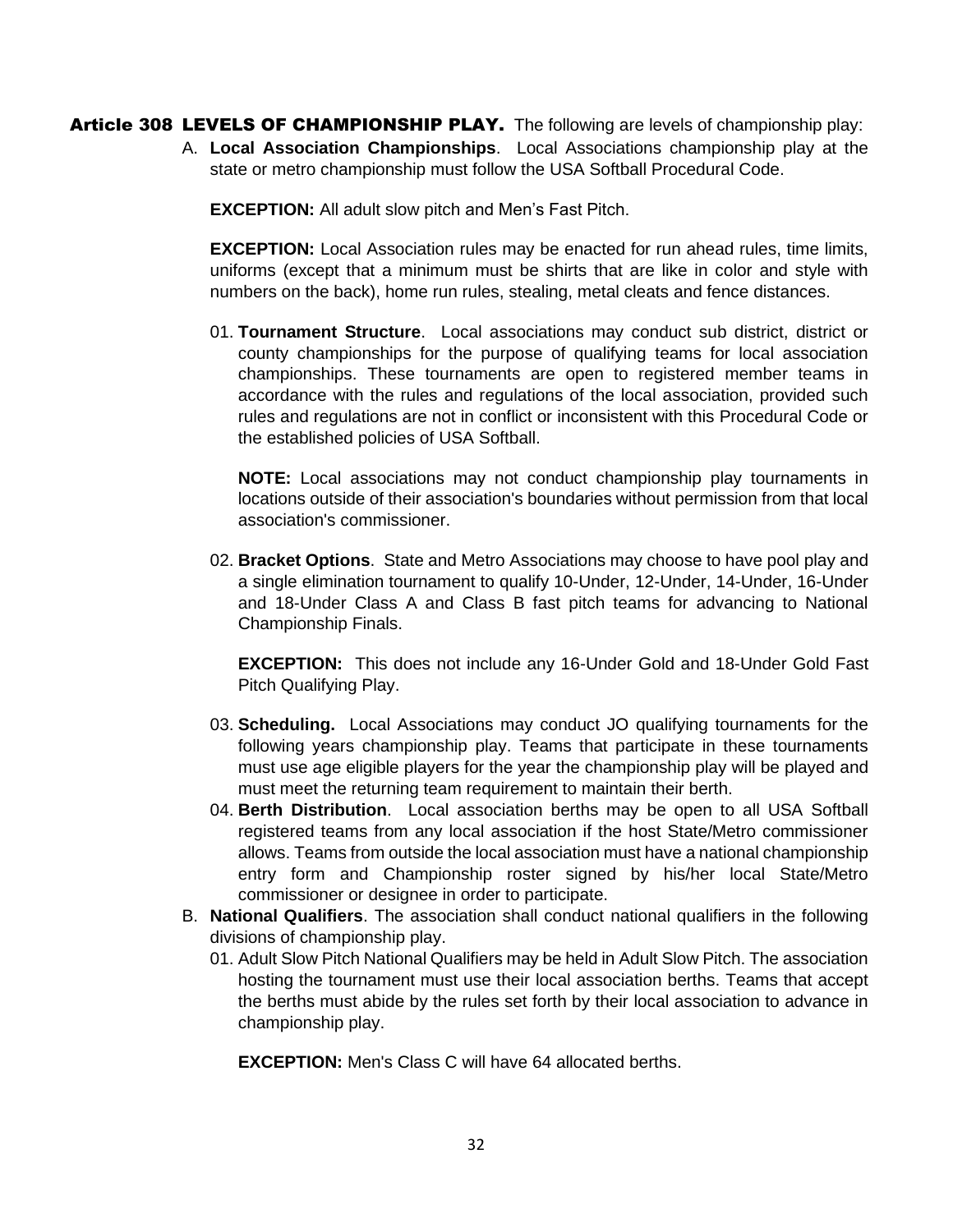- C. **Regional Championships.** Regional Championships may be held in any division and classification.
- D. **GOLD Qualifying Tournaments**. GOLD Qualifying Tournaments (NGQT) will be held in accordance with **Article 313**.
- E. **National Championships Finals**. National Championship Finals will be held in accordance with **Article 314**.

Article 309 DATES OF CHAMPIONSHIP PLAY. Regional Tournaments, National Qualifiers, and Gold Qualifiers must be scheduled to start no earlier than Friday and complete no later than Sunday.

- A. **Local Association Tournaments**. The dates for Junior Olympic Class A Championships must be scheduled to be completed at least twelve days prior to the start of the first game of their prospective Junior Olympic National Championship final.
- B. **Regional Tournaments**. The dates for regional tournaments shall be established by the commissioners within the respective region. Junior Olympic Gold and Class A Regional Tournaments must be scheduled to be completed a minimum of twelve days prior to the start of the first game in the Junior Olympic Gold Championship Final.

**EXCEPTION:** Gold Regional Qualifiers may be held during the week if agreed upon by the local associations in the region.

- C. **National Championship Finals**. The CEO has the authority to change dates of National Championship Finals for extenuating circumstances.
	- 01. **Adult Slow Pitch**. All adult slow pitch National Championship Finals shall be scheduled over the Labor Day weekend, commencing no earlier than Friday at 6:00 p.m. and concluding no later than Labor Day, with the following exceptions:
		- a. **Men's Class A and Women's Open Slow Pitch**. These National Championship Finals shall have dates established and approved by the CEO.
		- b. **Men's Class B Slow Pitch**. This National Championship Finals shall have dates established and approved by the CEO.
		- c. **Men's Class C Slow Pitch**. These National Championship Finals shall be scheduled on Labor Day weekend and shall commence no earlier than Thursday at 6:00 p.m. and concluding no later than Monday.
		- d. **Men's Class D and E/Rec Slow Pitch**. These National Championship Finals can be scheduled on the weekend prior to Labor Day or on Labor Day weekend. If scheduled on the weekend prior to Labor Day the tournament shall commence no earlier than Thursday at 6:00 p.m. and conclude no later than Sunday. If scheduled on Labor Day the tournament shall commence no earlier than Thursday at 6:00 p.m. and concluding no later than Monday.
		- e. **Men's 35-Over Masters Slow Pitch**. This National Championship Final shall have dates established and approved by the CEO.
		- f. **Men's 40-Over Slow Pitch**. This National Championship Final shall have dates established and approved by the CEO.
		- g. **Men's 45-Over Slow Pitch**. This National Championship Final shall have dates established and approved by the CEO.
		- h. **Men's Seniors Slow Pitch**. These National Championship Finals shall be have dates established and approved by the CEO.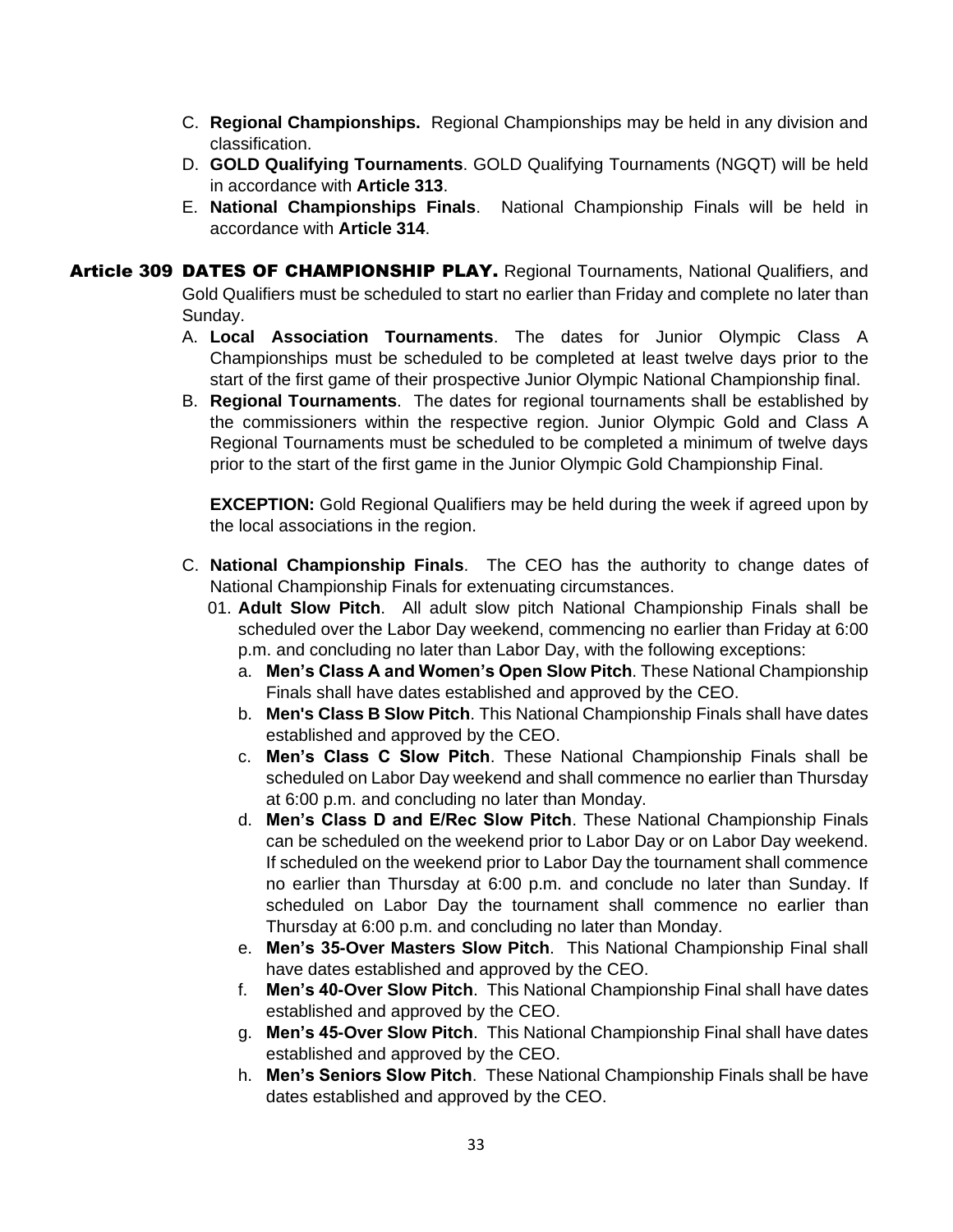- i. **Women's Class C and D Slow Pitch**. These National Championship Finals can be scheduled on the weekend prior to Labor Day or on Labor Day weekend. If scheduled on the weekend prior to Labor Day the tournament shall commence no earlier than Thursday at 6:00 p.m. and conclude no later than Sunday. If scheduled on Labor Day the tournament shall commence no earlier than Thursday at 6:00 p.m. and concluding no later than Monday.
- j. **Women's 35-Over Slow Pitch**. This National Championship Final shall have dates established and approved by the CEO.
- k. **Open Co-ed**. This National Championship Final shall have dates established and approved by the CEO.
- l. **Class C, Class D and Class E Co-ed**. This National Championship Final shall have dates established and approved by the CEO.
- 02. **Adult Fast Pitch**. All adult fast pitch National Championship Finals shall be scheduled as follows:
	- a. **Men's Major Fast Pitch**. This National Championship Final shall be scheduled on the weekend that includes the last Saturday in July. The tournament may not begin prior to 4:00 p.m. on Thursday and concluding no later than Sunday. If there are 13 or more teams entered into the Championship, the bracket shall reflect a four-day schedule.
	- b. **Men's Open Fast Pitch**. This National Championship Final shall be scheduled no earlier than the weekend that includes the second Saturday in July. The tournament shall commence no earlier than 6:00 p.m. Thursday and concluding no later than Sunday.
	- c. **Men's 23-Under Fast Pitch**. This National Championship Final shall be scheduled at the same time and location as the Boy's 18-Under Fast Pitch National Championship Finals.
	- d. **Men's Masters 40-Over Fast Pitch**. This National Championship Final shall be scheduled on the weekend that includes the third weekend in July commencing no earlier than 6:00 p.m. Wednesday and concluding no later than Sunday.
	- e. **Men's Masters 50-Over Fast Pitch**. This National Championship Final shall be scheduled on the weekend which includes the last Saturday in July and shall be scheduled for a maximum of four days to conclude on Sunday.
	- f. **Men's Seniors 60-Over Fast Pitch**. This National Championship Final shall be scheduled on the weekend which includes the fourth Saturday in September, commencing no earlier than Friday at 9:00 a.m. and concluding no later than Sunday.
- 03. **Modified Pitch**. These National Championship Finals shall be scheduled on Labor Day Weekend, commencing no earlier than Friday at 6:00 p.m. and concluding no later than Labor Day.
- 04. **Junior Olympic National Championship Finals**. All Junior Olympic National Championship Finals shall be scheduled as follows:
	- a. **Boy's Slow Pitch (all ages).** These National Championship finals shall be scheduled and approved by the CEO.
	- b. **Girls' Slow Pitch (all ages).** These National Championship Finals shall be scheduled and completed on the weekend that includes the last Saturday in July. This championship is scheduled for a maximum of four days.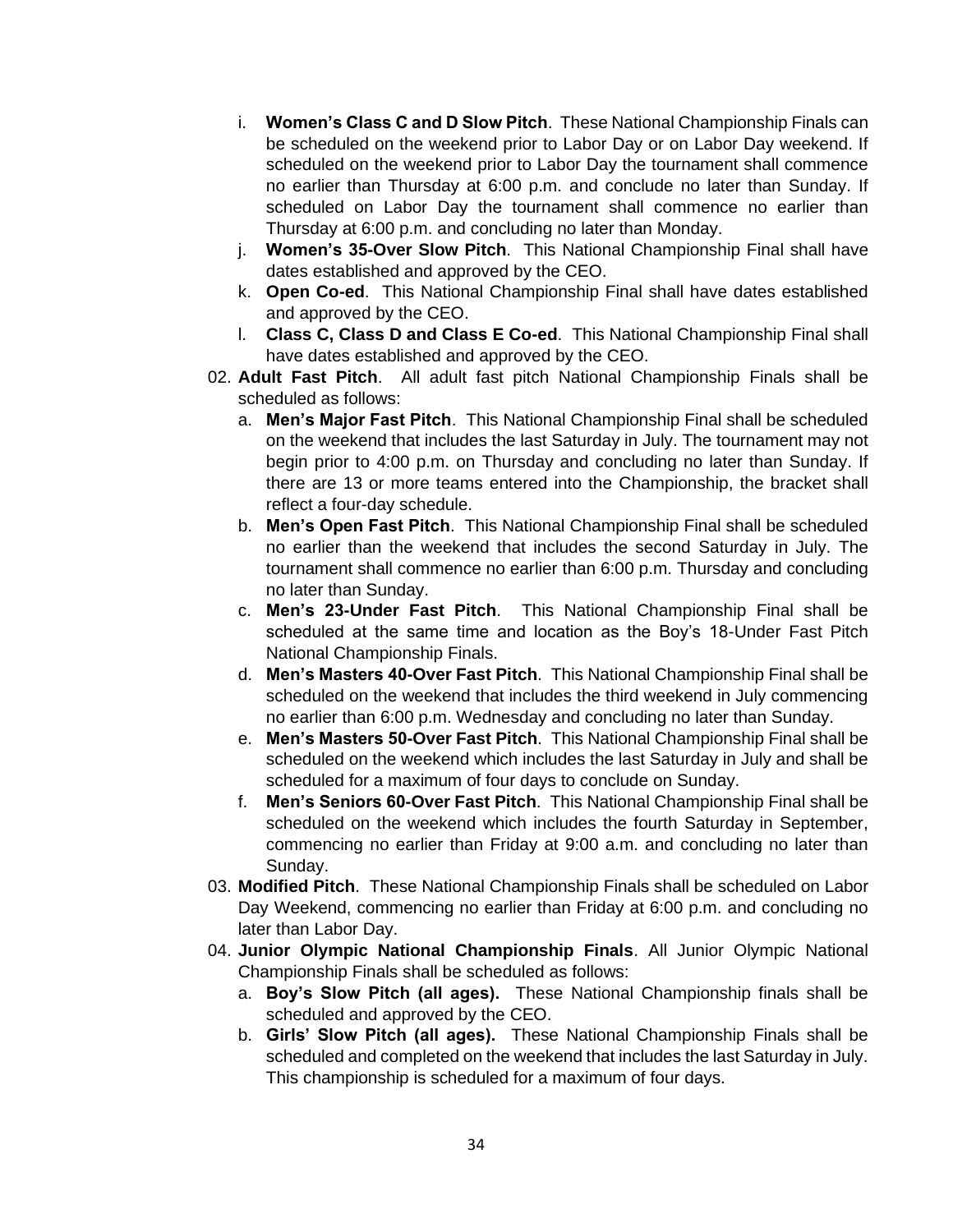- c. **Girls' USA Softball Class A and B Fast Pitch East/West National Championships (all ages).** These National Championship Finals must be scheduled for either the weekend that contains the third (3rd) week of July or the fourth (4th) week of July but must conclude no later than the weekend that includes the last Saturday of July. Opening ceremonies may be held on that Monday. These championships are scheduled for a maximum of six (6) days.
- d. **Girls' USA Softball Gold 16-Under and 18-Under Fast Pitch.** These National Championship Finals shall be scheduled and approved by the CEO.
- e. **Boy's Fast Pitch**. These National Championship Finals shall be scheduled as per approval of the Boy's and Men's Fast Pitch Committee.
- **Article 310 GENERAL REGULATIONS OF CHAMPIONSHIP PLAY.** All championship play must be conducted in accordance with this Procedural Code and the playing rules as adopted by USA Softball. In case of a conflict between the USA Softball Bylaws, Procedural Code, and playing rules, the USA Softball Bylaws shall take precedence.
	- A. **Assessment Fees**. Each team participating in USA Softball Championship play, not including state/metro championships shall be assessed a USA Softball fee. For further information (See **Article 605 (D) Tournament Assessment Fees and Summary of Tournament Assessment Fees**).
	- B. **Barrel Compression Testing Machine**. A USA Softball approved barrel compression testing machine shall be used at all National Championship Finals. The barrel compression testing shall be coordinated by the Tournament Director and shall be conducted under the direction of the umpire staff or their designees.

**EXCEPTION:** Men's 16-Inch and Senior Slow Pitch National Championship Finals.

- C. **Continuation of Game**. In the event of rain or any cause that interrupts a game, the game must be resumed at the exact point where it was stopped.
- D. **Entry Deadlines**. An official team entry form and proper entry fee must be submitted to the tournament director of all National Championship Finals seven days prior to commencement of the tournament.

**EXCEPTION:** The Men's Major Fast Pitch, Men's Open Fast Pitch, Men's Masters 40- Over Fast Pitch, Men's Masters 50-Over Fast Pitch and Men's Seniors 60-Over Fast Pitch.

- E. **Junior Olympic General Regulations**. USA Softball has developed the following policy regarding Junior Olympic tournament play as follows:
	- 01. **Use of Tobacco Products**. The use of any tobacco products is prohibited at all Junior Olympic Tournaments.
	- 02. **Cash Award Prizes**. No Junior Olympic player may participate in any tournament in which cash prizes are awarded to the individual players.
- F. **National Championship Finals Entry Fee**. Each team participating in a National Championship Final shall be assessed a **\$100.00** fee (**\$25.00** for Slow Pitch). The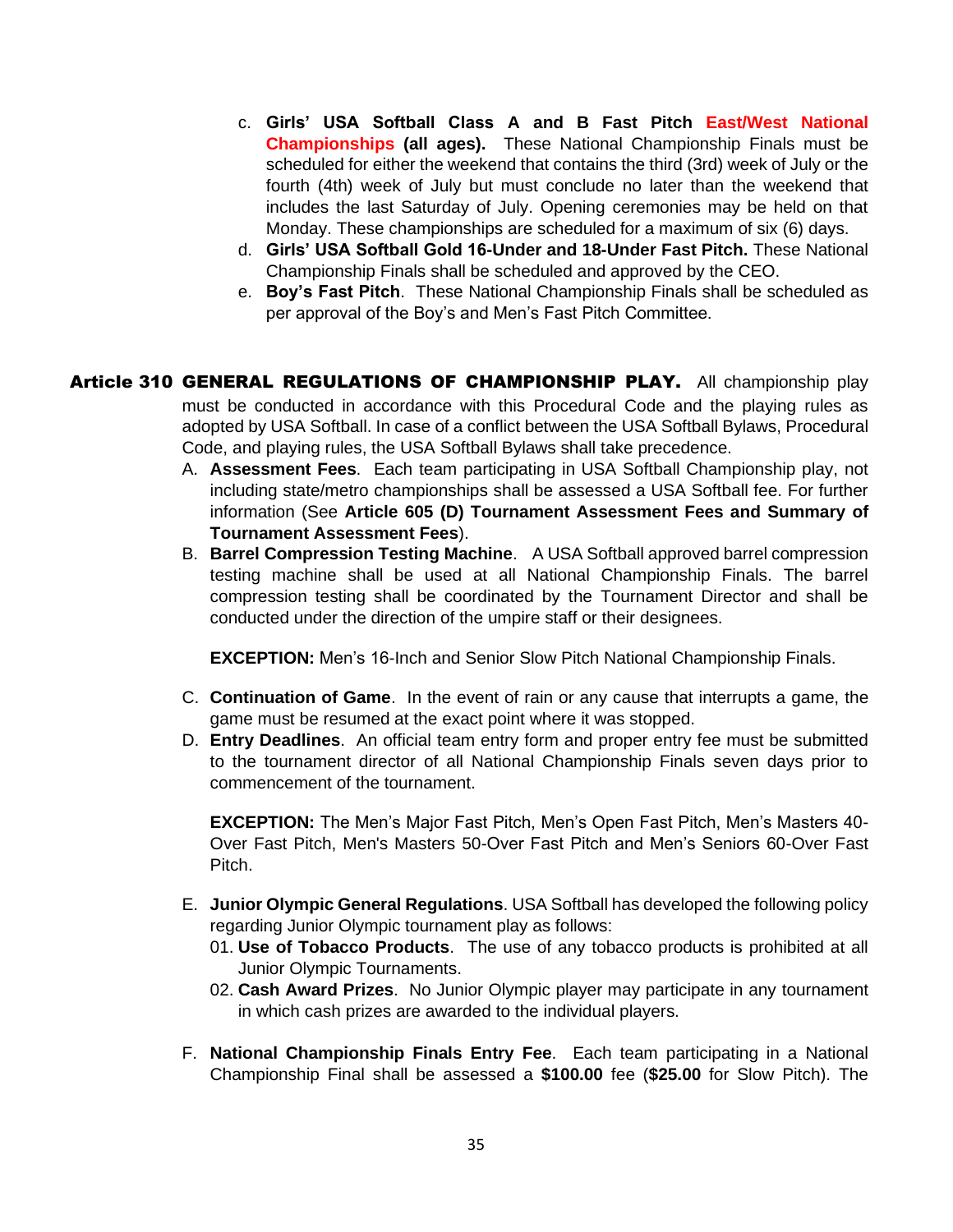assessment shall be included in the tournament entry fee (See **Article 603 (A), Fast Pitch, Modified Pitch and Slow Pitch Bids**).

G. **Official Order of Finish**. The following procedures will be used in determining the official order of finish.

**NOTE:** When breaking ties with more than two teams within the same position in the bracket, once you pass a step when following the order of finish code procedures, you do not return to those passed steps until changing to a different bracket position.

- 01. **Completed Tournament.** The tournament director shall determine the official order of finish based upon the following:
	- a. Top four teams based upon their actual finish.
	- b. Remaining teams listed by descending order of finish according to their bracket position when eliminated (e.g. fifth place shall show two teams tied for that position, the next two teams tied for seventh, the next four teams tied for ninth, etc.).
	- c. Tied teams shall be determined by:
		- i. Head to head competition.
		- ii. The team that advanced the farthest in the winner's bracket.
		- iii. Won-loss records.
		- iv. The teams shall be ranked according to the fewest runs allowed per game played.
		- v. If a tie still exists, the teams shall be ranked according to the most runs scored per game played.
		- vi. If a tie still exists, by a coin toss.

**EXCEPTION:** If there are only two teams remaining and each has one loss, the championship game must be played, or the teams shall be declared cochampions.

- 02. **Incomplete Tournament**. In the event a national qualifier, regional, territorial qualifier or national championship final tournament cannot be completed within the scheduled time frame the following procedures shall be used to break ties among teams in the same spot in the bracket.
	- a. Head to head competition.
	- b. The team that advanced the farthest in the winner's bracket.
	- c. Won-loss records, except among undefeated teams.
	- d. If only two teams are tied for a position and have played each other, the winner of that game.

**EXCEPTION:** If there are only two teams remaining and each team has one loss, the championship must be played, or the teams shall be declared co-champions. In the case of the USA Softball Eastern/Northern/Southern/Western National Championship Finals, Co-Champions will not be declared. If this occurs, the tiebreaker in **Article 310 (G)(02)(e, f and g)** followed in order will be used to determine the team advancing to the USA National Championship Series.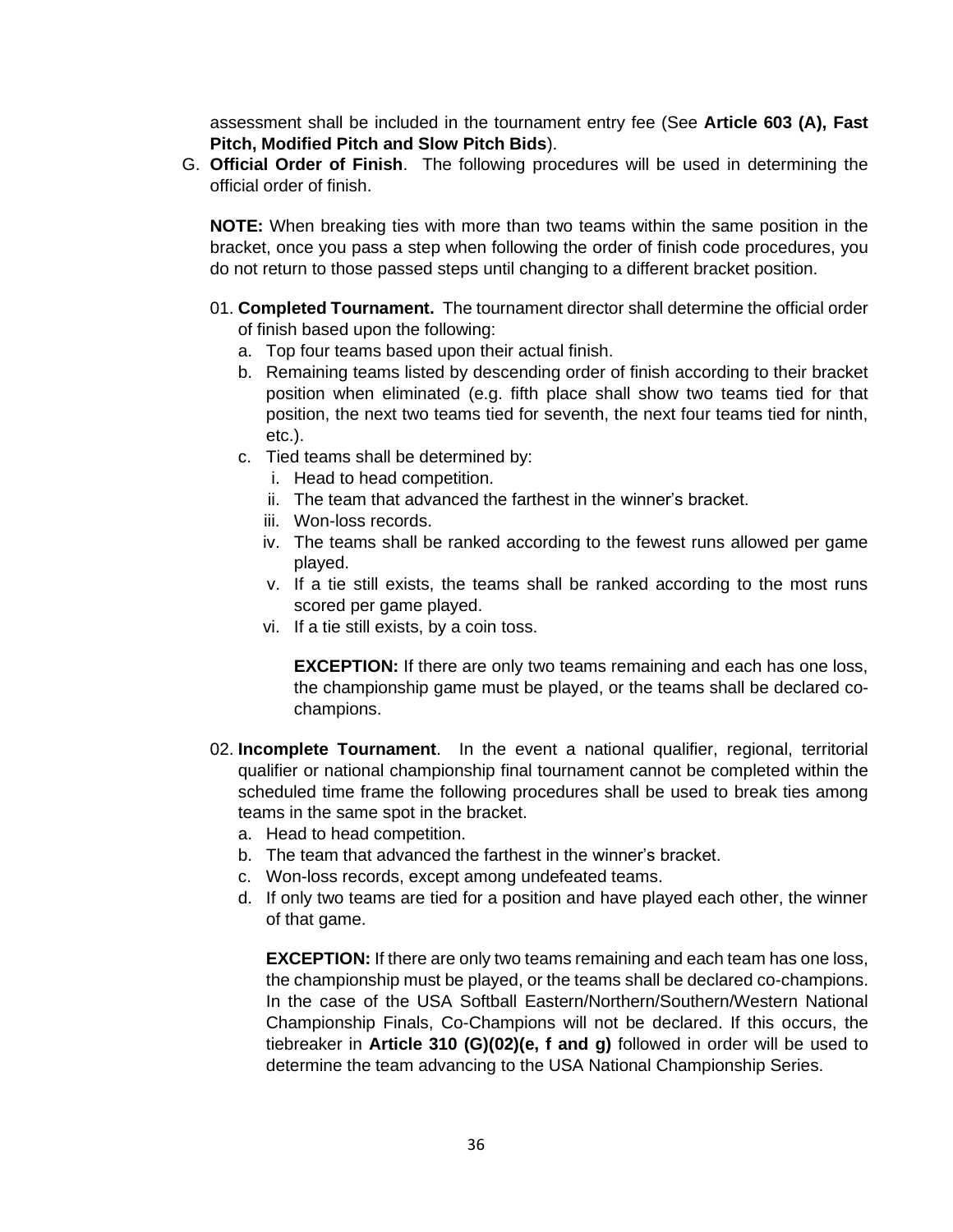- e. The teams shall be ranked according to the fewest runs allowed per game played.
- f. If a tie still exists, the teams shall be ranked according to the most runs scored per game played.
- g. If a tie still exits, by a coin toss.

**NOTE:** Only bracket play games should be used in determining the official order of finish for National Championship Finals, pool play games should not be used.

- H. **Official Tournament Entry Form.** The official tournament entry form must be signed by the local association commissioner and accompany the roster/affidavit form for national qualifier, regional, territory qualifying or national championship final tournaments.
- I. **Severe Weather Guidelines**. USA Softball has adopted severe weather guidelines that can be found on the USA Softball website at [www.usasoftball.com.](http://www.usasoftball.com/)
- J. **Souvenir Items**. Selling souvenir items with the USA Softball emblem or logo is restricted and must be cleared in writing with the National Office.
- K. **Substitute Teams**. If for any reason a team cannot compete in the next level of championship play during the current season, the second place team or next highest eligible team in the respective tournament shall be substituted for the team.
- L. **Team Conduct**.
	- 01. **Team Manager**. Team managers must have full control of his/her players at all times including on or off the field.
	- 02. **Restricted Activity**. At no time shall any players, coaches or managers be allowed to drink alcoholic beverages or smoke on the field or in the dugout. No person may knowingly possess or have under his/her control a weapon or explosive device on the playing field or in the dugout. For purposes of this subsection, a "weapon" means any firearm or any weapon of the kind usually known as slung shot, sand club, or metal knuckles, or any knife, dagger, dirk, or other similar weapon that is capable of causing death or bodily injury and is commonly used with the intent to cause death or bodily injury, but the definition of weapon shall specifically exclude an ordinary pocket knife or any softball-related equipment.
	- 03. **Fighting.** Anytime that a player, coach or manager strikes another player, coach, manager or umpire, said player, coach or manager is to be ejected from the game and not be allowed in the dugout for the remainder of the game and/or tournament at the discretion of the Tournament Director.
	- 04. **Unsportsmanlike.** Managers are to report any unsportsmanlike or derogatory acts by players or spectators to the tournament director.
	- 05. **Disputed Play**. In case of disputed play or decision, team managers or captains may consult game officials. The other players and coaches or sponsors are to be kept out of the discussion.
	- 06. **Equipment.** The National Championship UIC, Assistant UIC, or Tournament staff shall have the right to remove any and all equipment not meeting the requirements of USA Softball Playing Rule 3, including bats and helmets through testing, pregame inspection or during the game. Removed equipment shall be marked properly with the name of the team and/or player and not returned until after the team's final game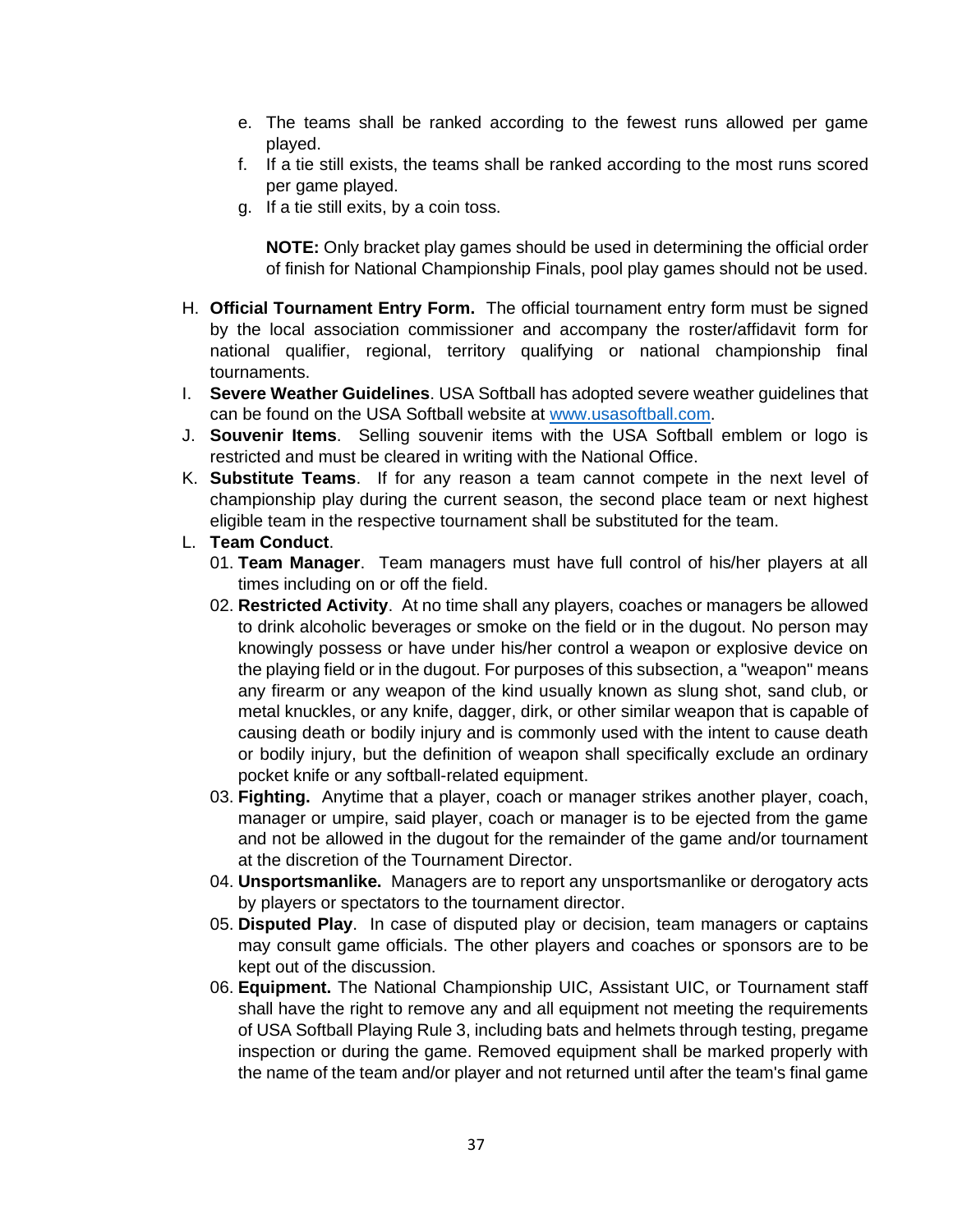of the tournament. The equipment is to be securely stored by the tournament committee until returned to the team and/or player.

- 07. **Non Approved Bat**. Any person discovered using a non-approved bat shall be ejected from the game and are subject to further action by the protest committee.
- 08. **Altered Bat.** Any person discovered in possession of an altered bat at or near the facility or grounds of a softball competition in which such equipment is not permitted to be used shall be subject to discipline pursuant to **Sections 15 and 16 of the USAS Bylaws**. USA Softball shall have the right to take possession of a bat that is, in the sole discretion of the official, reasonably suspected to be an altered bat. In the event the suspected altered bat is tested and determined to be an altered bat, then the person shall surrender ownership of the altered bat to USA Softball; otherwise a bat of equal or greater value, or a monetary equivalent, in the sole discretion of USA Softball, shall be returned to the owner of the subject bat. In addition, a player found in possession of an altered bat and found guilty according to **Sections 15 and 16 of the USAS Bylaws** shall be suspended from USA Softball play for a minimum of five years. A team that is discovered to have within its possession or control an altered bat may be suspended from further tournament competition and USA Softball play for a period of two years.
- 09. **Hotel/Motel**. Any hotel or motel management report of destruction of hotel/motel property or abuse of hotel/motel guests by a team competing in championship play.
- 10. **Property Damage.** Any property damage reported by officials of the hosting facility in championship play.
- 11. **Team Conduct Violation Penalty**. Any team or individual violating the above shall be subject to the suspension procedure in **Sections 15 and 16 of the USAS Bylaws**.
- 12. **Artificial Noisemakers**. The use of artificial noisemakers during championship play is prohibited.
- M. **Tie Breaker Rule**. A region may, by majority vote, establish procedures for a tiebreaker in qualifiers and regional tournaments. In all Junior Olympic Girls' Fast Pitch National Qualifiers and National Championship Finals; Men's Masters Fast Pitch National Championship Finals; and Men's Seniors Fast Pitch National Championship Finals the tiebreaker shall be in effect.
- N. **Time Limit Rule**. A region may, by majority vote, establish procedures for a time limit in qualifiers and regional tournaments. In all Junior Olympic Girls' Fast National Championship Finals; the time limit rule shall be in effect. When the time limit rule is in effect, time begins with the first warmup pitch. If the game is still tied after the time limit has expired, the tie breaker rule shall be in effect at the start of the next inning.
	- 01. In Junior Olympic 10-Under Class A and 10-Under Class B Fast Pitch pool play and elimination, the time limit will be one hour and forty minutes and finish the inning.

**EXCEPTION:** In the USA Softball Girls' 10-Under Class A Fast Pitch National Championship Finals the Championship and "if" game will be a two hour time limit.

02. In all Junior Olympic 12-Under, 14-Under, 16-Under and 18-Under Class A and Class B Fast Pitch pool play and elimination play, the time limit will be one hour and forty minutes and finish the inning. If the game is still tied after the time limit has expired, the tie breaker shall be in effect at the start of the next inning.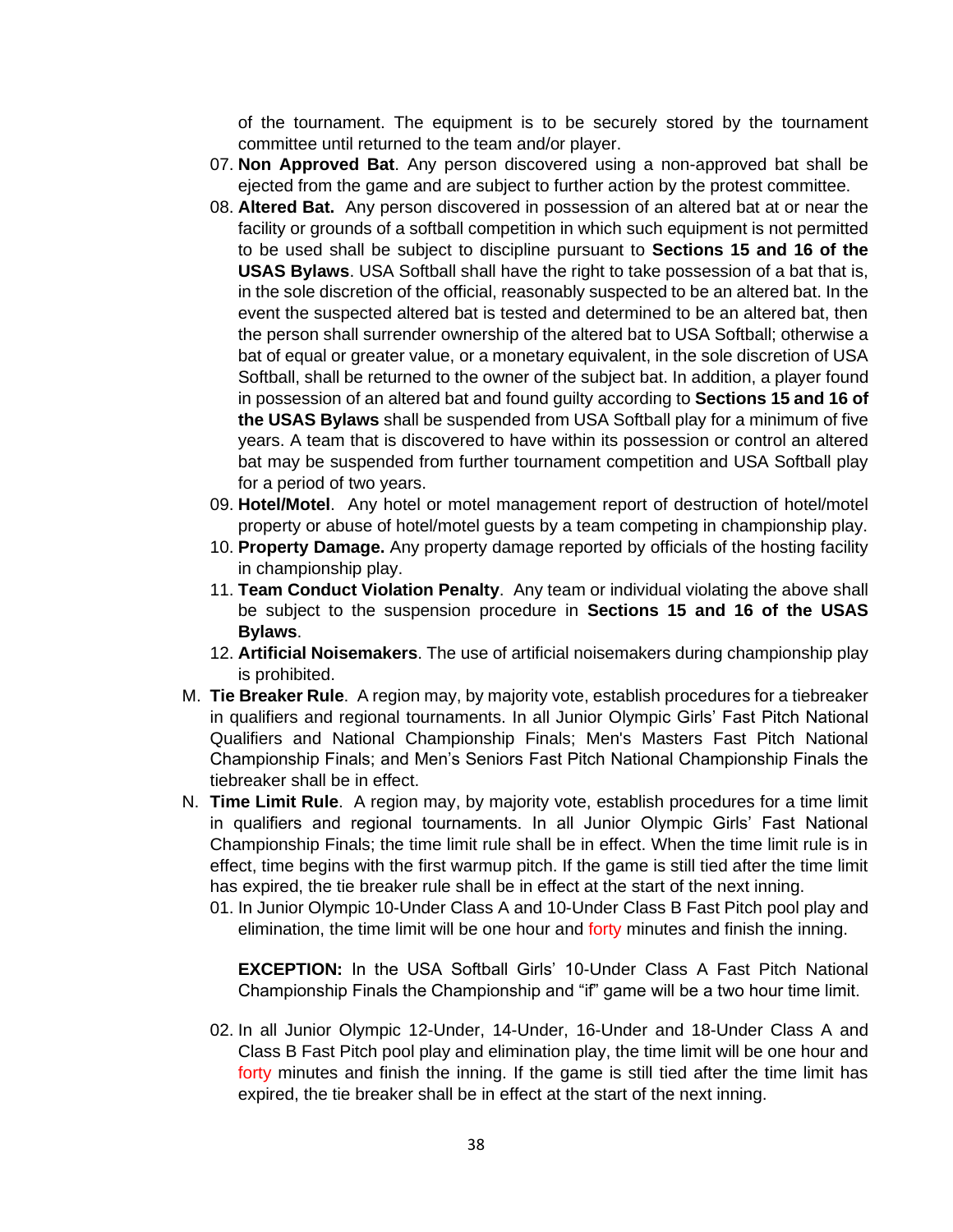**EXCEPTION:** There shall be no time limit on elimination play beginning with the winner's bracket final.

- 03. In Junior Olympic Gold Fast Pitch pool play; the time limit will be one hour and forty minutes and finish the inning. If the game is still tied after the time limit has expired, the tiebreaker shall be in effect at the start of the next inning.
- 04. In all Junior Olympic Slow Pitch; no inning shall start after 1 hour and 10 minutes. If the game is still tied after the time limit has expired, the tiebreaker shall be in effect at the start of the next inning.
- O. **Tournament Completion Options**. At any time during or prior to the tournament with the unanimous agreement of the Tournament Director, USA Softball Representative and the tournament Umpire-in-Chief, the following procedures may be followed to complete a tournament because of circumstances beyond the control of the tournament hosts.
	- 01. A National Championship Finals may be extended.
	- 02. A National Championship Finals may be completed by, but not limited to, using the following options:
		- a. Drop pool play games and play elimination games only.
		- b. Set a game time limit of one hour or five innings.
		- c. Convert the tournament to a single elimination.
- P. **Umpires.** Three umpires per game shall be used for all games at National Championship Finals in Adult Fast Pitch, Men's Class A Slow Pitch, Men's Class B Slow Pitch, Men's Class C Slow Pitch, Men's 16" Slow Pitch, Men's Modified Pitch and Girls' USA Softball 12-Under, 14-Under, 16-Under, 18-Under, and 16-Under Gold and 18- Under Gold Fast Pitch. All other National Championship Finals will utilize a minimum of two umpires per game. In all divisions where there are pool play games, a minimum of two umpires per game will be utilized.

**EXCEPTION:** In Men's Open Fast Pitch, Men's Master's 50-Over Fast Pitch and Men's Senior 60-Over Fast Pitch a minimum of two umpires per game will be used.

### Article 311 CHAMPIONSHIP DRAW.

A. **Types of Championship Brackets**. There are four types of approved brackets for USA Softball championship play that are authorized for use in all regional tournaments, national qualifiers, and National Championship Finals. All game times and field assignments should be listed on the official bracket prior to the tournament draw. The different types of brackets are:

**EXCEPTION:** Gold Qualifying tournaments must use the double elimination or 3-game guarantee bracket.

**EXCEPTION:** The CEO can approve an alternative bracket to be used in championship play upon request.

01. **Pool Play Bracket.** The pool play bracket is to be used prior to the seeded double elimination bracket for purpose of drawing onto the seeded bracket in the following championships:

Junior Olympic Boy's 18-Under Fast Pitch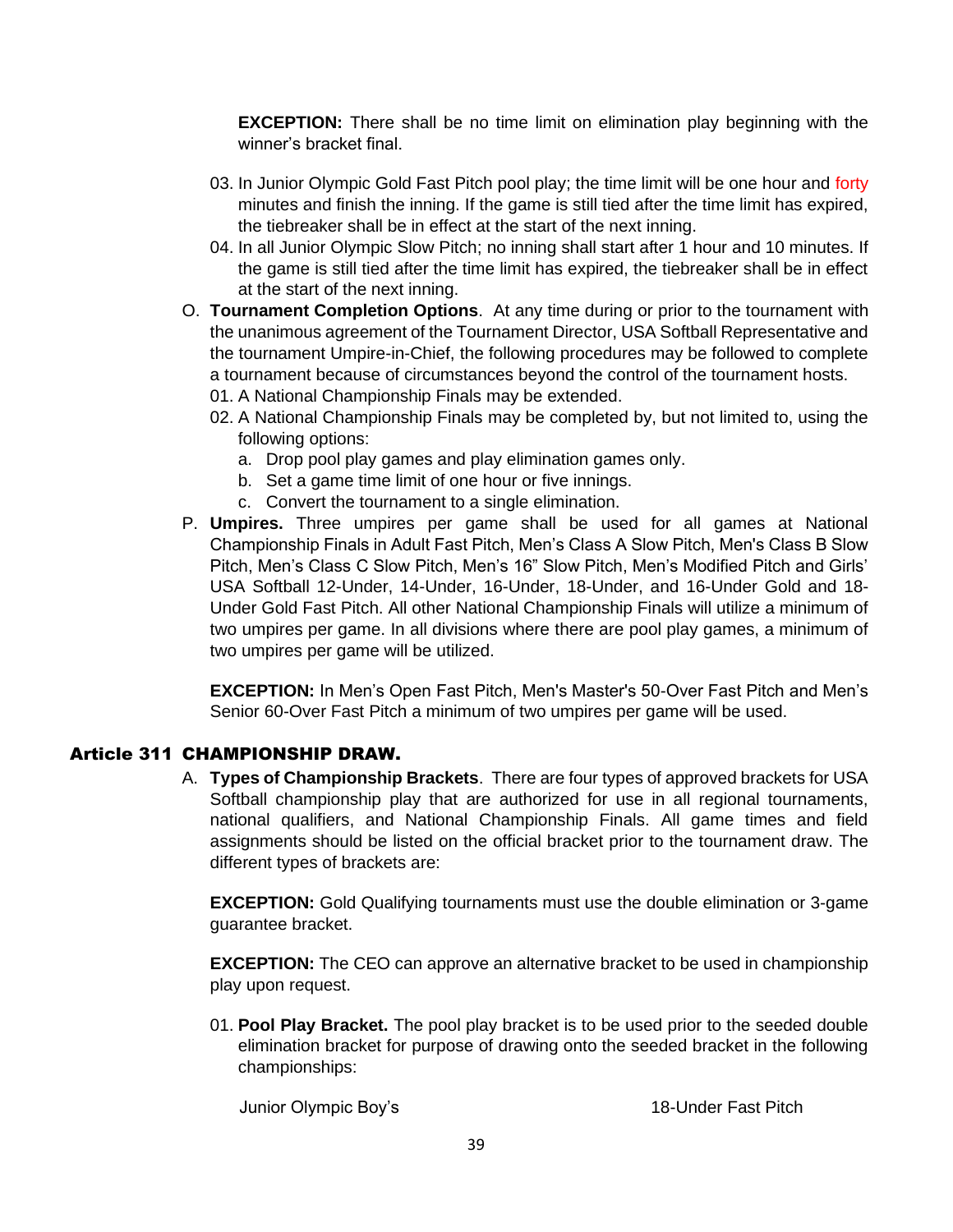| Junior Olympic Boy's  | 16-Under Fast Pitch         |
|-----------------------|-----------------------------|
| Junior Olympic Boy's  | 14-Under Fast Pitch         |
| Junior Olympic Boy's  | 12-Under Fast Pitch         |
| Junior Olympic Boy's  | 10-Under Fast Pitch         |
| Junior Olympic Girls' | 8- Under Fast Pitch         |
| Junior Olympic Girls' | 10-Under Class A Fast Pitch |
| Junior Olympic Girls' | 12-Under Class A Fast Pitch |
| Junior Olympic Girls' | 14-Under Class A Fast Pitch |
| Junior Olympic Girls' | 16-Under Class A Fast Pitch |
| Junior Olympic Girls' | 18-Under Class B Fast Pitch |
| Junior Olympic Girls' | 10-Under Class B Fast Pitch |
| Junior Olympic Girls' | 12-Under Class B Fast Pitch |
| Junior Olympic Girls' | 14-Under Class B Fast Pitch |
| Junior Olympic Girls' | 16-Under Class B Fast Pitch |
| Junior Olympic Girls' | 18-Under Class B Fast Pitch |
| Junior Olympic Girls' | 10-Under Class C Fast Pitch |
| Junior Olympic Girls' | 12-Under Class C Fast Pitch |
| Junior Olympic Girls' | 14-Under Class C Fast Pitch |
| Junior Olympic Girls' | 16-Under GOLD Fast Pitch    |
| Junior Olympic Girls' | 18-Under GOLD Fast Pitch    |

**NOTE:** Junior Olympic Girls' Fast Pitch Class A, Class B, 16-Under Gold and 18-Under Gold, this championship will use pool play prior to double elimination bracket and play 3 pool play games, The pool play bracket is to be used prior to the seeded double elimination bracket for the purpose of drawing into the seeded bracket.

| Junior Olympic Girls' | 10-Under Slow Pitch |
|-----------------------|---------------------|
| Junior Olympic Girls' | 12-Under Slow Pitch |
| Junior Olympic Girls' | 14-Under Slow Pitch |
| Junior Olympic Girls' | 16-Under Slow Pitch |
| Junior Olympic Girls' | 18-Under Slow Pitch |
|                       |                     |

**NOTE:** Junior Olympic Girls' Slow Pitch, if there are less than 85 teams, qualifying pool play shall be conducted; if there are 85 or more teams, there shall be no qualifying Pool play.

| Men's Masters | 35-Over Slow Pitch |
|---------------|--------------------|
| Men's Masters | 40-Over Slow Pitch |
| Men's Masters | 45-Over Slow Pitch |
| Men's Seniors | Slow Pitch         |
|               |                    |

**NOTE:** In all championships listed above, teams must participate in pool play to be eligible for the seeded double elimination bracket.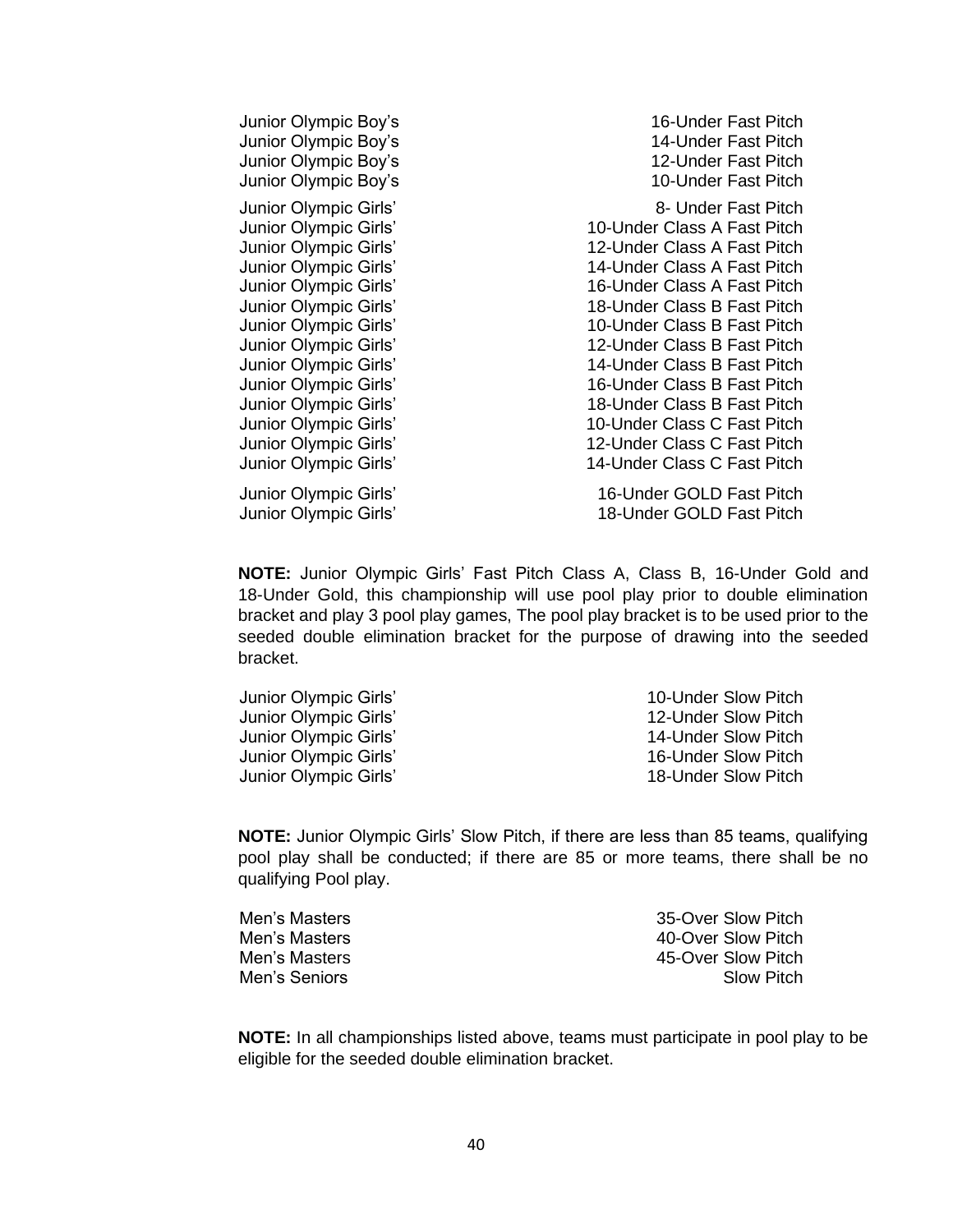- 02. **Seeded Double Elimination Bracket**. The seeded double elimination bracket is to be used in all national championships where pool play games have been used to determine seeding into a double elimination bracket.
- 03. **Double Elimination Bracket**. This bracket will be used in all remaining tournaments that do not use the pool play, seeded double elimination or 3 game guarantee brackets. This bracket is also used to draw the Junior Olympic Girls' Gold Fast Pitch prior to pool play and the pool play bracket is determined by the double elimination draw.
- 04. **Three Game Guarantee Bracket**. In lieu of pool play, seeded double elimination or double elimination brackets, the respective Tournament Directors shall utilize an USA Softball official approved three game guaranteed format for the following:

| Co-ed           | <b>Class C Slow Pitch</b>     |
|-----------------|-------------------------------|
| Co-ed           | <b>Class D Slow Pitch</b>     |
| Co-ed           | <b>Class E/Rec Slow Pitch</b> |
| Men's           | Major Fast Pitch              |
| Men's           | 23-Under Fast Pitch           |
| Men's Masters   | 40-Over Fast Pitch            |
| Men's Masters   | 50-Over Fast Pitch            |
| Men's Seniors   | 60-Over Fast Pitch            |
| Men's           | Class D Slow Pitch            |
| Men's           | <b>Class E/Rec Slow Pitch</b> |
| Women's         | <b>Class C Slow Pitch</b>     |
| Women's         | <b>Class D Slow Pitch</b>     |
| Women's Masters | 35-Over Slow Pitch            |

05. **Two Tier Bracket**. Men's Open Fast Pitch – all teams are placed into a double elimination (Gold) bracket. After a team has a win-loss record of 0-2 or 1-2, that team is placed into a new double elimination (Silver) bracket. Both bracket winners will be awarded as National Champions

### B. **Bracket Draw Procedures**.

#### 01. **Pool Play Bracket**.

- a. **Four Team Pools**. In pools of four (4) teams, each team shall play each other team in the pool once and all games will count towards seeding.
- b. **Three Team Pools**. In pools of three (3) teams, each team shall play each other team in the pool once and their 3rd game will be scheduled with a cross-pool team. Cross-pool games will not count toward seeding. Cross-team games should be scheduled with another three (3) team pool, if possible.
- c. **Seeding from Pool Play.** Teams shall be seeded into the double elimination bracket by:
	- i. Win-Loss Record
	- ii. If a tie exists, tied teams shall be ranked according to their head-to-head record.
	- iii. If a tie still exists, tied teams shall be ranked according to the fewest runs allowed per game played
	- iv. If a tie still exists, tied teams shall be ranked according to the most runs scored per game played
	- v. If a tie still exists, there shall be a coin toss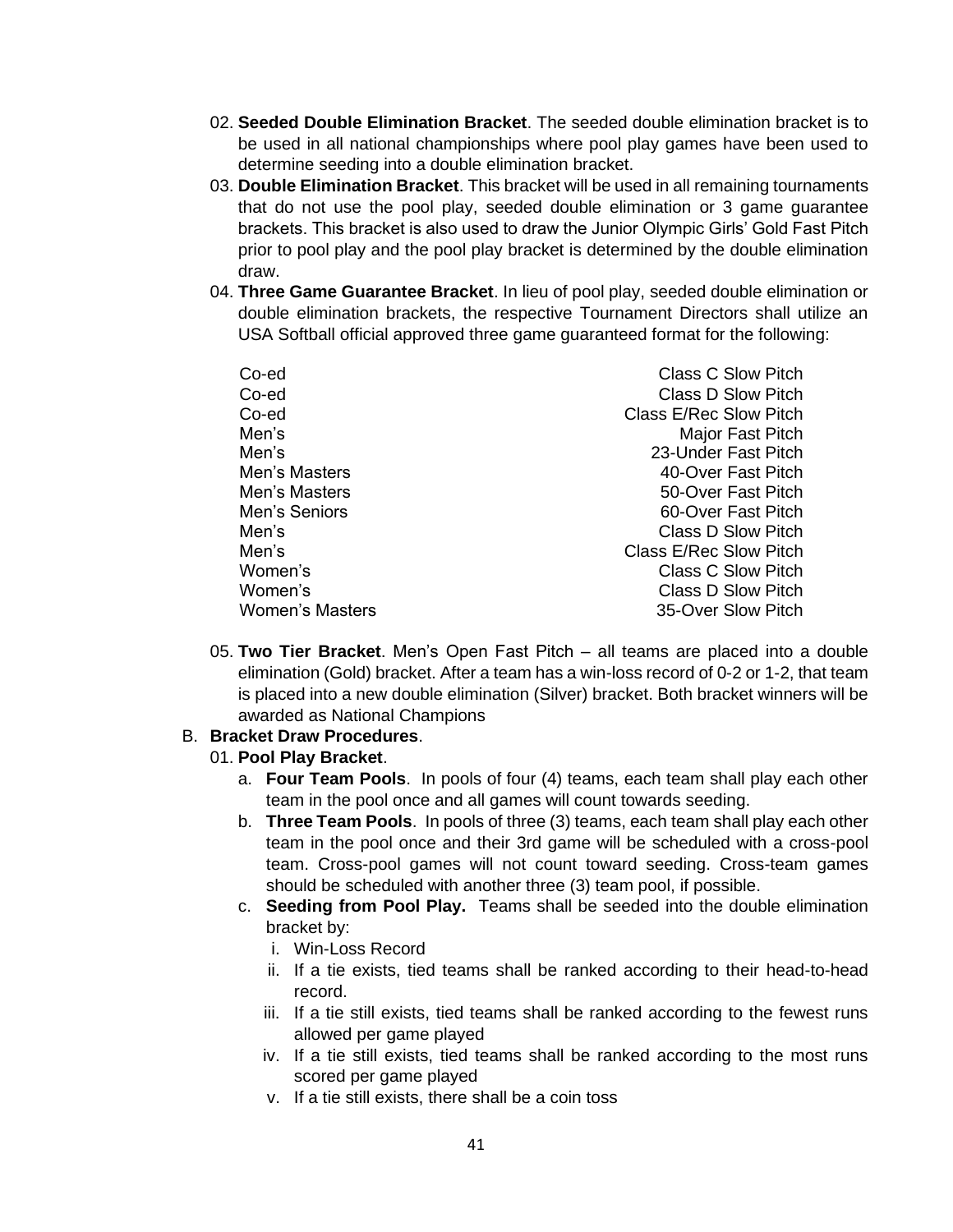- d. **Open Pool Positions**. Any open spot in a pool shall be considered as a forfeit in computing pool play standings.
- e. **Bracket Protection**
	- i. When qualifying pool play is used in Junior Olympic Fast Pitch, Junior Olympic Slow Pitch, and Men's Seniors Slow Pitch Championships, teams qualifying from the same local association shall be protected, where possible, from playing each other in qualifying pool play. When the number of teams entered in the tournament from a local association is greater than the number of pools, the final alignment in pool play shall be determined by the USA Softball Tournament Representative.
	- ii. When qualifying pool play is used in Junior Olympic Fast Pitch where teams qualify from the entire United States, teams qualifying from the same region shall be protected, where possible, from playing each other in qualifying pool play. When the number of teams entered in the tournament from a region is greater than the number of pools, the final alignment in pool play shall be determined by the USA Softball Representative.

# f. **Order of Draw.**

i. In drawing championships where teams qualify from the entire United States, the region with the most teams shall draw first, the region with the second most teams shall draw second, etc. In case of ties between regions, the lowest region number shall draw first. When more than one team within a region must draw, positions to draw shall be based on alphabetical order according to the team name listed on the roster. Fill-in teams shall draw after all qualified teams from their respective region have drawn. Each fill-in team draw position shall be based on alphabetical order according to the team name listed on the roster.

**NOTE:** When the number of teams entered in the tournament from a region is greater than the number of sections on the bracket, then follow the procedures below and draw the championship by association.

ii. In drawing championships where teams qualify from territories, the association with the most teams will draw first, the association with the second most teams shall draw second, etc. In case of ties between associations, the tie will be determined alphabetically. When more than one team within and association must draw, positions to draw shall be determined based on alphabetical order according to the team name listed on the roster.

# 02. **Seeded Double Elimination Bracket (Used in Championships with Pool Play)**

- a. **Bracket Used.** The USA Softball Official Seeded Double Elimination Bracket shall be used.
- b. **Draw Timeline**. The double elimination bracket draw shall be done at the completion of the team's pool play games, or after all the teams complete pool play as determined by the USA Softball Representative, except for Junior Olympic 16-Under Gold and 18-Under Gold National Championship Finals, with each team drawing their position onto the double elimination seeded bracket.
- c. **Draw Procedures**.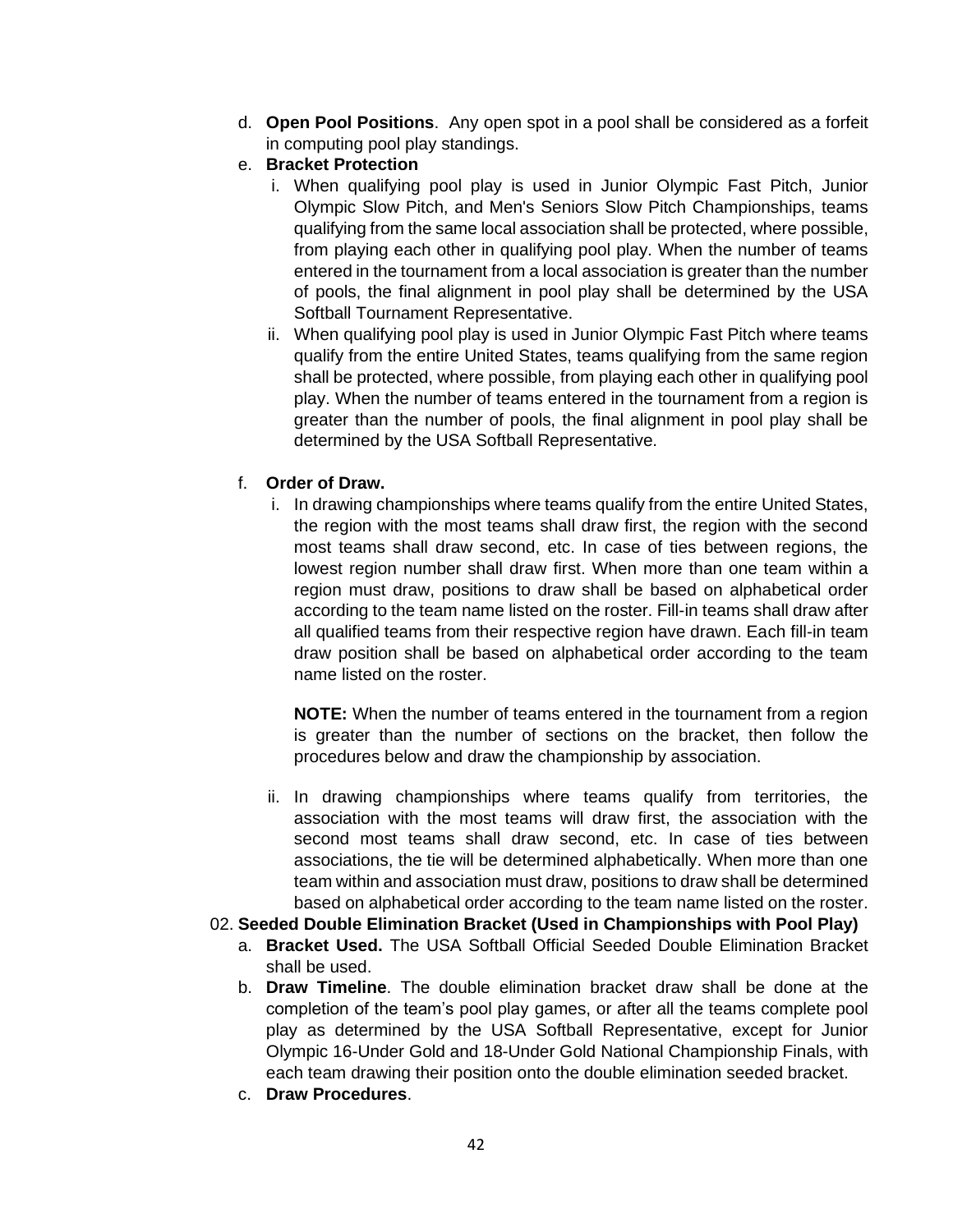- i. Teams will represent the Region where they are registered.
- ii. Teams in the same qualifying pool who have played each other shall be protected from playing each other in the first round of the double elimination bracket, where possible.
- iii. In Seniors Division National Championship Finals, teams shall draw for their position in qualifying pool play and shall be placed onto the official seeded double elimination bracket based on the results of the qualifying pool play.

# 03. **Double Elimination Bracket (Used in Championships without Pool Play.)**

# a. **Draw Procedures**:

- i. In National Championship Finals where no teams have qualified through regional tournament play, the local association with the most teams shall draw first, the local association with the second most teams shall draw second, etc.
- ii. Any team qualifying for a National Championship Final from a national qualifier shall draw from the region in which they qualified.
- b. **Bracket Protection**. The USA Softball Official Double Elimination Bracket shall be used. Teams qualifying from the same region shall be protected, where possible, from playing each other in the first two rounds of the winner's bracket. When the number of teams entered in the tournament from a region is greater than the number of sections on the bracket, the final alignment shall be determined by the USA Softball Tournament Representative. Teams will represent the Region where they are registered.
- c. **Territorial Tournaments**. The association with the most teams will draw first, the association with the second most teams shall draw second, etc.. In case of ties between associations, the tie will be determined alphabetically. When more than one team within and association must draw, positions to draw shall be determined based on alphabetical order according to the team name listed on the roster.

### d. **Seeding (Adults) Previous Year's Finish and Host Teams.**

i. **Seeded Teams**. Only teams that shall be seeded are the previous year's defending champions, second place teams and the current year's host teams.

**EXCEPTION:** The Men's Class A Slow Pitch National Championship teams will be seeded by the Super Series events with the assistance of the National Player Classification Board.

**EXCEPTION:** The Men's Modified Pitch and the Men's Major Fast Pitch National Championship will be seeded by the USA Softball CEO.

ii. **Multiple Seeds and Host(s) Teams**. In all classes, the defending champion, second place and host teams shall draw for opposite brackets and shall play the first day and the first round of the tournament with times being assigned by the tournament committee for the best gate.

### 04. **Three Game Guarantee Bracket**.

a. **Bracket Protection**. The USA Softball Official three Game Guarantee Bracket shall be used. Teams qualifying from the same region shall be protected, where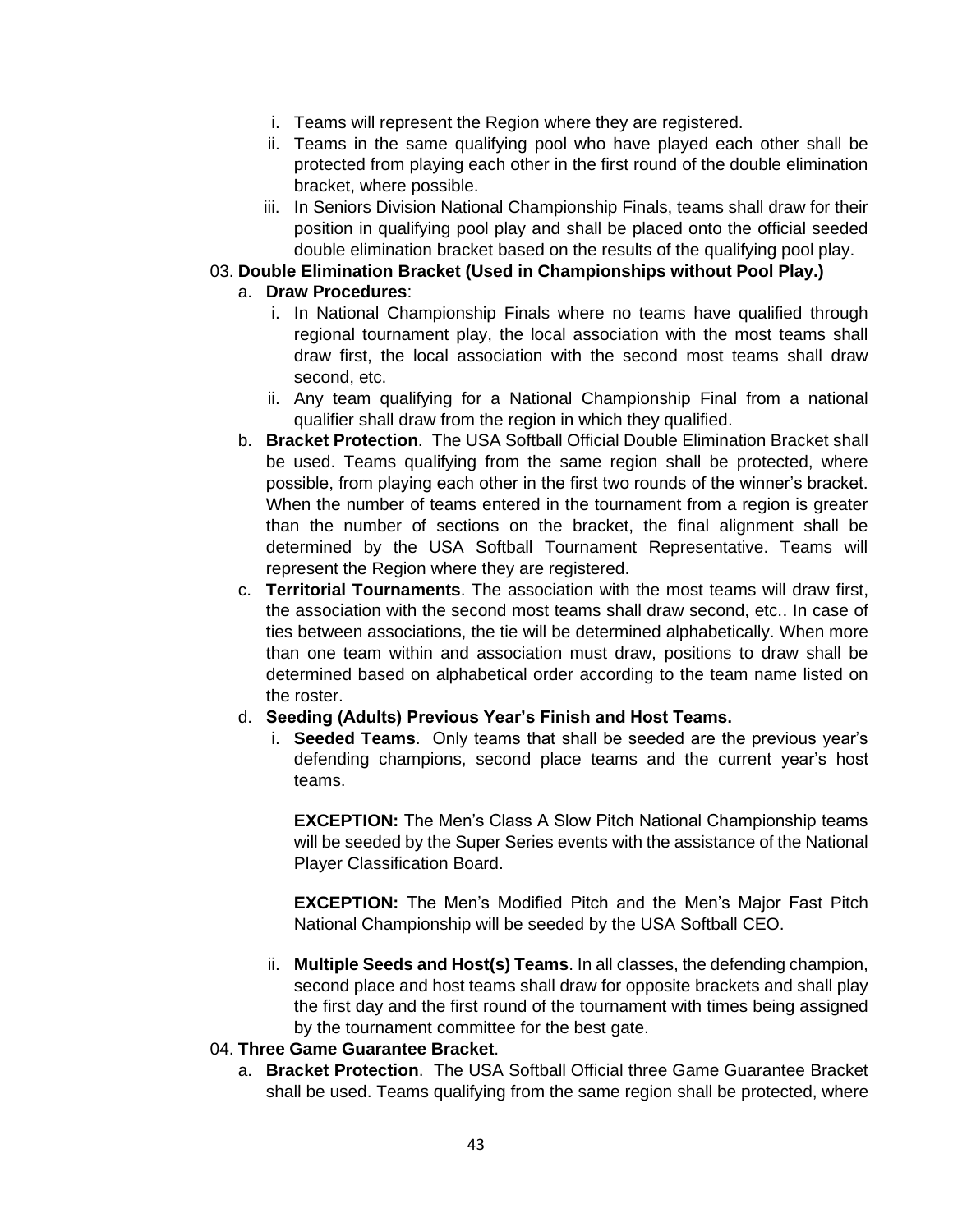possible, from playing each other in the first two rounds of the winner's bracket. When the number of teams entered in the tournament from a region is greater than the number of sections on the bracket, the final alignment shall be determined by the USA Softball Tournament Representative.

**NOTE:** Teams will represent the Region where they are registered.

- b. **Territorial Tournaments**. The association with the most teams will draw first, the association with the second most teams shall draw second, etc. In case of ties between associations, the tie will be determined alphabetically. When more than one team within an association must draw, positions to draw shall be determined based on alphabetical order according to the team name listed on the roster.
- c. **Seeding (Adults) Previous Year's Finish and Host Teams.**
	- i. **Seeded Teams.** Only teams that shall be seeded are the previous year's defending champions, second place teams and the current year's host teams.
	- ii. **Multiple Seeds and Host(s) Teams**. In all classes, the defending champion, second place and host teams shall draw for opposite brackets and shall play the first day and the first round of the tournament with times being assigned by the tournament committee for the best gate.

# 05. **Two Tier Bracket for Men's Open Fast Pitch**.

a. **Bracket Protection**. The USA Softball Official Double Elimination Bracket for both GOLD and SILVER shall be used. Teams qualifying from the same region shall be protected, where possible, from playing each other in the first two rounds of the winner's bracket. When the number of teams entered in the tournament from a region is greater than the number of sections on the bracket, the final alignment shall be determined by the USA Softball Tournament Representative.

**NOTE:** Teams will represent the Region where they are registered.

- b. **Territorial Tournaments**. The association with the most teams will draw first, the association with the second most teams shall draw second, etc. In case of ties between associations, the tie will be determined alphabetically. When more than one team within an association must draw, positions to draw shall be determined based on alphabetical order according to the team name listed on the roster.
- c. **Seeding (Adults) Previous Year's Finish and Host Teams**.
	- i. **Seeded Teams**. Only teams that shall be seeded are the previous year's defending champions, second place teams in both the GOLD and SILVER brackets and the current year's host teams.
	- ii. **Multiple Seeds and Host(s) Teams.** In all classes, the defending champion, second place and host teams shall draw for opposite brackets and shall play the first day and the first round of the tournament with times being assigned by the tournament committee for the best gate.
- C. **National Championship Final Draw Timelines**. Each team properly entered in a National Championship Final must be notified of the time and location of the draw. The draw can be held up to seven days prior to the start of the tournament so teams can be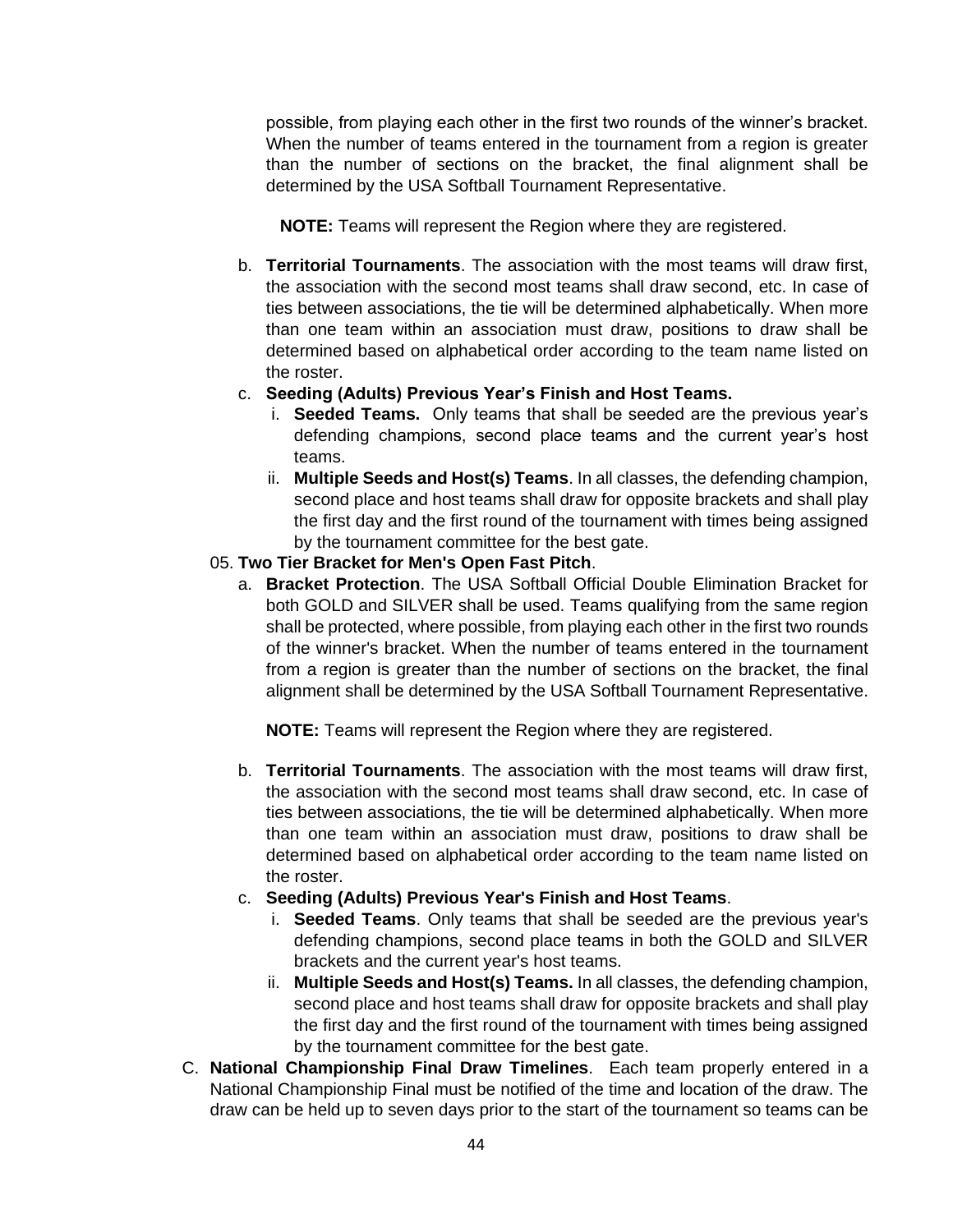notified of their start time. Teams from local associations, where possible, shall be protected from playing each other for the first two rounds.

- 01. The seeded double elimination bracket draw shall be done at the completion of the team's pool play games.
- 02. The following championships may be drawn not more than twenty days prior to the start of the tournament:

Men's Major Fast Pitch Men's Open Fast Pitch Men's Masters 40-Over Fast Pitch Men's Masters 50-Over Fast Pitch Men's Seniors 60-Over Fast Pitch Men's 9 Man Modified Men's 10 Man Modified

### Article 312 REGIONAL TOURNAMENTS.

- A. **Assessment Fee**. An assessment fee of **\$15.00** per team shall be paid to USA Softball.
- B. **Awarded**. Regional tournament bids shall be awarded by a majority vote of the National council members, local Junior Olympic Commissioners, local player representatives, and local umpires-in chief of the respective region.
- C. **Bids**.
	- 01. Regional bids are to be coordinated through the regional director.
	- 02. In the event that no satisfactory bid is received for a regional tournament, the regional director shall award the regional tournament to the local association who will agree to conduct it.
- D. **Entry Fee**. An entry fee may be charged in regional tournaments.
- E. **Regional Draw**. Regional tournament draws may be drawn by regional commissioners at designated meetings or may be drawn in accordance with National Championship Final draws under **Article 311 (A) (03)**. Regional commissioners with simple majority vote have option on which procedure to adopt.

#### F. **Umpire Assignments**.

- 01. All regional tournaments require a minimum of two umpires per game.
- 02. Assignment of umpires to regional championships is the responsibility of the host commissioner. It is recommended the host commissioner invite umpires from outside the host association.
- 03. During regional tournament play, an umpire from an association may not work (when possible) behind the plate when a team from his/her association is playing, and it is suggested that they not work the bases.
- G. **Unused Berths**. In the event that Regions are unable to fill regional qualifier berths, the berths will be redistributed within their respective territory.

# Article 313 USA SOFTBALL GOLD QUALIFYING TOURNAMENTS**.** USA Softball shall conduct

two Gold Qualifying Tournaments and may hold up to four in each territory.

A. **Eligible Teams**.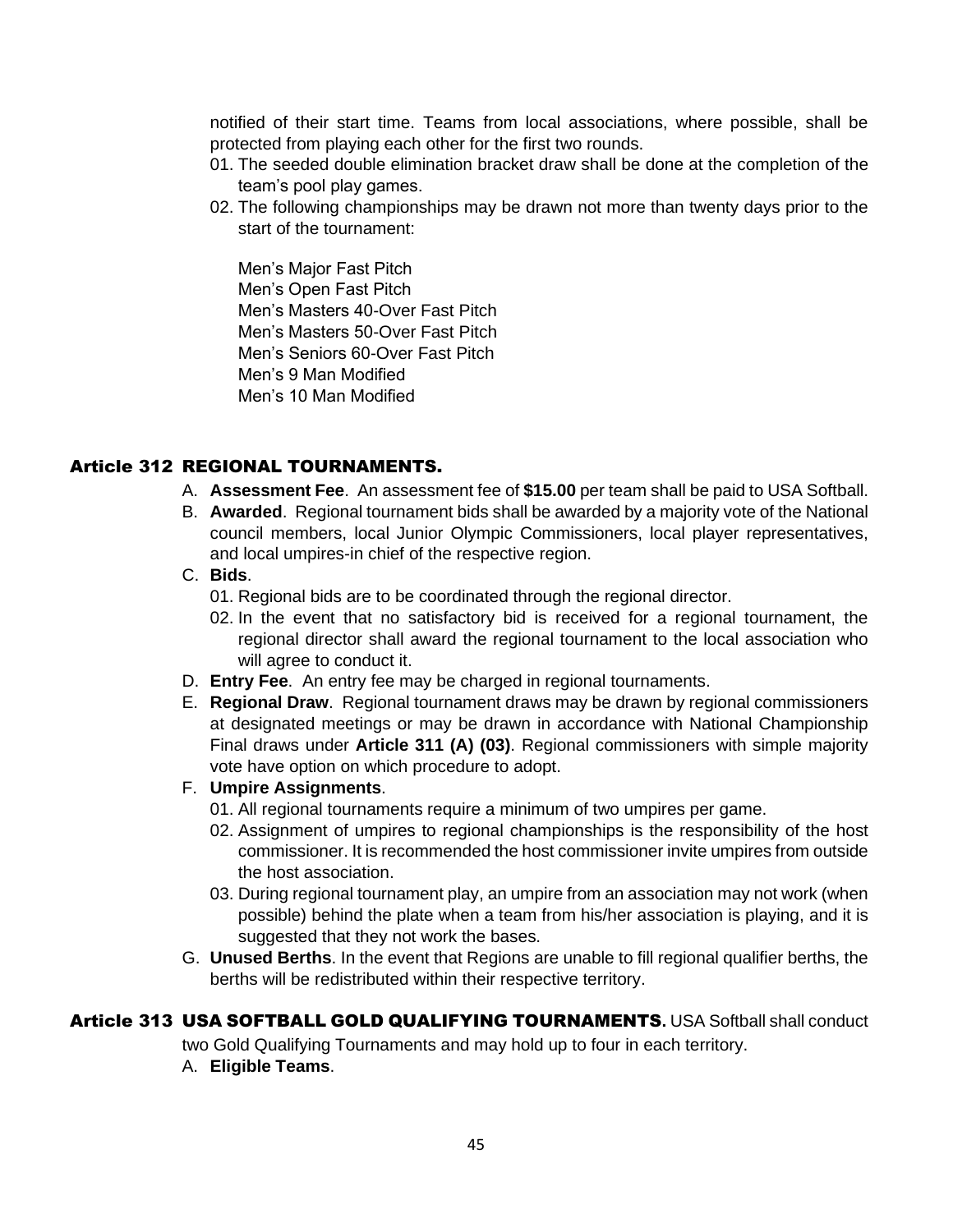- 01. **Registrations.** All USA Softball registered Girls' 16-Under Gold and 18-Under Gold Fast Pitch Teams within their respective age groups may participate in any Gold National Qualifier.
- 02. **Previously Qualified Teams** for the National Championship Finals are eligible to compete in any Gold Qualifier.
- B. **Assessment Fees**. A **\$15.00** per team assessment fee to be paid to USA Softball.
- C. **Site**. The site of these tournaments shall be determined by a vote of the council members within their respective Regions.
- D. **Region Administrator**. The Regional VP will appoint a Gold Administrator for their respective Region. This individual, along with the Regional VP, is responsible for ensuring all Gold Qualifier information is posted on the TournamentUSASoftball.com website & for communicating the dates/sites of their events to the National Office.
- E. **Notification**. All Gold Qualifiers must be posted on the TournamentUSASoftball.com site by January 10 each year. Associations who have not posted their events by January 10 may lose berths allocated to their Region, and the berths will be redistributed.
- F. **GOLD Qualifying Tournament Procedures**.

# 01. **GOLD Qualifying Tournaments**.

- a. Qualifiers within a region will be based on mutual agreement from the associations within the region. Only associations within the region that have Gold teams will be allowed to host a Qualifier. If multiple sites are selected to host a qualifier within a region, those events cannot be held on the same weekend. Gold Qualifiers may be held during the week if agreed upon by the association JO Commissioners within the Region.
- b. If no agreement can be reached, the association with the most Gold participation will set their date first followed by the association with the next highest participation.
- c. Qualifiers may be held for the following year at any time after the conclusion of the current year's National Championship, with agreement from their respective Region.
- 02. **Sites/Number of Teams**. Any association hosting Gold Qualifying Tournaments must do so at sites that can accommodate all Gold teams who have entered prior to the tournament entry deadline.
- 03. **Tournament Bracket**. In accordance with **Article 311 (A) (EXCEPTION)**, the official double elimination or three game bracket must be used for all Gold Qualifiers.
- 04. **Tournament Entry Procedures**. Sites may accept entries at any time after the event is listed on the USA Softball tournament website. Any teams wishing to enter must submit the following to the respective tournament directors the following.
	- a. Approved USA Softball Official Tournament Entry Form
	- b. Approved USA Softball Championship Roster
	- c. Tournament Entry fee. Receipt of the entry fee and roster does not guarantee a team a spot in the tournament.

# 05. **USA Softball Website Posting**.

- a. Tournament Directors must follow Procedural Code **Article 405(D)** with regard to posting and using [www.tournamentUSAsoftball.com](http://www.tournamentusasoftball.com/)
- b. Tournament Directors must submit, to the National Office, an official order of finish and tournament bracket within 24 hours after the conclusion of the tournament.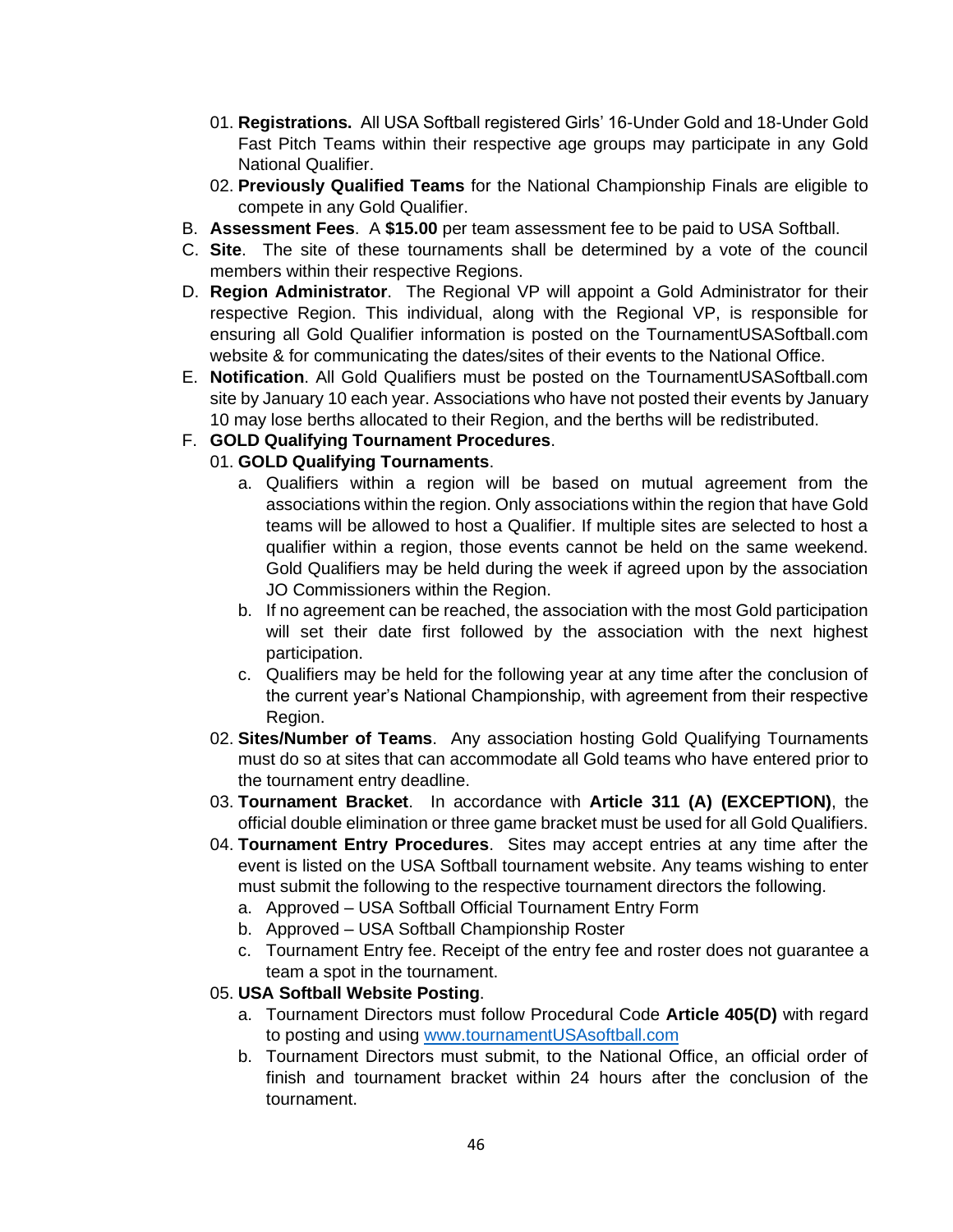- c. Tournament Directors will scan/email the original rosters and official tournament entry forms (completed) to the National Office and the host director for the National Tournament.
- d. Failure to submit paperwork on time will result in assessment fees to be raised from **\$15** per team to **\$50** per team to be paid to USA Softball.
- 06. **Master List of Qualified Teams**. The National Office will maintain a master list of all Gold teams who have qualified and accepted berth(s) for the National Championship Finals. Maintaining this list will require each Tournament Director to submit on Monday following the event they have hosted, a list of teams that qualified at the event they hosted. Inclusive in the report will be the following: Team Name, as it appears on their USA Softball Official Tournament Entry Form, Manager's Name including Street Address, City, State, Zip Code and Telephone Numbers.
- 07. **Notification of Unfilled Berths**. Tournament Directors must advise the Regional VP and Regional Gold Program Administrator immediately if any Gold berth goes unclaimed from the event they hosted. In the event regional berths are not awarded, the following process will be used:
	- a. Unused berths will be added to the next remaining qualifier scheduled within their respective region. Unused berths will continue to be passed down until all remaining qualifiers within a region have been held.
	- b. In the event all qualifiers within a region have concluded and unfilled berths remain, the unallocated berths will be returned to the National Office for distribution to other regions.
- 08. **Entry Fees**. Tournament Directors are asked to review the tournament fees in light of the double elimination or three game bracket format and adjust accordingly.
- 09. **Awarding of Berths**. Weather permitting; teams must participate in order to receive a berth.
	- a. If the tournament has fewer entries than the number of berths, then the number of berths will be reduced for that tournament. The number of berths shall always be at least one less than the number of teams entered.
	- b. Berths shall be based on the number allowed by the USA Softball Procedural Code for each Region and by the number of teams participating.
	- c. Regions will retain the option to offer less berths but cannot offer more than allowed by the USA Softball Procedural Code without permission from the National Office.
	- d. Unused berths will go back to the National Office for distribution to other associations.
- Article 314 NATIONAL CHAMPIONSHIP FINALS. The following teams are eligible for National

Championship Final competition as follows:

- A. **Special Provisions**.
	- 01. **Armed Forces**. The Armed Forces shall have either one representative team from each of the armed services (Army, Navy, Air Force, Marines) or only one representative team if an inter-service championship is held.
	- 02. **Geographical Hardships**. Certain National Championship Final berths have been granted by the Council because of geographical hardships and are outlined in this Article.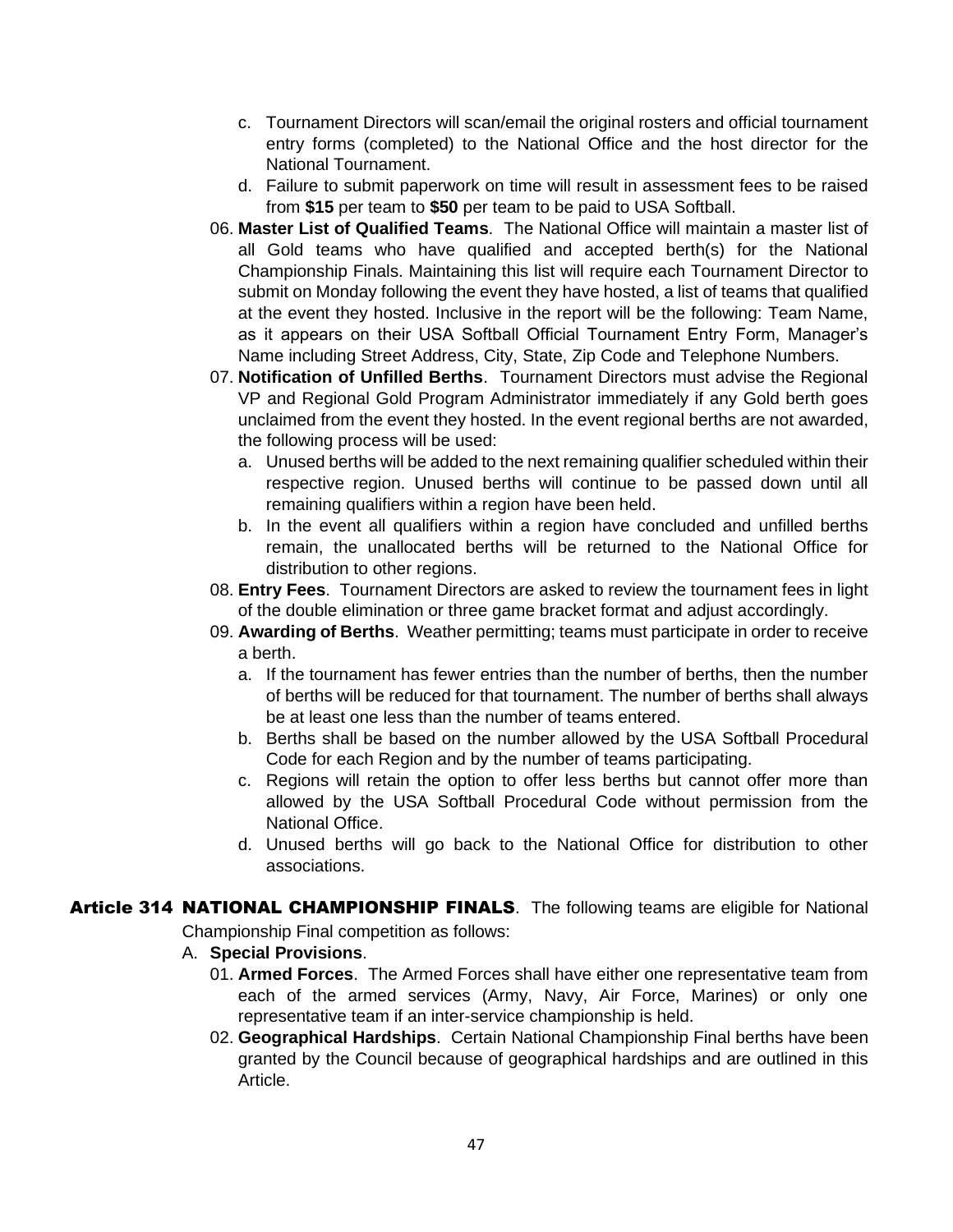- 03. **Hawaii.** If Hawaii does not participate in the regional, it shall have one berth in certain National Championship Finals as indicated in this Article.
- 04. **Puerto Rico**. Puerto Rico is eligible to qualify one team in each National Championship Final Tournament.
- 05. **Combined Local/Regional Berths**. A region or any local association may combine berths and conduct a joint championship where the commissioners within the respective regions determine it is in the best interest of their regions or local associations.
- 06. **Direct to National Championship Finals**. In the following Divisions and Classifications, any team playing in the local championship tournaments (if scheduled) may advance to the National Championship Final:
	- a. Fast Pitch

| Seniors 60-Over                                                                                                                                                                                                                                                                                                                   | <b>Fast Pitch</b><br><b>Fast Pitch</b><br><b>Fast Pitch</b>                                                                                                                                                                                                                                                             |
|-----------------------------------------------------------------------------------------------------------------------------------------------------------------------------------------------------------------------------------------------------------------------------------------------------------------------------------|-------------------------------------------------------------------------------------------------------------------------------------------------------------------------------------------------------------------------------------------------------------------------------------------------------------------------|
|                                                                                                                                                                                                                                                                                                                                   |                                                                                                                                                                                                                                                                                                                         |
| 9 Man<br>10 Man                                                                                                                                                                                                                                                                                                                   | <b>Modified Pitch</b><br><b>Modified Pitch</b>                                                                                                                                                                                                                                                                          |
|                                                                                                                                                                                                                                                                                                                                   |                                                                                                                                                                                                                                                                                                                         |
| Class A<br>Major 16-Inch<br>Class A 16-Inch                                                                                                                                                                                                                                                                                       | <b>Slow Pitch</b><br><b>Slow Pitch</b><br><b>Slow Pitch</b>                                                                                                                                                                                                                                                             |
| Master's 35-Over<br>Master's 40-Over<br>Master's 45-Over                                                                                                                                                                                                                                                                          | <b>Slow Pitch</b><br><b>Slow Pitch</b><br><b>Slow Pitch</b>                                                                                                                                                                                                                                                             |
| Seniors 50-Over Major<br>Seniors 50-Over AAA<br>Seniors 50-Over AA<br>Seniors 55-Over Major<br>Seniors 55-Over AAA<br>Seniors 55-Over AA<br>Seniors 60-Over Major<br>Seniors 60-Over AAA<br>Seniors 60-Over AA<br>Seniors 65-Over Major<br>Seniors 65-Over AAA<br>Seniors 65-Over AA<br>Seniors 70-Over AAA<br>Seniors 70-Over AA | <b>Slow Pitch</b><br><b>Slow Pitch</b><br><b>Slow Pitch</b><br><b>Slow Pitch</b><br><b>Slow Pitch</b><br><b>Slow Pitch</b><br><b>Slow Pitch</b><br><b>Slow Pitch</b><br><b>Slow Pitch</b><br><b>Slow Pitch</b><br><b>Slow Pitch</b><br><b>Slow Pitch</b><br><b>Slow Pitch</b><br><b>Slow Pitch</b><br><b>Slow Pitch</b> |
|                                                                                                                                                                                                                                                                                                                                   | Masters 40-Over<br>Masters 50-Over<br>Seniors 75-Over AAA                                                                                                                                                                                                                                                               |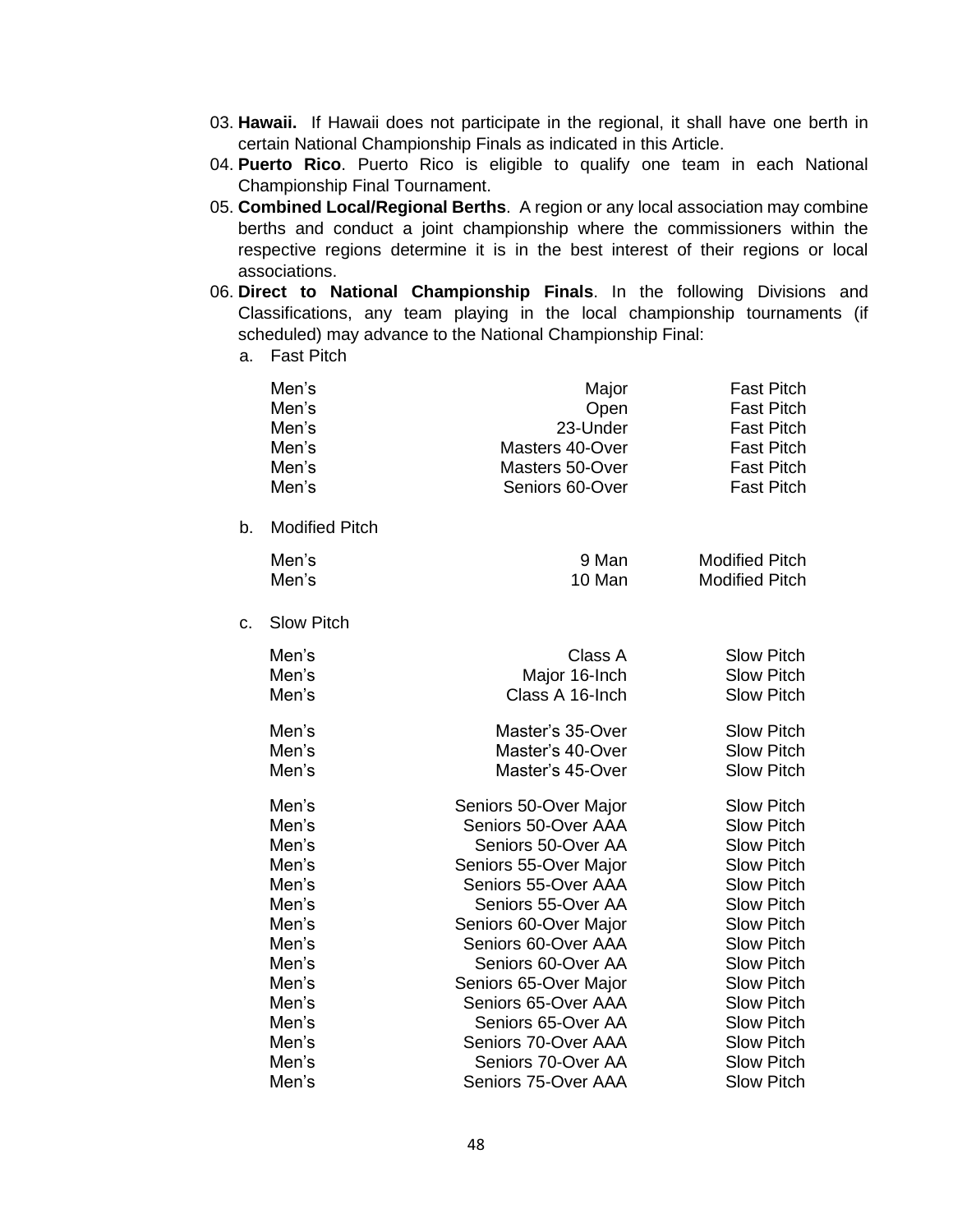|    | Men's          | Seniors 75-Over AA | <b>Slow Pitch</b> |
|----|----------------|--------------------|-------------------|
|    | Women's        | Open               | <b>Slow Pitch</b> |
|    | Women's        | Masters 35-Over    | <b>Slow Pitch</b> |
|    | Co-ed          | Open               | <b>Slow Pitch</b> |
|    | Co-ed          | Class C            | <b>Slow Pitch</b> |
|    | Co-ed          | Class D            | <b>Slow Pitch</b> |
| d. | Junior Olympic |                    |                   |
|    | Junior Olympic | Boy's              | <b>Fast Pitch</b> |
|    | Junior Olympic | Boy's              | <b>Slow Pitch</b> |
|    | Junior Olympic | Girls'             | <b>Slow Pitch</b> |

- B. **Men's Class A and Women's Open**. USA Softball will conduct one National Championship Final each for Men's Class A and Women's Open Slow Pitch. These National Championship Finals shall have dates established and approved by the CEO.
- C. **Men's Class B Slow Pitch**. USA Softball will conduct one National Championship Final. This National Championship Final shall have dates established and approved by the CEO. The top 10% finishers at the previous season's Men's Class C Slow Pitch Nationals will be awarded an unpaid berth.
- D. **Men's Class C Slow Pitch**. USA Softball will conduct one National Championship Final. The tournament will be held in Oklahoma City on Labor Day weekend.
	- 01. **Qualifying**. Teams will qualify for this National Championship Final through National Qualifiers.
	- 02. **Berth Allocation**. Sixty-four teams will qualify; berths will be distributed by the Slow Pitch Tournament Committee.
	- 03. **Berths Awarded**. The top 10% finishers at the previous season's Men's Class D Slow Pitch Nationals will be awarded an unpaid berth.
- E. **Women's Class C Slow Pitch, Women's Class D Slow Pitch, Co-ed Open, Co-ed Class C, Co-ed Class D and Co-ed Class E/Rec**. USA Softball will conduct one National Championship Final in each division and classification. The format and an optimal date at a destination city will be determined by the Tournament Programs and Awards Committee. Qualification and advancement from each local association will be determined by the respective local association commissioner.
- F. **USA Softball East/West National Championship Finals**. USA Softball will conduct two National Championship Tournaments in following divisions and classifications:

Men's Senior Slow Pitch. Men's Open Fast Pitch Girls 10-Under, 12-Under, 14-Under, 16-Under, & 18-Under Class A

One championship will be played in each of the two sections in accordance with **Article 204, Sections**.

**Qualifying.** Teams will qualify for these National Championship Finals through their local associations. Local Associations shall establish a process by which teams may earn a berth into these National Championships. Local associations and regions may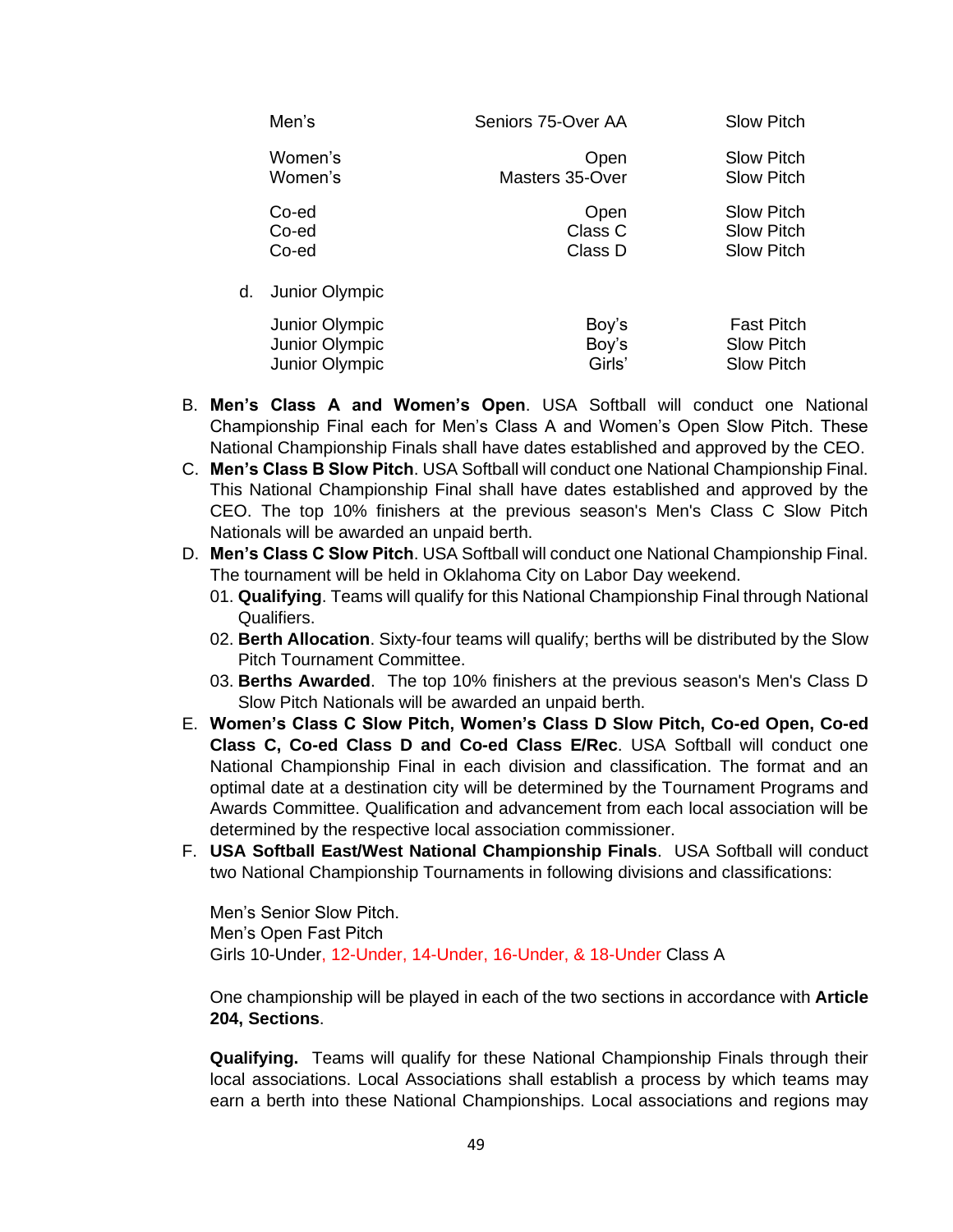combine berths to qualify teams for these tournaments in accordance with **Article 314 (A)(05).** Teams may play in the tournament of their choice.

- G. **USA Softball Eastern/Southern/Northern/Western National Championship Finals**. USA Softball will conduct four National Championships in following divisions and classifications:
	- 01. **Men's Class D Slow Pitch**. The top 10% finishers at the previous season's Men's Class E/Rec territory slow pitch nationals will be awarded an unpaid berth to Men's Class D territory slow pitch nationals.

**EXCEPTION:** Additional Territory National Championships may be held with approval of the council members of the affected territory.

#### 02. **Men's Class E/Rec Slow Pitch**

**EXCEPTION:** Additional Territory National Championships may be held with approval of the council members of the affected territory.

One championship will be played in each of the four territories in accordance with **Article 203, Territories**.

**Qualifying.** Teams will qualify for these National Championship Finals through their local associations. Local Associations shall establish a process by which teams may earn a berth into these National Championships. Local associations and regions may combine berths to qualify teams for these tournaments in accordance **with Article 314 (A)(05)**. Teams may play in the tournament of their choice.

#### 03. **Junior Olympic Slow Pitch**

#### H. **Girls' Class A USA Softball Fast Pitch National Championship Finals**.

#### **18, 16, 14, 12-Under**

All teams are eligible to qualify for the USA Softball Class A Fast Pitch National Championship finals through their Local Association.

# I. **Girls' Class A USA Softball Fast Pitch Regional National Championship Finals.**

#### **18, 16, 14, 12-Under**

USA Softball shall conduct one Regional National Championship Finals in each age classification of Junior Olympic Girls' Class A Fast Pitch in each of the Regions, in accordance with **Article 202.**

**NOTE:** Nothing in this Procedural Code precludes the Regions from combining two or more Regional National Championship Finals.

01. **Eligible Teams**. All teams within a USA Softball Regional National Championship Finals Region that have not qualified for a USA Softball Junior Olympic Girls' Class A Fast Pitch National Championship are eligible to qualify for the USA Softball Regional National Championship Finals through their local association. Teams may play in the Regional National Championship of their choice.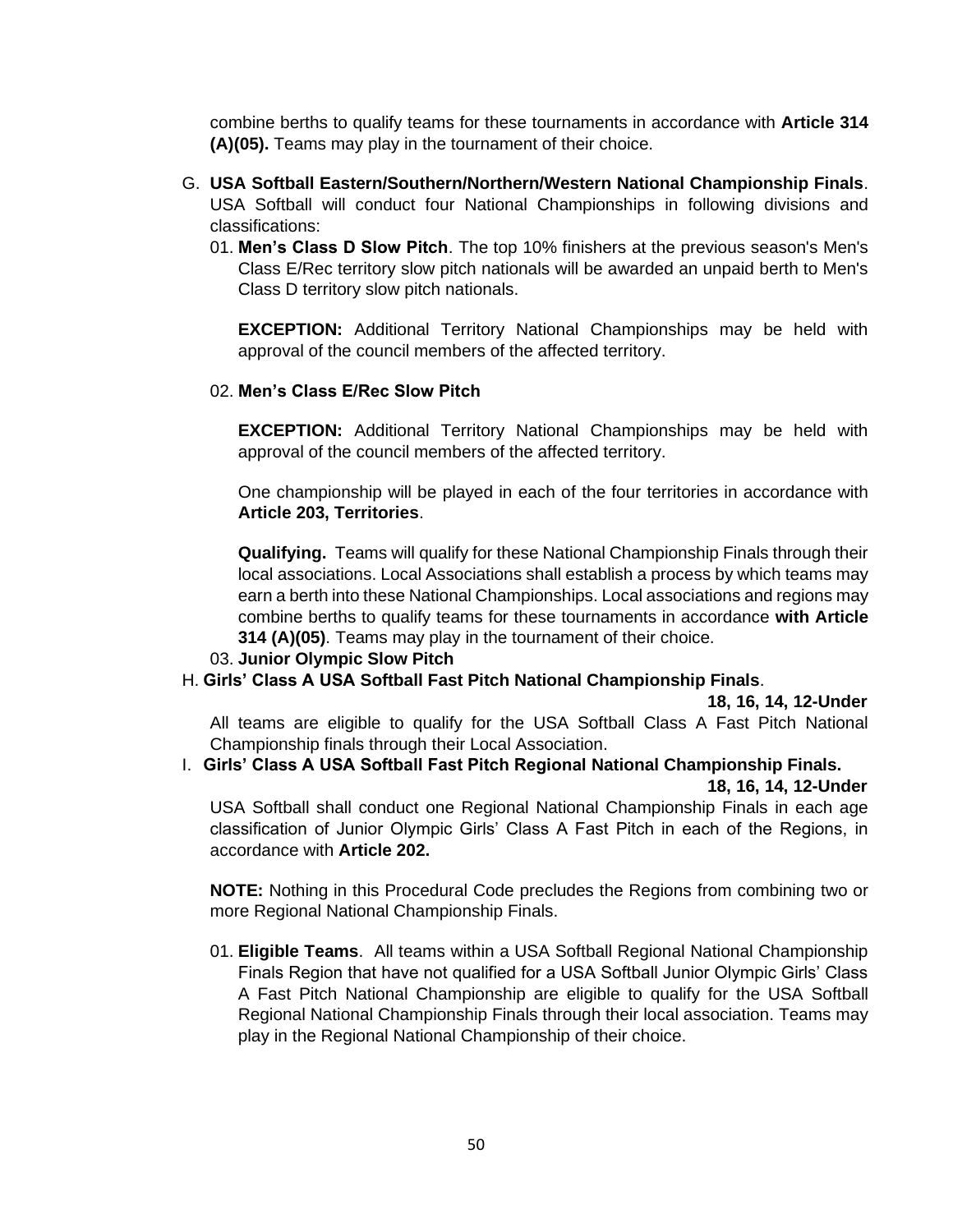**NOTE**: Ineligible. Any team that has qualified for a USA Softball Junior Olympic Girls' Fast Pitch National Championship Finals is not eligible to participate in a USA Softball Regional National Championship Finals.

- 02. **Berths**. The first and second place team in each Regional National Championship Finals shall receive a berth to the Junior Olympic Girls' USA Softball National Championship Finals in the team's current or succeeding year's age classification provided the team has five participating players from the previous year's roster on the current year's roster and physically present at the current championship tournament site prior to the start of their first game.
- J. **Girls' Class B USA Softball Fast Pitch Regional National Championship Finals. 18, 16, 14, 12, 10-Under** USA Softball shall conduct one Regional National Championship Finals in each age classification of Junior Olympic Girls' Class B Fast Pitch in each of the following Regions, in accordance with **Article 203**.

**NOTE:** Nothing in this Procedural Code precludes the Regions from combining two or more Regional National Championship Finals.

01. **Eligible Teams**. All teams within a USA Softball Regional National Championship Finals Region are age eligible to qualify for their USA Softball Regional National Championship Finals through their local associations. Teams may play in the Regional National Championship of their choice.

# K. **Girls' Class GOLD USA Softball Fast Pitch National Championship Finals.**

**18-Under and 16-Under**

The berths for each division will be allocated as follows:

#### **Returning Teams (Champion, Runner-Up, 3rd Place, 4th Place, the two teams tied for 5th Place and the two teams tied for 7th Place) 8**

**NOTE:** Returning teams must enter and pay their entry fee prior to February 1

| <b>National Office</b>                  |     |
|-----------------------------------------|-----|
| <b>Additional Berths</b>                | 12  |
| Regional Berths - 2 per Region          | 20  |
| <b>Maximum Possible Number of Teams</b> | 48. |

- 01. Additional berths will be awarded by the National Office to the Regions with the highest percentage of participation in the previous 2-3 years.
- 02. The eight berths allocated to the National Office are intended to be used to draw top competition. Teams do not have to participate in a Gold Qualifying Tournament to receive one of these berths. Teams awarded a berth by the National Office must meet the necessary requirements for all teams that participate in a National Tournament.
- 03. Unused berths will be returned to the National Office for immediate distribution to the current year's tournaments with the largest number of Gold teams participating.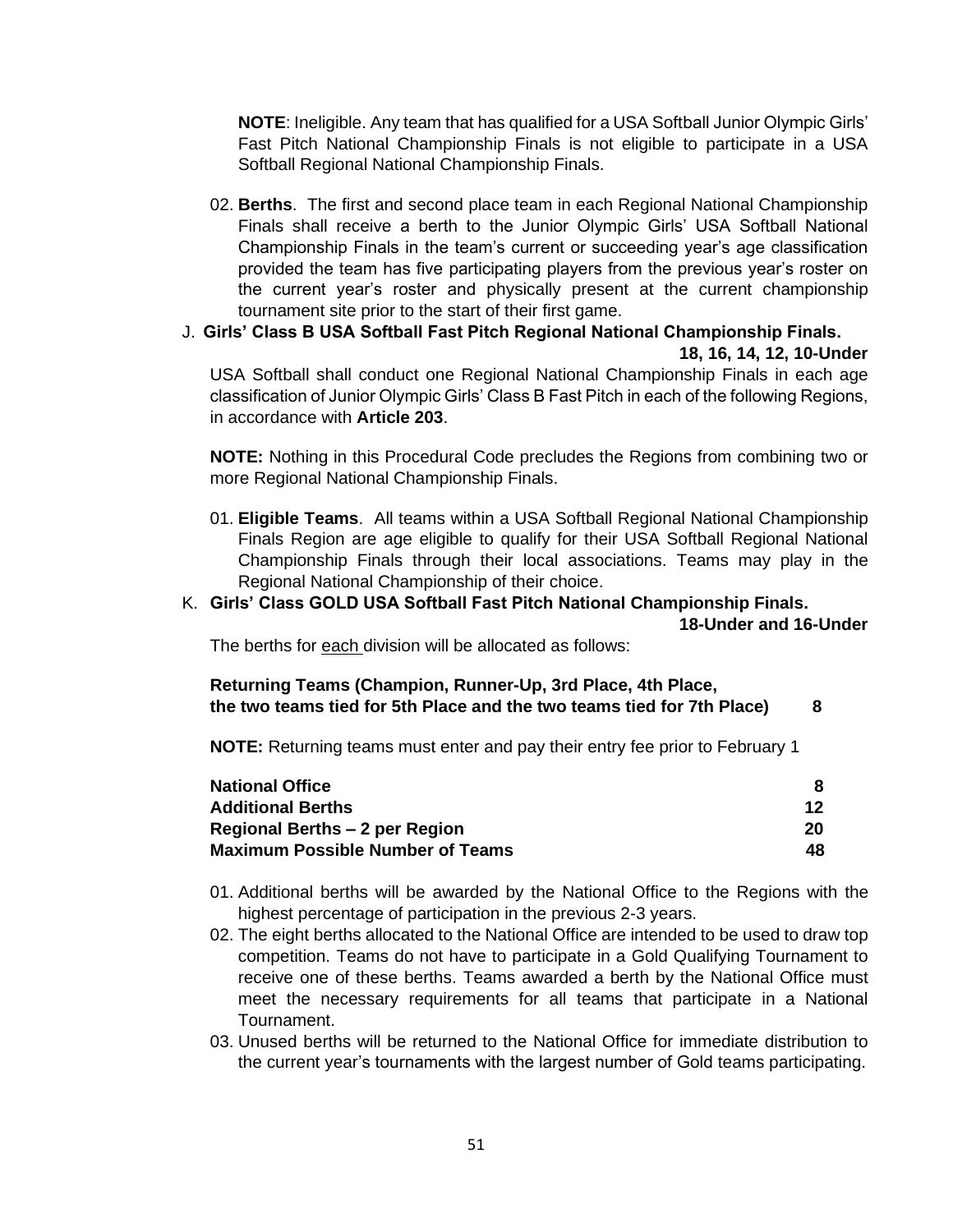- 04. Berths from Gold Qualifying Tournaments must be awarded no later than the weekend which includes the 3rd Saturday in June. Extension of the deadline must be approved by the CEO.
- L. **Girls Class C Fast Pitch Regional Championship Finals**. USA Softball shall conduct one Regional Championship Final in ages 10U, 12U and 14U of Junior Olympic Girls' Class C Fast Pitch in each of the following Regions, in accordance with **Article 202**.
	- 01. **Eligible Teams**. All teams within a Regional Championship Finals Region are age eligible to qualify for their Regional Championship finals through their local association. Teams may play in the Championship of their choice.
	- 02. **Format**. Each Girls' Class C Fast Pitch Regional Championship Finals shall be structured so that each team is scheduled to play a minimum of four games - two pool games and a double elimination bracket.
	- 03. Each Regional Championship Finals shall have a pre-tournament draw/luncheon for managers and opening ceremonies for the teams.
	- 04. **Eligible Players**. A Class C team must be comprised of players and teams that are classified by their local association at the Class C or Rec level.
- M. **Girls' 8-Under Regional Championship Finals**. USA Softball shall conduct one Regional Championship Finals Tournament in 8-Under of Junior Olympic Girls' in each of the following Regions, in accordance with **Article 202**.
	- 01. **Eligible Teams**. All teams within a Regional Championship Finals region are age eligible to qualify for their Regional Championship Finals through their local associations. Teams may play in the Championship of their choice.
	- 02. **Format**. Each Girls' 8-Under Regional Championship Finals shall be structured so that each team is scheduled to play a minimum of four games - two games of pool play and a seeded double elimination bracket.
	- 03. **Opening Ceremonies**. Each Regional Championship Finals shall have a pretournament draw/luncheon for the managers and opening ceremonies for the teams.
	- 04. **Rules**. Each region will determine the playing rules and qualification procedures for this classification.

# **Article 315 NATIONAL INVITATIONAL TOURNAMENTS.** National Invitational Tournaments

shall be conducted as follows:

- A. **Bids**. Bids for conducting national invitational tournaments must be submitted to the National Office by October 1, and approved by the local association USA Softball Commissioner and USA Softball CEO.
- B. **Branding**. National invitational tournaments cannot use USA Softball marks and logos before the tournament is approved by the local association USA Softball Commissioner and the USA Softball CEO.
- C. **Schedule**. National invitational tournaments cannot be scheduled within the same week where it would conflict with the Championship Play of this Association in the same classification and division of play.
- D. **Sanction Fee**. The sanction fee for national invitational tournaments is **\$200.00** and must accompany the bid. Checks are to be made payable to USA Softball.
- E. **Assessment Fee**. The bid must include a minimum **\$25.00** assessment fee per team, payable to the National Office. Any additional entry fee must be specified in the bid.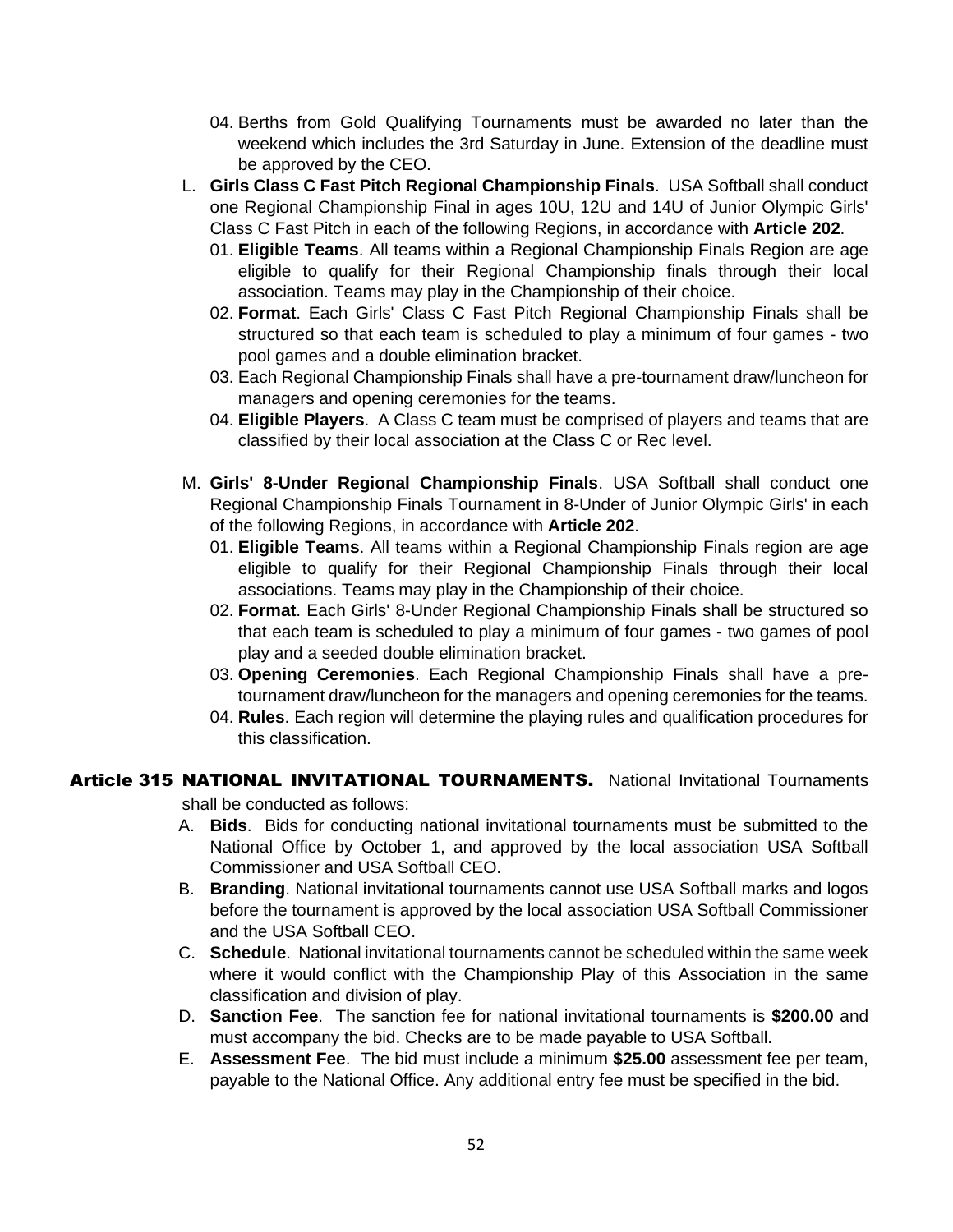- F. **Rules and Regulations**. Although a formal contract shall not be negotiated between the tournament host and USA Softball, it is expected that all national invitational tournaments shall be conducted within the rules and procedures of USA Softball and in a manner that shall protect the integrity and reputation of USA Softball.
- G. **Signage and Display**. All National invitational tournaments must clearly display on all of the tournament literature that the tournament is a national invitational tournament. All references to National Championship Finals are strictly forbidden. Any violation of this section shall make the tournament director(s) liable to USA Softball or its local association for any damage caused by the improper promotion of the tournament.
- H. **Tournament Report**. A tournament report must be sent to the National Office no later than 30 days following the completion of the tournament. Failure to comply could result in withholding future tournament sanctions (Tournament Report Forms are provided by the National Office).
- I. **Bid Review**. All bids for national invitational tournaments shall be reviewed by the Tournament Program and Awards Committee and will forward a recommendation to the Council for their consideration.
- J. **Qualifying Team Eligibility**. Teams who enter championship play and qualify to advance to the next level of championship play are not eligible to participate in any USA Softball national invitational tournament until the team is eliminated from further championship play.

# Article 316 Levels of Non-Championship Play.

- A. **Levels of Non-Championship Play**. USA Softball recognizes the following levels of non-championship play: 01. Local league (city or county)
	- 02. Invitational
- B. **Non-Championship Local League**. USA Softball, as national governing body for softball in the United States understands that local city or county leagues may adopt and use USA Softball's official playing rules. The use of any or all of USA Softball's playing rules is strictly a local matter and the rules may be altered as league officials deem necessary to conduct their own league play. USA Softball expressly disclaims any and all liability associated with the use of its official playing rules or any modification of its official playing rules. One of the primary purposes of USA Softball's official playing rules, including its equipment standards, is to promote competitive balance and to preserve the integrity of the sport of amateur softball. USA Softball's official playing rules, or any modification thereof, should not be considered a guarantee that participants, spectators or others will be safe or free from injury or harm. As stated in the preamble to the USA Softball Procedural Code, there are many risks and dangers incidental to the game of softball and USA Softball disclaims any and all liability associated with the game of softball or the use of its Bylaws, Procedural Code, or Rules. USA Softball does not review, sanction or approve of any modifications to its official playing rules. To the extent USA Softball's official playing rules are modified by local leagues; such modification may increase the potential or likelihood of injury, death or property loss, including the dangers associated with increased batted ball speeds. USA Softball shall not be responsible for any injury (including death) or property loss to any person in connection with any modification of USA Softball's official playing rules or the use of USA Softball's rules or any modified rules at any game or event.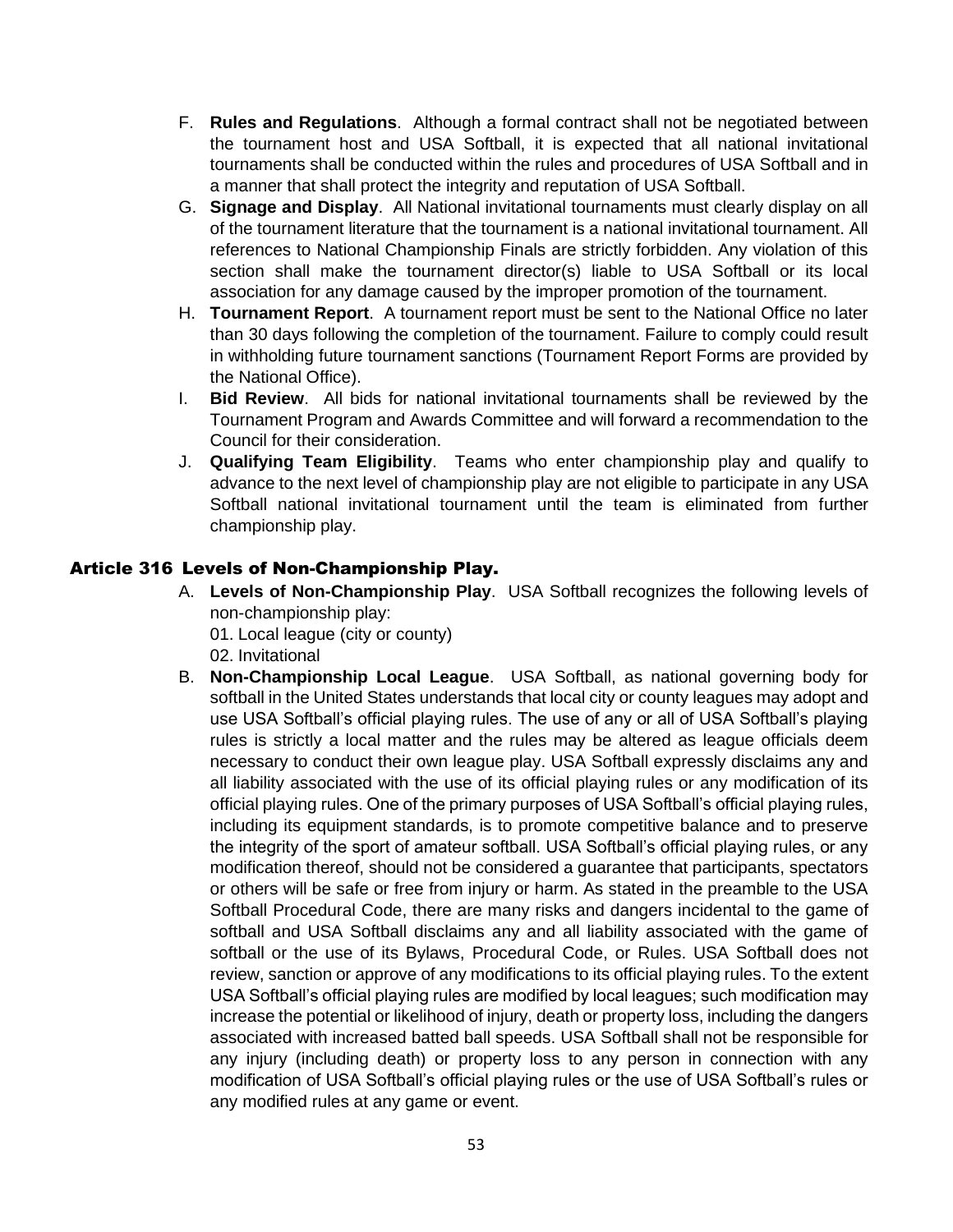- C. **Non-Championship Invitational Tournament Play**. Invitational tournaments may be conducted by the local association and sanctioned by USA Softball provided the following conditions are met:
	- 01. **Teams**. Only teams USA Softball-registered are eligible to participate.
	- 02. **Umpires.** Registered USA Softball umpires must be used.
	- 03. **Sanction and Sanction Fee**. Only the local association in whose territory the tournament is conducted may sanction a tournament and shall be entitled to charge a sanction fee.
- D. **Use of USA Softball Official Playing Rules**. USA Softball's official playing rules are designed to be used at USA Softball championship events and implemented by USA Softball officials and volunteers. USA Softball shall not be responsible for any injury (including death) or property loss to any person in connection with the use and implementation of USA Softball's official playing rules at any event, whether or not the event is recognized or sanctioned by USA Softball.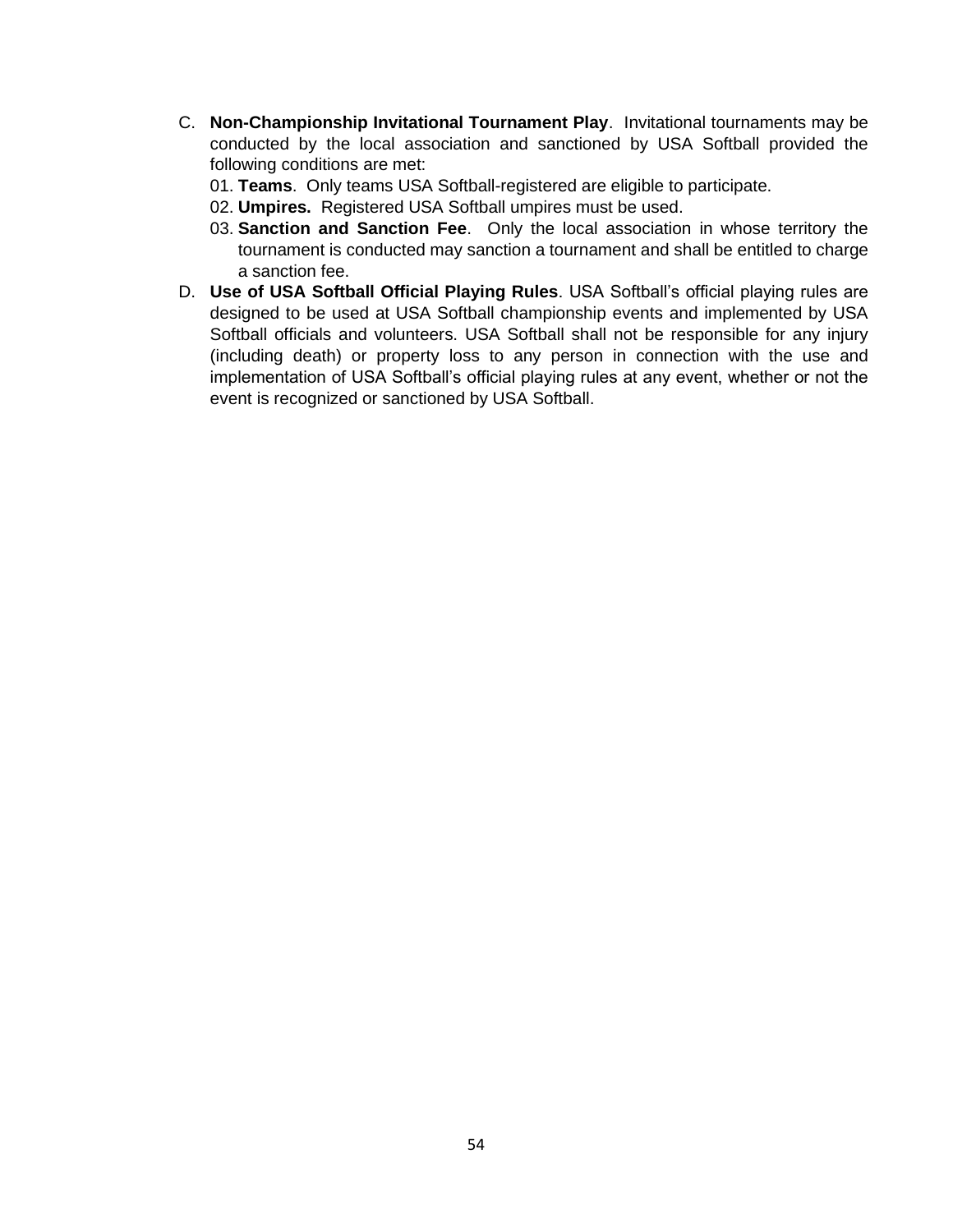# PART FOUR **ADMINISTRATION**

# Article 401 ELECTED OFFICERS.

- A. **President.**
- B. **President Elect.**
- C. **Immediate Past President**.

The three elected officers above are governed in accordance with **Section 8 of the USAS Bylaws**

- D. **Regional Vice Presidents** are governed in accordance with **Section 7 of the USAS Bylaws.**
- E. **Regional Directors.**
	- 01. **Election**. A regional director from each region shall be elected prior to or at the annual meeting. The regional director shall reside within his/her respective regional boundaries and come from the National Council members of the respective region and shall be elected by a majority vote of the region's National Council members, local association Junior Olympic commissioners, local association player representatives and local umpires-in-chief.
	- 02. **Term of Office**. Regional directors shall serve a term of two years that shall begin at the conclusion of the annual Council meeting.
	- 03. **Removal**. A regional director may be removed for just cause by a 2/3 vote of that region's national Council members, local Junior Olympic commissioners, local player representatives, and local umpires-in-chief or a 2/3 vote of the Board of Directors.
	- 04. **Vacancy**. A regional director vacancy due to death, incapacitation, resignation or other reason may be filled by a vote of the Council members, local association Junior Olympic commissioners, local association player representatives and local umpiresin-chief of the affected region.
	- 05. **Duties**. A regional director shall conduct regional business including awarding of the regional tournaments in their region. A regional director will verify that all regional's, national qualifiers, and national championships hosted by their region are listed on [www.tournamentUSAsoftball.com.](http://www.tournamentusasoftball.com/)
- Article 402 BOARD OF DIRECTORS are governed in accordance with **Section 7 of the USAS Bylaws.**

# Article 403 CHIEF EXECUTIVE OFFICER "CEO" is governed in accordance with Section 14 of **the USAS Bylaws.**

**Chief Executive Officer "CEO" Emeritus**. Upon retirement after completion of 30 years of service to USA Softball, the Board of Directors may choose to elect the Chief Executive Officer to the position of Chief Executive Officer Emeritus.

Article 404 NATIONAL COUNCIL. The National Council shall be governed in accordance with **Section 9 of the USAS Bylaws.**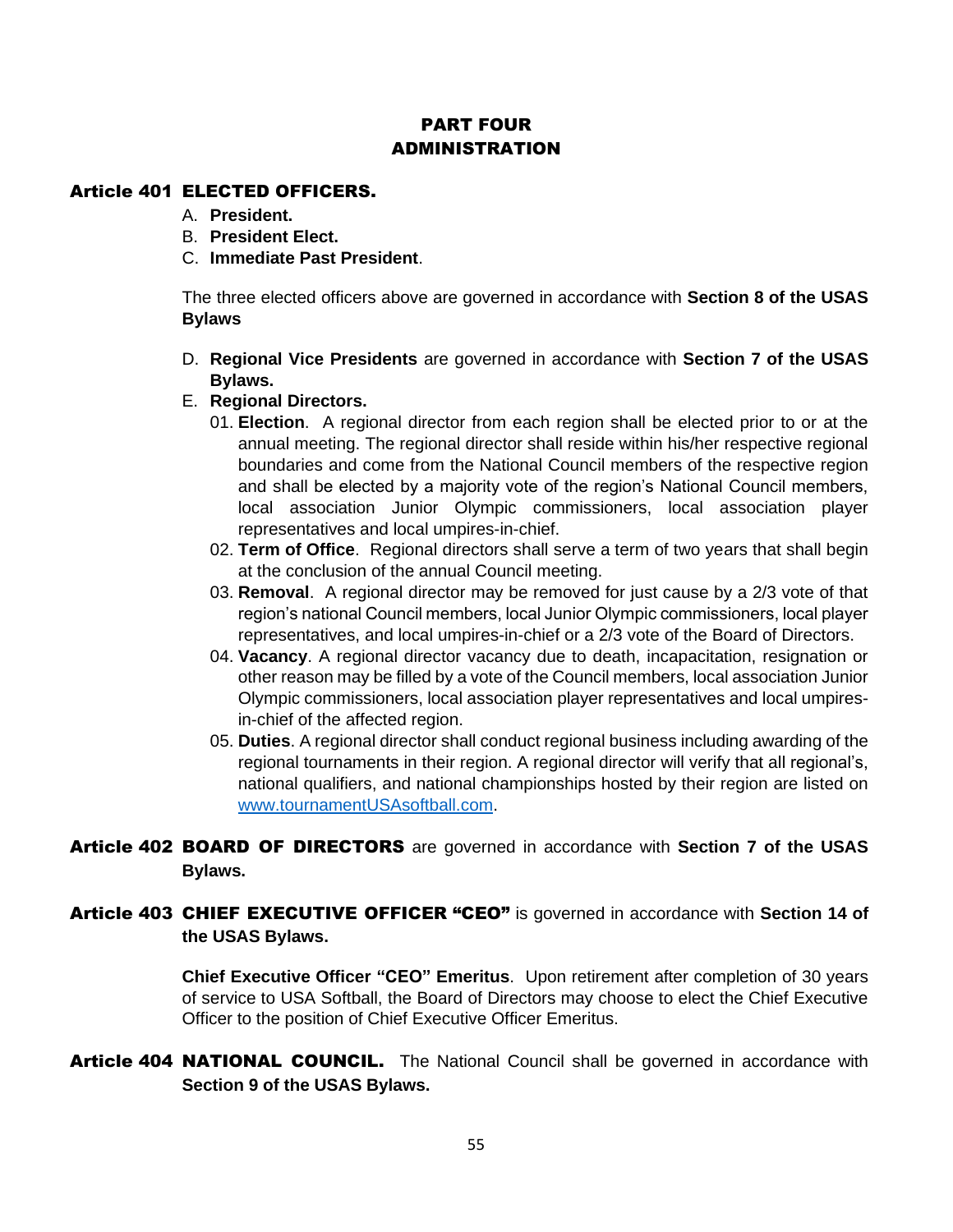- A. **Individual Council Members** will be selected and governed in accordance with **Sections 9, 15 and 16 of the USAS Bylaws.**
- B. **Lifetime Pass**. A Council member who has served for five or more years may be given a lifetime pass to USA Softball events when they resign, if approved by the Board of Directors.

Article 405 COMMISSIONERS. A local association commissioner is the principal liaison between a local association and USA Softball.

- A. **Local Association Commissioners** shall be governed in accordance with **Sections 5, 6, 7, 10, 15 and 16 of the USAS Bylaws.** If a commissioner position should become vacated for any reason, a panel consisting of the President, or his/her designee; the respective Regional Vice President, or their designee; the respective Regional Director, or his/her designee; the USA Softball CEO, or his/her designee and the Director of Membership Services, or his/her designee shall:
	- 01. **Association Review**. Determine the viability of the association by conducting an Association review to include but not be limited to the following performance indicators.
		- a. All duties of the Commissioner as promulgated by the USA Softball Procedural Code.
		- b. The Annual Registration/Assessment Report.
		- c. The Five-Year Registration reports that includes adult and Junior Olympic teams and all umpires.
	- 02. **Association Review Options**. Based on the findings of the review, the panel shall make a written recommendation to the Board of Directors to:
		- a. Retain the association as it currently stands.
		- b. Retain the association under recommended actions of the committee.
		- c. Merge the association with another existing local association. Remove the association as the local association member for its geographical area and appoint a substitute local association member for that geographical area.
		- d. Merge the association with another existing local association member. The Board shall consider the finding and recommendations of the review and thereafter take action pursuant to a majority vote of the Board. Such action may include retention, removal, removal and substitution, or merger of a local association member. In such case, the Board's decision shall be final.
	- 03. **Nomination**. If there is a functioning Local Association, that Association shall appoint who its temporary commissioner shall be. Should the Local Association fail to appoint a temporary commissioner, the Panel shall appoint a temporary commissioner who shall serve until a permanent commissioner is appointed by the Local Association. The Board of Directors shall have approval rights of all appointees in accordance with Section 6 of the Bylaws and article **502 A of this Procedural Code**.
	- 04. **Evaluation**. If a temporary commissioner is appointed by the Panel, then the newly appointed temporary commissioner must serve a minimum of six months prior to being reviewed by the Commissioner Appointment Panel. After reviewing the appointees' performance, the Panel shall make a written recommendation to the Local Association and the Board of Directors to make the appointed commissioner interim, permanent, or to reject the appointee.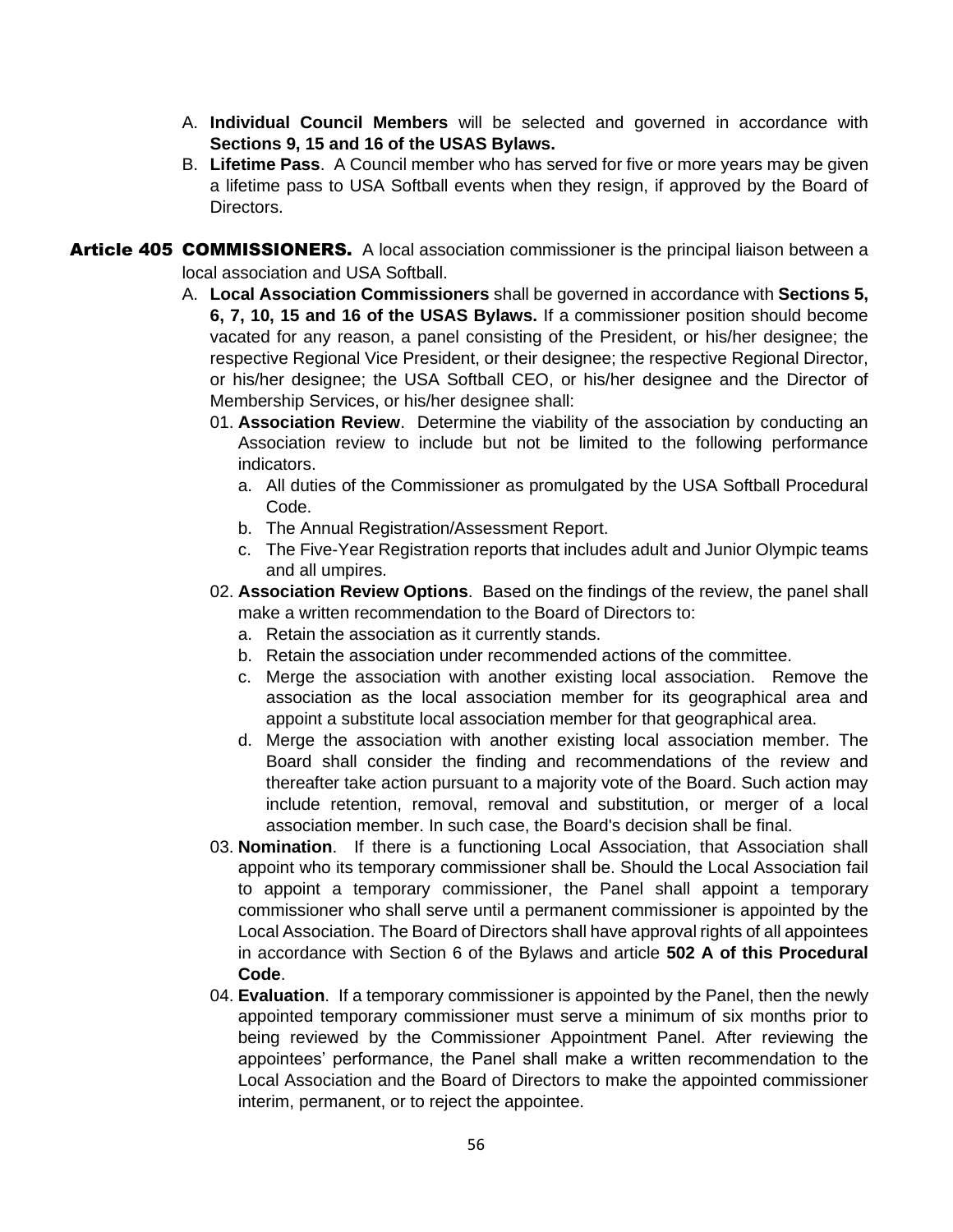- B. **Term**. A commissioner shall serve until they resign or are removed from office.
- C. **Duties and Penalties**. The duties of a commissioner are those duties promulgated by the Board of Directors and the CEO and shall include but not be limited to the following:
	- 01. Represent the best interest of USA Softball in his/her association.
	- 02. Remit annually, on or before June 1, registration fees totaling **\$1,500.00** or more.
	- 03. Being responsible for all moneys and dues owed to USA Softball. Team and umpire registration fees must be remitted within 30 days of receipt. Failure to do so is grounds for suspension and removal.
	- 04. Awarding and supervising all tournaments in his/her local association area.
	- 05. Appointing deputy and/or district commissioners, an umpire-in-chief, a Junior Olympic softball commissioner, and such other persons as may be required.
	- 06. Being responsible for the establishment of a USA Softball championship play classification code to determine team and/or player classifications to be used in the local association (**See Article 307**).
	- 07. Coordinating an annual meeting of the local association, and filing with the CEO, within thirty days after the meeting or prior to December 31, of the current year, a complete report of this meeting on a form supplied by the CEO.
	- 08. Associations shall submit copy of appropriate IRS Form 990 by the date including extensions as required by the IRS.
	- 09. Enforcing and abiding by the rules and regulations of USA Softball in their local association area as promulgated by the USA Softball Bylaws and USA Softball Procedural Code.
	- 10. Commissioners that host regional, territory, and national qualifying tournaments are responsible to see that advancing team's rosters and affidavits are forwarded to the National Championship Finals.
	- 11. Commissioners whose association is hosting a National Championship Final must turn in all financial reports.
	- 12. No commissioner is eligible for office in this Association or receive travel or hotel remuneration to the annual meeting, unless all duties as set forth in **Article 405** have been fully performed.
	- 13. Each local association shall file with the National Office, no later than May 31st of each year, a listing of all championship tournaments (excluding sub district, district, county) to be held in the commissioner's association during the current year.
	- 14. All regional, territory, national qualifying tournaments and all championship finals tournaments will use [www.tournamentUSASoftball.com.](http://www.tournamentusasoftball.com/)
	- 15. Each local association shall have an active, up to date website maintained throughout the calendar year. At minimum, the website should include the following content areas: tournaments, local and national; contact information, local and national; registration information for adult and Junior Olympic teams/individuals and umpires; insurance; equipment standards; ACE and background check information; and a link to national USA Softball website. (Suggested details to include in each content area may be found on the Communication Committee's website review check list, which is updated annually.)
	- 16. Each Commissioner shall ensure that a background check is performed annually by January 1st on every council member within their association.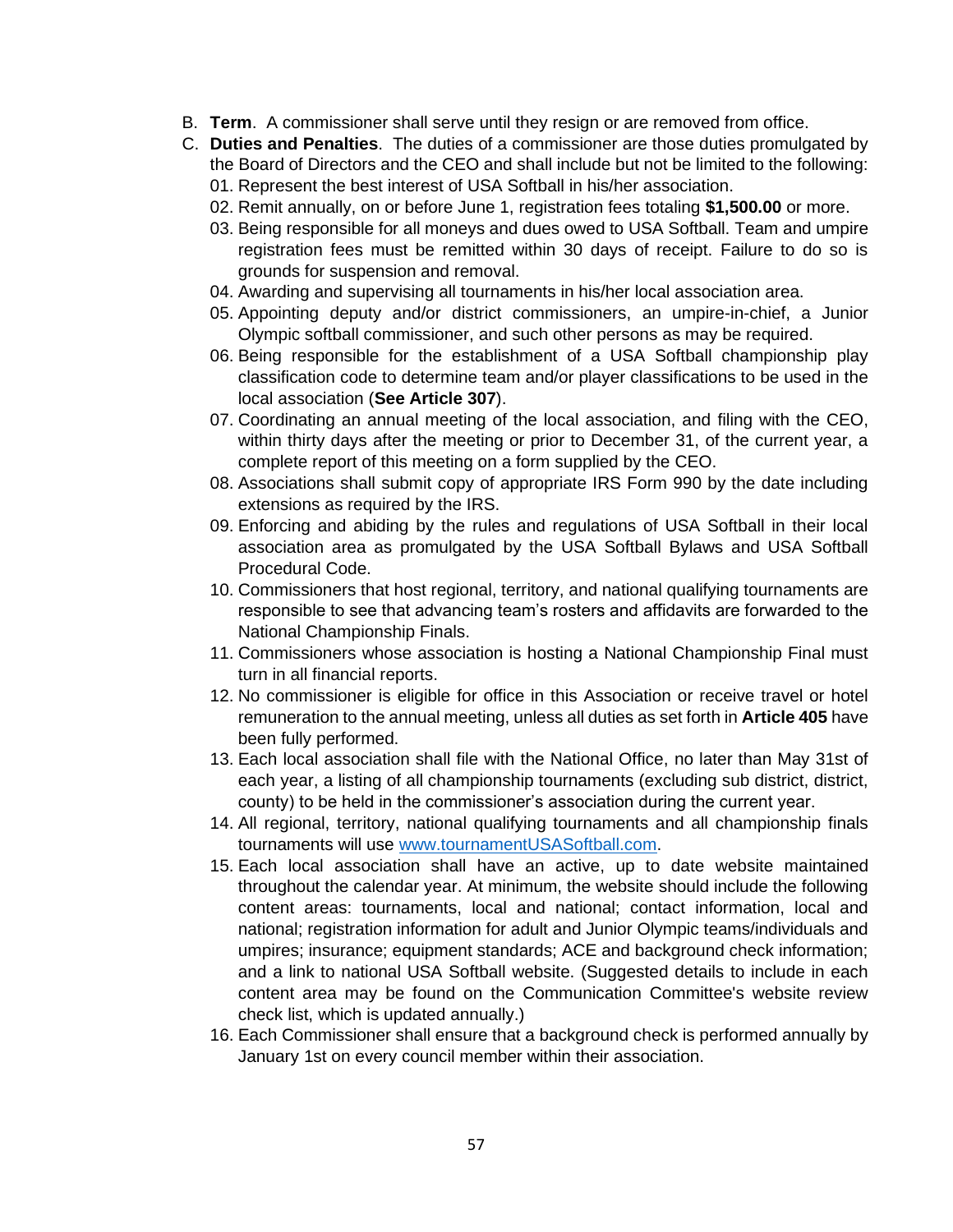#### D. **Restricted Activities**.

- 01. No sporting goods manufacturer, dealer, representative or employee thereof may hold office or serve as commissioner in this Association without full disclosure and approval of the Board of Directors.
- 02. No person allied with a competing softball association is eligible for office or to serve as a local commissioner. The Board of Directors of USA Softball has the final decision regarding the definition of a competing association.
- 03. No local association commissioner may umpire at a state, regional or National Championship Final hosted within his/her own local association.
- 04. A commissioner may serve only in an advisory capacity with a local association or as its secretary and/or treasurer.
- 05. No local association commissioner may coach, be allied with, or be involved in the decision making of any team.

Article 406 ASSOCIATION AND REGISTRATION REQUIREMENTS. A local association commissioner and association is responsible for all registration requirements, fees and dues to USA Softball.

- A. **Registration Requirements**. Any local association that does not register a combined minimum of 500 adult and Junior Olympic softball teams including payment during any given year shall be referred to the Board of Directors for possible reallocation of territory to other associations.
- B. **Affiliation Fee.** Each local association shall pay annually an affiliation fee of **\$1,000.00**  and shall be responsible for membership dues as set forth in Article 406. The **\$1,000.00** payment may be made in two installments as follows: **\$500.00** on or before January 31 and **\$500.00** on or before June 30.

**NOTE:** Any affiliation fee not received by the deadline dates will incur a **\$250.00** late fee.

C. **Dues**. Local Association dues for Individual Registrations (including insurance), Scorekeepers, Teams and Umpires shall be recommended by the Board of Directors and ratified vote of the Commissioners.

**NOTE**: Each local association may individually register Junior Olympic and/or adult players, managers, coaches, or team officials. Every 10 persons registered individually shall be counted as one team. Each Junior Olympic team must include one adult registration. Each Association may submit their individuals, umpires, and team registrations through a compatible and USA Softball Board of Director approved registration system of their choice that best suits their Association needs.

D. **Boundaries.** The boundaries of a local association shall be on file in the National Office, signed by the commissioner. A local association making a complaint or a request for a change of boundary of another association must first make request of the association to be affected. If the associations involved in the request do not resolve the matter they may request a hearing before the Board of Directors. The request must be filed with the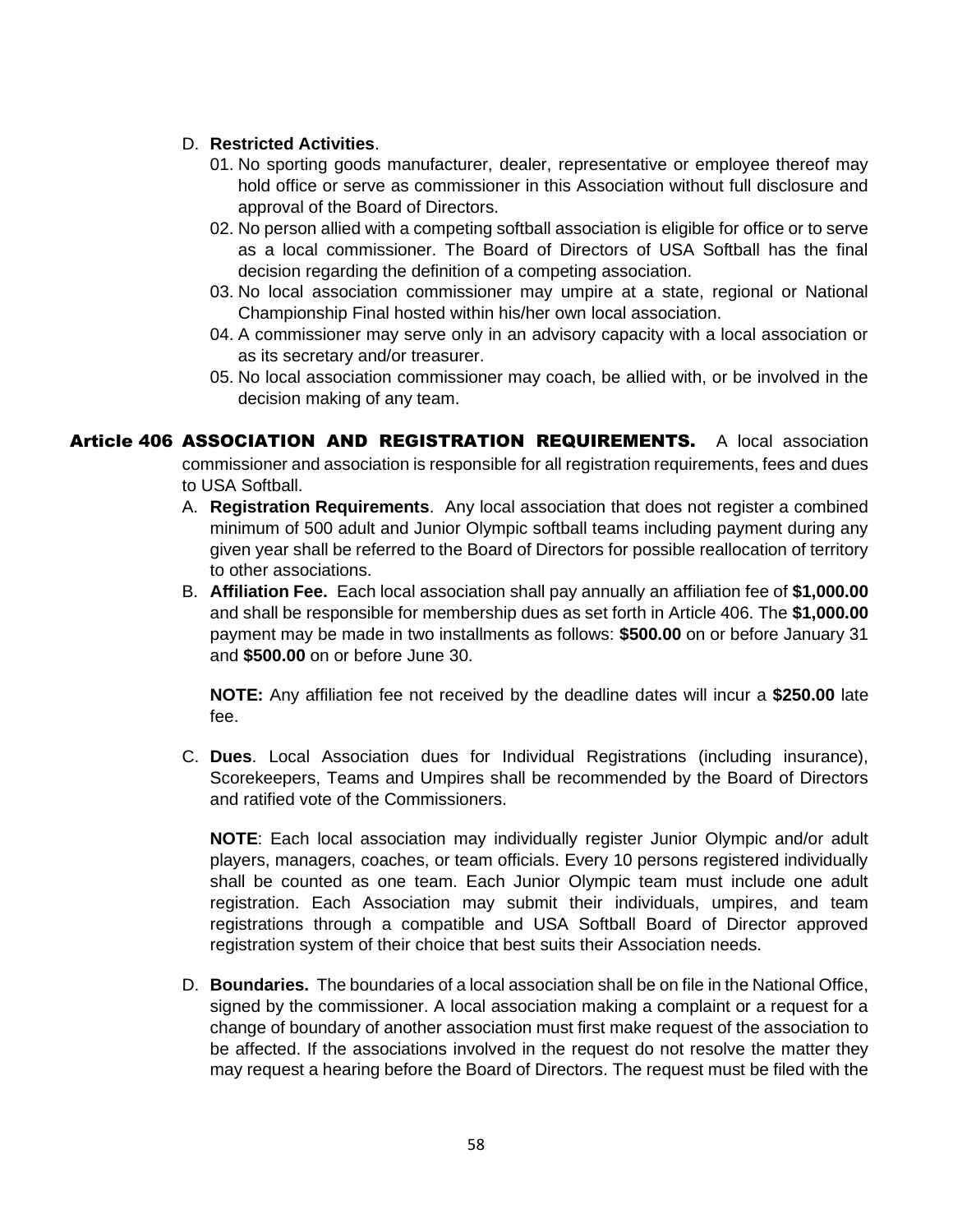National Office by October 1, and is to include full documentation of the request. The Board of Directors decision on the request shall be final.

- E. **Special Provision**. Upon application and acceptance by the Council, any territory or possession of the United States may become a member. The USA Softball Board of Directors will select the commissioner.
- F. **Corporate Entity**. Each local association shall be registered as a Not for Profit corporate entity in the state the local association is located.
- G. **Tax-Exempt**. Each local association corporate entity shall be recognized by the Internal Revenue Service as a "tax-exempt" organization.

# Article 407 JUNIOR OLYMPIC COMMISSIONERS.

#### A. **Local Junior Olympic Commissioners**.

- 01. **Selection.** A local association Junior Olympic commissioner shall be appointed by each local commissioner.
- 02. **Term of Office**. The local Junior Olympic commissioner shall serve a term of one year and be eligible for re-appointment.
- 03. **Vacancy**. If the local Junior Olympic commissioner position becomes vacant, it shall be filled by appointment by the local commissioner.
- 04. **Removal.** A local Junior Olympic softball commissioner may be removed for just cause by the local commissioner.
- 05. **Duties**. A local Junior Olympic commissioner shall represent his/her local association at all regional, territorial, and national meetings and shall be eligible for appointment to regional, territorial, and national committees.

#### B. **Regional Junior Olympic Commissioners**.

- 01. **Election**. A regional Junior Olympic commissioner shall reside within his/her respective regional boundaries and come from the National Council members of the respective region and shall be elected by a majority vote of the region's National Council members, local association Junior Olympic commissioners, local association player representatives and local umpires-in-chief
- 02. **Term of Office**. The regional Junior Olympic softball commissioner shall serve a term of one year and be eligible for re-election.
- 03. **Vacancy**. If the position of regional Junior Olympic softball commissioner becomes vacant, it shall be filled by appointment of the regional director until the next regional meeting.
- 04. **Removal.** A regional Junior Olympic softball commissioner may be removed by a two – thirds (2/3) vote of that region's national Council members, local Junior Olympic commissioners, local player representatives and local umpires-in-chief.

#### 05. **Duties.**

- a. Regional Junior Olympic commissioners shall represent their region in all regional and territorial meetings and shall be eligible for appointment to committees.
- b. Assist the Regional Vice President in coordinating all activities regarding the Junior Olympic program in their region.
- c. Assist local association Junior Olympic commissioners in the development of their respective Junior Olympic programs.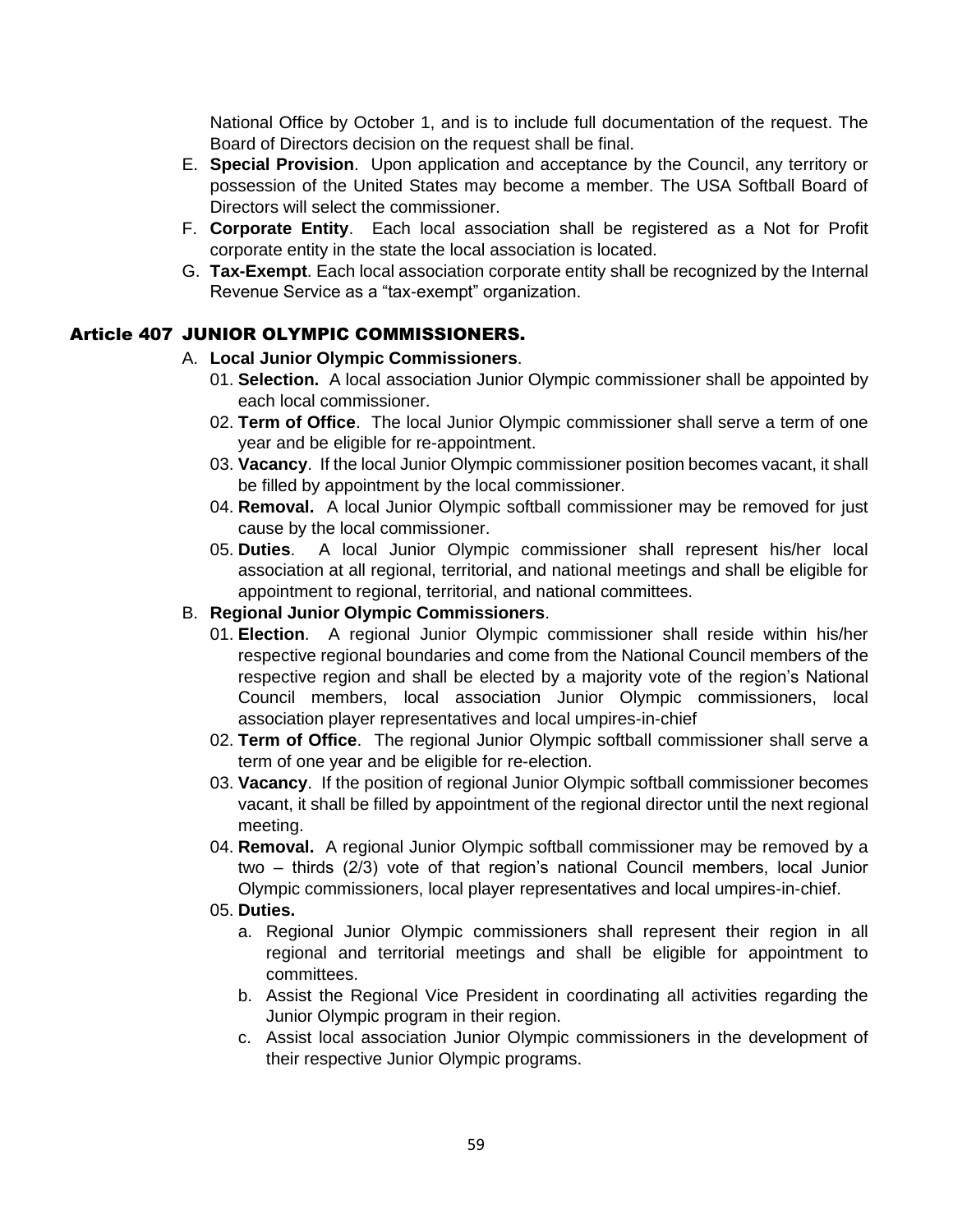# Article 408 PLAYER REPRESENTATIVES**.**

# A. **Local Associations**.

- 01. **Selection**. A local player representative shall be appointed by each local commissioner. The player representative must be an active rostered player.
- 02. **Term of Office**. Player representatives shall serve a term of one year and are eligible to be re-appointed.
- 03. **Vacancy**. If a player representative position becomes vacant, it shall be filled by appointment by the local association commissioner.
- 04. **Removal**. A local association player representative may be removed for just cause by their respective local commissioner.
- 05. **Duties**. Player representatives shall represent his/her local associations' at all regional and territorial meetings and shall be eligible for appointment to regional and territorial committees.

### B. **Regional.**

- 01. **Election**. A regional player representative shall reside within his/her respective regional boundaries and shall be elected by a majority vote of the region's National Council members, local association Junior Olympic commissioners, local association player representatives and local umpires-in-chief
- 02. **Term of Office**. Regional player representatives shall serve a term of one year and are eligible for re-election.
- 03. **Vacancy**. If a regional player representative position becomes vacant, it shall be filled by appointment of the regional director until the next regional meeting.
- 04. **Removal**. Regional player representatives may be removed for just cause by a two – thirds (2/3) vote of that region's national Council members, local Junior Olympic commissioners, local player representatives and local umpires-in-chief.
- 05. **Duties.** Regional player representatives shall represent his/her region, in all regional, territorial, and national meetings and shall be eligible for appointment to committees.

### C. **At-Large.**

- 01. **Appointment**. Each local association Commissioner shall appoint one at-large player representative for each 2,000 teams registered the preceding year.
- 02. **Term of office**. At-large player representatives shall serve a term of one year and are eligible for re-appointment.
- 03. **Vacancy**. If an at-large player representative position becomes vacant, it shall be filled by appointment by the local association commissioner.
- 04. **Removal.** An at-large player representative may be removed for just cause by his/her respective local association commissioner.
- 05. **Duties.** At-large player representatives shall represent his/her local association at all regional, territorial and national meetings and shall be eligible for appointment to committees.
- 06. **Competing Association**. No person allied with a competing softball association and/or organization is eligible for office or to serve as an at-large player representative.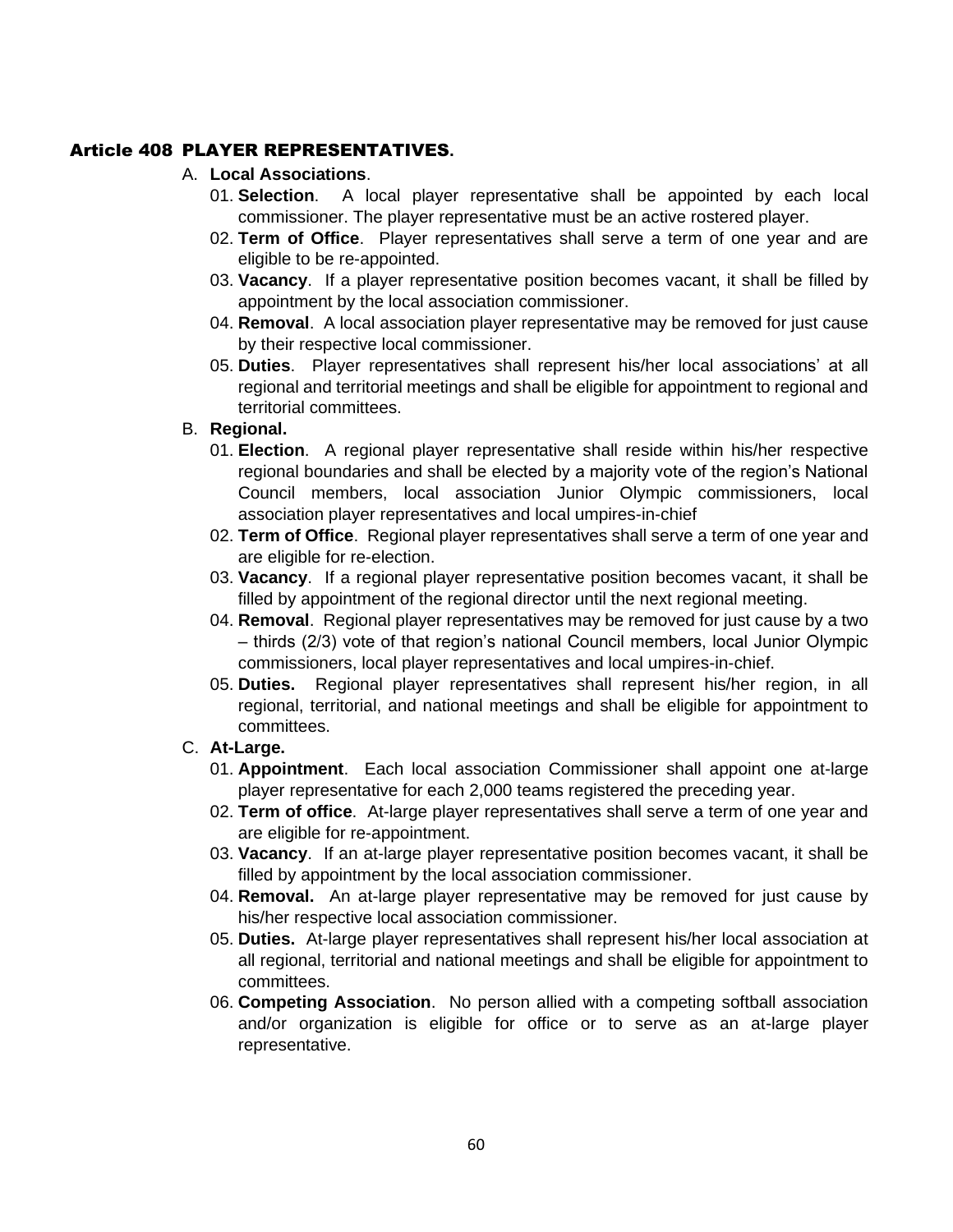# Article 409 UMPIRES-IN-CHIEF.

# A. **Local Umpire-In-Chief**.

- 01. **Selection**. A local association umpire-in-chief shall be appointed by each local commissioner.
- 02. **Term of Office**. The local association umpire-in-chief shall serve a term of one year and be eligible for re-appointment.
- 03. **Vacancy**. If the local association umpire-in-chief position becomes vacant, it shall be filled by appointment by the local commissioner.
- 04. **Removal.** A local association umpire-in-chief may be removed for just cause by his/her respective local commissioner.
- 05. **Duties.** A local association umpire-in-chief shall represent his/her local association at all regional and territorial meetings and shall be eligible for appointment to regional and territory committees.

# B. **Regional Umpire-In-Chief**.

- 01. **Election**. A regional umpire-in-chief shall reside within his/her respective regional boundaries and shall be elected by a majority vote of the region's National Council members, local association Junior Olympic commissioners, local association player representatives and local umpires-in-chief
- 02. **Term of Office**. The regional umpire-in-chief shall serve a term of one year and be eligible for re-election.
- 03. **Vacancy**. If the regional umpire-in-chief position becomes vacant, it shall be filled by appointment of the regional director until the next regional meeting.
- 04. **Removal**. A regional umpire-in-chief may be removed for just cause by a two thirds (2/3) vote of that region's national Council members, local Junior Olympic commissioners, local player representatives and local umpires-in-chief.
- 05. **Duties**.
	- a. Regional umpires-in-chief shall represent his/her region in all regional, territorial, and national meetings and shall be eligible for appointment to committees.
	- b. Assist his/her regional director Regional Vice President in coordinating all activities regarding the umpire program in their region.
	- c. Assist local umpires-in-chief in the development of their respective umpire programs.
	- d. Serve on the National Umpire Staff.
- 06. **Reimbursement**. The National Office shall reimburse the regional umpire-in-chief for any expenses incurred while acting in his/her official capacity. All other expenses are the responsibility of either the region or the local association commissioners.
- C. **National Championship Final Umpire-In-Chief**.
	- 01. **Umpire-in-Chief Assignment**. Each National Championship Final umpire-in-chief shall be assigned by the National Director of Umpires.
	- 02. **Use of Assistant Umpires-in-Chief**. The use of an Assistant Umpire-in-Chief shall be governed as follows:
		- a. If a National Championship Final has more than 40 teams and plays on more than one (1) complex; or plays on more than four (4) fields, an assistant umpirein-chief shall be assigned by the National Director of Umpires.
		- b. If a National Championship Final has more than 100 teams, two (2) assistant umpires-in chief shall be assigned by the National Director of Umpires.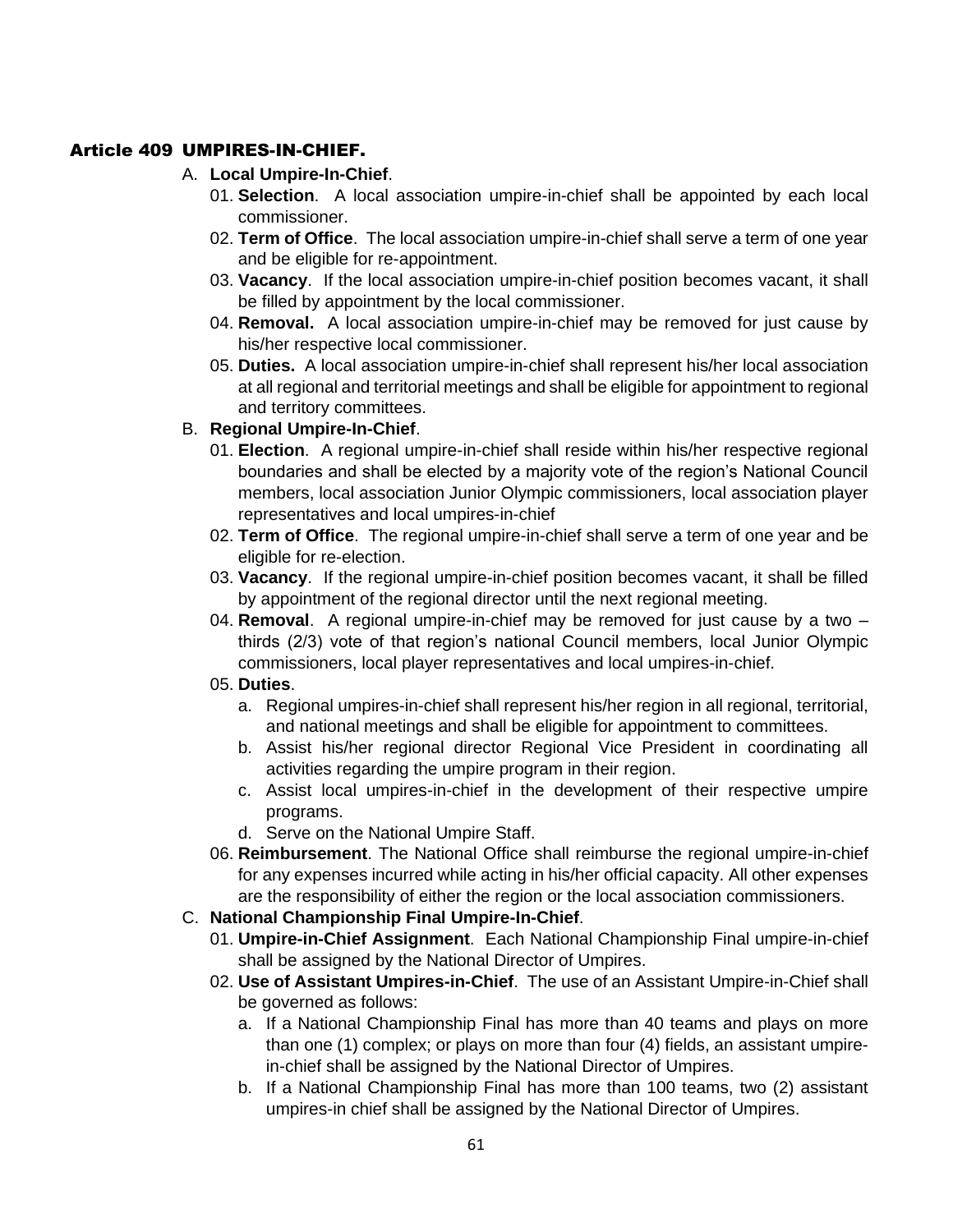- c. If a National Championship Final is played in more than 2 complexes, assistant umpire-in-chiefs shall be assigned by the National Director of Umpires.
- d. If a championship adds complexes or fields that require additional Assistant UICs within ten (10) days of the start of the championship, the additional UICs shall be paid only for those days assigned at the added complexes/fields.
- D. **National Championship Finals Umpires Selection**. Selection of umpires for the National Championship Finals shall be made as follows:
	- 01. **Assignment**. An umpire may umpire in only one Fast Pitch and one Slow Pitch National Championship Finals each year.

**EXCEPTION:** If additional umpires are necessary at the last minute due to the number of teams, an umpire can be assigned an additional tournament as a host umpire.

- 02. **Conflict of Assignment.** The tournament umpire-in-chief should avoid assigning umpires to a National Championship Final game in which his/her local association is participating whenever possible.
- 03. **Fast Pitch**
	- a. **Men's Major**. The National Director of Umpires shall select all umpires.
	- b. **Junior Olympic USA Softball Girls' Gold National Championships**. The National Director of Umpires shall select all umpires.
	- c. **All other Fast Pitch National Championships**. Shall use a minimum of three (3) outside (at-large) umpires to be selected from within the respective region hosting the entries.
	- d. **Deficiencies**. Should there be a deficiency in the number of team entries, the tournament director in cooperation with the host commissioner, may contact the Regional Vice President who has the authority to reduce the number of assigned at-large umpires to no less than three (3).
- 04. **Modified Pitch**. The National Director of Umpires shall make the following assignments to the respective national championship finals:
	- a. One third of the umpires assigned to the championship will come from the previous year's UIC recommendations and/or the previous year's championship umpires.
	- b. The balance of the umpires will be assigned by the National Director of Umpires.
- 05. **Slow Pitch**. The National Director of Umpires selects all umpires for the Men's Class A, Class B, Class Cm and Women's Open championships.
- Article 410 AFFILIATED AND ALLIED MEMBERS. The Affiliated and Allied Members shall be selected and governed in accordance with **Section 5, 15 and 16 of the USAS Bylaws.**
	- A. Affiliated Member Fee. Each affiliated member shall pay annually on or before January 31, 2021, an affiliation fee of **\$500.00**. Affiliated members who have not paid their annual fee within 30 days of the due date will be removed as an Affiliated Member and must reapply for membership.
	- B. Allied Member Fee. Each allied member shall pay annually on or before January 31, 2021, an affiliation fee of **\$500.00.** Allied members who have not paid their annual fee within 30 days of the due date will be removed as an Allied Member and must reapply for membership. For all national tournaments or world tournaments organized by any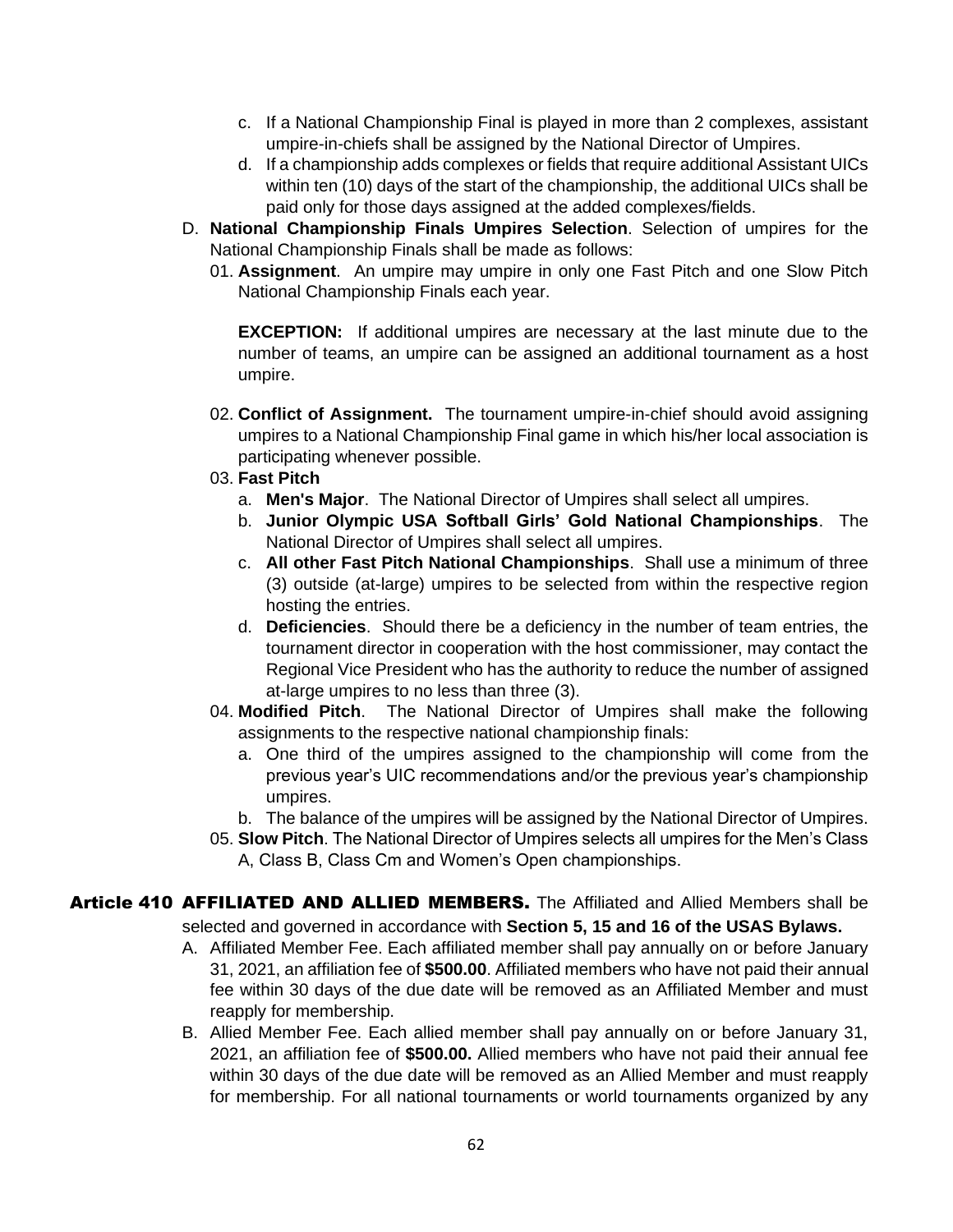allied member, the allied member shall pay USA Softball a tournament fee of **\$200** per tournament. A multiple tournament rate can be negotiated with the CEO and must be approved by the Board of Directors.

# Article 411 USA SOFTBALL HALL OF FAME.

A. **Purpose**. To honor those men and women who have played a major role in the growth and development of softball, one of the great sports of the United States. Also, to bring to the attention of the public, the widespread value of, and interest in, the game of softball by so honoring those who have made outstanding contributions to its' success. Their contributions must exceed the expectations of their regularly assigned position.

# B. **Nomination Requirements.**

- 01. **Categories**.
	- a. **Players**.
		- i. **Selection**. To be selected for the USA Softball Hall of Fame, a person must have been an active player in USA Softball who is no longer playing at the highest level. A person must receive seventy-five percent (75%) votes of the committee members who were present to be selected.
		- ii. **Evaluation**. The length of playing time is to be considered as a factor in the evaluation of candidates. No minimum playing time is required. Fame at the national level shall be used as a gauge for candidacy, and it shall be national fame at a National Championship Final level. Factual and detailed information must be presented to the committee before a candidate can be accepted. Scrapbooks and newspaper clippings are acceptable, also letters from competent references.
		- iii. **Prerequisites**.
			- a) **Fast Pitch**. The minimum requirements for consideration are three selections as an All-American including at least one selection to the First Team; or three selections as a member of Team USA or any combination of the three.

**NOTE:** The selection process developed by a joint venture of USA Softball and the approval of the United States Olympic & Paralympic Committee must be utilized in selecting the national team. Multiple selections to Team USA during the same year will be limited to one (1) per season in determining eligibility for Hall of Fame induction.

- b) **Slow Pitch**. The minimum requirements for consideration are three selections as an All-American including at least one selection to the First Team; or three selections as a member of Team USA or any combination of the three.
- b. **Umpires.** In order to be selected as an umpire, an umpire must meet the following criteria:
	- i. Umpired for a period of fifteen (15) years.
	- ii. Umpired in three (3) national championships, at least one at the highest available classification.
	- iii. Must have been retired at least three (3) years from major competition.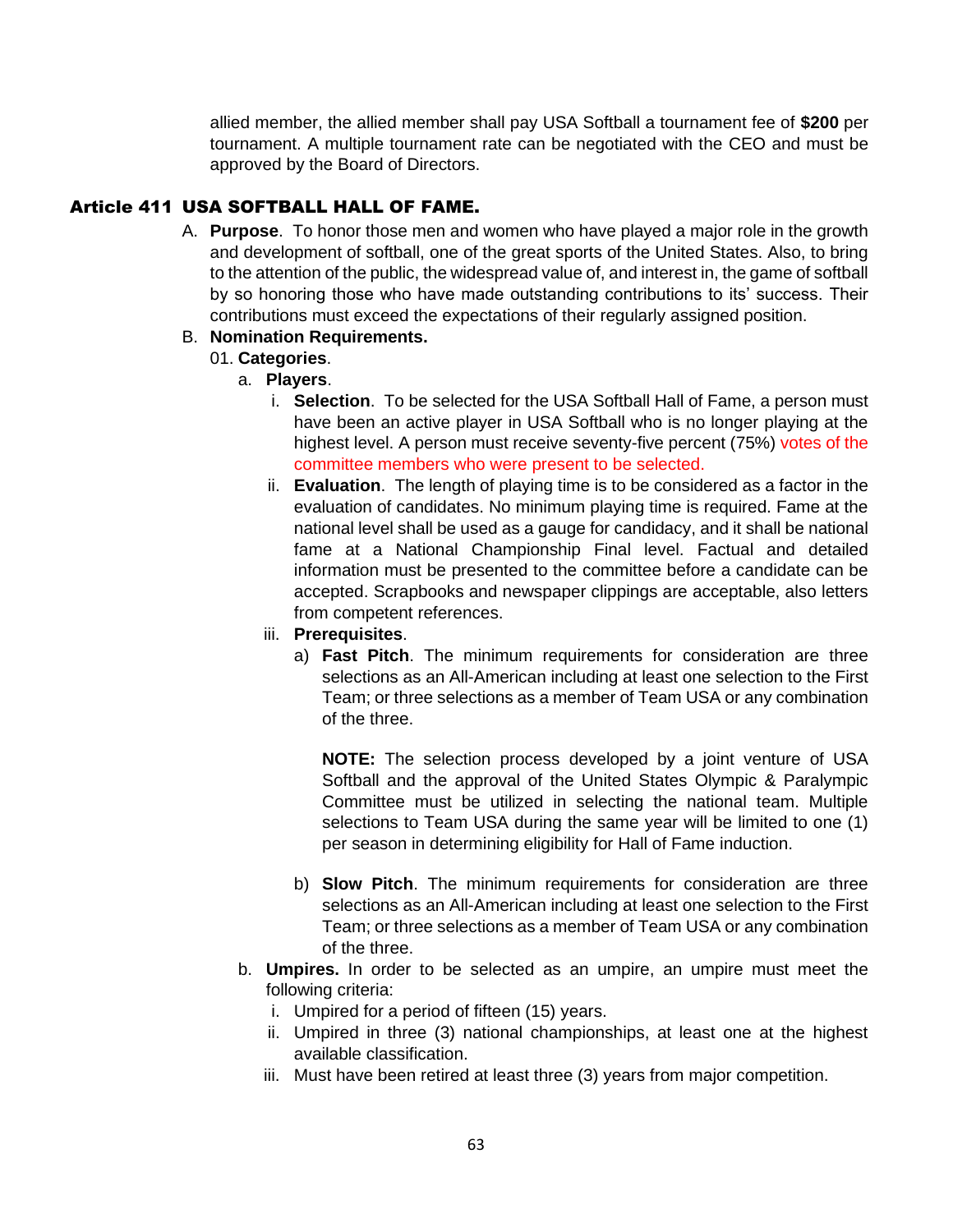- c. **Manager/Coach.** In order to be selected as a manager/coach, a manager/coach must meet the flowing criteria:
	- i. Managed/Coached for a period of fifteen (15) years.
	- ii. Managed/Coached in five (5) national championships.
	- iii. Must have been retired at least three (3) years from major championship play.
- d. **Head Coaches.** In order to be selected as a head coach, a coach must meet the following criteria:
	- i. Must have been the head coach of a national team (Team USA) for a period of five (5) years.
	- ii. Win a minimum of two (2) WBSC approved International Championship events (World Championships, World Cups, International Cups, Border Battles and or the Olympics).
- e. **Sponsors/Teams.** In order to be selected as a sponsor, a sponsor must meet the following criteria:
	- i. Sponsored a team(s) for ten (10) years.
	- ii. Participated in four (4) National Championship Finals.

#### **Note:** In order to be selected as a team, a team must have won multiple National Championships.

- f. **Commissioners.** In order to be selected, a commissioner must have been a commissioner for fifteen (15) years and have served in some of the following areas:
	- i. Served as Regional Director.
	- ii. Served as Chair or Vice-Chair of a national committee.
	- iii. Hosted National Championship Finals.
	- iv. Any special recognition received and/or other services to humanity.
- g. **Meritorious Service.** This person's contributions must have reflected an impact at the national level.
- C. **Procedures**. Selections to the USA Softball Hall of Fame shall be as follows:
	- 01. **Deadline**. Candidates must be submitted on or before September 1 of the current year.
	- 02. **Nomination Forms**. Each Council Member may nominate no more than two (2) candidates each year.
	- 03. **Evaluation of Candidates**. Factual and detailed information must be presented to the committee before a candidate can be accepted. Scrapbook and newspaper clippings are acceptable; also, letters from competent references. A candidate will be considered three times, but the nominee does not need to be considered in consecutive years. The candidate may change categories at any time prior to selection by notifying the national office. If a candidate is not selected in either the first or second year, the nomination will automatically be considered at the next council meeting unless the person who nominated the candidate informs the national office by September 1st to not consider the candidate that year.
	- 04. **Selections.** The names of the candidates for selection to the Hall of Fame shall remain confidential and released only to the Hall of Fame committee. Voting shall be conducted by written ballot. A maximum of ten (10) individuals selected to the Hall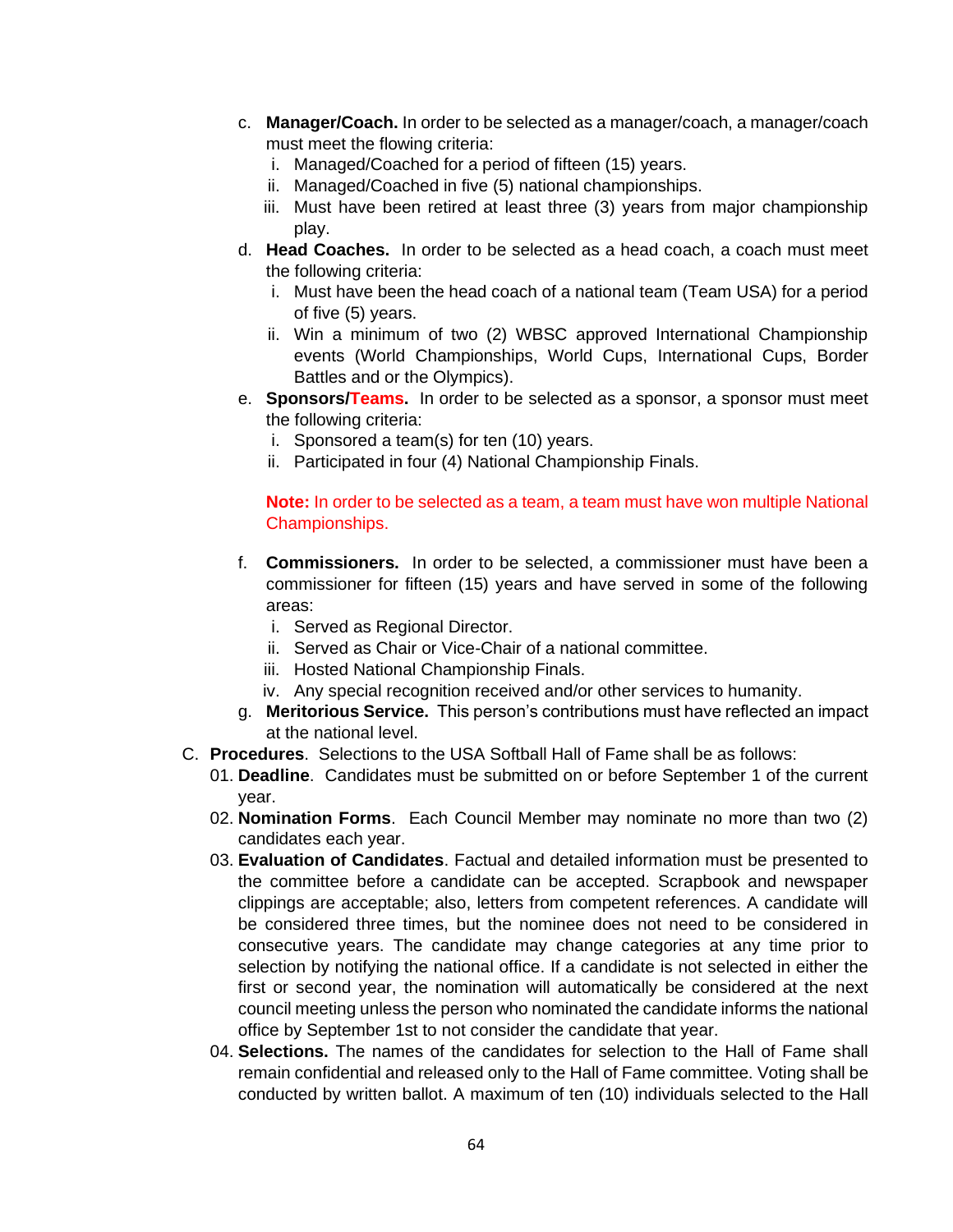of Fame on an annual basis, there will not be any limits on the number of selections per category type.

EXCEPTION: Maximum selected may be 12 if two selections are players over the age of 60.

- 05. **Awards.** A specially designed plaque and a framed certificate shall be given to those elected to the Hall of Fame. In addition, each shall receive a Hall of Fame identification card, which shall permit the selectee and spouse to attend all USA Softball tournaments.
- 06. **Presentation**. An announcement of the year's selection shall be made at the USA Softball Council meeting with special stories sent to the home area of the selectees, as directed by the respective local commissioner.
- 07. **Induction.** Formal induction ceremonies and presentation of awards shall be made during the Annual Council Meeting Banquet.
- 08. **Removal.** The Hall of Fame committee, by three–fourths (3/4) vote, may with just cause, recommend removal of an individual elected to the Hall of Fame. Such recommendations, when approved by a three–fourths (3/4) vote of the Board of Directors, shall remove said individual from the Hall of Fame.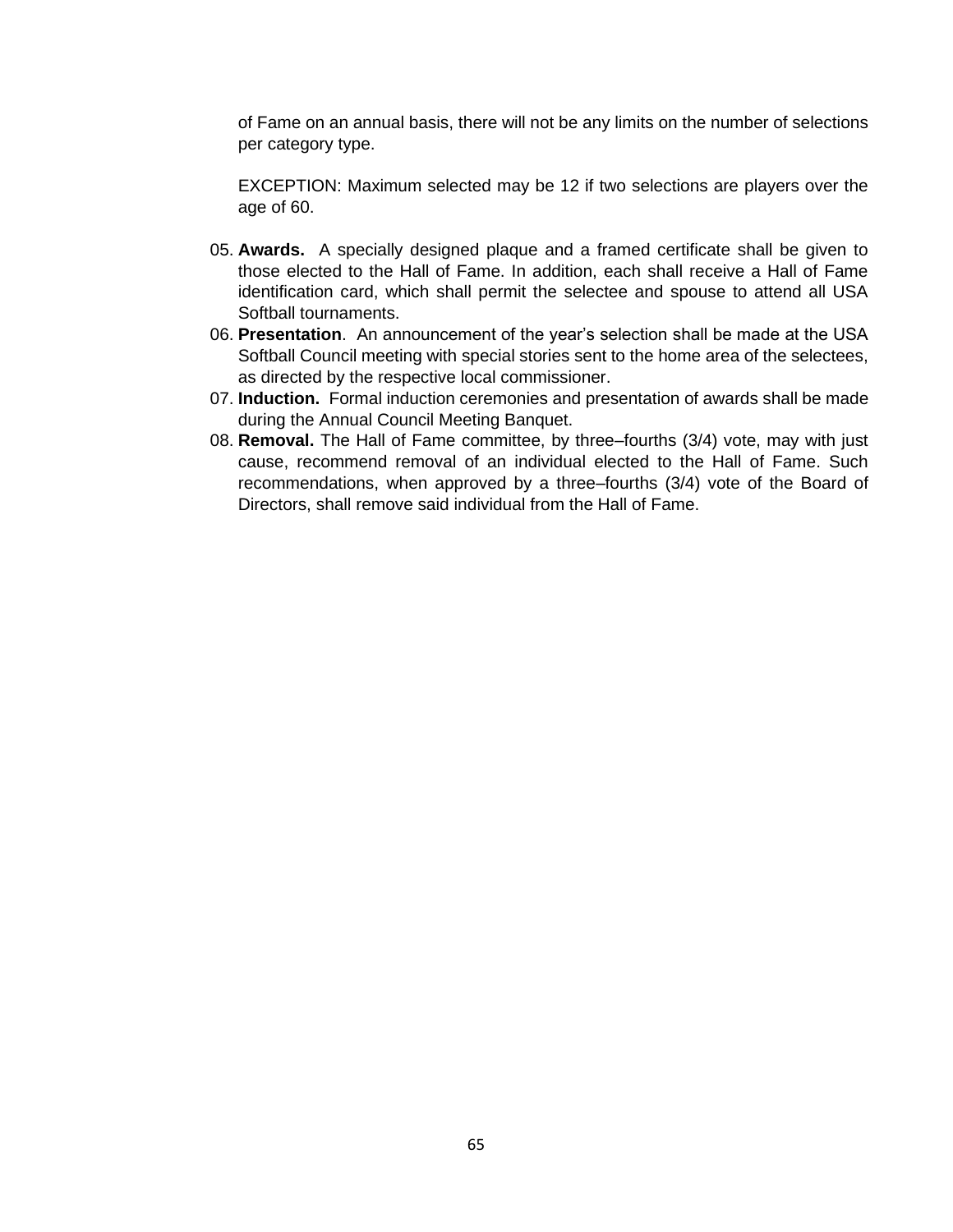# PART FIVE BUSINESS PROCEDURES

### Article 501 COUNCIL MEETINGS.

- A. **Annual Meeting**. The annual meeting shall begin no earlier than October 15 and conclude no later than November 20.
	- 01. **Notice**. Notice of an annual meeting shall be sent to all Council members by the CEO at least 30 days before the meeting.
	- 02. **Voting**. On all matters coming before the annual meeting, each Council member shall be entitled to one vote.
	- 03. **Quorum**. A quorum shall consist of the President or one or more regional director(s) and at least fifty percent (50%) plus one of the Council members.
	- 04. **Proxy**. Authorization for representation of a Council member by proxy may be obtained by submitting a request for same in writing to the CEO at least one week prior to the date for the annual meeting.

**NOTE:** A proxy request for either a commissioner emeritus, council member emeritus or a Past President shall not be granted.

- a. **Active Membership**. In order for a proxy to be approved, they must have been an active member of said local association (deputy, district commissioner, board member or officer) or affiliated/allied members (employee, member or officer) requesting a proxy and be listed on the commissioner's annual report on file in the National Office no later than September 1. The affiliated/allied member's proxy must include with the proxy form proof of employment, proof of membership, or proof that they are an officer of his/her association for the current year.
- b. **Voting Privileges**. A proxy properly certified according to the preceding paragraphs is entitled to be in attendance at all meetings of this Association with the privilege of voting.
- c. **Financial Benefits**. A proxy shall receive the financial benefits extended to a Council member.
- d. **Duration of Authority**. A proxy for a regional player representative or a regional UIC may be approved by the Board of Directors, upon recommendation of the regional director, provided the proxy is a representative of a local association within his/her region and is so listed on file with the CEO no later than September 1 of the current year. Such proxy must also conform to all the other requirements for a Council member's proxy. A proxy must serve for the entire Council meeting. Single day or partial day proxies will not be approved.
- Article 502 PANELS AND FORUMS. Appointments including the designation of Chairs and Co-Chairs to all panels and forums shall be made annually by the President.
	- A. **Commissioner Appointment**. This panel shall make recommendations to the Board of Directors regarding commissioner's interim status to include but not limited to review of meeting the requirements outlined in **Article 405** as well as the following:
		- 01. Interview commissioner to determine status.
		- 02. Review association business plan.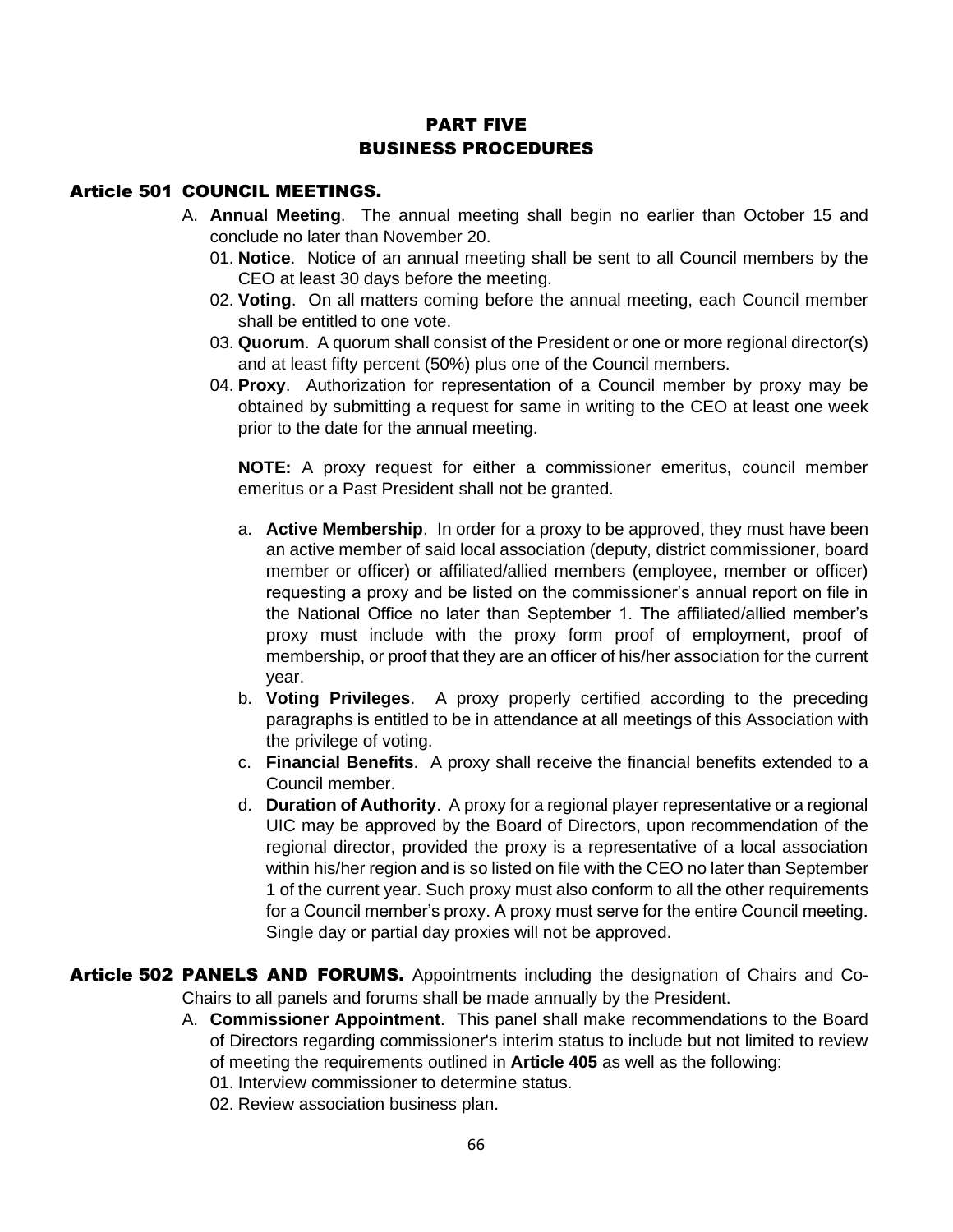03. Review items association has implemented for growth.

04. Review staff appointments made by commissioner.

- B. **Communications and Marketing Forum.** This forum shall make necessary recommendations to the Board (as needed) regarding all methods of USA Softball communications and marketing. This includes reviewing all current methods of communications and marketing; including trends, internet, publications, website, and all other technology concerns for the association.
- C. **Junior Olympic Softball**. This forum shall promote interest, participation and registration of individuals, teams and leagues in the USA Softball Junior Olympic Softball Program. Its duties shall include but not be limited to:
	- 01. Assist in preparing and circulating USA Softball Junior Olympic Softball Program folders to promote the program.
	- 02. Assist the National Office in any manner possible that shall promote the Junior Olympic Softball Program.
- C. **Legislative** This forum shall attend to all legislative matters pertaining to the total operation of USA Softball as prescribed by the Procedural Code. Its duties shall include but not be limited to the following:
	- 01. Respond to all requests from Council members for assistance in preparation of amendments to the Procedural Code.
	- 02. Initiate and receive for consideration and present in proper form for action all proposed amendments to the Procedural Code.
	- 03. Encourage all Council members to consult and correspond with this committee relative to any problems of interpretation of the Procedural Code. This shall enable the committee, by study and research, to clarify many points now in practice that have been improved in our past operations.
- D. **Membership Improvement**. This panel shall consist of at least two members from each USA Softball territory and shall provide a program for increasing membership of all types in USA Softball. Its duties shall include but not be limited to the following:
	- 01. Urge commissioners to enroll teams and umpires as early as possible in the current year and provide a systematic plan for increasing the membership of this Association and general promotion of softball.
	- 02. Urge commissioners to secure the basic team fee included in the registration and entry fee of teams in leagues to insure the total registration of teams in USA Softball early in the season.
	- 03. Encourage commissioners to report team and umpire memberships on the correct forms promptly to the National Office with the remittance of fees.
	- 04. Review commissioners whose membership production is unsatisfactory and conduct hearings and make recommendations to the Board of Directors.
- E. **Player Representatives**. This forum shall review proposed amendments to the USA Softball Procedural Code and Playing Rules; and send representatives to the various committee meetings to express the interest of the player representatives in regard to proposed legislation.
- F. **Playing Rules**. This forum shall review, study and formulate the Official Playing Rules governing the game of softball including, but not limited to Fast Pitch, Modified Pitch and Slow Pitch.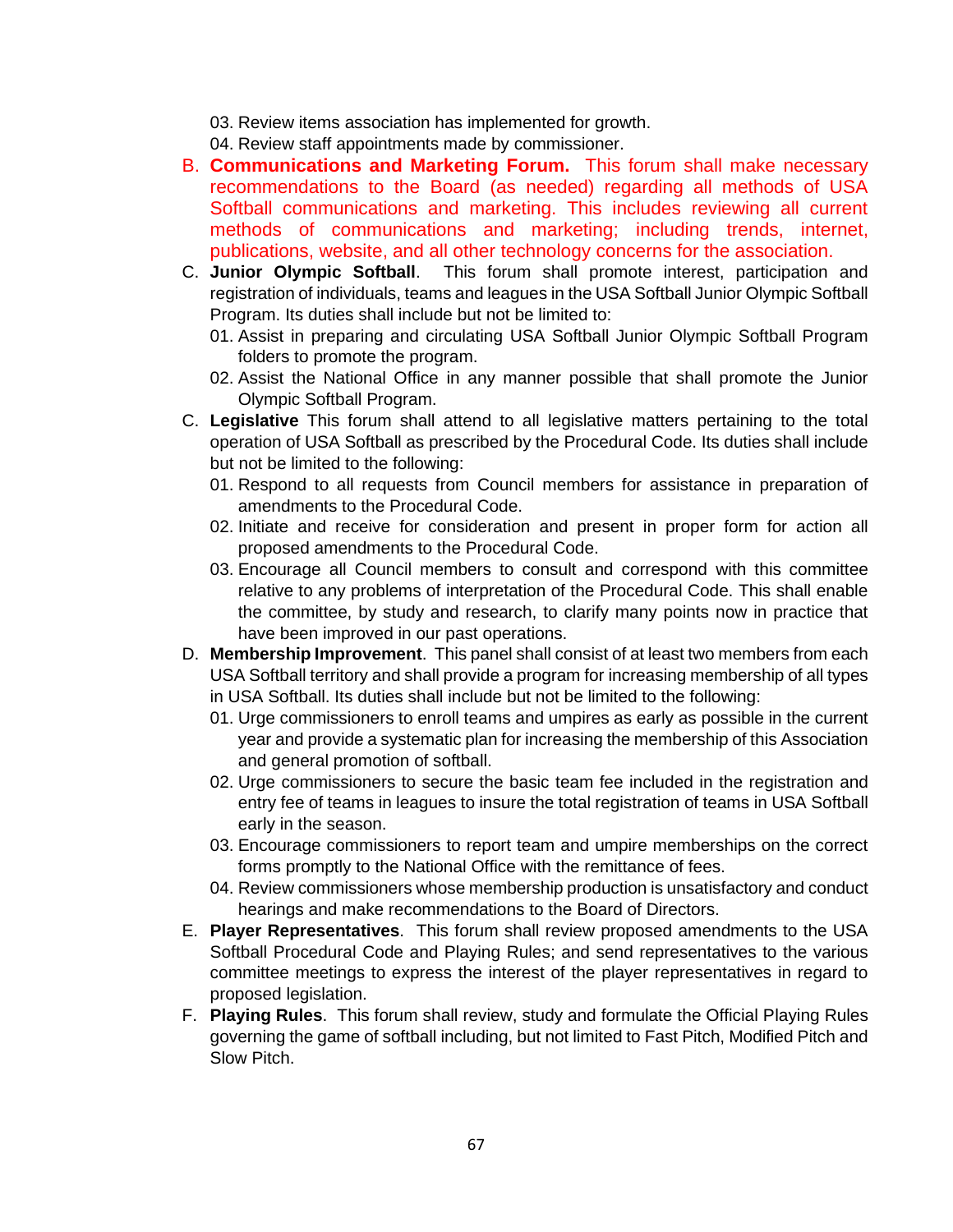- G. **Special Programs Forum.** This Forum shall make recommendations to the National Council as to programs or events for the special needs population. It will review any request for special programming submitted by a National Council member.
- H. **Tournament Programs, Awards, and Review.** This forum shall consist of the immediate Past President and two (2) council members from each territory, appointed by the President; be at least twenty (20) members, at least one from each region and not less than five (5) from each territory. Its duties shall include but not be limited to:
	- 01. Reviewing standards and procedures for conducting National Championships.
	- 02. Reviewing and updating all National Championship evaluation forms.
	- 03. Recommending potential legislation in the area of National Championships.
	- 04. Meeting with all bidding cities at the National Council Meeting to review the rules and time limits on their bid presentation, the order in which the tournaments will be bid, and the order that the cities will present their bids to the council.
	- 05. Review all bids and has the authority to accept or reject all bids.
- I. **Umpires.** This forum shall promote the general welfare of the umpires with USA Softball. Its duties shall include but not be limited to:
	- 01. Initiate an intensive program of enrolling new umpires and increasing membership.
	- 02. Encourage use of USA Softball registered umpires in all softball competition.
	- 03. Encourage every USA Softball affiliate to conduct spring rules clinics for umpires, managers and players.
	- 04. Review umpire uniform periodically and make recommendations to Council for possible changes.
- J. **Ad Hoc.** Those panels and forums created by the President for special purposes. These panels and forums shall be effective January 1 of the year through December 31, and must be re-appointed by the President.

# Article 503 PROCEDURAL CODE AMENDMENTS AND RULE CHANGES

- A. **Amendments to the USA Softball Procedural Code**. Amendments to the USA Softball Procedural Code shall be governed as follows:
	- 01. **Regular Procedure**.
		- a. Amendments to the USA Softball Procedural Code proposed under **Article 503** may be approved only at duly called Council Meetings upon a sixty percent (60%) affirmative vote of those in attendance and entitled to vote at such meeting.
		- b. A proposed amendment to the Procedural Code submitted by a member of the Council or CEO must be in writing, signed by the member submitting the proposal and received by the CEO by September 15th; however, the Chair of the Legislative Committee may submit proposed amendments to the USA Softball Procedural Code at any time before the CEO mails and or electronically mails written notice of all properly submitted proposed amendments as required in **Article 503** below.
		- c. At least fifteen (15) days prior to the start of the Annual Meeting, the CEO shall mail and/or electronically mail to each member of the Council written notice of all properly submitted proposed amendments.
		- d. Prior to the vote of the Council, the Legislative Committee shall review each proposed amendment to the USA Softball Procedural Code; and shall issue a report that details the recommendation of the Legislative Committee as to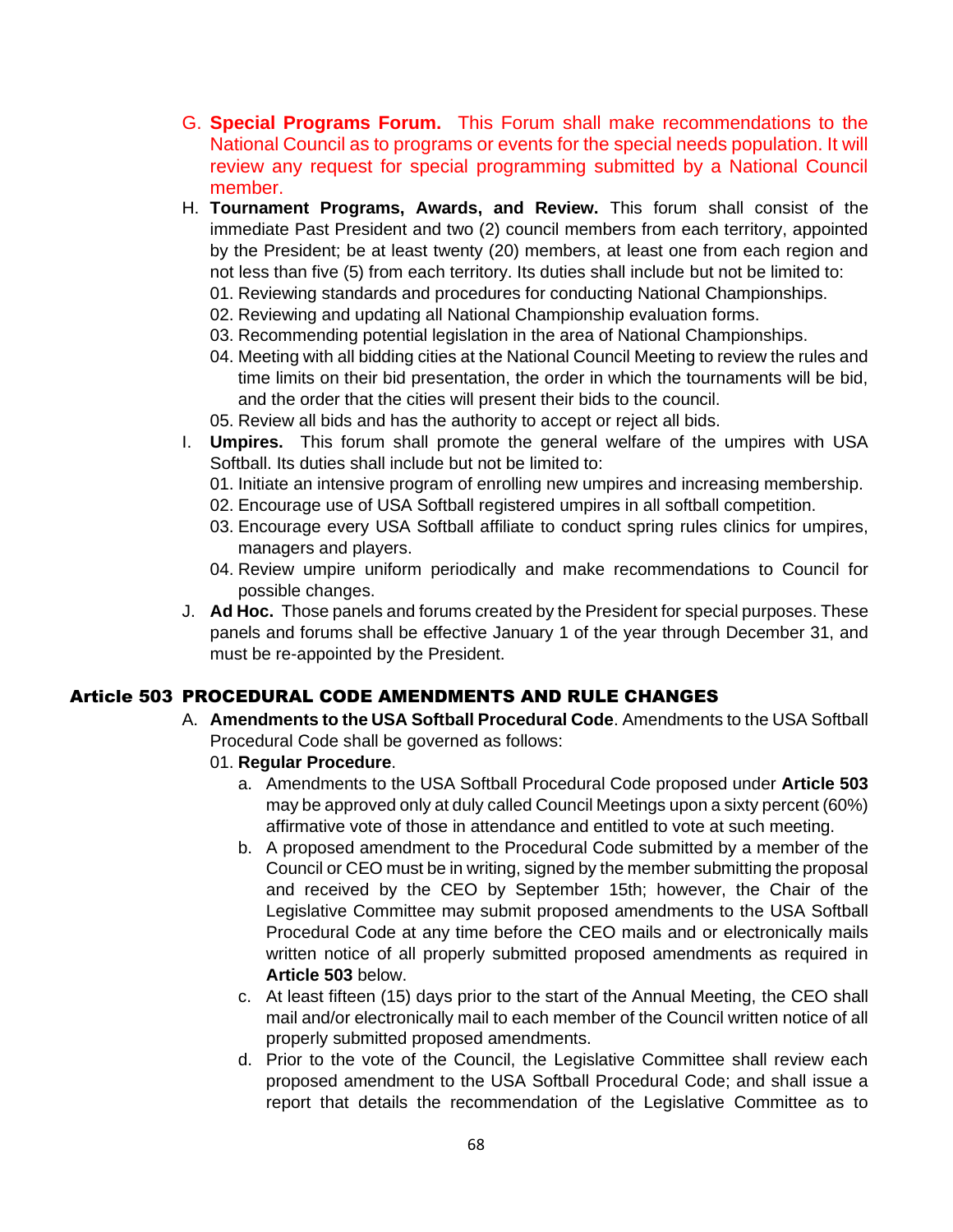whether each proposed amendment should be accepted or rejected by the Council. The report shall recommend that each proposed amendment be rejected unless sixty percent (60%) of the Legislative Committee voted to recommend acceptance of such proposed amendment.

- e. Revisions to proposed amendments to the USA Softball Procedural Code may be made at any time prior to the vote of the Council if the author(s) of such proposed amendment consents to such revision and either: (1) sixty percent (60%) of the members of the Legislative Committee vote to accept such revision during a meeting of such committee; or (2) seventy-five percent (75%) of the Council Members vote to accept such revision. Before a properly revised amendment may be voted upon by the Council, the proposed amendment, as revised, shall be read to the Council in open session.
- f. Upon a motion duly made, seconded and approved by a vote of seventy-five percent (75%) of those in attendance and entitled to vote at an annual Council Meeting, the Council may consider any amendment to the USA Softball Procedural Code which was not proposed in the manner specified by this **Article 503**.
- g. Unless otherwise specified in the amendment, any amendment approved by the Council shall be effective on January 1st of the following year.
- h. When the Council votes to approve a report of any committee other than the Legislative Committee, the Council is voting only to approve that report and is not voting to make any changes to the USA Softball Procedural Code.
- 02. **Emergency Procedure**. Between annual meetings of the Council, any Council member or CEO may submit a proposed amendment to the USA Softball Procedural Code to the Chair of the Legislative Committee and ask that an emergency be declared and the proposed amendment submitted for a vote of the Council in the manner outlined in this **Article 503**. If the Chair of the Legislative Committee believes that the proposed amendment is of sufficient importance that it should be acted upon by the Council prior to their next scheduled meeting, the Chair shall forward the proposed amendment to the President. If the President agrees with the Chair of the Legislative Committee that the proposed amendment is of sufficient importance that it should be acted upon by the Council prior to their next scheduled meeting, then an emergency shall be declared and the proposed amendment shall be submitted to the members of the Council for a vote in the manner outlined in **Article 503**. The proposed amendment shall be mailed and or electronically mailed to each member of the Council. There will be a waiting period of fifteen (15) days from the date the proposed amendment was mailed and or electronically mailed for any council member that wishes to write a rebuttal to the proposed amendment. After the waiting period the national office will send a copy of the ballot and a copy of the rebuttal to the proposed amendment to all council members asking each council member to accept or reject the proposed amendment. The deadline for returning ballots shall be not less than ten (10) nor more than thirty (30) days after the rebuttals and ballots were mailed and or electronically mailed. Each ballot must be signed and or electronically signed by a Council member and received by USA Softball prior to the deadline in order to be counted. If valid ballots are received from less than or exactly fifty percent (50%) of the members of the Council by the deadline, then the proposed amendment shall be deemed rejected. If valid ballots are received from more than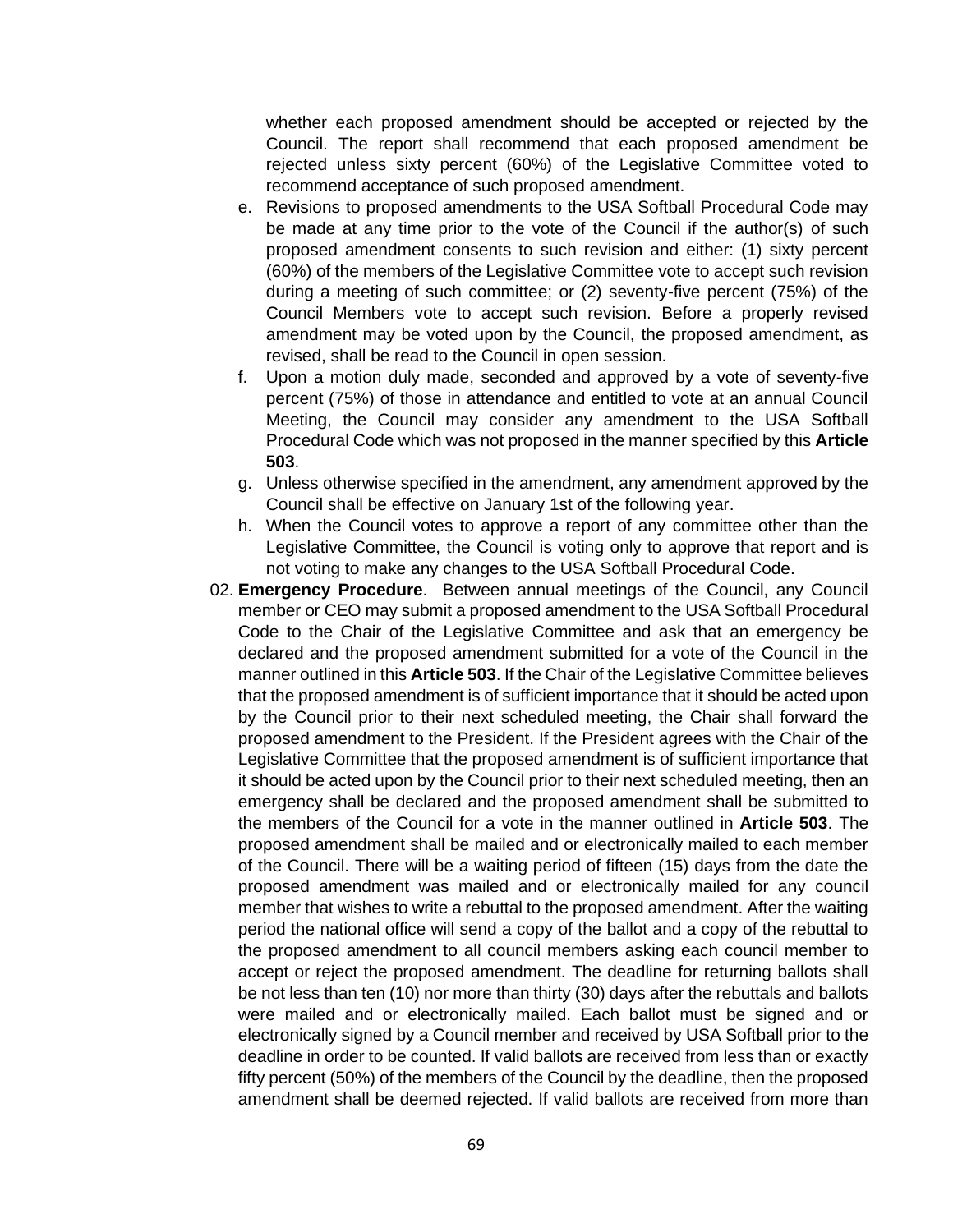fifty percent (50%) of the members of the Council by the deadline, then the proposed amendment shall be deemed rejected unless two–thirds (2/3) of the ballots received vote to accept the proposed amendment.

# B. **Playing Rule Changes.**

- 01. **Regular Procedure**. Except as provided in **Article 503** below, any proposed amendment to the USA Softball Playing Rules shall be proposed and acted upon only in accordance with the regular procedure outlined herein.
	- a. Amendments to the USA Softball Playing Rules proposed under **Article 503** may be approved only at duly called Council Meetings upon a sixty percent (60%) affirmative vote of those in attendance and entitled to vote at such meeting.
	- b. A proposed amendment to the Playing Rules submitted by a member of the Council or CEO must be in writing, signed by the member submitting the proposal and received by the CEO by September 15th; however, the Chair of the Playing Rules Committee and the Chair of the Equipment Testing and Certification Committee may each submit proposed amendments to the USA Softball Playing Rules at any time before the CEO mails and or electronically mails written notice of all properly submitted proposed amendments as required in **Article 503**.
	- c. At least fifteen (15) days prior to the start of the Annual Meeting, the CEO shall mail and/or electronically mail to each member of the Council written notice of all properly submitted proposed amendments.
	- d. Prior to the vote of the Council, the Playing Rules Committee shall review each proposed amendment to the USA Softball Playing Rules and shall issue a report which details the recommendation of the Playing Rules Committee as to whether each proposed amendment should be accepted or rejected by the Council. The report shall recommend that each proposed amendment be rejected unless sixty percent (60%) of the Playing Rules Committee voted to recommend acceptance of such proposed amendment.
	- e. Revisions to proposed amendments to the USA Softball Playing Rules may be made at any time prior to a vote of the Council if the author(s) of such proposed amendment consents to such revision and either: (1) sixty percent (60%) of the members of the Playing Rules Committee vote to accept such revision during a meeting of such committee; or (2) seventy-five percent (75%) of the council Members vote to accept such revision. Before a properly revised amendment may be voted upon by the Council, the proposed amendment, as revised, shall be read to the Council in open session.
	- f. Upon a motion duly made, seconded and approved by a vote of seventy-five percent (75%) of those in attendance and entitled to vote at an annual Council meeting, the Council may consider any amendment to the USA Softball Playing Rules which was not proposed in the manner specified by **Article 503**.
	- g. Unless otherwise specified in the amendment, any amendment approved by the Council shall be effective January 1st of the following year.
	- h. When the Council votes to approve a report of any committee other than the Playing Rules Committee, the Council is voting only to approve that report and is not voting to make any changes to the USA Softball Playing Rules.
- 02. **Emergency Procedure**. Between annual meetings of the Council, any Council member or CEO may submit a proposed amendment to USA Softball Playing Rules to the Chair of the Playing Rules Committee and ask that an emergency be declared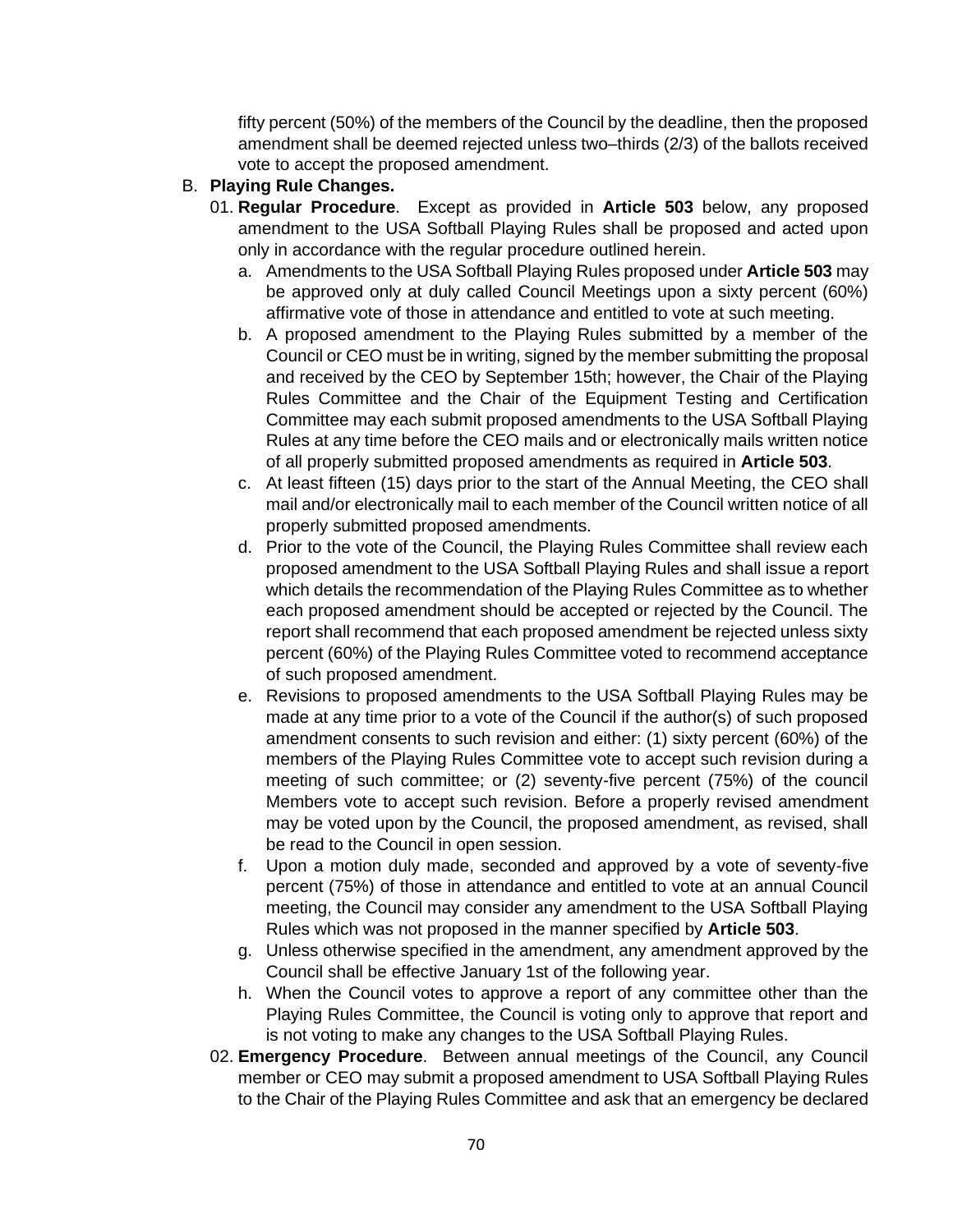and the proposed amendment submitted for a vote of the Council in the manner outlined in **Article 503**. If the Chair of the Playing Rules Committee believes that the proposed amendment is of sufficient importance that it should be acted upon by the Council prior to their next scheduled meeting, the Chair shall forward the proposed amendment to the President. If the President agrees with the Chair of the Playing Rules Committee that the proposed amendment is of sufficient importance that it should be acted upon by the Council prior to their next scheduled meeting, then an emergency shall be declared and the proposed amendment shall be submitted to the members of the Council for a vote in the manner outlined in **Article 503**. The proposed amendment shall be mailed and or electronically mailed to each member of the Council. There will be a waiting period of fifteen (15) days from the date the proposed amendment was mailed and or electronically mailed for any council member that wishes to write a rebuttal to the proposed amendment. After the waiting period the national office will send a copy of the ballot and a copy of the rebuttal to the proposed amendment to all council members asking each council member to accept or reject the proposed amendment. The deadline for returning ballots shall be not less than ten (10) nor more than thirty (30) days after the rebuttals and ballots were mailed and or electronically mailed. Each ballot must be signed and or electronically signed by a Council member and received by the USA Softball prior to the deadline in order to be counted. If valid ballots are received from less than or exactly fifty percent (50%) of the members of the Council by the deadline, then the proposed amendment shall be deemed rejected. If valid ballots are received from more than fifty percent (50%) of the members of the Council by the deadline, then the proposed amendment shall be deemed rejected unless two – thirds (2/3) of the ballots received vote to accept the proposed amendment.

Article 504 TRADEMARKS**.** All trademarks, service marks and logos referring to or relating in any way to USA Softball, and the trade name of USA Softball, are the exclusive property of USA Softball and may not be used without the express written authority of USA Softball.

### Article 505 ASSIGNMENT OF COPYRIGHT.

- A. The Official Rules of Softball, having been assigned to USA Softball on May 31, 1980, from the International Joint Rules Committee on Softball (**IJRCS**), are those rules as published by USA Softball in their annual guide and are incorporated herein by reference.
- B. The copyright number 270057, registered with the Copyright Office of the United States of America, specifies the rights, titles and interests of the Official Playing Rules that were adopted by the USA Softball Council by mail ballot on October 10, 1980, to become effective January 1, 1981.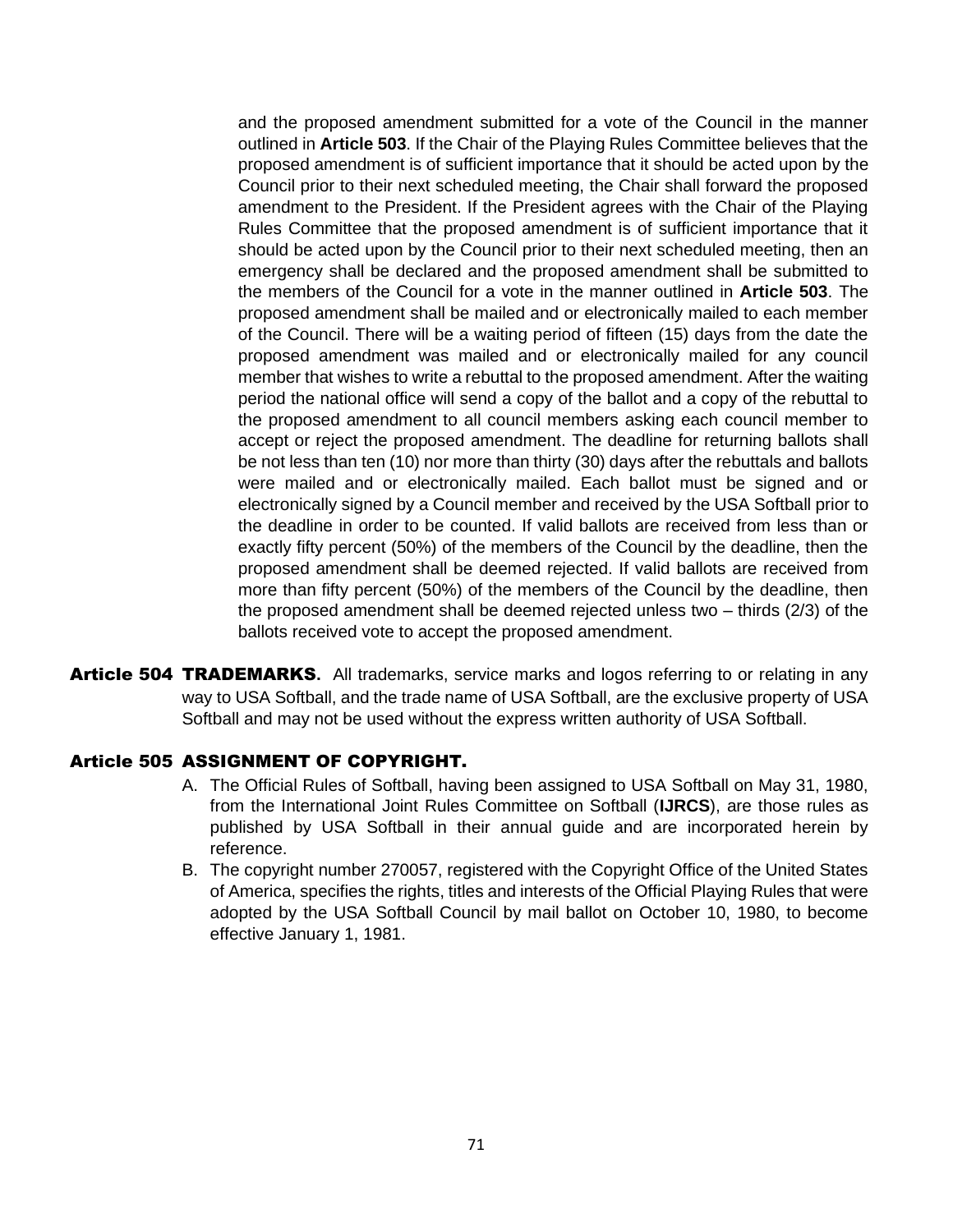# PART SIX BID PROCEDURES

- Article 601 BIDDING FOR A NATIONAL COUNCIL MEETING. Bids to host the annual meeting shall be made in accordance with the following procedures:
	- A. The CEO or his/her designee shall negotiate, secure and award the contract for the USA Softball Annual Council Meeting. The USA Softball Board of Directors will decide the final site of the meeting.

**EXCEPTION:** The USA Softball Annual meeting will be in Oklahoma City every three (3) years.

- B. Council meeting bids may be accepted and awarded three years in advance when satisfactory conditions are guaranteed.
- C. The CEO shall handle all arrangements and negotiations for hotel facilities and shall be responsible for signing all necessary contractual agreements. They shall report their recommendations to the Board of Directors for consideration and action. Prior to presenting bids to the Board of Directors, the CEO and/or his/her designee shall inspect the proposed facilities to ensure that the proposed facilities meet the required specifications for hosting the USA Softball National Council Meeting.

# Article 602 BIDDING FOR NATIONAL CHAMPIONSHIP FINALS.

- A. **Submitting Bid**. The actual bid itself must be submitted on the official USA Softball bid form.
- B. **Photographs**. When an association bids on National Championship Finals, photographs of the field must be included with the bid.
- C. **Site Specification Form**. Prior to bidding on a national championship, a site specifications form and 8 x 10 glossy photos of the playing fields and spectator areas for the site of the proposed tournament must be on file with the National Office by July 1.
- D. **Site Inspection**. Site specifications forms may be secured from local association commissioners. The commissioner shall personally inspect the site as provided in the site specification form and certify that the requirements have been met.
- E. **Bylaws/Procedural Code/Contract Compliance**. Tournament hosts shall comply with all procedures as set forth by the USA Softball Procedural Code and included in the tournament contract.
- F. **Bids must be filed with the national office by July 1**.
	- 01. The bid shall be opened and screened in the national office by a tournament review committee and the results shall be sent to the Council for review at least 15 days prior to the start of the Annual Council Meeting.
	- 02. All national championship bids must be submitted through the respective local association commissioner in whose area the tournament shall be held.
	- 03. All tournament bids must include all fees required from the teams, including but not limited to entry fee, gate fee, housing surcharge, or other fees.
- G. **Reservation of Bid**. USA Softball reserves the right not to bid any tournament, but to place that tournament at a site approved by the USA Softball Board of Directors.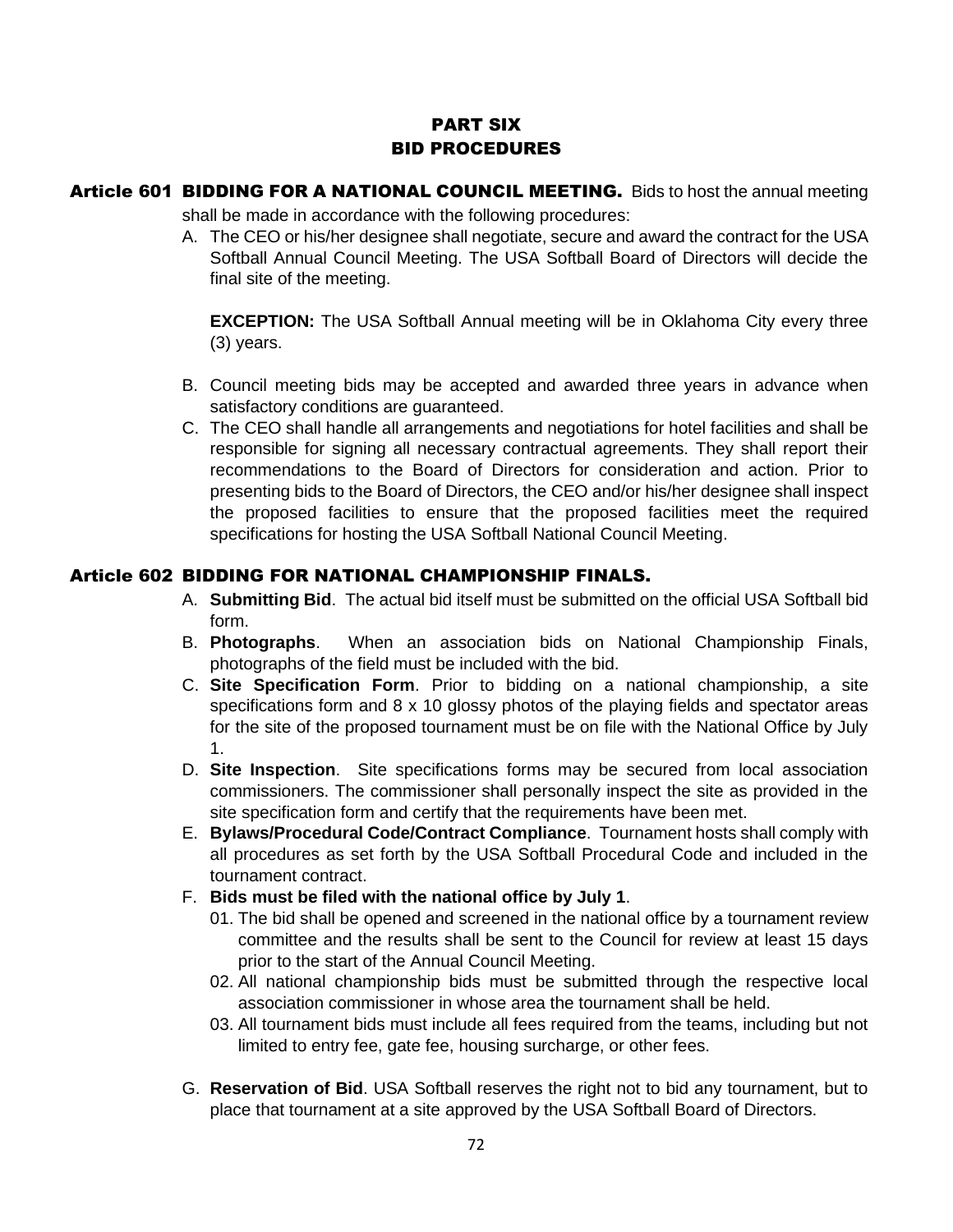## H. **Awarded at the National Meeting**.

01. The bids shall be awarded at the annual meeting by a majority vote of the Council members. Within divisions of play, the tournament with the highest number of bidders shall present their bids to the Council first; the tournament with the second highest number shall present their bids to the Council second and so on. In case of ties, a draw shall determine which tournament is to be presented first. If at any time during the voting, there are more than three bidders for a national championship and no one bidder receives a majority vote, then the two bidders with the least number of votes shall be eliminated from the next round of voting.

**NOTE:** For the purpose of establishing a majority, votes cast for cities that have been eliminated or that have withdrawn shall not be considered a vote.

- 02. In any National Championship final with an East/West concept, council members will vote on those tournaments that are in the section they represent.
- 03. In any National Championship final with an Eastern/Northern/Southern/Western concept, council members will vote on the tournaments that are in their respective territory.
- 04. All Seniors Slow Pitch National Championship Finals shall be bid together and conducted at the same site.
- 05. All Junior Olympic Boy's Slow Pitch (18-Under, 16-Under, 14-Under, 12-Under and 10-Under) National Championship Finals shall be bid together and conducted at the same site on the same weekend.
- 06. The CEO shall have the first option to place any National Championship Final in the USA Softball Hall of Fame Stadium that is not bid on at the annual Council meeting.
- 07. Cities bidding for the Men's Major Fast Pitch National Championship Final must have two adjacent fields to host the tournament.
- 08. The Junior Olympic USA Softball Girls 16-Under Gold and 18-Under Gold Fast Pitch National Championship Finals site will be determined by the CEO.
- 09. All Junior Olympic Slow Pitch will be played together at one site.
- 10. All Co-ed Slow Pitch National Championship finals shall be bid together and conducted at the same site.
- 11. The Men's Masters Slow Pitch 35–Over and 45–Over will be played at the same site.
- 12. There will be at least one USA Softball Junior Olympic National Championship Finals in each Territory.
- 13. The following Championships will be placed and approved by the CEO.
	- a. Boy's Slow Pitch
	- b. Girls' Slow Pitch
	- c. Boy's and Men's Fast Pitch
	- d. Girls' 10-Under Class A Fast Pitch East/West
	- e. Men's Modified Pitch
	- f. Coed Slow Pitch
	- g. Men's Major and Class A 16-Inch Slow Pitch
	- h. Men's Senior East/West Slow Pitch
	- i. Women's Slow Pitch
	- j. Women's Masters 35-Over Slow Pitch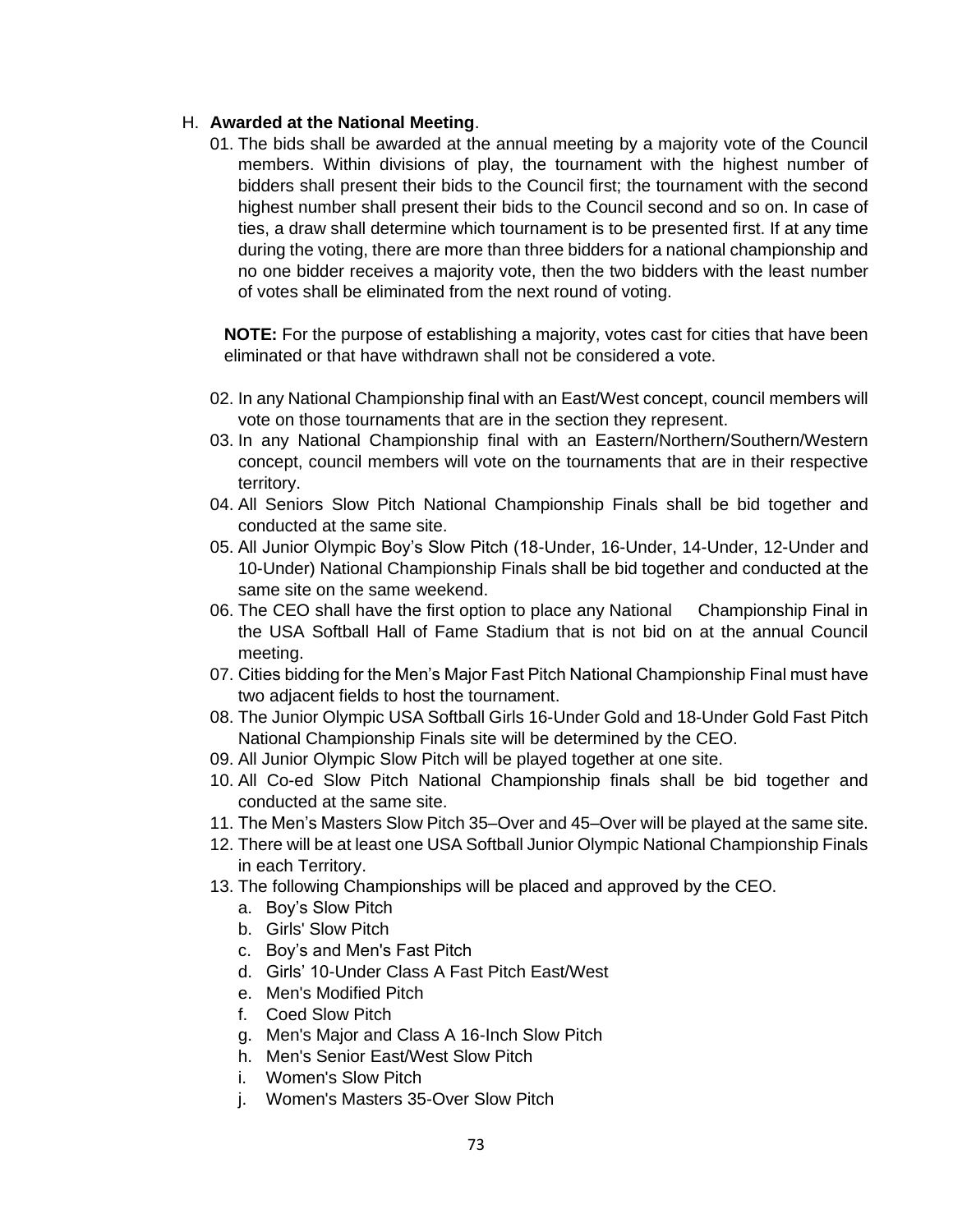- k. Men's Masters 35- Over Masters Slow Pitch
- l. Men's 40-Over Slow Pitch
- m. Men's 45-Over Slow Pitch
- n. Men's Class A and Women's Open Slow Pitch
- o. Men's Class B Slow Pitch
- p. Fast Pitch National Invitational Tournaments (NIT)
- q. Slow Pitch National Invitational Tournaments (NIT)
- I. **Bid is Awarded**. If the bid is awarded, the successful bidder must:
	- 01. Remit one thousand **(\$1,000.00)** to USA Softball before December 31 as the tournament deposit. Deposit applies to total amount due per team entered in the tournament.
	- 02. USA Softball may not require any change after the bid is awarded unless approved by the National Championship Final Host Organizing Committee. The contract form from the National Office should conform to the bid and no changes should be made without approval of the National Championship Final Host Organizing Committee.
	- 03. Once a tournament is awarded to a bidding city, it cannot be moved without the consent of the Board of Directors.
- J. **Proposed Date.** The bid shall set forth the proposed date for the National Championship Final to not be in conflict with the National Championship Final dates prescribed in **Article 309.**

## K. **Evaluating and Rating**.

- 01. The most recent National Championship Final evaluation/rating of the bidder shall be listed on the National Championship Final bid summary sheet provided by the National Office.
- 02. At their fall meeting, the Board of Directors shall review tournament host that received a rating less than seventy percent (70%) from the teams, the umpire-inchief, the tournament representative or the National Office. This review shall take place at the Board of Directors (BOD) fall meeting, which the host or his/her designee shall be permitted to attend in order to speak on his/her behalf. After reviewing, the BOD may suspend a host's bidding privilege. Once bidding privileges have been suspended, a host must demonstrate to the BOD that all the necessary improvements or corrections have been made before they will be permitted to place another bid.
- L. **Tournament Programs, Awards, and Review Panel**. Each bidder shall be advised of the time and place the bid may be discussed with the Tournament Programs, Awards, and Review Panel at the annual meeting.
- M. **Only One Bid**. If there is only one bid for a National Championship Final, the Tournament Programs, Awards, and Review Panel shall make a recommendation to the Council based on all available data to the Panel as to accept or reject the single bid.
- N. **Presentation to Council**. Each delegation bidding for a National Championship Final shall be allowed three minutes to make presentations to the Council members. Delegations with multiple bids shall be allowed an additional one minute for each additional bid.
- O. **Hospitality**. Also, it is permissible to set up hospitality rooms and/or to hold reception or cocktail gatherings. This should be cleared in advance with the USA Softball CEO, so that adequate room or meeting space is available, and the function does not conflict with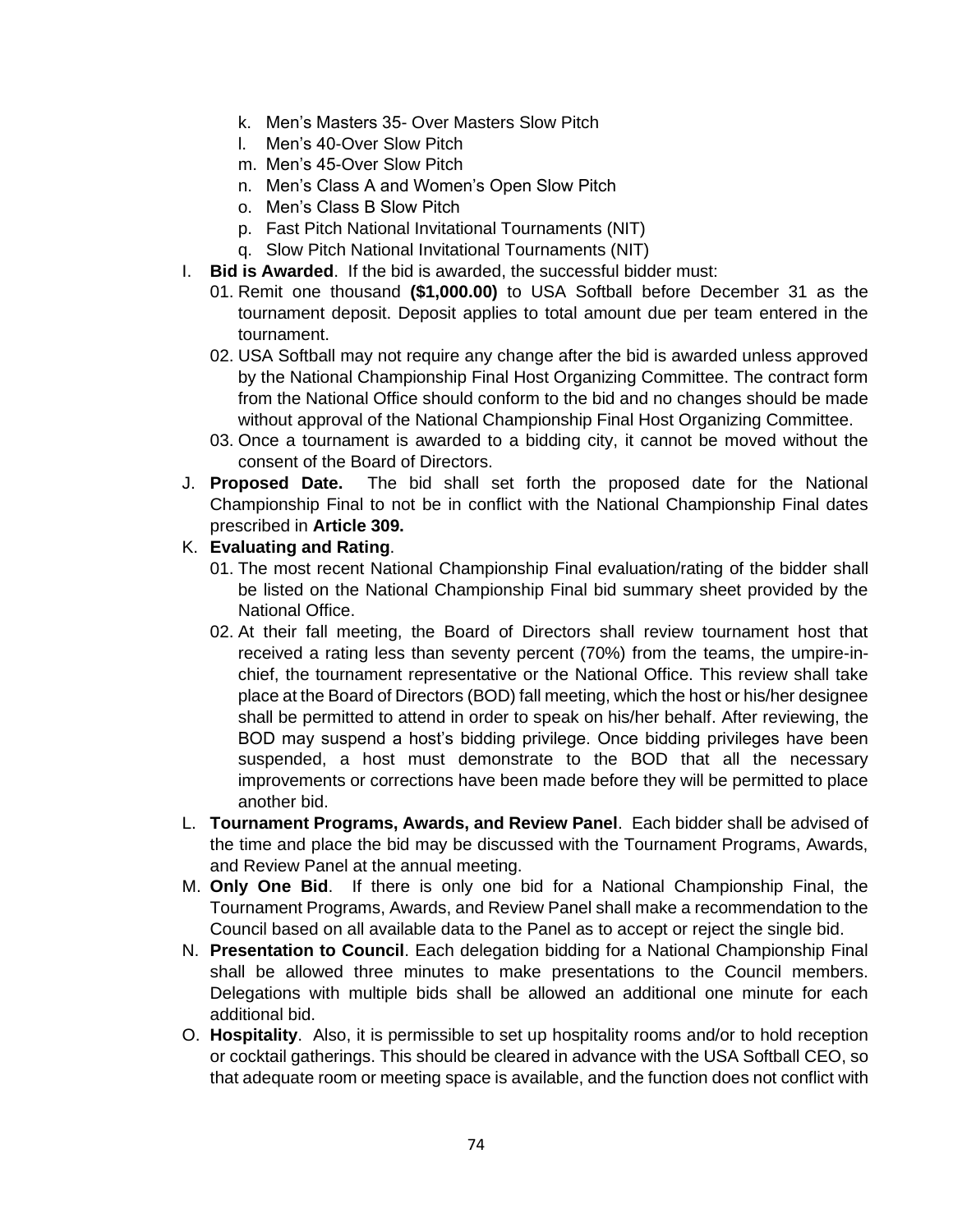any USA Softball scheduled activity. Room or meeting space expense is the responsibility of the bidding delegation.

- P. **Awarded Two Years in Advance**. National Championship Final bids may be accepted and awarded two years in advance when satisfactory conditions are guaranteed. New facilities must be completed prior to bid being presented.
- Q. **No Satisfactory Bid**. In the event that no satisfactory bid is received for a National Championship Final, the CEO shall recommend host cities for those tournaments not awarded to the Board of Directors at the Board meeting at the close of the Council meeting who shall determine the site.
- R. **Failure to Meet Obligation**. Associations failing to meet their obligations, such as filing reports and paying off their bids for previous National Championship Finals are not allowed to bid for any USA Softball tournaments until all moneys and reports are complete or written off by the Board of Directors or the commissioner is replaced.
- S. **Pre-Tournament Fact Sheet**. Host city must supply complete information for pretournament fact sheet at the conclusion of the council meeting in the year prior to the championship. Failure to do so without a reasonable explanation may result in host city forfeiting right to bid on a National Championship Final for a period of one year and then only with approval of the USA Softball CEO.
- T. **Status Report.** Commissioners, that are late in turning in financial reports upon completion of a National Championship Final, must at least turn in a preliminary Status Report and the reasons as to why the report and/or moneys are late by the deadline.
- U. **Championship Cancellation**. A National Championship shall not be cancelled without prior approval from the CEO.
- V. **Tournament Software**. All National Championship Finals will use [www.tournamentUSAsoftball.com.](http://www.tournamentusasoftball.com/)
- Article 603 FAST PITCH, MODIFIED PITCH AND SLOW PITCH BIDS. A minimum bid fee for USA Softball established by the Board of Directors based on the value of each tournament. Bid fees would be evaluated on an annual basis and changes to any bid fees would be published well in advance of the deadline for submission of bids by bidding cities. The bidders are also responsible for:
	- A. **Assessment Fee**. An assessment fee of **\$100.00** per team shall be paid to USA Softball (**\$25.00** for Slow Pitch and Adult Fast Pitch).

**EXCEPTION:** Tournaments with eight (8) teams or less pay no assessments to USA Softball.

- B. **Umpire Expense**. Umpire expenses must include the following:
	- 01. Game fees for Adult Fast Pitch, Junior Olympic Fast Pitch and Modified Pitch shall be a minimum of **\$40.00** per game. Game fees for Adult Slow Pitch shall be a minimum of **\$30.00** per game and game fees for Junior Olympic slow pitch shall be a minimum of **\$26.00** per game. The number of umpires to be assigned per game is addressed in **Article 310**.
	- 02. Housing accommodations.
		- a. Two umpires to a room.
		- b. An umpire who brings family, will be responsible for fifty percent (50%) of room cost.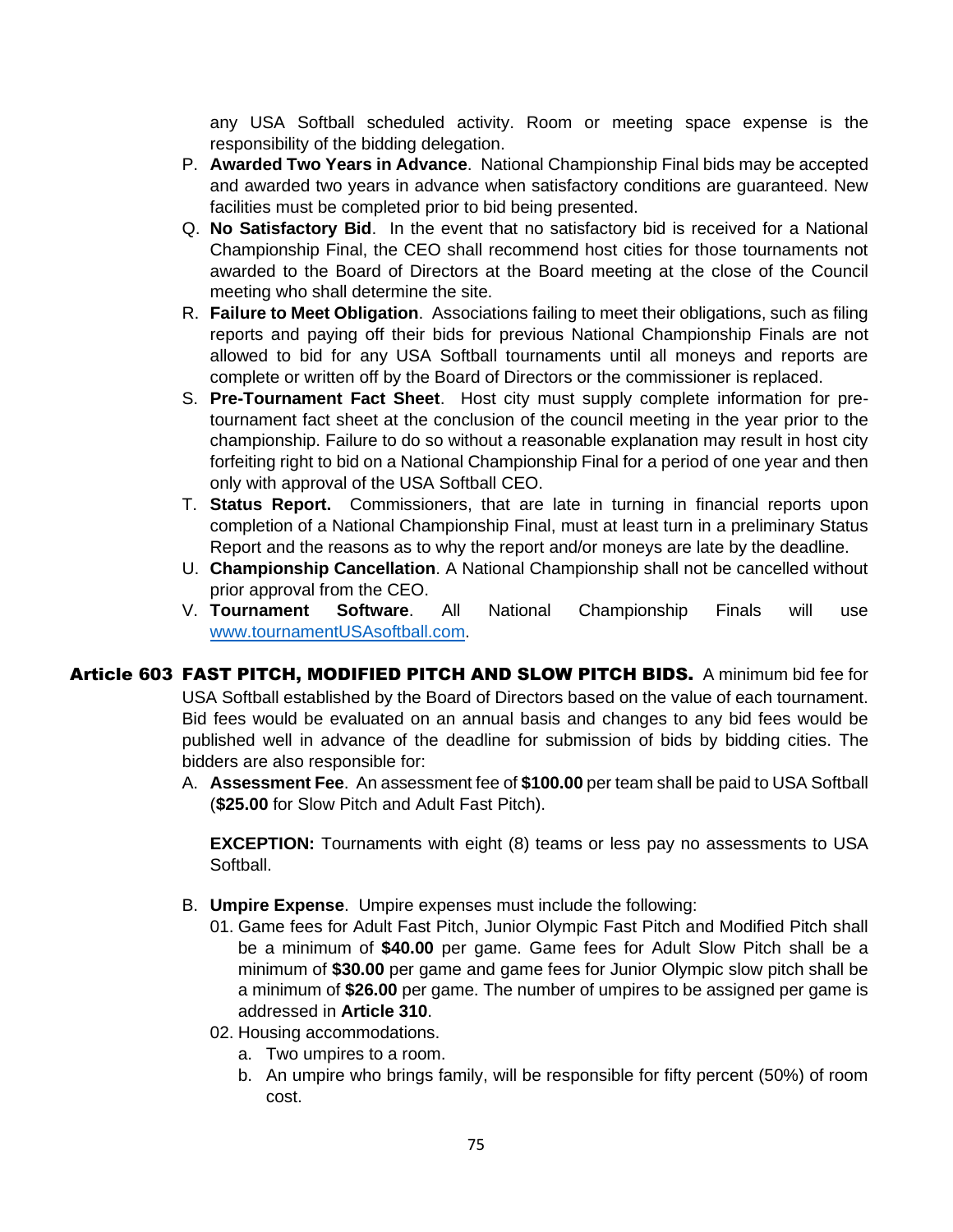- c. Umpires are required to be present when the tournament starts, including prechampionship clinic.
- 03. Housing, local transportation for UIC and **\$125.00** per diem/per day for the tournament umpire-in-chief. The UIC shall arrive one day prior to the scheduled opening day of the Championship.
- 04. Housing, local transportation and **\$100.00** per diem/per day for the assistant tournament umpire-in-chief when one is assigned, see **Article 409.**
- 05. The UIC and Assistant UIC(s) (if assigned) may share a room if deemed necessary by the Tournament Host Committee.
- C. **Administrative Expenses**. Operational and administrative expenses including:
	- 01. Field maintenance.
	- 02. Police.
	- 03. Scorers, scoreboard attendants, ball chasers.
	- 04. Statistician-Announcer.
	- 05. Ticket sellers, collectors, ushers.
	- 06. Advertising-Publicity.
	- 07. Printing: tickets, programs.
	- 08. Telephone/Telegraph.
	- 09. Postage and office.
	- 10. Awards must be supplied in accordance with **Article 606**.
	- 11. When assigned, USA Softball Tournament Representative, who shall arrive one day prior to the scheduled opening day of the tournament, shall receive housing, local transportation and **\$125.00** per diem/per day.
	- 12. [www.tournamentUSAsoftball.com](http://www.tournamentusasoftball.com/)
- Article 604 TOURNAMENT CONTRACT**.** Once a bid is awarded, arrangements shall be made for the formal signing of the tournament contracts.
	- A. **Awards.** All trophies and awards for National Championship Finals in accordance with **Article 606** must be purchased through the approved USA Softball awards provider.
	- B. **Broadcast Rights.** The broadcast rights of all USA Softball National Championship Final games are exclusively those of USA Softball and any broadcast or rebroadcast of these games must be only with the expressed written permission of USA Softball.
	- C. **Evaluated by Participating Teams**. All local associations conducting National Championship Finals shall be evaluated by the participating teams. Most recent evaluation/rating of tournament bidders shall be provided to the Council at the time of bid presentations. (Evaluation procedure shall be implemented by National Office with input from the Tournament Programs Committee).
	- D. **Execution of Contract**. The USA Softball CEO shall arrange through the host and commissioner to set a meeting date for formal execution of the contract by all parties.
	- E. **Field Specifications**. If awarded a National Championship Final, the host organizing committee and commissioner agree their playing fields shall conform to the specifications stated in the current USA Softball Official Playing Rules.
	- F. **Financial Report**. A financial report must be filed with the National Office no later than thirty days following the completion of the National Championship Final.
	- G. **National Championship Finals Entry Fee**. Each team participating in a National Championship Final shall be assessed a **\$100.00** fee (**\$25.00** for Slow Pitch and Adult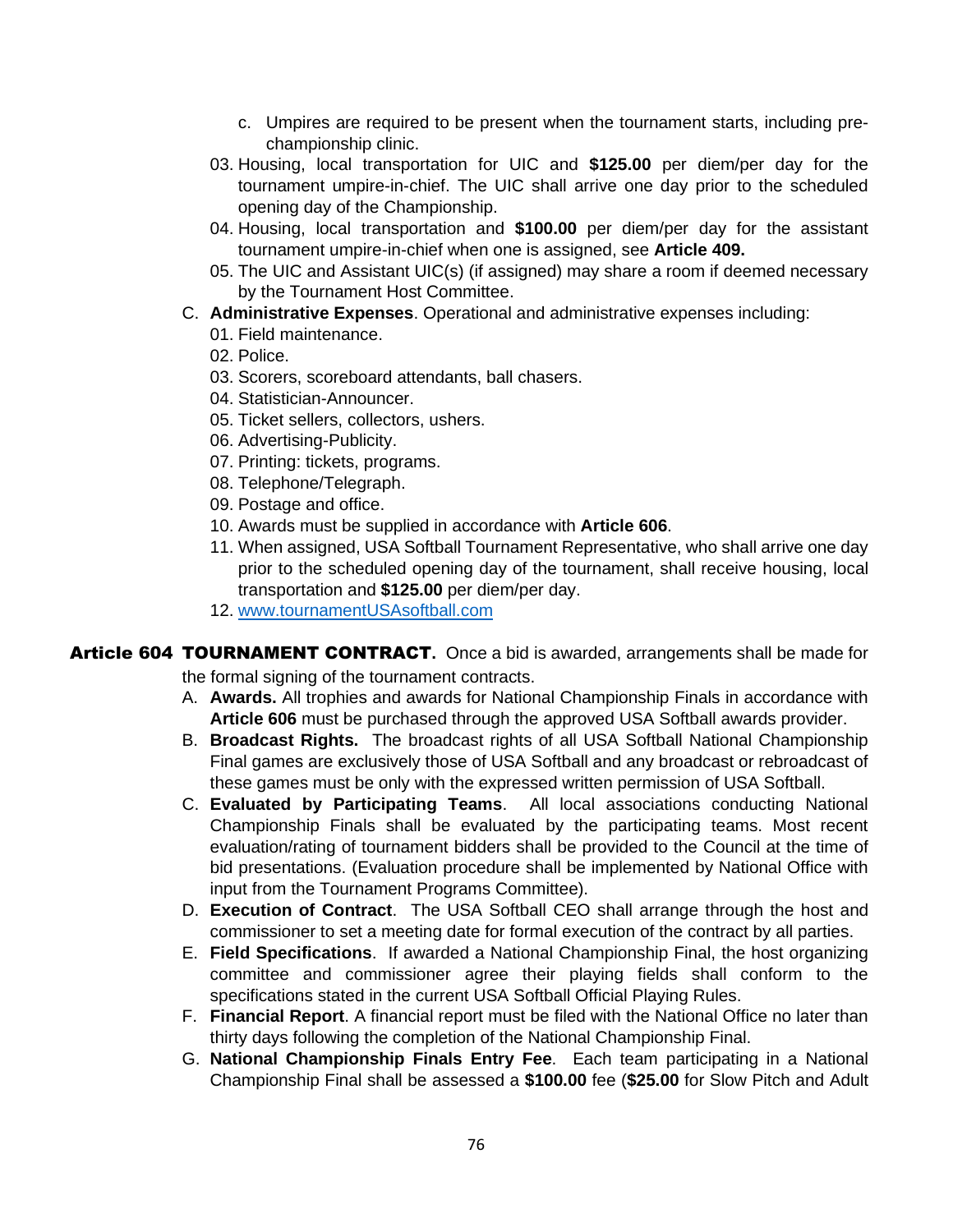Fast Pitch). The assessment shall be included in the tournament entry fee (**See Article 603**)

- H. **Tournament Site Inspection**. The CEO shall personally visit or designate a representative to inspect the tournament site and facilities prior to the execution of the contract if the site is hosting the tournament for the first time.
- I. **Souvenir Items.** A report, on the approved form, of all souvenir sales shall be required from the organizing committee of the tournament within 30 days following the completion of the tournament, which shall be accompanied by payment of the appropriate fee.
- J. **Souvenir Videos**. The selling of souvenir videos containing footage from any National Championship Finals are exclusively those of USA Softball and any broadcast or rebroadcast of these games must be only with the expressed written permission of USA Softball.
- K. **Tournament Results**. The National Championship Final's host is responsible for having an active website and updates the results on a daily basis.
- L. **Transmittal of Contract**. A copy of the tournament contract shall be forwarded to the host organizing committee and the respective commissioner from the area in advance of formal execution.

## Article 605 FINANCIAL OBLIGATIONS.

- A. **Bid Obligation**. Local associations awarded a regional, territorial, National Tournament or a National Championship Final must fulfill all obligations as specified in the bid.
- B. **Failure to Pay Obligation**. Failure to fulfill all obligations shall result in the suspension of the local association conducting the tournament and the local association commissioner of the area where the tournament is held.
- C. **Tournament Assessment Fees**. Each team participating in USA Softball championship play beginning at the regional level shall be assessed a **\$15.00** assessment fee to be paid to USA Softball. This shall be from all Regional, National Qualifiers and Territory Qualifier play. (See Summary of Tournament Assessment Fees).
- D. **Tournament Entry Fees & Assessments**. The following is a review of all Tournament Entry Fees in relation to Tournament Assessment Fees (See Summary of Tournament Entry Fees).

### **SUMMARY OF TOURNAMENT ASSESSMENT FEES PER TEAM**

| Article 312 (A) Regional Tournaments               | \$15.00  |
|----------------------------------------------------|----------|
| Article 313 (B) National Qualifying Tournaments    | \$15.00  |
| Article 315 (E) National Invitational Tournaments  | \$25.00  |
| Article 603 (A) Junior Olympic Fast Pitch and      |          |
| <b>Modified Pitch National Championship Finals</b> | \$100.00 |
| Article 603 (A) Adult Fast Pitch and Slow Pitch    | \$25.00  |

Article 606 CHAMPIONSHIP PLAY AWARDS. Awards shall be made to teams and individuals as follows: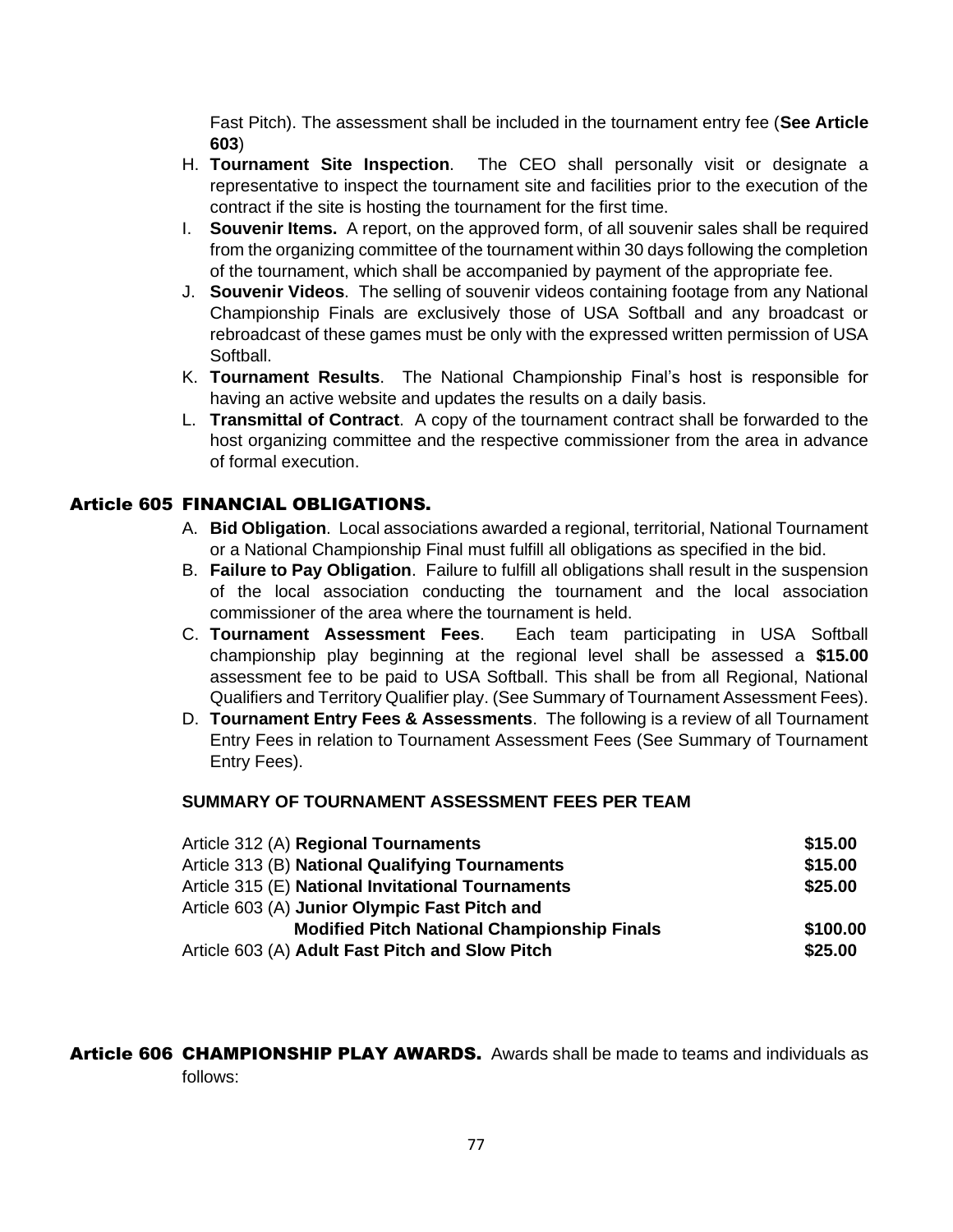- A. **Regional Tournaments**. A team trophy shall be awarded to the winner and second place of a regional tournament. Individual awards are optional.
- B. **National Championship Finals**.
	- 01. **Championship Jackets**. In all adult divisions of play, the National office shall provide National Championship Final Jackets (with appropriate embroidery) to each individual whose name appears on the National Championship Final roster and who is present at the tournament. One manager and one coach shall also receive a jacket.

### 02. **Tournament Awards.**

### a. **CATEGORY I (06 – 16 Teams)**

Adult Division Only:

b. **CATEGORY II (17 – 48 Teams)**

Adult Division Only:

## c. **CATEGORY III (49 – 96 Teams)**

JUNIOR OLYMPIC ONLY<br>Team Awards

ADULT ONLY

Adult Division Only: All-American Awards **First Team Plaques** 

**Teams Award First, Second and Third Place** Individual Awards First and Second Place – Medallion on Ribbon

All-American Awards **First Team Only Certificates** Batting Champion **Leading Hitter** Home Run Champion **Leading Home Run Hitter** MVP **Most Valued Player** Most Valued Player

Junior Olympic Teams Awards First, Second, Third and Fourth Place Junior Olympic Individual Awards First, Second and Third Place – Medallion on Ribbons Adult Teams Awards **First, Second and Third Place** Adult Individual Awards First and Second Place – Medallion on Ribbon

All-American Awards **First Team Plaques** And Second Team Certificates Batting Champion **Leading Hitter** Home Run Champion **Leading Home Run Hitter** MVP Most Valued Player

First, Second, Third, and Fourth Place and Two (2) Fifth Places Individual Awards **First, Second, Third and Fourth Place** 

# d. **CATEGORY III (49 – and above Teams)**

Teams Awards **First, Second, Third and Fourth Place** Individual Awards First, Second and Third Place – Medallion on Ribbon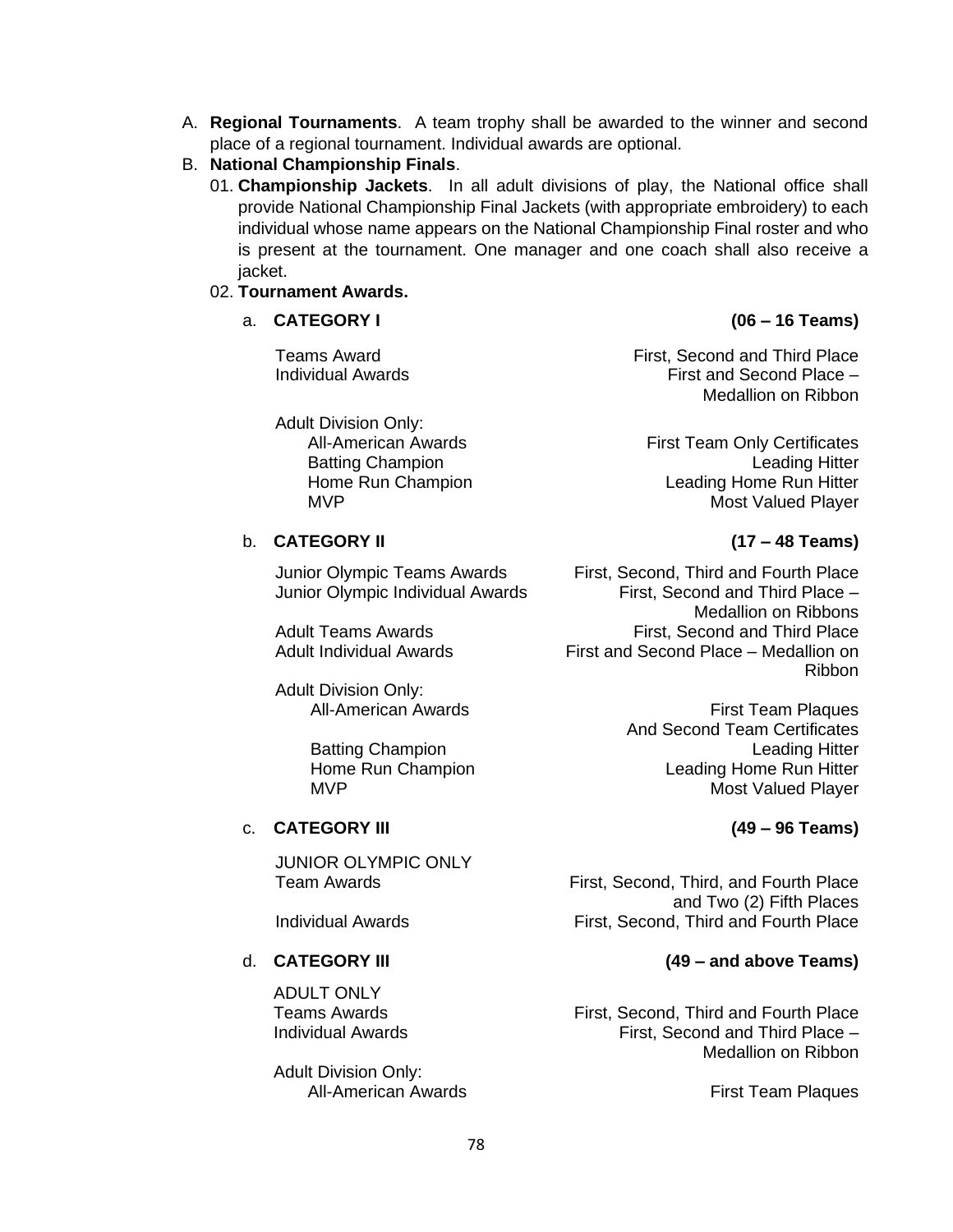and Second Team Certificates Batting Champion **Leading Hitter** Home Run Champion **Leading Home Run Hitter** MVP MOST Valued Player

### e. **CATEGORY IV (97 – and above Teams)**

JUNIOR OLYMPIC ONLY<br>Teams Awards

Individual Awards First, Second, Third and Fourth Place

### f. **CATEGORY V (Seniors Only 01 – 05 Teams)**

First, Second, Third, Fourth, Two (2) Fifth and Two (2) Seventh Places

**Team Awards First and Second Place** Individual Awards Team Championship Jackets All-American Awards **First Team Only All-American Awards** Batting Champion **Leading Hitter Leading Hitter** Home Run Champion **Leading Home Run Hitter** 

**EXCEPTION:** No Home Run Champion will be selected in any tournament in which there is a home run limit of less than three per game. This **EXCEPTION** includes letters a, b, c, d, e and f.

- 03. **Individual Awards**. Individual awards shall be made to each individual whose name appears on the National Championship Final and second place roster and who is present at the tournament. The team manager and coach shall also receive an individual award.
- 04. **Individual Performance Awards**. Awards for individual performance other than those based on team finish, are permissible in adult divisions, but are prohibited in Junior Olympic Softball divisions.
- 05. **All-American Team Selection**. All-American Team Selection (The top level in all divisions of adult play).
	- a. To be selected to the first or second team, a player must have participated in at least four National Championship Final games.

**EXCEPTION:** Pitchers must have been credited with a minimum of two victories for selection to the first team. In slow pitch tournaments with 20 - 32 teams, All-American selections must come from teams that play at least five games. In tournaments with more than 32 teams, All-American selections must come from teams that play at least six games.

- b. Positions to be selected are as follows:
	- i. **Fast Pitch.** Four infielders, four outfielders, three utility players, one catcher, and three pitchers.
	- ii. **Slow Pitch**. Five infielders, four outfielders, five utility players and one pitcher.
	- iii. **Co-ed**. Infield: two women and two men; outfield: two women and two men; utility: two women and two men; catcher: one player, pitcher: one player.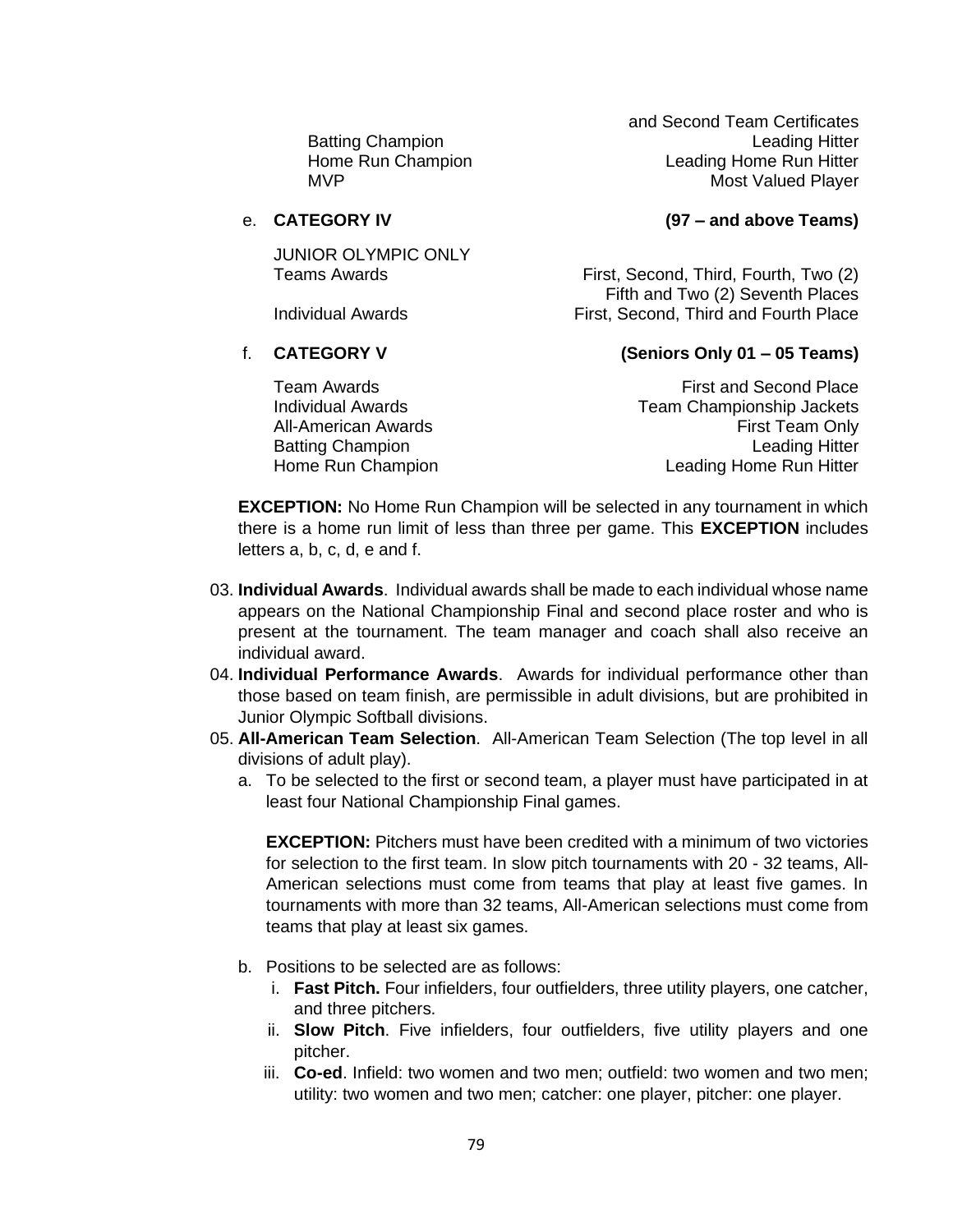- c. A selection committee shall be appointed by the host organizing committee with no more than five or less than three persons serving on the committee and who shall be in attendance and observe a majority of all games played during the tournament. The National Office representative shall be an active, working member of the selection committee and shall be charged with the responsibility of training the committee in their duties.
- d. The selection of players shall not be predicated on the performance of players in the championship game(s), unless the committee unanimously agrees that such consideration is necessary in order to give consideration to players in similar positions that cannot be chosen on the basis of performance in games prior to the championship game(s).
- e. Individual awards shall be presented to each player selected to the All- American first team. Players selected to the second team shall receive an engraved certificate from USA Softball.
- 06. **All-Tournament Team Selection**. An All-Tournament Team will be selected (Adult Divisions and Classifications not covered under **Article 606**.
	- a. To be selected to the first team or second team, a player must have participated in at least four (4) National Championship Final games.

**EXCEPTION:** Pitchers must have been credited with a minimum of two victories for selection to the first team. In slow pitch tournaments with 20 - 32 teams, All-Tournament selections must come from teams that played at least five (5) games. In tournaments with more than thirty-two (32) teams, All-Tournament selections must come from teams that play at least six (6) games.

- b. Positions to be selected are as follows:
	- i. **Fast Pitch**. Four infielders, four outfielders, three utility players, one catcher and three pitchers shall be selected.
	- ii. **Slow Pitch**. Five infielders, four outfielders, five utility players and one pitcher shall be selected.
	- iii. **Co-ed**. Infield: two men and two women; Outfield: two men and two women; Utility: two men and two women; Catcher: one player; Pitcher: one player.
- c. A selection committee shall be constituted by the host organizing committee with no more than five or less than three persons serving on the committee. The committee shall be in attendance and observe a majority of all games played during the tournament. The USA Softball National Office representative shall be an active, working member of the selection committee and shall be charged with the responsibility of training the committee in their duties.
- d. The selection of players shall not be predicated on the performance of players in the championship game(s), unless the committee unanimously agrees that such consideration is necessary in order to give consideration to players in similar positions that cannot be chosen on the basis of performance in games prior to the championship games(s).
- e. Individual awards shall be presented to each player selected to the All-Tournament team.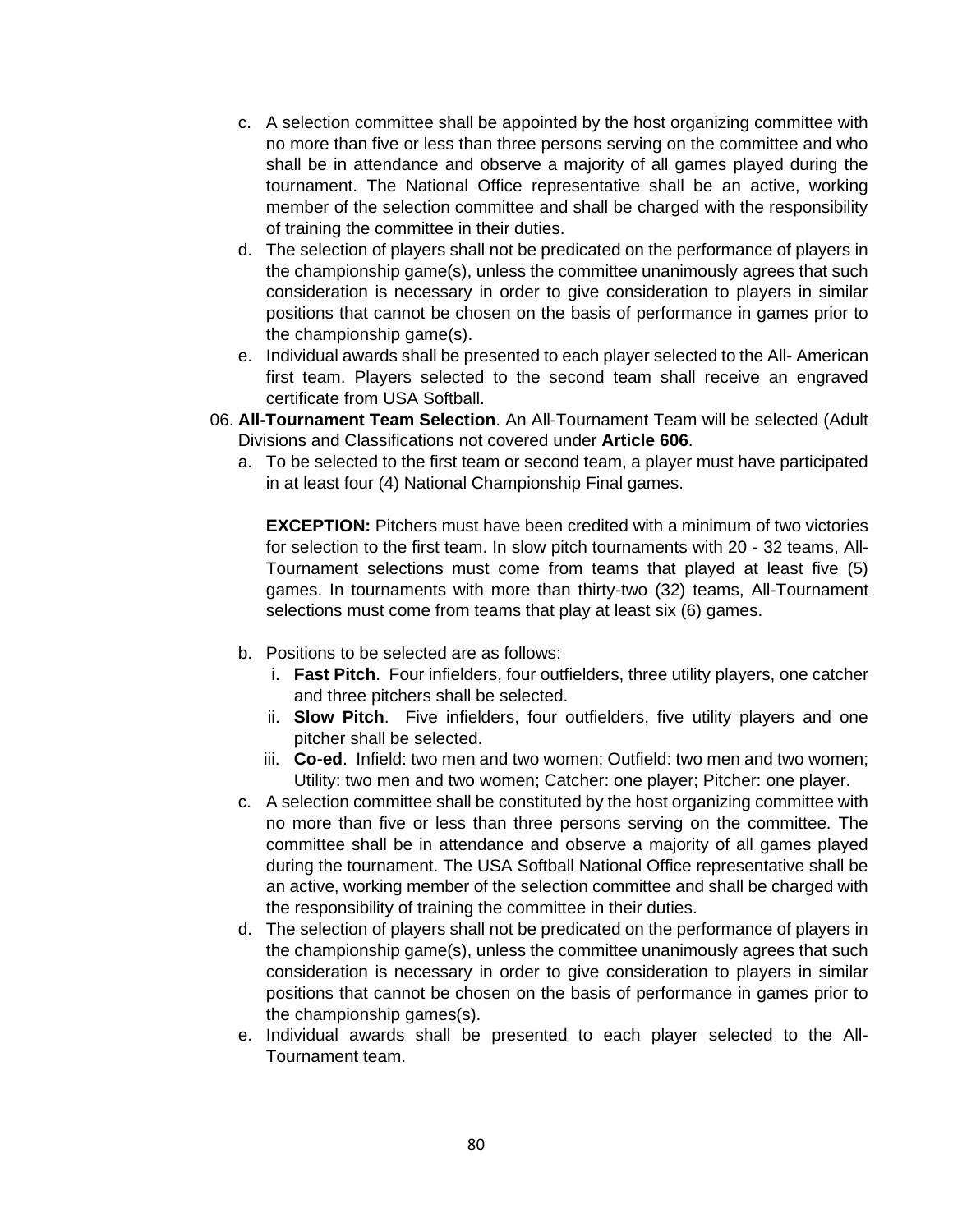**EXCEPTION:** No All – Tournament Team selected for the Men's Class D and Class E/Rec Slow Pitch.

- 07. **Batting Champion**. A batting champion shall be determined at the National Championship Final on the basis of the highest on-base percentage based on appearing at bat at least 15 plate appearances in the fast pitch National Championship Final and 15 plate appearances in the slow pitch National Championship Final.
	- a. Masters fast pitch batting champion shall be based on the highest percentage from 12 appearances.
	- b. Any player having participated in at least four complete games shall be eligible to be batting champion, if their number of hits would have been sufficient to give them the highest batting average and had they had 15 total appearances.
	- c. In the Co-ed division, two batting champions shall be named one woman and one man.
	- d. Masters and Seniors Slow Pitch Divisions. The batting champion shall be based on the highest percentage from 15 appearances in tournaments with less than 24 teams.

**EXCEPTION:** No Batting Champion will be selected for the Men's Class D or Men's Class E/Rec Slow Pitch

**EXCEPTION:** Men's Fast Pitch & Men's Modified Pitch

- 08. Batters are to be credited with a home run for each four-base award.
- 09. A home run champion shall not be selected in any tournament in which there is a home run limit of less than three.
- 10. Men's Major Fast Pitch. Additional individual awards are as follows:
	- a. Most Valuable Player
	- b. Herb Dudley Most Valuable Pitcher
- 11. All trophies and awards for National Championship Finals in accordance with Article 606 must be purchased through the approved USA Softball awards provider.
- 12. The costs of all awards shall be borne by the tournament sponsor.

**EXCEPTION**: The National Office shall provide jackets in accordance with **Article 606**.

- 13. Selection of all trophies shall be made by the Board of Directors.
- C. **Unauthorized Awards**. At no time shall unauthorized awards be presented including merchandise awards that can be converted into money by the recipients.
- D. **Sponsors**. There shall be no advertising or sponsor names or logos on any National Championship team or individual awards.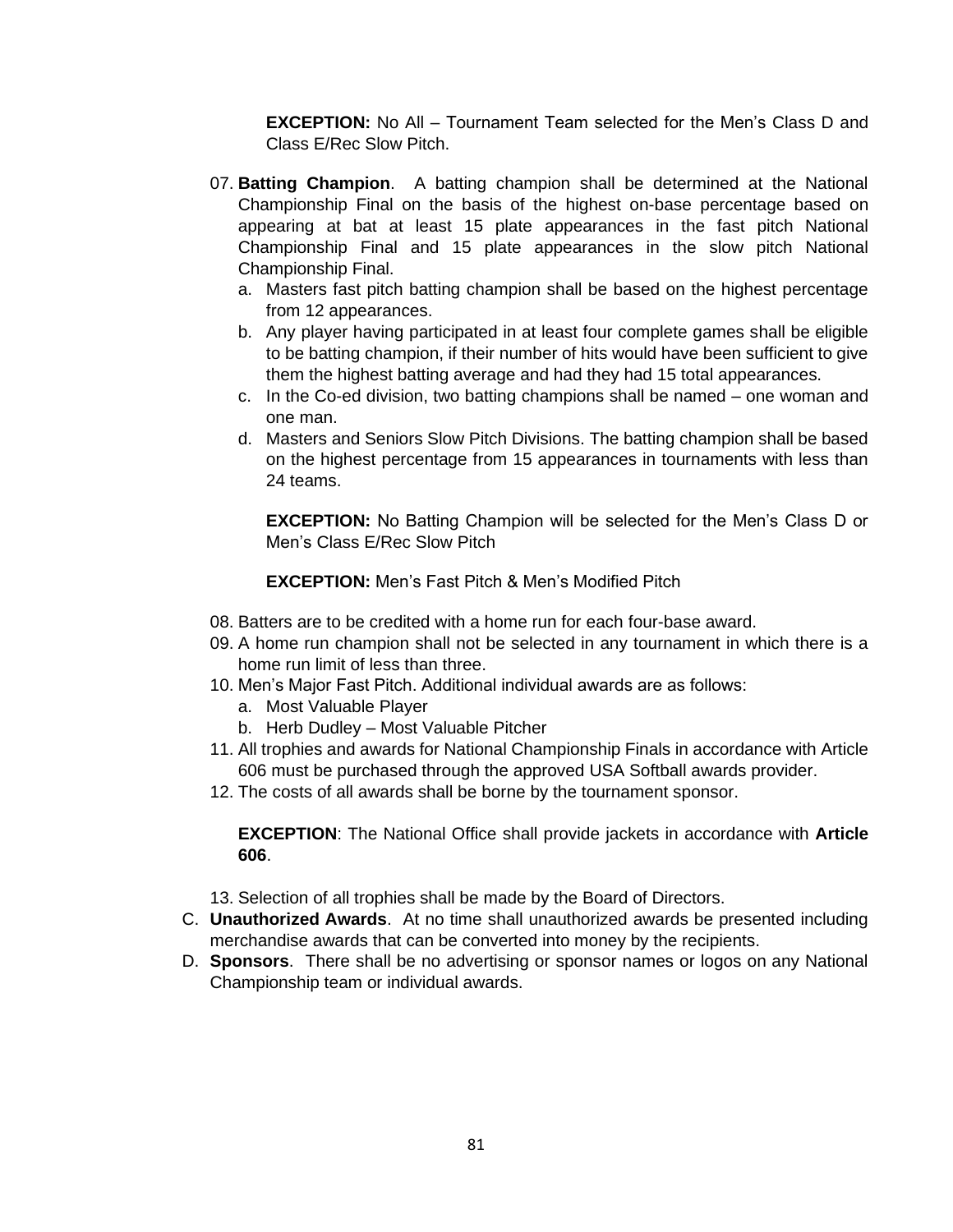# Article 607 TOURNAMENT REPORTS.

- A. **Local Association Championship**. The association commissioner at the conclusion of the tournament shall:
	- 01. File with the respective National Championship Final organizing committee:
		- a. The name of the winning team.
		- b. The roster/affidavit form(s) and team entry form(s) of the advancing team(s).
	- 02. File with the national office a completed official tournament bracket.
	- 03. File the bracket and game scores with the local commissioner sending teams to the tournament.
- B. **National Qualifiers**. The association host commissioner at the conclusion of the tournament shall:
	- 01. File with the respective National Championship Final organizing committee:
		- a. The name of the winning team.
		- b. The roster/affidavit form(s) and team entry form(s) of the advancing team(s).
	- 02. File with the national office:
		- a. The completed official tournament bracket.
		- b. The official entry fees and assessment reporting forms, together with payment.
	- 03. File the bracket and game scores with the local commissioner sending teams to the tournament.
- C. **Regional Championships.** The association host commissioner at the conclusion of the tournament shall:
	- 01. File with the National Championship Final organizing committee:
		- a. The name of the winning team.
		- b. The roster/affidavit form(s) and team entry form(s) of the advancing team(s).
	- 02. File with the national office:
		- a. The completed official tournament bracket.
		- b. The official entry fees and assessment reporting forms, together with the payment.
	- 03. File the bracket and game scores with the local commissioner sending teams to the tournament.
- D. **Territory Qualifiers**. At the conclusion of the tournament, the tournament director shall file with the National Office:
	- 01. The listing of the official order of finish within 24 hours of the completion of the tournament.
	- 02. The official entry fees and assessment reporting forms, together with the payment.
- E. **National Championship Finals**. The organizing committee, at the conclusion of the tournament, is responsible to file the following with the National Office:
	- 01. Listing of official post tournament fact sheet within 24 hours after conclusion of championship play; also, official order of finish and tournament brackets are to be completed on TournamentUSASoftball.com, which can be accessed by national office online.
	- 02. Listing of first and second All-American/All-Tournament teams (adult divisions only) within 24 hours after conclusion of championship play.
	- 03. Photographs, including at least six action photos and team pictures of the champion within 30 days after conclusion of championship play.
	- 04. File the official entry fees and assessment reporting forms, together with the payment within 30 days after completion of tournament.